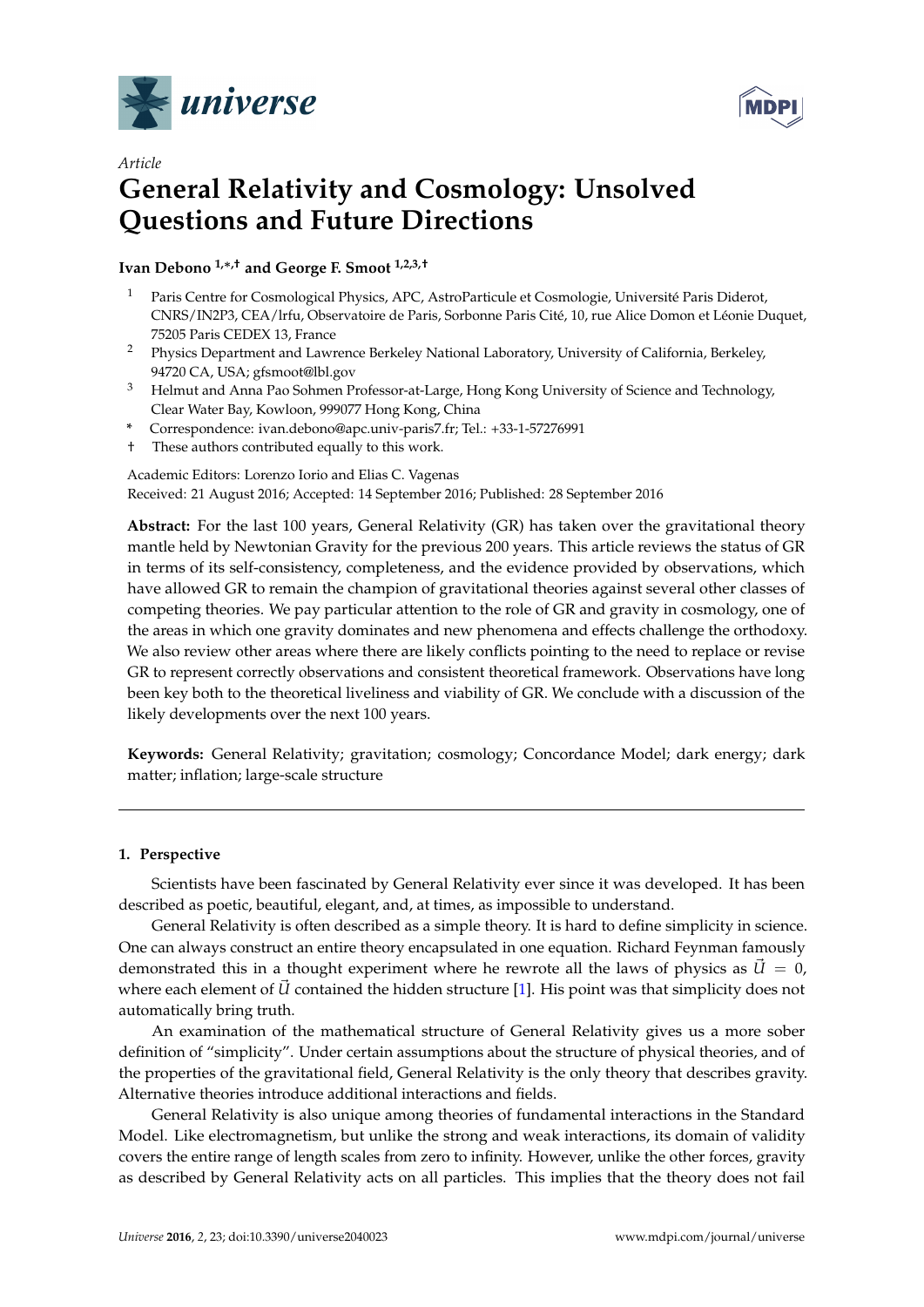below the Planck scale. All gravitational phenomena, from infinitesimal scales to distances beyond the observable universe, may be modelled by General Relativity. We may therefore formulate a mathematically rigorous description of General Relativity: it is the most complete theory of gravity ever developed.

All gravitational phenomena that have ever been observed can be modelled by General Relativity. It describes everything from falling apples, to the orbit of planets, the bending of light, the dynamics of galaxy clusters, and even black holes and gravitational waves. The domain of validity of the theory covers a wide range of energy levels and scales. That is why it has survived so long, and that is why it survives today, one hundred years after it was formulated, in an age in which the amount of data and knowledge increases by orders of magnitude every few years.

<span id="page-1-0"></span>

**Figure 1.** How we observe the universe. The lookback time is the difference between the age of the universe now, and the age of the universe when photons from an object were emitted. The more distant an object, the farther in its past we are observing its light. This distance in both space and time is expressed by the cosmological redshift *z*. We obtain most of our astrophysical information from the surface of our past light cone, because it is carried by photons. The only information from within the cone come from local experiments and observations, such as geological records. The green dotted line is the world-line of the atoms and nuclei providing the material for our geological data. Local experiments are carried out along this bundle of world-lines. They provide a useful test of physical constants. One example is the observation of the Oklo phenomenon [\[2\]](#page-62-1). The earliest information we have collected so far comes from the cosmic microwave background (CMB). Earlier than the CMB time-like slice is the cosmic neutrino background. We observe Big Bang nucleosynthesis (BBN) indirectly, through observations of the abundances of chemical elements.

Why, then, are we still testing General Relativity? Why do we still develop, discuss, test and fine-tune alternative theories? Because there are some very fundamental open questions in physics, particularly in cosmology. Moreover, the big questions in cosmology happen to be the ones that are not answered by General Relativity: the accelerated expansion of the universe, the presence of a mysterious form of matter which cannot be observed directly, and the initial conditions in the early universe.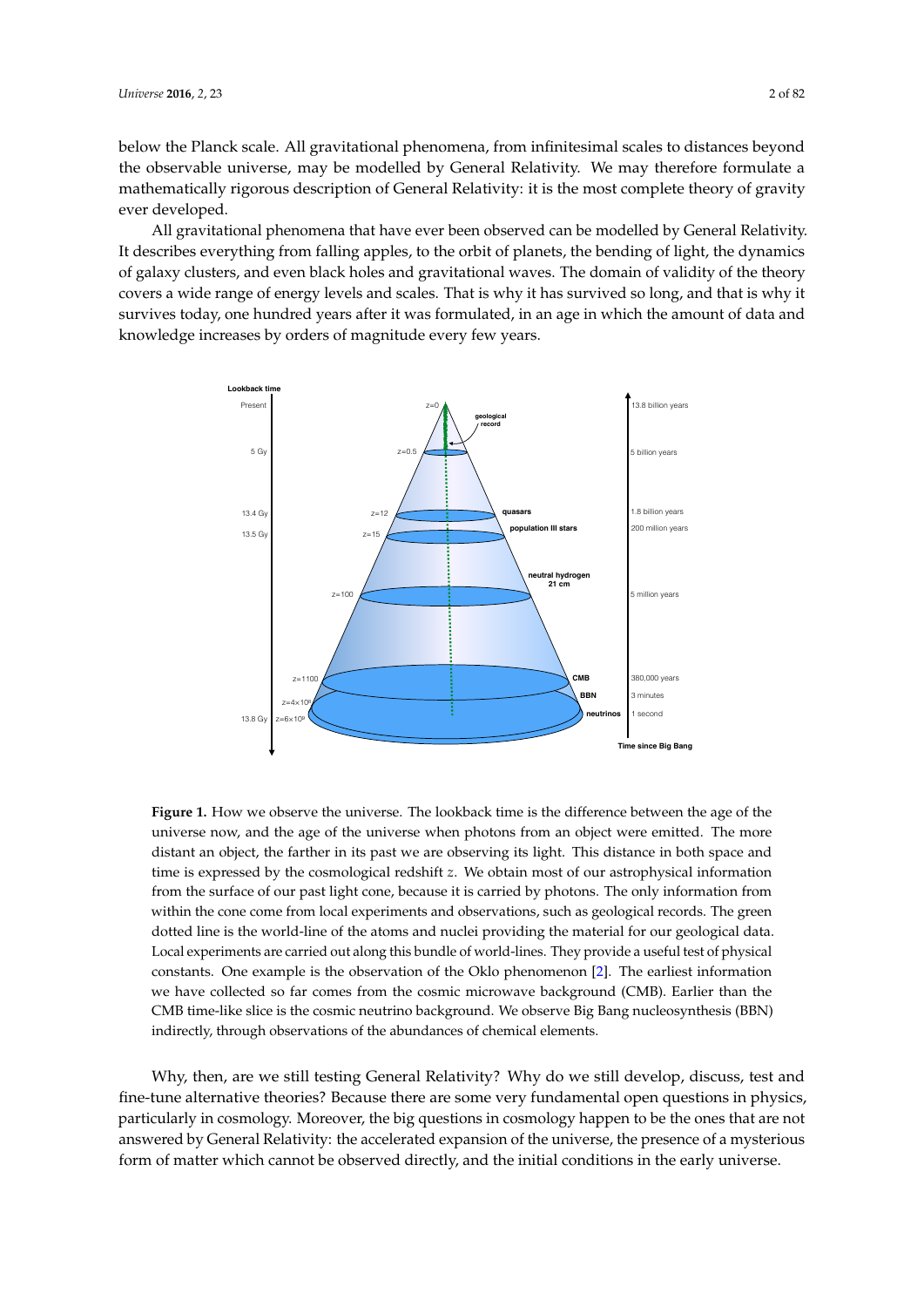The theoretical completeness described above is both a necessary and aesthetic feature of a fundamental theory. However, it creates experimental difficulties, for it compels us to test the theory at extreme scales, where experimental errors may be large enough to allow several alternative theories.

At extremely small scales below the Planck length, classical mechanics should break down. This compels us to question whether General Relativity is still accurate at these scales, whether it needs to be modified, and whether a quantum description of gravity can be formulated. At the other end of the scale, at cosmological distances, we may question whether General Relativity is valid, given that the universe cannot be modelled sufficiently accurately by General Relativity without invoking either a cosmological constant, or some additional, unknown component of the universe. Finally, we may question the accuracy of our solutions to the equations of General Relativity, which depend on some approximation scheme. These approximations provided analytical solutions which enabled most of the early progress in General Relativistic cosmology and astrophysics. However, one century after the formulation of the theory, we now have a flood of data from increasingly accurate observations (as shown in Figure [1\)](#page-1-0), coupled with computing power which was hitherto unheard of. Tests of the higher-order effects predicted by General Relativity and some of its competitors are now within reach.

The purpose of this review is to examine the motivation for the development of alternative theories throughout the history of GR, to give an overview of the state of the art in General Relativistic cosmology, and to look ahead. In the next few decades, some of the open questions in cosmology may well be answered by a new generation of experiments, and GR may be challenged by alternative theories.

#### **2. A Brief History**

Let us start this review by breaking our own rule about unscientific adjectives. General Relativity is a beautiful theory of gravity. It has not only thrilled us, but has survived 100 years of challenges, both by experimental tests and by alternative theories. The beauty of the theory was clear at the beginning, but the initial focus was on whether it was right. When General Relativity provided an explanation for the 43 seconds of arc per century discrepancy in the advance of the perihelion of Mercury [\[3\]](#page-62-2), it got the attention of the scientific community. However, it was the prediction and the observation of the bending of light by the Sun [\[4\]](#page-62-3) that confirmed GR's place as the new reigning theory of gravity [\[5\]](#page-62-4).

The setting at the Royal Society under the portrait of Newton for the report of the eclipse light bending observations led by Arthur Eddington, and reported by the great writer Aldous Huxley, was perfect to describe to the world the ascendancy of a new theory replacing Newton's gravity (see, e.g., [\[6\]](#page-62-5)). From this point onwards, the scientific community started to take General Relativity seriously, and theorists worked hard to understand this new theory, beguilingly simple but hard to apply, and to advance its predictions.

Shortly after its publication, GR quickly became the framework for astrophysics, and for the Standard or Concordance Model of cosmology. However, it was still challenged by alternative theories. Initially, the alternatives were motivated by theoretical considerations. This early period led to a fuller understanding of GR and its predictions. Some of the predictions, such as black holes and gravitational waves, divided the scientific community. Did they exist as physical objects, or just as mathematical artifacts of the theory?

By the time GR turned 50, the model of cosmology had been established, GR had been tested, and things had started to stagnate. However, advances in observations led to new discoveries, which in turn led to renewed challenges.

First came the missing mass in the universe. Could GR be modified to account for it? Then came the theories about the very early universe, and the behaviour of the quantum-scale, tiny initial universe. Finally, twenty years ago, came the confirmation of cosmic acceleration. This had a twofold effect. On one hand, it spurred the development of a whole range of alternative theories of gravity. On the other hand, it confirmed GR like never before, for General Relativity, with a cosmological constant, can account for the observations perfectly.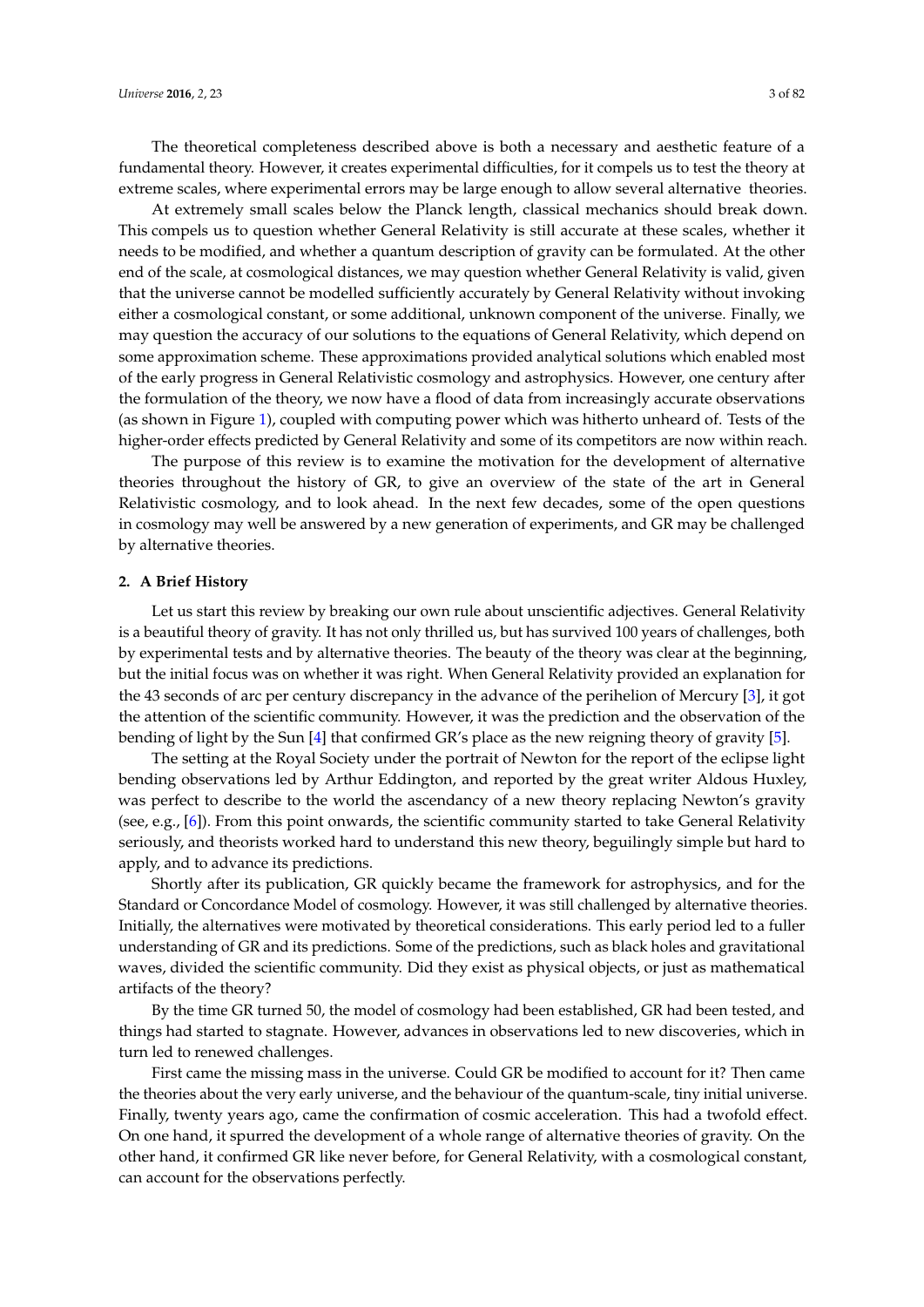In 2015, on the 100th birthday of General Relativity, gravitational waves were observed for the first time. This had been the last major untested prediction of General Relativity. It was a remarkable achievement, and in many ways it heralds a new age of astrophysical observations. The experimental capabilities and the computing power have finally caught up with the theory. Cosmology and astrophysics have now entered the era of Big Data, and much of the theoretical effort is now driven by data. However, the foundation for almost the entire scientific endeavour is still this theory of chronogeometrodynamics, developed 100 years ago when today's instruments and computers were still a distant dream.

## *From Aristotle to Einstein*

General Relativity is the basis for the Standard Model of physical cosmology, and here we shall discuss the development of General Relativity (GR). The history of cosmology and GR are intertwined. We shall discuss why the theory has been so successful, and the criteria that must be satisfied by any alternative theory of physics, and by cosmological models.

Cosmology, in its broadest definition, is the study of the cosmos. It aims to provide an accurate description of the universe. Throughout much of the history of science, the development of cosmology was hampered by the lack of a universal physical theory. Observational tools were extremely limited, and there was no mathematical formulation for physical laws. The cosmos was described in metaphysical, rather than physical terms.

Discussions on the history of physics often refer to Karl Popper's concept of 'Falsifizierbarkeit' (falsifiability) [\[7\]](#page-62-6). In this formalism, scientific discovery proceeds by successive falsifications of theories. A falsifiable theory that covers observations, and that has not yet been proven false can be regarded as provisionally acceptable. Yet we know that in reality it is not quite as straightforward. A theory that is considered to be correct acquires this status by accumulation of evidence rather than by a single falsification of a previous theory  $[8]$ . This is especially true in cosmology, where the selection of theoretical models often depends on the outcome of statistical calculations.

The scientific revolution which brought about the development of a precise mathematical language for physical theories heralded the scientific age of cosmology. Physical laws, tested here on Earth and later in the Solar System, could be applied to the 'entire universe', and could thus provide a precise physical description of the cosmos. Modern cosmology is based upon this epistemological framework. Cosmology depends upon a fundamental premise. As a science, it must deal strictly with what can be observed, but the observable universe forms only a fraction of the whole cosmos. One is forced to make the fundamental but unverifiable assumption that the portion of the universe which can be observed is representative of the whole, and that the laws of physics are the same throughout the whole universe [\[9\]](#page-62-8). Once we make this assumption, we can construct a model of the universe based on a description of its observable part.

Any cosmological model which assumes the universality of physical laws must be based upon some physical theory. Since cosmology aims to describe the universe on the largest possible scales, it must be based upon an application long-range physical interactions. Since the theory of gravitation is the physical theory at the basis of standard cosmology, and is also at the centre of the big questions facing modern cosmology, we shall give an overview of the development of theories of gravitation.

The development of physical theories of gravity was far from smooth, nor did it always conform to Popper's scheme. Before the logical tools (mathematics) for the phenomenological description (physics) were invented, progress was rather haphazard.

According to Popper's scheme, this development should be driven by the search for ever more general principles. Yet Aristotelian theory, to take one example, considered itself to be general enough—its claimed region of validity was the entire universe, except that rising smoke, floating feathers, falling apples and orbiting celestial spheres each had their own rules.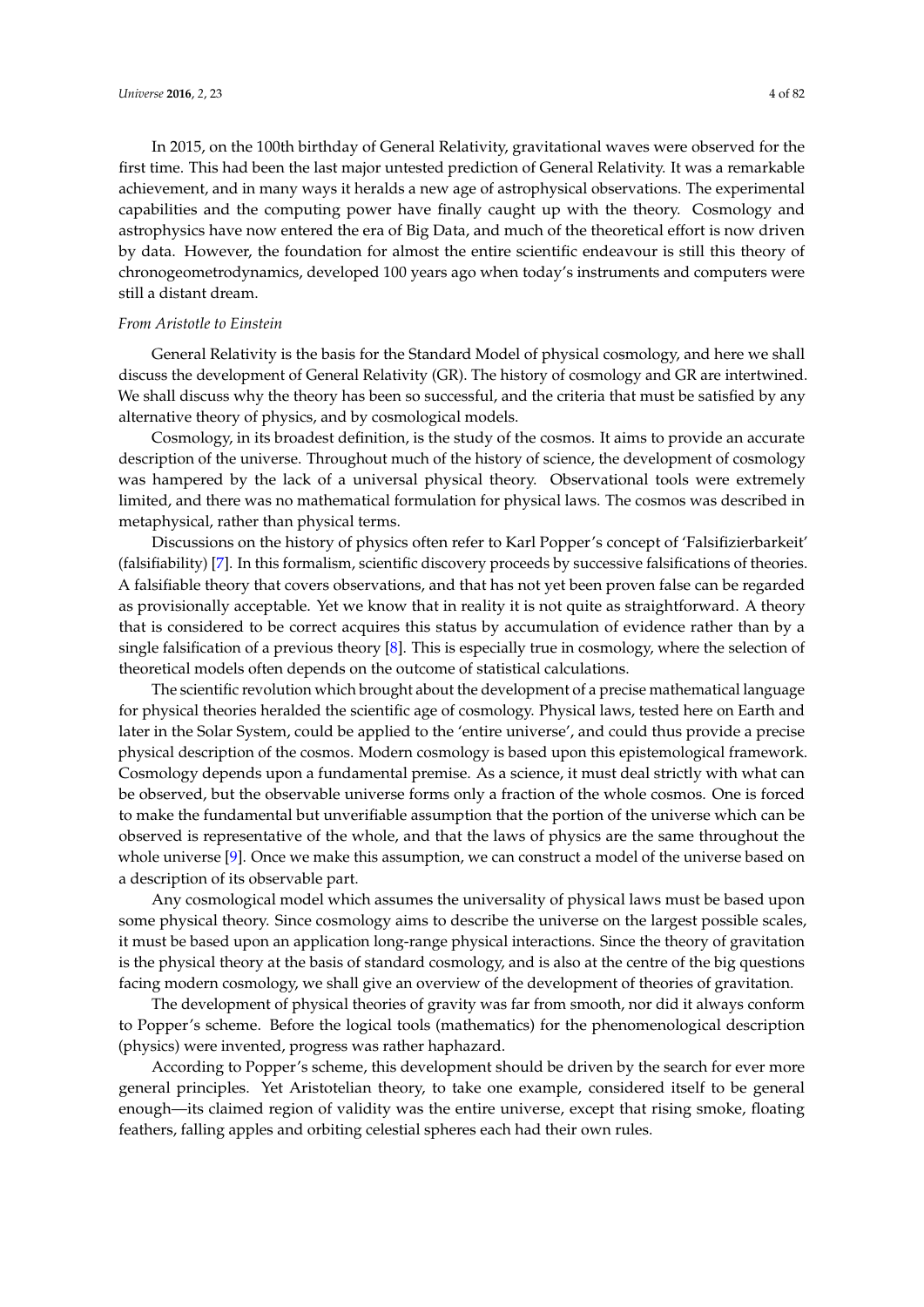The real revolution came when it was realised that the behaviour of all bodies could be described by a single rule—a universal theory of gravitation. This theory is a description of the long range forces that electrically neutral bodies exert on one another because of their matter content.

Whether they choose to or not, scientists will always stand on the shoulders of giants. No theory is invented in a scientific vacuum. This goes all the way back to the cosmology of the Euro-Mediterranean Ancient World, codified in the Aristotelian teachings of the 4th century B.C. This Hellenic "natural philosophy" provided qualitative rather than quantitative descriptions for what we would call today the free parameters of the theory [\[10\]](#page-62-9). It stands to reason—the instruments had not yet been invented that could test the theory of gravity to within numerical accuracy. Without accurate timekeeping instruments, processes could at best be described as "slower than" or "faster than". However, instruments to measure the movement of the celestial bodies, such as sundials, quadrants and astrolabes, were invented and improved upon, and measurements were carried out [\[11\]](#page-62-10). Astronomy flourished.

There is a certain logic to the development of physical theories from the Ancient World, to the Middle Ages, and right up to the Renaissance [\[12](#page-62-11)[–14\]](#page-62-12). The basic tenet of the physics of Aristotle is that actions follow logically from causes. He distinguished between natural and violent motion. Natural motion implies falling at a speed proportional to the weight of the object and inversely proportional to the density of the medium. Violent motion happens whenever there is a force acting on an object, and the speed of the object is proportional to this force. Strato of Lampsacus replaced Aristotle's explanation of 'unnatural' motion with one that is very close to the modern notion of inertia. He identified natural motion as a form of acceleration, and demonstrated experimentally that falling bodies accelerate. In the 14th century, Jean Buridan came up with the notion of impetus, where the initial force imparts motion to the object, which gradually diminishes as gravity and air resistance act against this initial force. Concurrently, Nicole Oresme was using a crude early form of graph to describe motion, and unwittingly showing the complicated notions of differentiation and integration in pictorial form[\[15,](#page-62-13)[16\]](#page-62-14).

The cosmological observations, limited to the innermost five planets of the Solar System (Mercury, Venus, Mars, Jupiter, and Saturn) and the sphere of stars, seemed to confirm the Aristotelian-Ptolemaic theory. Celestial bodies moved in regular patterns made up of repeating circles. Small discrepancies were explained by circles within circles.

The fact that the theories were based on these regular patterns is no accident. Patterns are the keyword in all of physics. Human beings are wired to recognise patterns. We can only build theories because we recognise patterns in the universe. This characteristic of valid theories has been called sloppiness. The patterns fall within some hyper-ribbon of stability in the theory [\[17\]](#page-62-15).

The revolution in physics came with the development of mathematical, quantitative, models to describe physical reality. Starting in the 1580 Galileo carried out a series of observations in which he subjected kinematics to rigorous experiment, and showed that naturally-falling objects really do accelerate. Crucially, he showed that the composition of the body has no effect whatsoever on this acceleration. He also realised that for violent motion, the speed is constant in the absence of friction. Galileo also took rigorous observations of astronomical objects. In 1610 he made the first observation of Jupiter's satellites, and the first observation of the phases of Venus, which is impossible according to the Ptolemaic geocentric model. His observations were important in putting to rest the Aristotelian theory of perfect and unchanging heavens.

By the time Newton came along, telescopes had been invented. Galileo had observed moons orbiting the Solar System planets, and hundreds of stars invisible to the naked eye. His 1610 treatise, aptly called *Siderus Nuncius* ("Starry Message", or "Astronomical Report" in modern language) [\[18\]](#page-62-16), was the first scientific work based on observations through a telescope. Mechanical clocks had been invented. The sphere of observed data had expanded [\[19\]](#page-62-17). Calculus provided the tool to make sense of this new flood of data. Thus, physicists of Newton's generation found a very different scientific environment than the one in which Galileo had started off.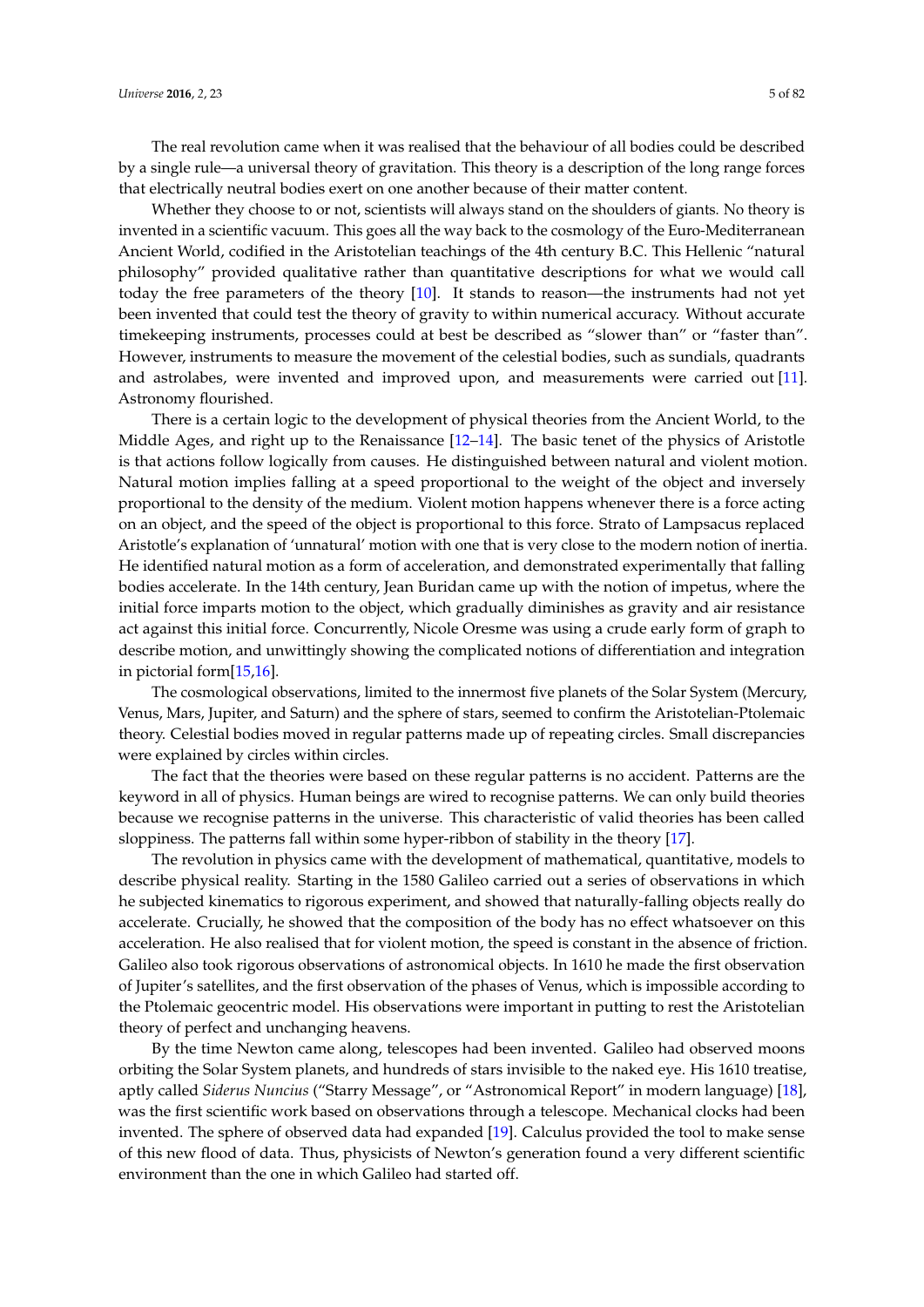expression of the symmetries in physical laws.

In 1687, Isaac Newton published in his "Mathematical Principles of Natural Philosophy", known by its abbreviated Latin title as *Principia* [\[20\]](#page-62-18). This was a significant milestone in physics. Newton's model of gravitation was, in his own words, a "universal" law. It applied to all bodies in the universe, whether it was cannonballs on Earth, or planets orbiting the Sun. For more than two centuries, Newton's theory, was the standard physical description of gravity. There was no other attempt to find a different theory for the gravitational force, although the intervening years between Newtonian gravity and Relativity produced some important physical concepts such as de Maupertuis's "Principle of Least Action" [\[21\]](#page-62-19), further developed by Euler [\[22\]](#page-62-20), Lagrange [\[23\]](#page-62-21) and Hamilton [\[24,](#page-62-22)[25\]](#page-62-23). The path of each particle is assigned a number called an action, which is the integral of the Lagrangian. In classical mechanics, the action principle is equivalent to Newton's Laws. Lagrangian field theory is an important cornerstone of modern physics. The Lagrangian of any physical interaction, when

Newtonian gravity was the great success story of nineteenth century physics, the golden age of mathematical astronomy. It allowed astronomers to calculate the position of planets and asteroids with ever greater precision, and to confirm their calculations by observation. Thus the size of the known universe grew. Evidence started to accumulate suggesting that there might be other galaxies in the universe besides our own. In 1845, the planet Neptune was discovered, after Urbain le Verrier suggested pointing telescopes in a region of the Solar System which he predicted by Newtonian calculations [\[26,](#page-62-24)[27\]](#page-62-25). The search was motivated in the first place by an anomaly in the orbit of Uranus which could not be otherwise explained using Newtonian theory [\[28\]](#page-62-26). The discovery of Neptune showed that Newtonian theory was valid even in the very farthest limits of the Solar System.

subjected to an action principle, give us field equations and conservation laws for the theory. It is an

There was another anomaly which could not be explained—the excessive perihelion precession of Mercury by 43 arcseconds per century, confirmed by le Verrier himself. Urbain le Verrier thus holds the distinction of being one of the few experimentalists to have confirmed Newton's theory and then disproved it. Astronomers attempted to explain this perihelion anomaly using Newtonian mechanics, which led them to speculate on the existence of Vulcan, a hypothetical planet whose orbit was even closer to the Sun [\[29\]](#page-62-27).

The first doubts on Newtonian theory began to take shape just at the time when theorists were examining the full implications of the theory for complex, multi-body dynamical systems such as the Solar System. In 1890, Henri Poincaré published his magnum opus on the three-body problem [\[30\]](#page-62-28), a masterpiece of celestial mechanics. At the time, Poincaré was working on another open question in physics: the aether. This led him to formulate a theory which was very close to Special Relativity [\[31\]](#page-63-0), but which did not quite fit with Maxwell's electromagnetism [\[32\]](#page-63-1), and was ultimately flawed.

By the end of the 19th century, the necessary mathematical tools were in place which would enable the development of Special and then General Relativity. There is an intimate connection between physics and the language of mathematics which is often overlooked. The former, especially in modern times, depends on the latter. Could Aristotle have developed General Relativity? No. Because he had not the mathematical language. Equations and mathematical formulations are relatively recent in the history of physics. Even Newton, for all his fame as a mathematical genius, never wrote the equation *F* = −*GMm*/*r* 2 . He wrote a series of statements implying this law in (Latin) words: "*Gravitatem, quæ Planetam unumquemque respicit, ese reciprocæ ut quadratum distantiæ locorum ab ipsius centro"*, and so on. It is hard to imagine how human beings could manipulate tensors and solve the field equations of Relativity in anything but numbers and symbols. Theories and physics do not happen in a cultural and scientific vacuum. They are human creations, and they depend intimately on tools for the transmission and communication of human knowledge.

The physical theory of gravity—the laws that govern gravitational interactions—remained unchanged until Einstein's time. In 1905, Einstein published his Theory of Special Relativity (SR) [\[33\]](#page-63-2). Soon after, he turned to the problem of including gravitation within four-dimensional spacetime [\[34](#page-63-3)[–37\]](#page-63-4).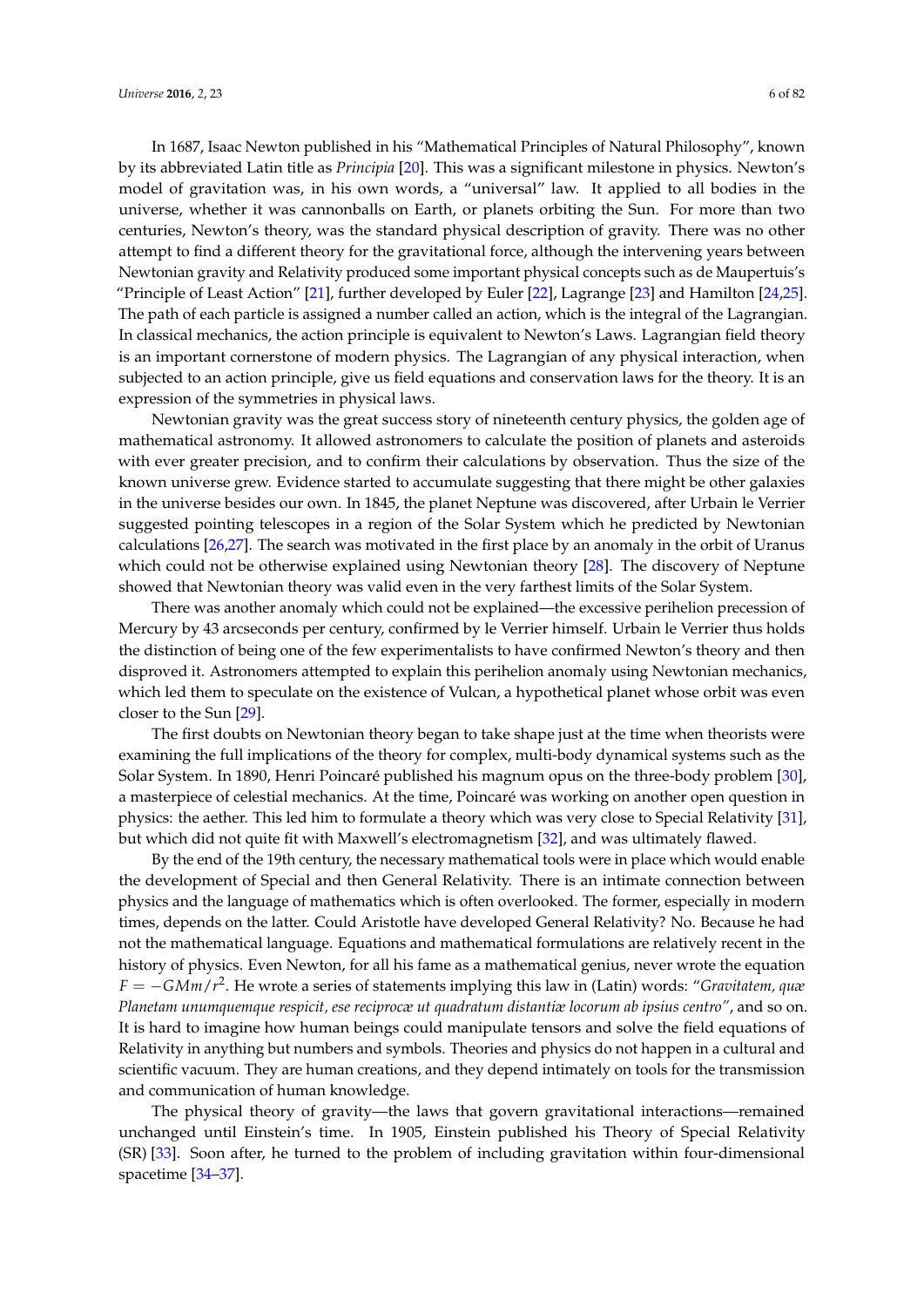Newton's formulation of the gravitational laws is expressed by the equations:

$$
\frac{\mathrm{d}^2 x^i}{\mathrm{d}t^2} = -\frac{\partial \Phi}{\partial x^i},\tag{1}
$$

<span id="page-6-1"></span><span id="page-6-0"></span>
$$
\triangle \Phi = 4\pi G \rho \,, \tag{2}
$$

where  $\Phi$  is the gravitational potential, *G* is the universal gravitational constant,  $\rho$  is the mass density, and  $\triangle = \nabla^2$  is the Laplace operator. These equations cannot be incorporated into Special Relativity as they stand. The equation of motion [\(1\)](#page-6-0) for a particle is in three-dimensional form, so it must be modified into a four-dimensional vector equation for  $d^2x^{\mu}/d\tau^2$ . Similarly, the field Equation [\(2\)](#page-6-1) is not Lorentz-invariant, since the three-dimensional Laplacian operator instead of the four-dimensional d'Alembertian = *∂ <sup>µ</sup>∂<sup>µ</sup>* means that the gravitational potential *Φ* responds instantaneously to changes in the density  $\rho$  at arbitrarily large distances. The conclusion is that Newtonian gravitational fields propagate with infinite velocity. In other words, instantaneous action in Newtonian theory implies action at a distance when reconsidered in the light of Special Relativity. This violates one of the postulates of SR. How do we reconcile gravity and Special Relativity?

## **3. The Development of General Relativity**

#### *3.1. From Special to General Relativity*

The simplest relativistic generalisation of Newtonian gravity is obtained by representing the gravitational field by a scalar *Φ*. Since matter is described in Relativity by the stress-energy tensor *Tµν*, the only scalar with dimensions of mass density (which corresponds to  $\rho$ ) is  $T^{\mu}_{\mu}$ . A consistent scalar relativistic theory of gravity would thus have the field equation

$$
\Box \Phi = 4\pi G T^{\mu}_{\mu} \,. \tag{3}
$$

However, when the equation of motion from this theory are applied to a static, spherically symmetric field *Φ*, such as that of the sun, acting on an orbiting planet, they would result in a negative precession, or retardation of the perihelion. Experimental evidence since the time of Le Verrier and his observation of the orbit of Mercury [\[38\]](#page-63-5) clearly shows that planets experience a prograde precession of the perihelion. Moreover, in the limit of a zero rest-mass particle, such as a photon, the equations of motion show that the particle experiences no geodesic deviation. The existence of an energy-momentum tensor due to an electromagnetic field would also be impossible, since  $(T_{\text{electromagnetic}})^{\mu}_{\mu} = 0$ . The theory therefore allows neither gravitational redshift, nor deviation of light by matter, both of which are clearly observable phenomena [\[39\]](#page-63-6). Another route to generalisation could be to represent the gravitational field by a vector field *Φµ*, analogous to electromagnetism. Following through with this strategy, the "Coulomb" law in this theory gives a repulsion between two massive particles, which clearly contradicts observations. The theory also predicts that gravitational waves should carry negative energy, and, like the scalar theory, predicts no deviation of light. Like the scalar theory, then, the vector theory must be discarded.

What about a flat-space tensor theory? The gravitational field in this theory is described by a symmetric tensor  $h_{\mu\nu} = h_{\nu\mu}$ . The choice of the Lagrangian in this theory is dictated by the requirement that *hµν* be a Lorentz-covariant, massless, spin-two field.

In the 1930s, Wolfgang Pauli and Markus Fierz [\[40\]](#page-63-7) were the first to write down this Lagrangian and investigate the resulting theory. The predictions of the theory for deviation of light agree with those of General Relativity, and are consistent with observations. Since the field equations and gauge properties are identical to those of Einsein's linearised theory, the predictions for the properties of gravitational waves, including positive energy, agree with those obtained using the linearised theory in General Relativity. However, the theory differs from General Relativity in its predicted value for the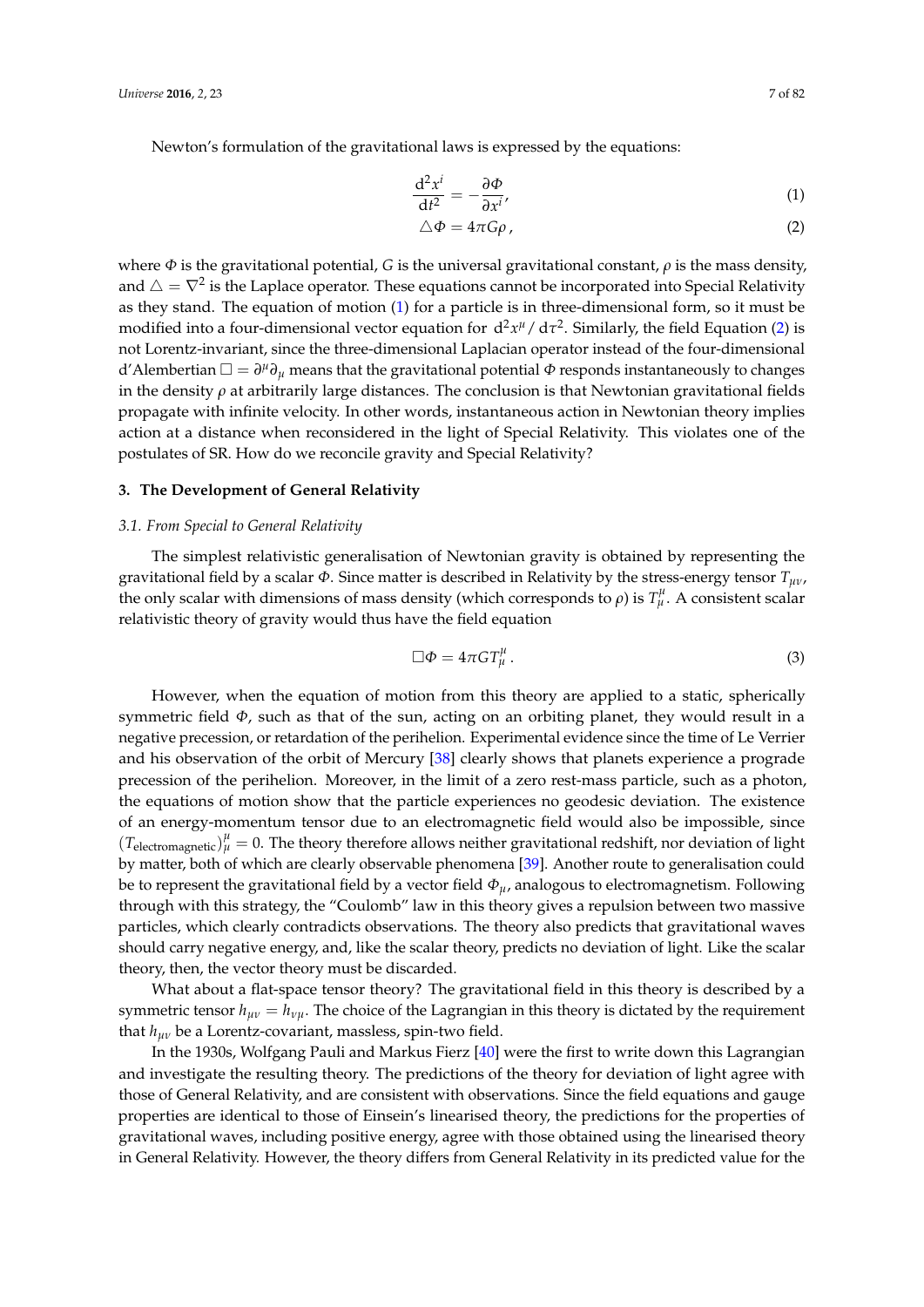perihelion precession, which is  $\frac{4}{3}$  of that given by GR. This disagrees with the value obtained from observations of Mercury's orbit.

The theory has an even worse deficiency. If two gravitating bodies (that is, not test particles) are considered, and the field equations are applied to them, then the theory predicts that gravitating bodies cannot be affected by gravity, since they all move along straight lines in a global Lorentz reference frame. This holds for bodies made of arbitrary stress-energy, and since all bodies gravitate, then one must conclude that no body can be accelerated by gravity, which is a obvious self-inconsistency in the theory.

The only way in which a consistent theory of gravity can be constructed within Special Relativity is to consider the geometry of spacetime as the gravitational field itself. In other words, *all matter* moves in an effective Riemann space of metric  $g^{\mu\nu} \equiv \eta^{\mu\nu} + h^{\mu\nu}$ , where  $\eta^{\mu\nu}$  is the Minkowski metric. The requirement of consistency leads us to universal coupling, which implies the Equivalence Principle.

The existence of curved spacetime can be deduced from purely physical arguments. In 1911, before he had fully developed General Relativity, Einstein [\[34\]](#page-63-3) showed that a photon must be affected by a gravitational field, using conservation of energy applied to Newtonian gravitation theory. Schild [\[41](#page-63-8)[–43\]](#page-63-9) showed by a simple thought experiment, formulated within Special Relativity, that a consistent theory of gravity cannot be constructed within this framework. His argument is based upon a gravitational redshift experiment carried out in the field of the Earth, using a global Lorentz frame tied to the Earth's centre. Successive pulses of light rising to the same height should experience a redshift, and therefore the pulse rate at the top should be slower than that at the bottom. But light rays are drawn at 45 degrees in Minkowski spacetime diagrams, so that top and bottom time intervals are equal, which is impossible if redshift occurs. Hence the spacetime must be curved. One therefore concludes that in the presence of gravity, Special Relativity cannot be valid over any sufficiently extended region.

General Relativity may be understood as a generalisation of Special Relativity over extended regions. Since Special Relativity can comfortably be described using tensor calculus, it was only natural to extend the flat Minkowski spacetime of Special Relativity to the curved spacetime of General Relativity. This was a physical application of Riemannian geometry [\[44,](#page-63-10)[45\]](#page-63-11), which had been developed in the second half of the 19th century. The idea of tensor calculus on curved manifolds was already mathematically well-established. Einstein's innovation lay in identifying the Einstein tensor, itself related to the Riemann curvature tensor, as the "gravitational field" in the theory.

Einstein had been working on the problem for some years, starting in 1907. He arrived at the final, correct form in 1915 [\[46,](#page-63-12)[47\]](#page-63-13). He was well-aware of the significance of his publication, and he gave it the succinct title of "The Field Equations of Gravitation" (*Feldgleichungen der Gravitation*). The correct field equations for the theory contained in this publication served as the starting point or subsequent derivations.

#### *3.2. The Formalism of General Relativity*

General Relativity is based on two independent but mutually supporting postulates. The first postulate is sometimes referred to collectively as the *Einstein Equivalence Principle*:

- *The Strong Equivalence Principle:* The laws of physics take the same form in a freely-falling reference frame as in Special Relativity
- *The Weak Equivalence Principle:* An observer in freefall should experience no gravitational field. That is to say, an observer cannot determine from a local experiment whether the his laboratory is being accelerated by a rocket of static at the surface of a gravitating body. Gravity is erased up to tidal forces, which are determined by the size of the laboratory and its distance to the centre of the gravitational attraction.

The Equivalence Principle allows us to construct the metric and the equation of motion by transforming from a freely-falling to an accelerating frame. It can be mathematically expressed by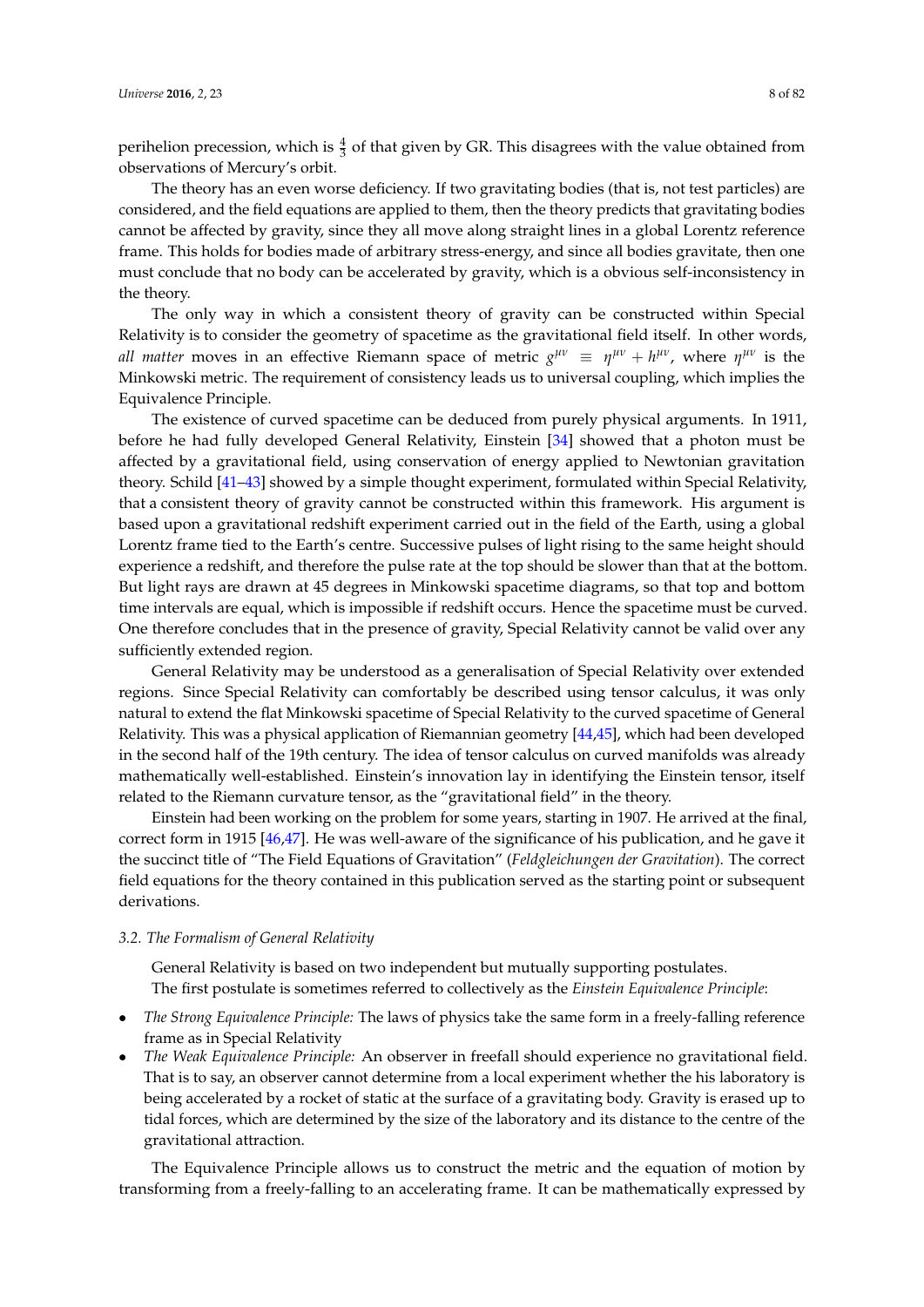the assuming that all matter fields are minimally coupled to a single metric tensor *gµν*. The distance between two points in 4-dimensional spacetime, called events, is:

<span id="page-8-1"></span>
$$
ds^2 = c^2 d\tau^2 = g_{\mu\nu} dx^{\mu} dx^{\nu}.
$$
 (4)

Throughout the text, we follow the Einstein summation convention for repeated indices, so that  $c_i x^i = \sum_{i=1}^n$  $\sum_{i=1}^{n} c_i x^i$  for  $i = 1, ..., n$ . Greek indices are used for space and time components, while Latin indices are spatial ones only. We use the following metric signature:  $(- + + +)$ .

The metric defines lengths and times measured by laboratory rods and clocks. This metric implies that the action for any matter field *ψ* is of the form

$$
S_{\text{matter}}[\psi, g_{\mu\nu}], \qquad (5)
$$

which gives us three important results. First, it implies the universality of freefall. Second, it implies that all non-gravitational constants are spacetime independent. Third, it implies that the laws of physics are isotropic. This equation defines how matter behaves in a given curved geometry, how light rays propagate, how stars, planets and galaxies move, and gives us verifiable observational consequences.

The second postulate is related to the dynamics of the gravitational interaction. This is assumed to be governed by the Einstein-Hilbert action:

$$
S_{\text{gravity}} = \frac{c^3}{16\pi G} \int \, \mathrm{d}^4 x \sqrt{-g_* R_*} \tag{6}
$$

*where g<sub>∗ν</sub>* is a massless spin-2 field called the Einstein metric. General Relativity identifies the Einstein metric with the physical metric, that is:  $g_{\mu\nu} = g_{\mu\nu}^*$ . This implements the Strong Equivalence Principle.

The Einstein-Hilbert action defines the dynamics of gravity itself. Relativity is thus a geometrical approach to fundamental interactions. These are realised though continuous classical fields which are inseparably connected to the geometrical structures of spacetime, such as the metric, affine connection, and curvature.

The General Relativistic equation of motion is simply parallel transport on curved spacetime. It is given by

<span id="page-8-0"></span>
$$
\frac{\mathrm{d}^2 x^{\mu}}{\mathrm{d}\tau^2} + \Gamma^{\mu}_{\alpha\beta} \frac{\mathrm{d}x^{\alpha}}{\mathrm{d}\tau} \frac{\mathrm{d}x^{\beta}}{\mathrm{d}\tau} = 0, \qquad (7)
$$

where  $x^{\mu}$  is some set of coordinates for a point in spacetime.  $\Gamma^{\mu}_{\alpha\beta}$  are the components of the affine connection (or metric connection). The fundamental theorem of Riemannian geometry states that the affine connection can be expressed entirely in terms of the metric:

$$
\Gamma^{\alpha}_{\lambda\nu} = \frac{1}{2} g^{\alpha\nu} (g_{\mu\nu,\lambda} + g_{\lambda\nu,\mu} - g_{\mu\lambda,\nu}), \qquad (8)
$$

where the comma denotes a derivative, i.e.,  $g_{\mu\nu,\lambda} = \frac{\partial g_{\mu\nu}}{\partial x^{\lambda}}$  $\frac{\partial^2 \delta^{\mu\nu}}{\partial x^{\lambda}}$ .

We need to construct invariant quantities in GR (quantities that are the same for all observers). To achieve this, we need to contract the covariant  $A_\mu$  and contravariant  $A^\mu$  components of a vector or tensor *A* by using the metric to raise or lower indices:  $A_{\mu} = g_{\mu\nu} A^{\mu}$ . Thus the equation of motion [\(7\)](#page-8-0) can be made covariant by recasting it as the covariant derivative of the 4-velocity  $U^{\mu} = \gamma(c, \mathbf{v})$ :

$$
\frac{D_{\mu}U^{\mu}}{d\tau}=0,
$$
\t(9)

where the covariant derivative is defined as

$$
D_{\mu}A^{\mu} = dA^{\mu} + \Gamma^{\mu}_{\alpha\beta}A^{\alpha} dx^{\beta}.
$$
 (10)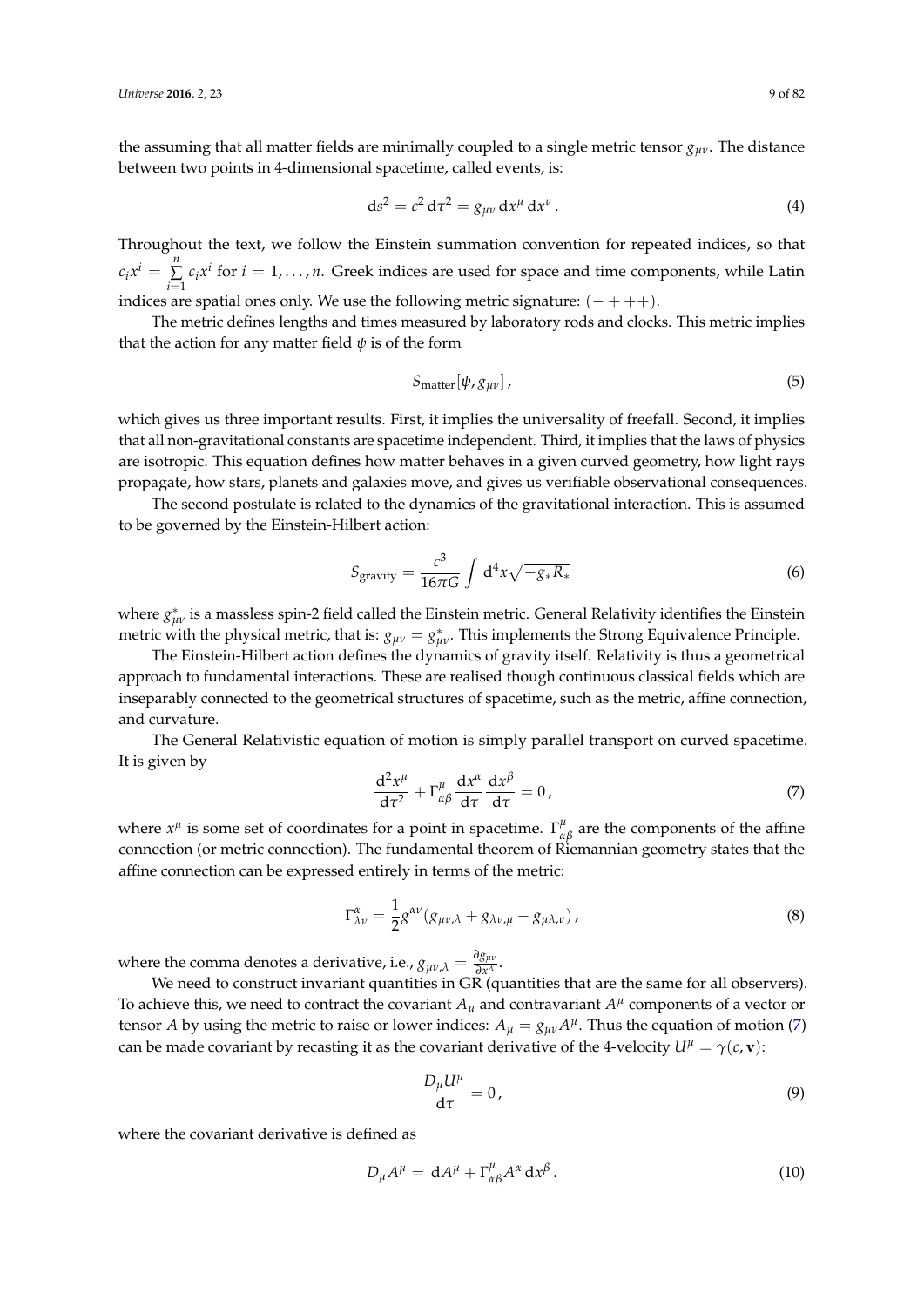*Universe* **2016**, *2*, 23 10 of 82

$$
\gamma = \frac{1}{\sqrt{1 - v^2/c^2}}.\tag{11}
$$

The transformation from SR to GR is then carried out by mapping the Minkowski metric to a general metric:  $\eta \rightarrow g$  and by mapping  $\partial \rightarrow D$ .

In GR, freely-falling bodies travel along a geodesic. Geometrically, this is the shortest distance between two points in spacetime. The path length along a geodesic is given by

<span id="page-9-1"></span>
$$
S = \int (g_{\mu\nu} \, dx^{\mu} \, dx^{\nu})^{1/2} \,. \tag{12}
$$

In cosmology, it is essential for us to be able to describe spacetime which is not "empty". In the presence of a perfect fluid (an inviscid fluid with density *ρ* and isotropic pressure *p*), the energy and momentum of spacetime is described by the energy-momentum tensor (or stress-energy tensor)

$$
T^{\mu\nu} = \left(\rho + \frac{p}{c^2}\right)U^{\mu}U^{\nu} - pg^{\mu\nu}.
$$
\n(13)

Classical energy and momentum conservation are generalized in GR as the four conservation laws

$$
D_{\mu}T^{\mu\nu} = 0. \tag{14}
$$

In other words, the stress-energy tensor has a vanishing covariant divergence. In the absence of a component possessing pressure or density, or both, the energy-momentum tensor is zero.

The central notion in General Relativity is that gravitation can be described by a metric. The Einstein equations give us the relation between the metric and the matter and energy in the universe:

<span id="page-9-0"></span>
$$
G^{\mu\nu} = -\frac{8\pi G}{c^4} T^{\mu\nu}.
$$
\n<sup>(15)</sup>

The left-hand side of this equation is a function of the metric: *G<sup>µv</sup>* is the Einstein tensor, defined as:

$$
G^{\mu\nu} = R^{\mu\nu} - \frac{1}{2} g^{\mu\nu} R \,, \tag{16}
$$

where *R µν* is the Ricci tensor, which depends on the metric and its derivatives, and the Ricci scalar *R* is the contraction of the Ricci tensor ( $R = g_{\mu\nu}R^{\mu\nu}$ ). The right-hand side of Equation [\(15\)](#page-9-0) is a function of the energy: *G* is Newton's constant, and  $T^{\mu\nu}$  is the energy-momentum tensor.

Einstein's Relativity has three main distinguishing characteristics:

- it agrees with experiment
- it describes gravity entirely in terms of geometry
- it is free of any "prior geometry"

These characteristics are lacking in most of the other theories [\[48](#page-63-14)[,49\]](#page-63-15). Apart from the issue of agreement with experiment, Einstein's theory is unique in its physical simplicity.

Every other theory introduces auxiliary gravitational fields, or involves prior geometry. Prior geometry is any aspect of the geometry of spacetime which is fixed immutably, that is, it cannot be changed by changing the distribution of gravitating sources.

A rigorous mathematical definition of the unique simplicity of General Relativity is given by Lovelock's theorem [\[50](#page-63-16)[–52\]](#page-63-17). This is a generalisation of an earlier theorem by Élie Cartan [\[53\]](#page-63-18), and may be formulated as follows:

*In 4 spacetime dimensions, the only divergence-free symmetric rank-2 tensor constructed solely from the metric g and its derivatives up to second differential order, and preserving diffeomorphism invariance, is the Einstein tensor plus a cosmological term.*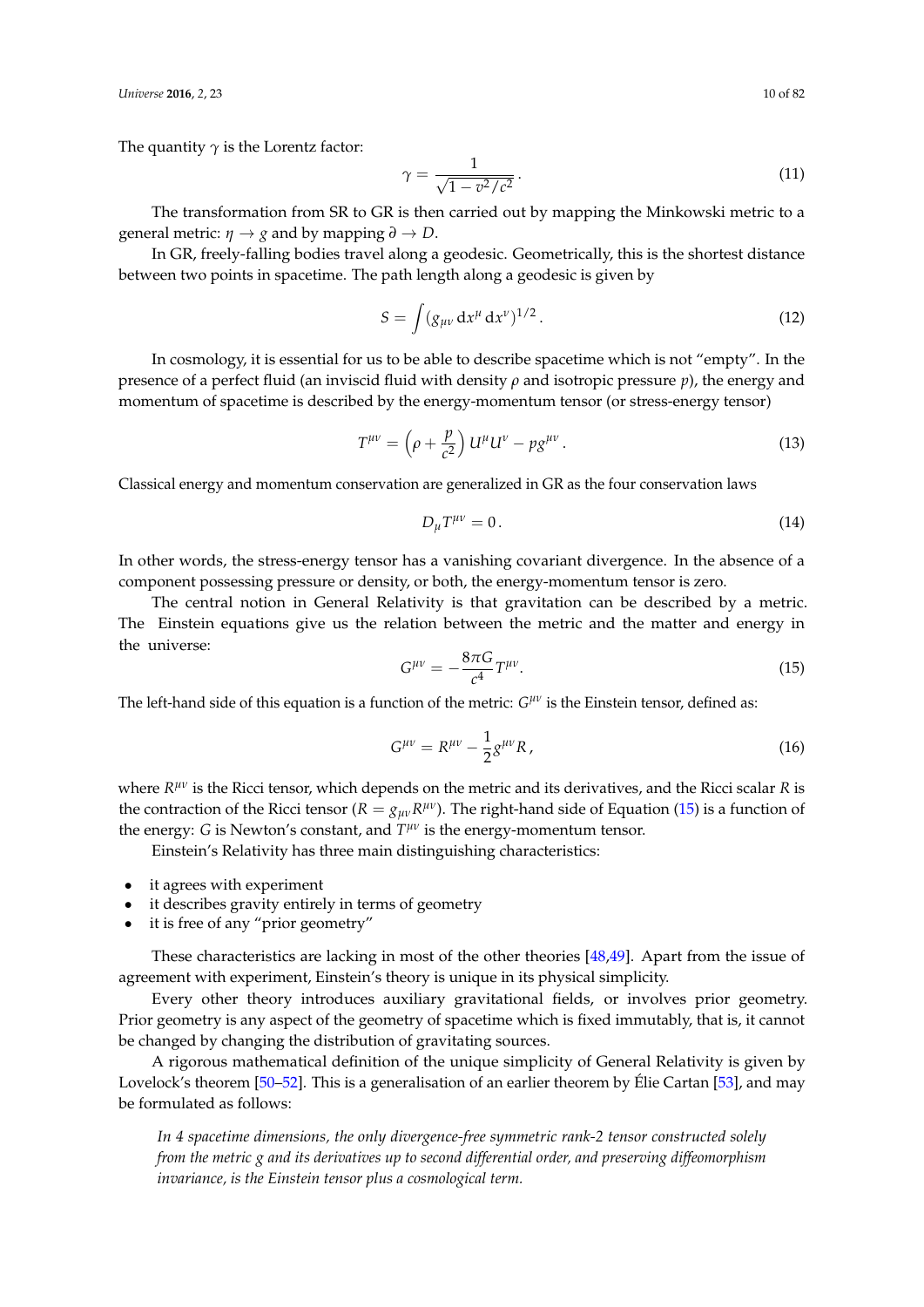In simple terms, the theorem states that GR emerges as the unique theory of gravity if the conditions of the theorem are followed. In fact, Lovelock's theorem provides a useful scheme for classifying alternatives to General Relativity.

Einstein described both the demand for "no prior geometry" and for a "geometric, coordinate-independent formulation of physics" by the single phrase "general covariance", but the two concepts are not quite the same.

While many physical theories can be formulated in a generally covariant way, General Relativity is actually based on the "no prior geometry" demand. This distinction was not always made, especially in the first decades after Einstein's publications [\[54](#page-63-19)[,55\]](#page-63-20). Erich Kretschmann's famous objection in 1917 [\[56\]](#page-63-21) concerned this point, since he regarded general covariance merely as formal feature that any theory could have, not as a special feature belonging to GR.

#### *3.3. Newtonian Nostalgia: The First Wave of Alternative Theories*

Newton's theories had predicted observations of Solar System objects, comets and asteroids, with astounding precision. Why should they be tampered with? The first wave of alternative theories were driven more by theoretical considerations than by observations. Equations [\(1\)](#page-6-0) and [\(2\)](#page-6-1) can be generalized so that they are consistent with the postulates of Special and General Relativity. Several generalisations of this kind were attempted in the first few decades following the development of GR, motivated by lingering resistance to any deviation from Newtonian gravity.

One early theory, involving prior geometry, was formulated by Nordstrøm in 1913 [\[57\]](#page-63-22). In this theory, the physical metric of spacetime *g* is generated by a background flat spacetime metric *η*, and by a scalar gravitational field *φ*. Stress-energy generates *φ*:

$$
\eta^{\alpha\beta}\phi_{,\alpha\beta} = -4\pi\phi\eta^{\alpha\beta}T_{\alpha\beta} \tag{17}
$$

and *g* is constructed from *φ* and *η*:

$$
g_{\alpha\beta} = \phi^2 \eta_{\alpha\beta}.
$$
 (18)

Prior geometry cannot be removed by rewriting Nordstrøm's equations in a form devoid of *η* and φ [\[58\]](#page-63-23). Mass only influences one degree of freedom in the spacetime geometry, while the other degrees of freedom are fixed *a priori*. This prior geometry, if it existed, could be detected by physical experiments.

In the 1920s, Alfred North Whitehead [\[59\]](#page-63-24) formulated a two-tensor theory of gravity in which the prior geometry is quite different from later theories such as Ni's [\[48\]](#page-63-14). Whitehead's theory is remarkable in that it agrees with Einstein's in its predictions for the four standard tests (bending of light, gravitational redshift, perihelion shift, and time delay). It was accepted as a viable alternative for Einstein's theory until Clifford Martin Will [\[60\]](#page-63-25) showed that it predicts velocity-independent anisotropies in the Cavendish constant (the gravitational constant *G* in Newtonian theory). This would produce time-dependent Earth tides which are clearly contradicted by everyday observations. Any valid theory of gravity must not only agree with relativistic experiments, but also with past experiments in the Newtonian regime.

One theory which disagrees violently with non-relativistic experiments is due to George David Birkhoff [\[61\]](#page-64-0). It was developed in the 1940s, and it predicts the same redshift, perihelion shift, deflection and time-delay as General Relativity, but it requires that the pressure inside gravitating bodies should be equal to the total density of mass-energy  $(p = \rho)$ . This means that sound waves travel with the speed of light. This clearly contradicts everyday experiments.

Most of the early alternative theories were abandoned either because they were contradicted by observations, or because of internal inconsistencies in the theories themselves. One notable exception is Dicke-Brans-Jordan theory, sometimes called Brans-Dicke, or Jordan-Fierz-Brans-Dicke theory [\[62,](#page-64-1)[63\]](#page-64-2), developed in the 1960s by Robert H. Dicke and Carl H. Brans following earlier work by Pascual Jordan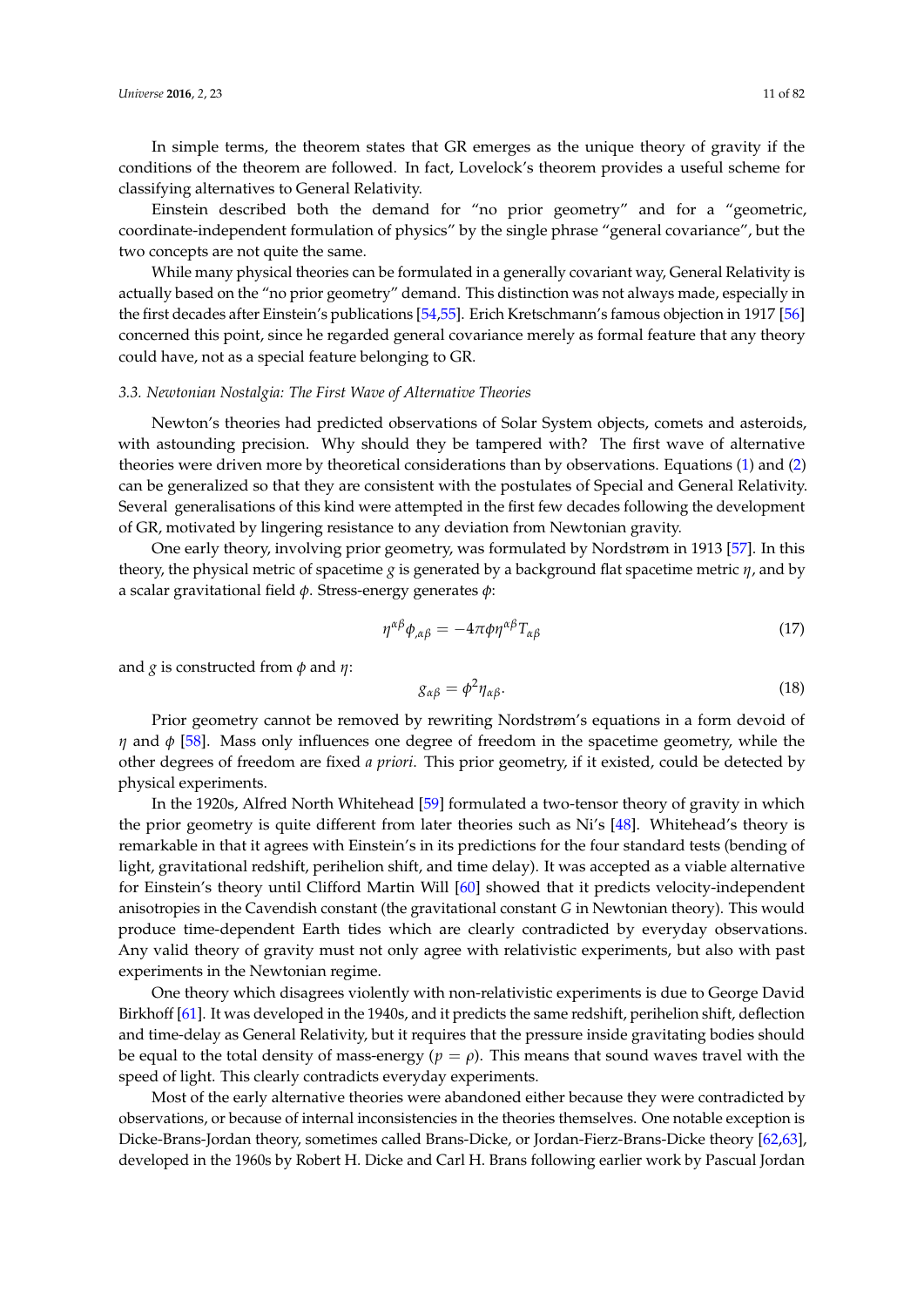and Markus Fierz. The different names arise from the fact that the theory is a special case of Jordan's, with  $\eta = -1$ . An alternative mathematical representation of the theory is given by [\[64\]](#page-64-3).

This theory introduced auxiliary gravitational fields. Brans and Dicke took the equivalence principle as the starting point of their theory, and thus they describe gravity in terms of spacetime curvature, but their gravitational field, unlike Einstein's, is a scalar-tensor combination. In this way it overcomes the difficulties associated with tensor or scalar-only theories mentioned earlier. The trace of the energy-momentum tensor  $(T_M)_{\mu\nu}$  (representing matter) and a coupling constant  $\lambda$  generate the long-range scalar field *φ* via the equation

$$
\Box^2 \phi = 4\pi \lambda (T_M)^{\mu}_{\mu}.
$$
 (19)

The scalar field *φ* fixes the value of *G*, which is therefore not a constant, but simply the coupling strength of matter to gravity. The gravitational field equations relate the curvature to the energy-momentum tensors of the scalar field and matter:

$$
R_{\mu\nu} - \frac{1}{2}g_{\mu\nu}R = -\frac{8\pi}{c^4\phi} \left[ (T_M)_{\mu\nu} + (T_{\Phi})_{\mu\nu} \right],
$$
 (20)

where  $(T_M)_{\mu\nu}$  is the energy-momentum tensor of matter and  $(T_{\Phi})_{\mu\nu}$  is the energy-momentum tensor of the scalar field *φ*. For historical reasons, it is usual to write the coupling constant as

$$
\lambda = \frac{2}{3 + 2\omega},\tag{21}
$$

where  $\omega$  is the dimensionless 'Dicke coupling constant'. In the limit  $\omega \to \infty$ , we have  $\lambda \to 0$ , so  $\phi$  is not affected by the matter distribution, and can be set to a constant  $\phi = 1/G$ . Hence Dicke-Brans-Jordan theory reduces to Einstein's theory in the limit  $\omega \to \infty$ .

The equivalence principle is satisfied in this theory since the special-relativistic laws are valid in the local Lorentz frames of the metric *g* of spacetime. The scalar field does not exert any direct influence on matter. It only enters the field equations that determine the geometry of spacetime. On a conceptual level, Brans-Dicke theory can be seen as more fully Machian than Einstein's theory. Einstein himself attempted to incorporate Mach's Principle into his theory, but in Einstein's General Relativity, the inertial mass of an object will always be independent of the mass distribution in the universe. In Brans-Dicke theory, the long-range scalar field is an indirectly coupling field, so it does not directly influence matter, but the Einstein tensor is determined partly by the energy-momentum tensor, and partly by the long-range scalar field.

Dicke-Brans-Jordan theory is self-consistent and complete, but experimental evidence based on Solar System tests, shows that *ω* ≥ 600 [\[65\]](#page-64-4), as a conservative estimate. Some calculations raise this limit even higher, with  $\omega\gtrsim10^4$  [\[66\]](#page-64-5). The Cassini mission set a comparable limit of  $\omega>40$ ,000 [\[67\]](#page-64-6). Recent cosmological data from the *Planck* probe show that *ω* ≥ 890 [\[68](#page-64-7)[,69\]](#page-64-8). This is consistent with the Solar System bounds. Future cosmological experiments and data from large-scale structure could provide even better constraints [\[70\]](#page-64-9).

Brans-Dicke theory is a special case of general scalar-tensor theories with  $\omega(\phi) = \text{constant}$ , where *φ* is a value depending on the cosmological epoch. In these theories, the function  $\omega(\phi)$  could be such that the theory is very different from GR in the early universe or in future epochs, but very close to GR in the present. In fact, it has been shown that GR is a natural attractor for such scalar-tensor theories, since cosmological evolution naturally drives the fields towards large values of *ω* [\[71,](#page-64-10)[72\]](#page-64-11).

## *3.4. Self-Consistency, Completeness, and Agreement with Experiment*

Any viable theory must satisfy three fundamental criteria: self-consistency, completeness, and agreement with past experiment.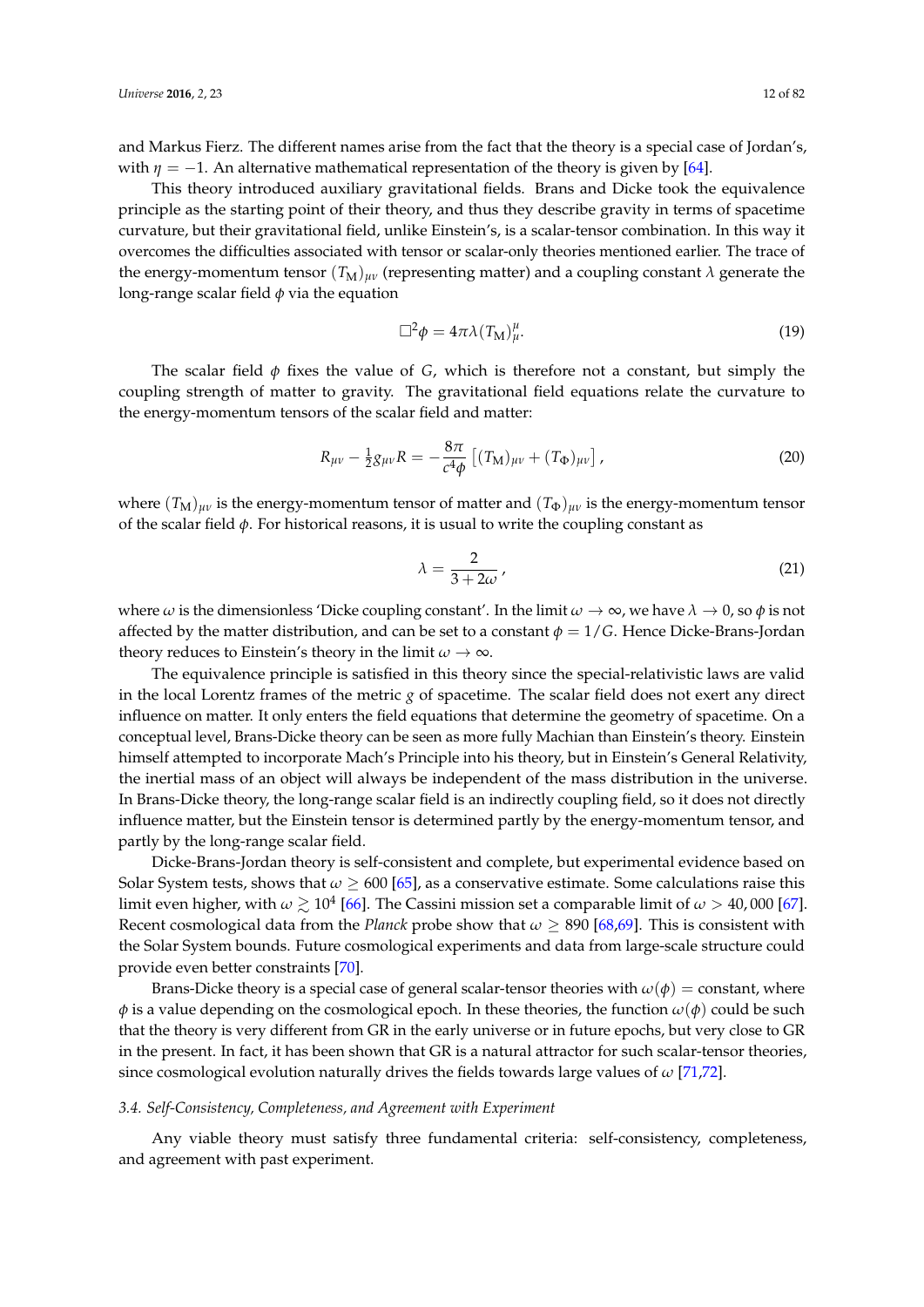To be self-consistent, a theory must not contain any internal contradictions. The spin-two field theory of gravity [\[40\]](#page-63-7) is equivalent to linearised General Relativity but it is internally inconsistent since it predicts that gravitating bodies should have their motion unaffected by gravity. When one tries to remedy this inconsistency, the resulting theory is nothing but General Relativity. Another self-inconsistent theory is due to Paul Kustaainheimo [\[73,](#page-64-12)[74\]](#page-64-13). It predicts zero gravitational redshift when the wave version of light (Maxwell theory) is used, and nonzero redshift when the particle version (photon) is used.

To be complete, a theory must be able to analyse the outcome of any experiment. This means that it must be compatible with other physical theories which describe any other forces that are present in experiments. This can only be achieved if the theory is derived from first principles, since the theoretical postulates must be as general as possible if the theory is to cover the widest range of phenomena.

A viable theory must agree with past experiment, which includes experiments in the Newtonian regime, and the standard tests of General Relativity. Its results must agree with those obtained from Newtonian theory in the weak field limit, and with GR in relativistic situations. It also means that the theory must agree with cosmological observations.

The experimental criterion also works the other way. Any alternative to General Relativity that claims to have a smaller set of limiting cases must be experimentally distinguishable, perhaps by future experiment. At some point, the divergence between GR and other theories must manifest itself physically, in the form of predictions which can be verified by experiment. This is perhaps the greatest challenge of current alternatives to GR.

## *3.5. Metric Theories and Quantum Gravity*

Most theories of gravity incorporate two principles: *spacetime possesses a metric; and that metric satisfies the equivalence principle*. Such theories are called metric theories. There are some exceptions.

Soon after the publication of the theory of General Relativity, it became apparent that its formulation is incompatible with a Quantum Mechanical description of the gravitational field. It was Einstein himself who pointed out that quantum effects must lead to a modification of General Relativity [\[75\]](#page-64-14). Back then, the first successful applications of Quantum Mechanics to electromagnetism were starting to give useful results. These developments led to the question of whether General Relativity can be quantized.

This is a difficult question. First, Einstein's field equations are much more complicated than Maxwell's equations, and in fact are nonlinear. The physical reason for this is that the gravitational field is coupled to itself—the stress-energy tensor acts as the source for spacetime curvature, which in general contributes to the stress-energy tensor. This means that the equations seem to violate the superposition principle, which requires the existence of a linear vector space (see, e.g., [\[76](#page-64-15)[,77\]](#page-64-16)). This is the mathematical expression of wave-particle duality—a central tenet of Quantum Theory.

Second, to quantize the gravitational field we would have to quantize spacetime itself. The physical meaning of this is not completely clear.

Finally, there are experimental problems. Maxwell's equations predict electromagnetic radiation, which was first observed by Hertz [\[78\]](#page-64-17). Quantization of the field results in being able to observe individual photons, and these were first seen in the photoelectric effect predicted by Einstein [\[79\]](#page-64-18). Similarly, Einstein's equations for the gravitational field predict gravitational radiation [\[75\]](#page-64-14), so there should be, in principle, the possibility of observing individual gravitons, which are the quanta of the field. The direct observation of gravitational waves was finally achieved in September 2015 by the LIGO instrument [\[80\]](#page-64-19). The detection of individual gravitons is more difficult and is beyond the capability of current experiments.

To develop a quantum theory of General Relativity, the fundamental interactions in GR would have to follow quantum rules. In Quantum Theory, particle interactions are described by gauge theories, so GR would have to follow the gauge principle. Although the gauge principle was first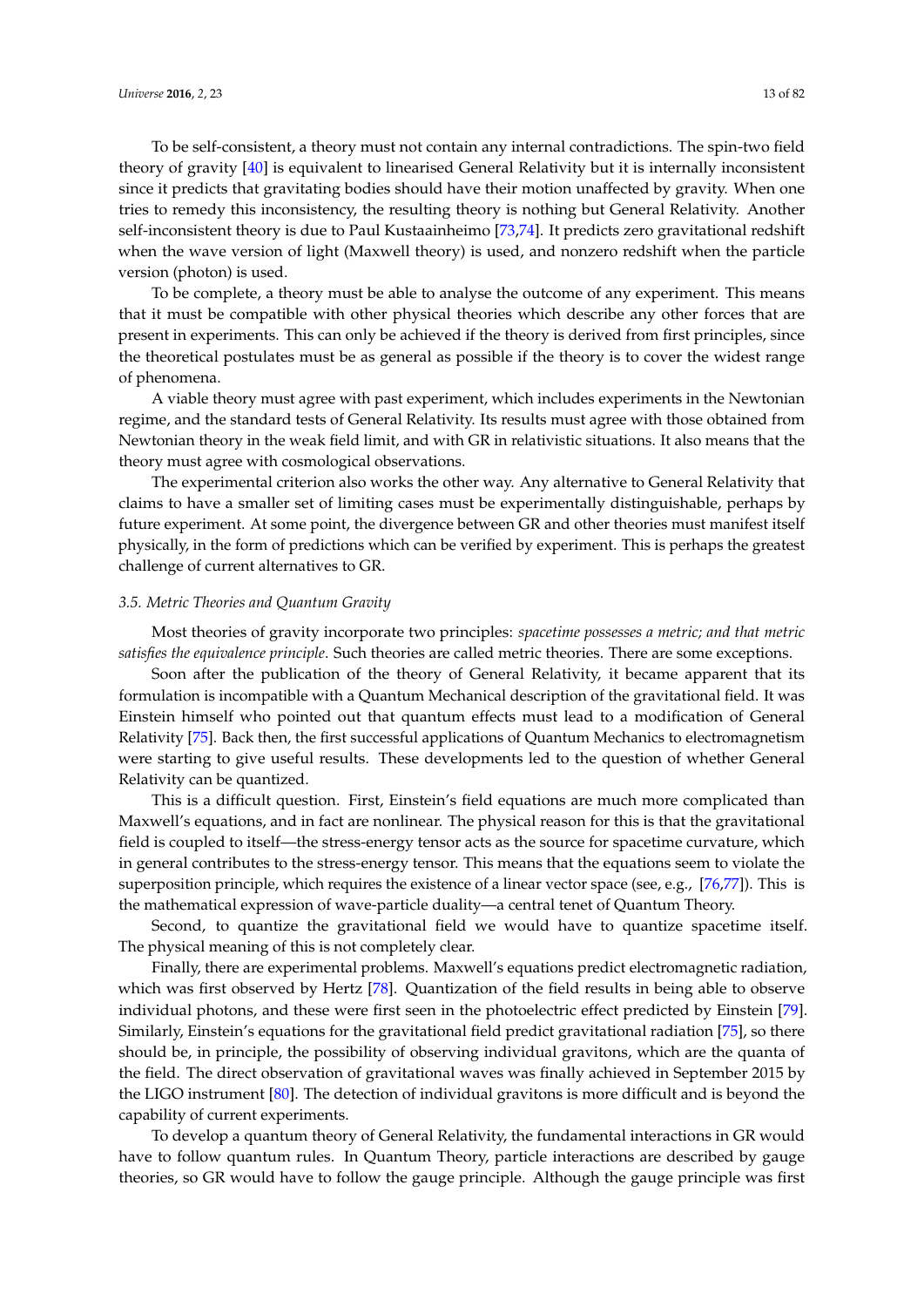recognized in electromagnetism, modern gauge theory, formulated initially by Chen Ning Yang and Robert Mills [\[81,](#page-64-20)[82\]](#page-64-21), emerged entirely within the framework of the quantum field programme. As more particles were discovered after the 1940s, various possible couplings between those elementary particles were being proposed. It was therefore necessary to have some principle to choose a unique form out of the many possibilities suggested. The principle suggested by Yang and Mills in 1954 is based on the concept of gauge invariance, and is hence called the gauge principle.

#### *3.6. The Gauge Approach and Non-Metric Theories*

The idea of gauge invariance, and the term itself, originated earlier, from the following consideration due to Hermann Weyl in 1918 [\[83,](#page-64-22)[84\]](#page-64-23). In addition to the requirement of General Relativity that coordinate systems have to be defined only locally, so likewise the standard of length, or scale, should only be defined locally. It is therefore necessary to set up a separate unit of length at every spacetime point. Weyl called such a system of unit-standards a gauge system (analogous to the standard width, or "gauge", of a railway track).

The gauge principle therefore may be formulated as follows: If a physical system is invariant with respect to some global (spacetime independent) group of continuous transformations *G*, then it remains invariant when that group is considered locally (spacetime dependent), that is  $G \mapsto G(x)$ . Partial derivatives are replaced by covariant ones, which depend on some new vector field.

In Weyl's view, a gauge system is as necessary for describing physical events as a coordinate system. Since physical events are independent of our choice of descriptive framework, Weyl maintained that gauge invariance, just like general covariance, must be satisfied by any physical theory.

In Euclidean geometry, we know that translation of a vector preserves its length and direction. In Riemannian geometry, the Christoffel connection [\[85\]](#page-64-24) (or affine connection) guarantees length preservation, but a vector's orientation is path dependent. However, the angle between two vectors, following the same path, is preserved under translation. Weyl wondered why the remnant of planar geometry, length preservation, persisted in Riemannian geometry. After all, our measuring standards (rigid rods and clocks), are known only at one point in spacetime. To measure lengths at another point, we must carry our measuring tools along with us. Weyl maintained that only the *relative* lengths of any two vectors at the same point, and the angle between them, are preserved under parallel transport. The length of any single vector is arbitrary. To encode this mathematically, Weyl made the following substitution:

<span id="page-13-0"></span>
$$
g_{\mu\nu}(x) \mapsto \lambda(x)g_{\mu\nu}(x),\tag{22}
$$

where the conformal factor  $\lambda(x)$  is an arbitrary, positive, smooth function of position. Weyl required that in addition to GR's coordinate invariance, formulae must remain invariant under the substitution (Equation [\(22\)](#page-13-0)). He called this a *gauge transformation*. The scale therefore becomes a local property of the metric.

Weyl's theory enabled him to unify gravity and electromagnetism, the only two forces known at the time. However, Weyl's original scale invariance was abandoned soon after it was proposed, since its physical implications seemed to contradict experiments. In particular, if two identical clocks *C*<sup>1</sup> and *C*<sup>2</sup> are transported on two different paths, which both end at the same point *Q*, the time-like vectors *l*<sup>1</sup> and *l*<sup>2</sup> given by *C*<sup>1</sup> and *C*<sup>2</sup> at *Q* would be different in the presence of an electromagnetic field. Therefore the two clock rates would differ. As Einstein (probably the only expert who could keep an eye on Weyl's theory at the time) pointed out, this concept meant that spectral lines with definite frequencies could not exist, since the frequency of the spectral lines of atomic clocks would depend on the atom's location, both past and present. However, we know the atomic spectral lines to be definite, and independent of spacetime position [\[86–](#page-64-25)[89\]](#page-64-26).

Despite its initial failures, Weyl's idea of a local gauge symmetry survived, and acquired new meaning with the development of Quantum Mechanics. According to Quantum Mechanics, interactions are realized through quantum (that is, non-continuous) fields which underlie the local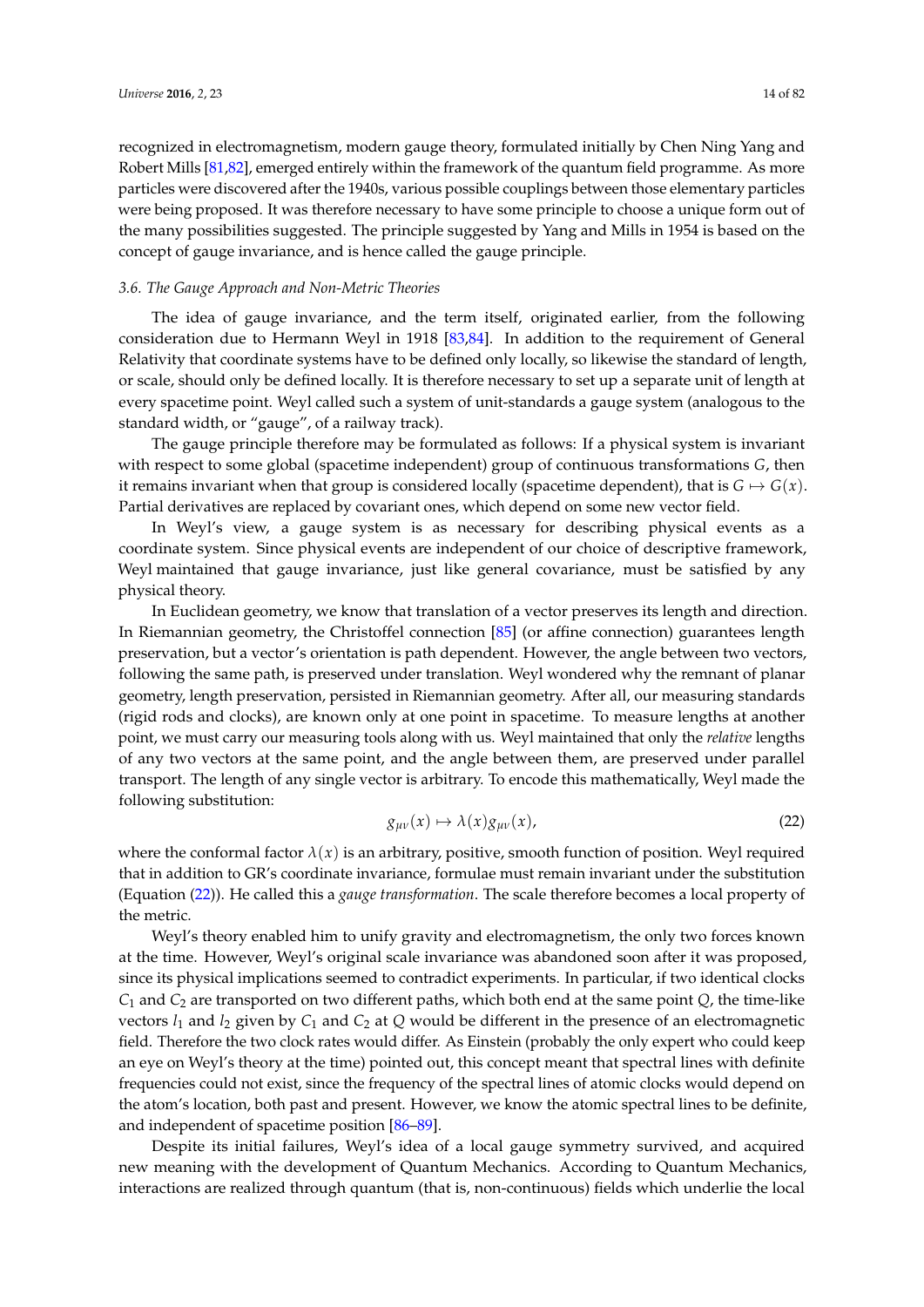coupling and propagation of field quanta, but which have nothing to do with the geometry of spacetime. The question is whether General Relativity can be formulated as a gauge theory. This question has been discussed by ever since it was first posed [\[90–](#page-64-27)[96\]](#page-65-0).

If features of General Relativity could be recovered from a gauging argument, then that would show that the two formulations are not inconsistent. The first to succeed in this was Kibble [\[91\]](#page-64-28), who elaborated on an earlier, unsuccessful attempt by Utiyama [\[90\]](#page-64-27). Kibble arrived at a set of gravitational field equations, although not the Einstein equations, constructing a slightly more general theory, known as "spin-torsion" theory. The inclusion of torsion in Einstein's General Relativity had long been theorized. In fact the necessary modifications to General Relativity were first suggested by Élie Cartan in the 1920s [\[97–](#page-65-1)[100\]](#page-65-2), who identified torsion as a possible physical field.

The connection between torsion and quantum spin was only made later [\[91,](#page-64-28)[101,](#page-65-3)[102\]](#page-65-4), once it became clear that the stress-energy tensor for a massive fermion field must be asymmetric [\[103,](#page-65-5)[104\]](#page-65-6). The Einstein-Cartan (1920s) and the Kibble-Sciama (late 1950s) developments occurred independently. For historical reasons, spin-torsion theories are sometimes referred to as Einstein-Cartan-Kibble-Sciama (ECKS) theories, but Einstein-Cartan Theory (ECT) is the term more commonly employed.

The Einstein-Cartan Theory of gravity is a modification of GR allowing spacetime to have torsion in addition to curvature, and, more importantly, relating torsion to the density of intrinsic angular momentum. This modification was put forward by Cartan before the discovery of quantum spin, so the physical motivation was anything but quantum theoretic. Cartan was influenced by the works of the Cosserat brothers [\[105\]](#page-65-7) who considered a rotation stress tensor in a generalized continuous medium besides a force tensor.

Cartan assumed the linear connection to be metric and derived, from a variational principle, a set of gravitational field equations. However, Cartan required, without justification, that the covariant divergence of the energy-momentum tensor be zero, which led to algebraic constraint equations, thus severely restricting the geometry. This probably discouraged Cartan from pursuing his theory. It is now known that the conservation laws in relativistic theories of gravitation follow from the Bianchi identities and in the presence of torsion, the divergence of the energy-momentum tensor need not vanish.

In simple mathematical terms, a non-zero torsion tensor means that

$$
T^{\mu}_{\nu\sigma} = \Gamma^{\mu}_{\nu\sigma} - \Gamma^{\mu}_{\sigma\nu} \neq 0. \tag{23}
$$

Geometrically, it means that an infinitesimal geodesic parallelogram forms a non-closed loop. Torsion is therefore a local property of the metric. The Lagrangian action of Einstein-Cartan theory takes the usual Einstein-Hilbert form:

$$
S = \int d^4x \sqrt{-g} \left( -\frac{g^{\mu\nu} R_{\mu\nu}(\Gamma)}{16\pi G} + \mathcal{L}_m \right), \qquad (24)
$$

where  $\Gamma$  is a general affine connection and  $\mathcal{L}_m$  is the matter Lagrangian. The theory differs from GR in the structure of Γ, leading to a field theory with additional interactions.

Torsion vanishes in the absence of spin and the Einstein-Cartan field equation is then the classical Einstein field equation. In particular, there is no difference between the Einstein and Einstein-Cartan theories in empty space. Since practically all tests of relativistic theory are based on free space experiments, the two theories are, to all effects, indistinguishable via the standard tests of GR. The inclusion of torsion only results in a slight change in the energy-momentum tensor. Cartan's theory holds the distinction of being complete, self-consistent and in agreement with experiment, but of being a non-metric theory of gravitation. The link between torsion and quantum spin means that it could be possible to study the divergence between the GR and ECKS theories at the quantum level. Such experiments have recently been proposed [\[106\]](#page-65-8).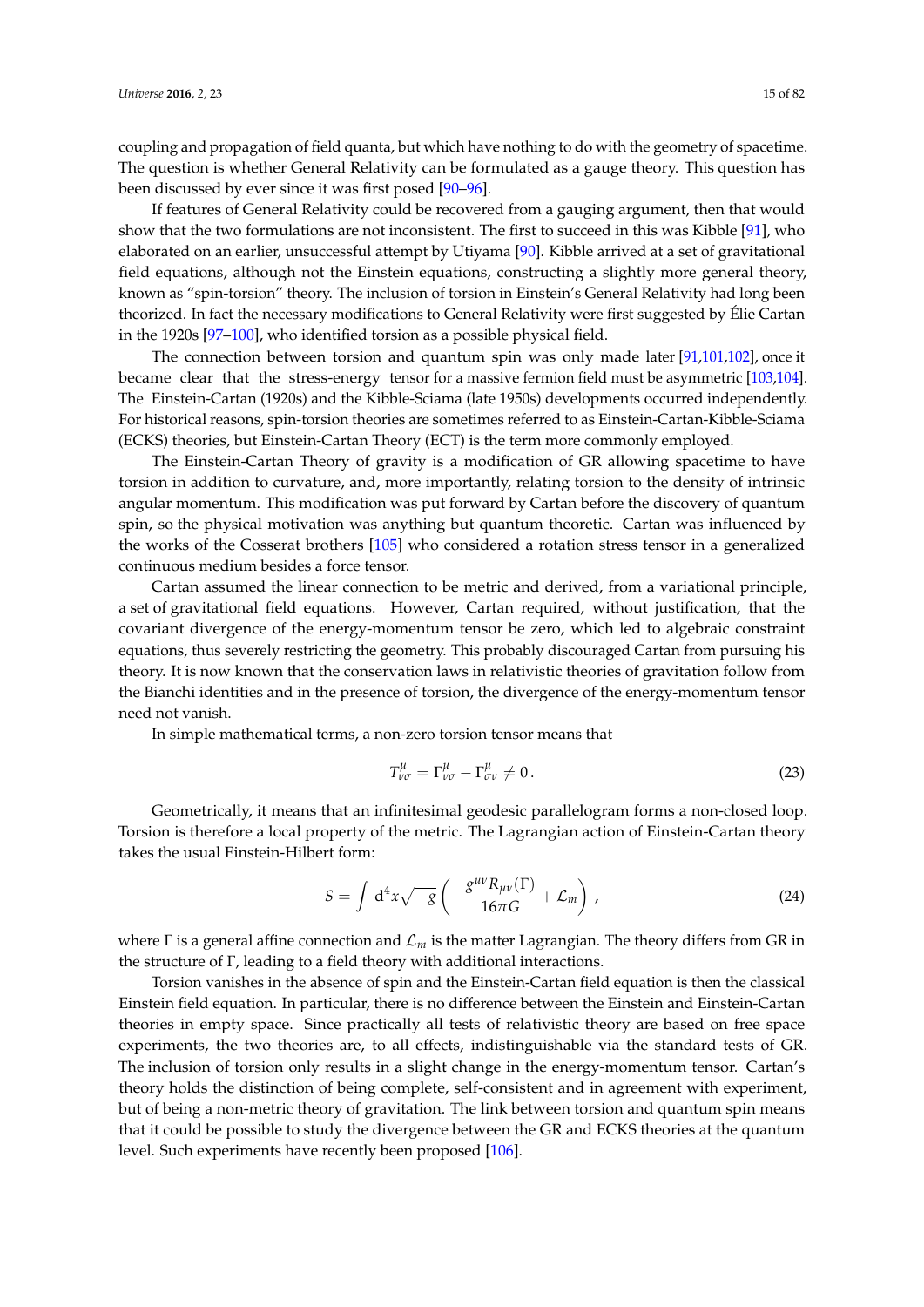Kibble's theory contains some features which were criticized [\[107\]](#page-65-9). It is now accepted that torsion is an inevitable feature of a gauge theory based upon the Poincaré group. Classical GR must be modified by the introduction of a spin-torsion interaction if it is to be viewed as a gauge theory. The gauge principle alone fails to provide a conceptual framework for GR as a theory of gravity.

In the 1990s, Anthony Lasenby, Chris Doran and Stephen Gull proposed an alternative formulation of General Relativity which is derived from gauge principles alone [\[108–](#page-65-10)[113\]](#page-65-11). Their treatment is very different from earlier ones where only infinitesimal translations are considered [\[91](#page-64-28)[,107\]](#page-65-9). There are a few other theories similar in their approach to that of Lasenby, Doran and Gull (e.g., [\[114](#page-65-12)[,115\]](#page-65-13)).

## **4. Why Consider Alternative Theories?**

The motivation for considering alternatives to GR comes mainly from theoretical arguments, like scale invariance of the gravitational theory, additional scalar fields that emerge from string theories, Dark Matter, dark energy or inflation, or additional degrees of freedom that arise in the framework of brane-world theories.

In Table [1,](#page-15-0) we draw up a list of some of the more well-known alternatives to General Relativity. This list is far from exhaustive, but it serves to highlight the major elements which differentiate these theories. There are several works containing a more detailed listing and discussion of the various alternative theories (e.g., [\[39,](#page-63-6)[116,](#page-65-14)[117\]](#page-65-15)).

<span id="page-15-0"></span>Table 1. A "comparative morphology" of some of the major alternatives to General Relativity, in approximate chronological order. We have only listed the theories of particular historical significance. The current landscape, in which cosmologists seek to explain Dark Matter, dark energy, and inflation, offers far more theories. It is generally easier to incorporate the non-gravitational laws of physics within metric theories, since other theories would result in greater complexity, rendering calculations difficult. The only way in which metric theories significantly differ from each other is in their laws for the generation of the metric. Abbreviations: Tensor (T), V (Vector), S (Scalar), P (Potential), Dy (Dynamic), Einstein Equivalence Principle (EEP), i.e., uniqueness of freefall, Local Lorentz Invariance (LLI), Local Position Invariance (LPI), param (Parameter), ftn (Function).

| Theory                        | Metric                | <b>Other Fields</b> | <b>Free Elements</b> | <b>Status</b>                                                                               |  |
|-------------------------------|-----------------------|---------------------|----------------------|---------------------------------------------------------------------------------------------|--|
| Newton 1687 [20]              | Nonmetric             | $\mathbf{P}$        | None                 | Nonrelativistic, implicit action at a distance                                              |  |
| Poincaré 1890s-1900s [31,118] |                       |                     |                      | Fails; does not mesh with electromagnetism                                                  |  |
| Nordstrøm 1913 [57]           | Minkowski             | S                   | None                 | Fails to predict observed light detection                                                   |  |
| General Relativity 1915 [46]  | Dv                    | None                | None                 | Viable                                                                                      |  |
| Whitehead 1922 [59]           |                       |                     |                      | Violates LLI; contradiction by everyday observation of tides                                |  |
| Cartan 1922-1925 [98]         | <b>ST</b>             |                     |                      | Still viable; introduces matter spin                                                        |  |
| Kaluza-Klein 1920s [119,120]  | T                     | S                   | Extra<br>dimensions  | Violates Equivalence Principle                                                              |  |
| Birkhoff 1943 [61]            | T                     |                     |                      | Fails Newtonian test; demands speed of<br>sound equal to speed of light                     |  |
| Milne 1948 [121]              | Machian<br>background |                     |                      | Incomplete; no gravitational redshift prediction;<br>contradicts cosmological observations. |  |
| Thiry 1948 [122]              | <b>ST</b>             |                     |                      | Unlikely; extremely constrained by results on $\gamma^{\rm PPN}$                            |  |
| Belifante-Swihart 1957 [123]  | Nonmetric             | T                   | K param              | Violates EEP; contradicted by Dicke-Braginsky experiments                                   |  |
| Brans-Dicke 1961 [63]         | Generic S             | Dy                  | S                    | Viable for $\omega > 500$                                                                   |  |
| Ni 1972 [48]                  | Minkowski             | T, V, S             | 1 param, 3 ftns      | Violates LPI; predicts preferred-frame effects                                              |  |
| Will-Nordtvedt 1972 [124]     | Dy T                  | V                   |                      | Viable but can only be significant at high energy regimes                                   |  |
| Barker 1978 [125]             | <b>ST</b>             |                     |                      | Unlikely; severely constrained.                                                             |  |
| Rosen 1973 [126,127]          | Fixed                 | T                   | None                 | Contradicted by binary pulsar data                                                          |  |
| Rastall 1976 [128]            | Minkowski             | S, V                | None                 | Contradicted by gravitational wave data                                                     |  |
| $f(R)$ models 1970s [129,130] | $n+1ST$               | S                   | Free ftn             | Consistent with Solar System tests;<br>viable but severely constrained                      |  |
| MOND 1983 [131-133]           | Nonmetric             | $\mathbf{P}$        | Free ftn             | Nonrelativistic theory                                                                      |  |
| DGP 2000 [134]                | ST/Ouantum            |                     |                      | Appears to be contradicted by BAOs, CMB<br>and Supernovae Ia unless DE added                |  |
| TeVeS 2004 [135]              | T.V.S                 | Dy S                | Free ftn             | Highly unstable [136]; ruled out by SDSS data [137]                                         |  |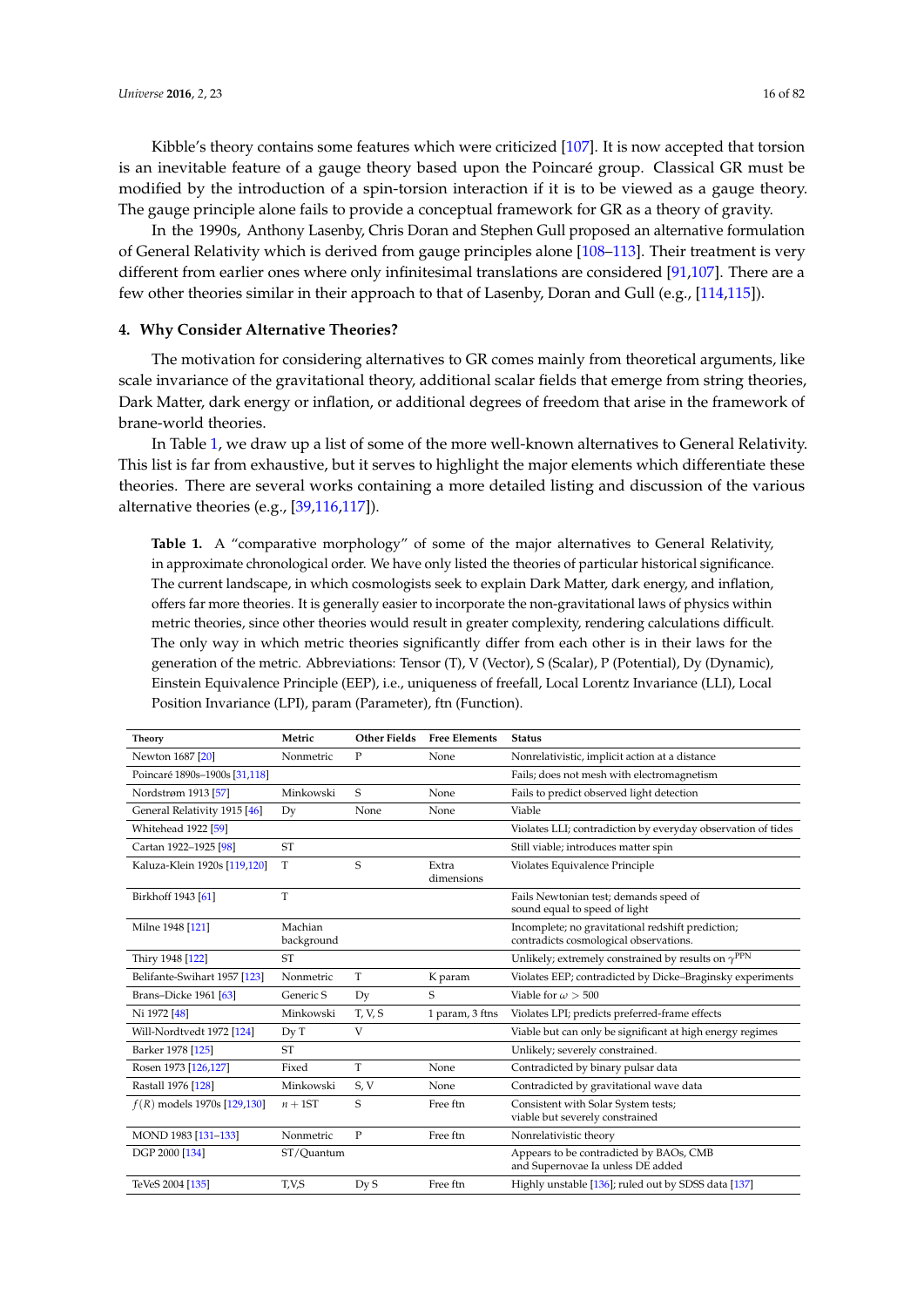#### **5. From General Relativity to Standard Cosmology**

When Einstein published his seminal GR papers it became almost immediately apparent that the theory could be applied to the whole universe, under certain assumptions, to obtain a relativistic cosmological description. If the content of the universe is known, then the energy-momentum tensor can be constructed, and the metric derived using Einstein's equations. Einstein himself was the first to apply GR to cosmology in 1917 [\[138\]](#page-66-16). The first expanding-universe solutions to the relativistic field equations, describing a universe with positive, zero and negative curvature, were discovered by Alexander Friedmann [\[139](#page-66-17)[,140\]](#page-66-18). This occurred before Edwin Hubble's observations and the empirical confirmation, in 1929, that the redshift of a galaxy is proportional to its distance. Hubble formulated the law which bears his name:  $v = H_0 r$ , where  $H_0$  is the constant of proportionality [\[141\]](#page-66-19). The problem of an expanding universe was independently followed up during the 1930s by Georges Lemaître [\[142\]](#page-66-20), and by Howard P. Robertson [\[143](#page-66-21)[–145\]](#page-66-22) and Arthur Geoffrey Walker [\[146\]](#page-66-23).

These exact solutions define what came to be known as the Friedmann-Lemaître-Robertson-Walker (FLRW) metric, also referred to as the FRW, RW, or FL metric. This metric starts with the assumption of spatial homogeneity and isotropy, allowing for time-dependence of the spatial component of the metric. Indeed, it is the only metric which can exist on homogeneous and isotropic spacetime. The assumption of homogeneity and isotropy, known as the Cosmological Principle, follows from the Copernican Principle, which states that we are not privileged observers in the universe. This is no longer true below a certain observational scale of around 100 Mpc (sometimes called the "End of Greatness"), but it does simplify the description of the distribution of mass in the universe.

The FLRW metric describes a homogeneous, isotropic universe, with matter and energy uniformly distributed as a perfect fluid. Using the definition of the metric in Equation [\(4\)](#page-8-1), it is written as:

$$
- ds2 = c d\tau2 - R2(t) [d\tau2 + Sk0(r) (d\theta2 + sin2 \theta d\phi2)],
$$
\n(25)

where *r* is a time independent comoving distance, *θ* and *φ* are the transverse polar coordinates, and *t* is the cosmic or physical time.  $R(t)$  is the scale factor of the universe. The function  $S_k^0(r)$  is defined as:

$$
S_k^0(r) = \begin{cases} \sin(r) & (k = +1) \\ r & (k = 0) \\ \sinh(r) & (k = -1) \end{cases}
$$
 (26)

where *k* is the geometric curvature of spacetime, the values  $0, +1$ , and  $-1$  indicating flat, positively curved, and negatively curved spacetime, respectively.

Another common form of the metric defines the comoving distance as  $S_k^0(r) \to r$ , so that

<span id="page-16-0"></span>
$$
- ds2 = c dt2 - R2(t) \left[ \frac{dr2}{1 - kr2} + r2 (d\theta2 + sin2 \theta d\phi2) \right],
$$
 (27)

where *t* is again the physical time, and *r*, *θ* and *φ* are the spatial comoving coordinates, which label the points of the 3-dimensional constant-time hypersurface.

The dimensionless scale factor  $a(t)$  is defined as

$$
a(t) \equiv \frac{R(t)}{R_0},\tag{28}
$$

where  $R_0$  is the present scale factor (i.e.,  $a = 1$  at present). The scale factor is therefore a function of time, so it can be abbreviated to *a*. The metric can then be written in a dimensionless form:

$$
- ds2 = c2 d\tau2 = c2 d\tau2 - a2 \left[ dr2 + Sk2(r) (d\theta2 + sin2 \theta d\phi2) \right],
$$
 (29)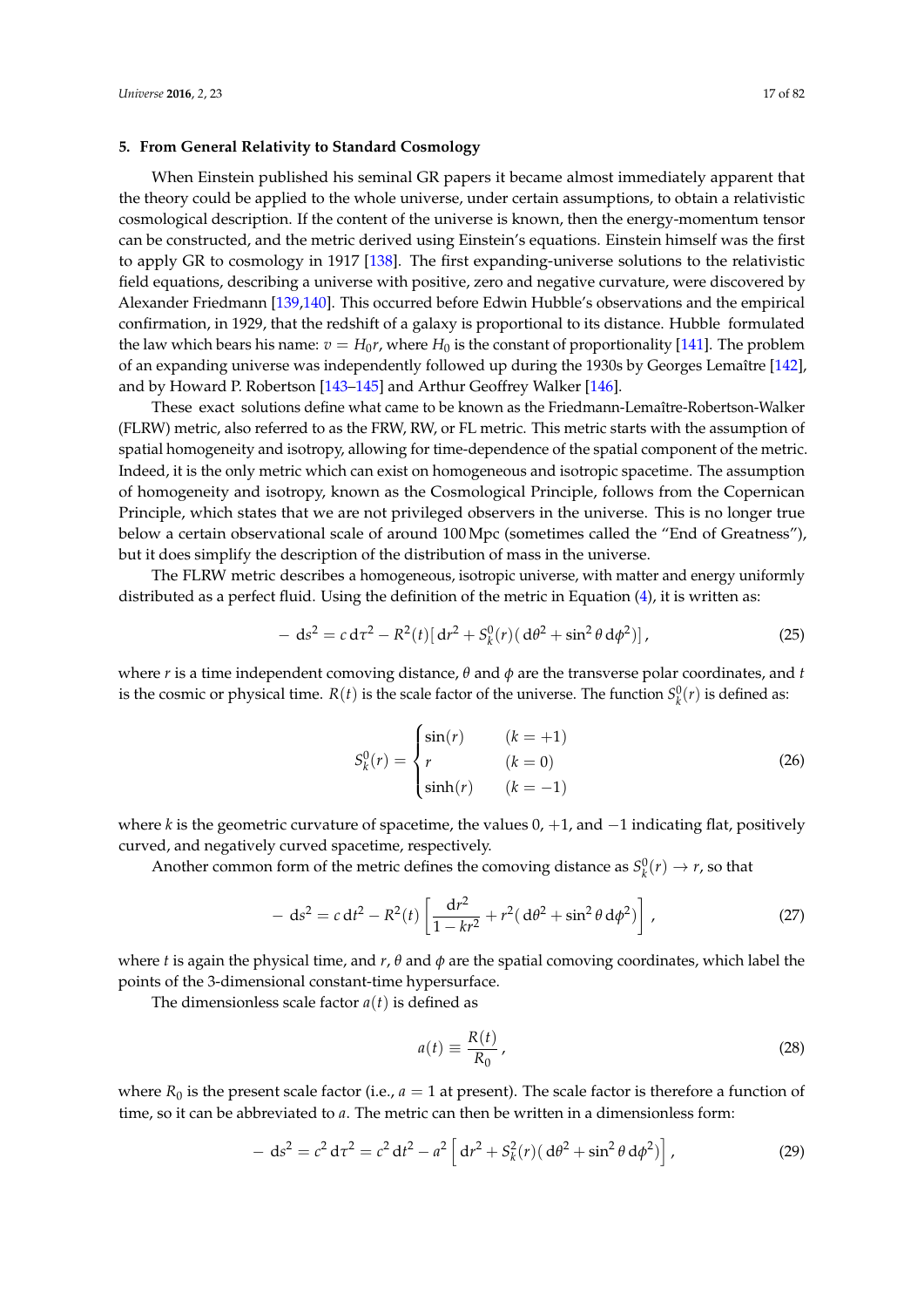where  $S_k(r)$  can be redefined as

$$
S_k(r) = \begin{cases} R_0 \sin(r/R_0) & (k = +1) \\ r & (k = 0) \\ R_0 \sinh(r/R_0) & (k = -1) \end{cases}
$$
 (30)

Equivalently, using the definition in Equation [\(27\)](#page-16-0),

<span id="page-17-0"></span>
$$
- ds2 = c2 dt2 - a2 \left[ \frac{dr2}{1 - k(r/R0)2} + r2 (d\theta2 + sin2 \theta d\phi2) \right].
$$
 (31)

The comoving distance is distance between two points measured along a path defined at the present cosmological time. It means that for objects moving with the Hubble flow, the comoving distance remains constant in time. The proper distance, on the other hand, is dynamic and changes in time. At the current age of the universe, therefore, the proper and comoving distances are numerically equal, but they differ in the past and in the future. The comoving distance from an observer to a distant object such as a galaxy can be computed by the following formula:

$$
\chi = \int_{t_{\rm e}}^{t} c \frac{\mathrm{d}t'}{a(t')}
$$
\n(32)

where  $a(t')$  is the scale factor,  $t_e$  is the time of emission of photons from the distant object, and  $t$  is the present time.

The comoving distance defines the comoving horizon, or particle horizon. This is the maximum distance from which particles could have travelled to the observer since the beginning of the universe. It represents the boundary between the observable and the unobservable regions of the universe.

If we take the time at the Big Bang as *t* = 0, we can define a quantity called the conformal time *η* at a time *t* as:

$$
\eta = \int_0^t \frac{\mathrm{d}t'}{a(t')} \,. \tag{33}
$$

This is useful, because the particle horizon for photons is then simply the conformal time multiplied by the speed of light *c*. The conformal time is not the same as the age of the universe. In fact it is much larger. It is rather the amount of time it would take a photon to travel from the furthest observable regions of the universe to us. Because the universe is expanding, the conformal time is continuously increasing.

The concept of particle horizons is important. It defines causal contact. The only objects not in causal contact are those for which there is no event in the history of the universe that could have sent a beam of light to both. This is at the origin of some of the big questions about the universe associated with the Big Bang model, which gave rise to the Inflationary paradigm (see [\[147\]](#page-66-24)). We shall discuss this later.

## *5.1. Cosmological Expansion and Evolution Histories*

The FLRW metric relates the spacetime interval d*s* to the cosmic time *t* and the comoving coordinates through the scale factor  $R(t)$ . The scale factor is the key quantity of any cosmological model, since it describes the evolution of the universe. The notion of distance is fairly straightforward in Euclidean geometry. In General Relativity, however, where we work with generally curved spacetime, the meaning of distance is no longer unique. The separation between events in spacetime depends on the definition of the distance being used.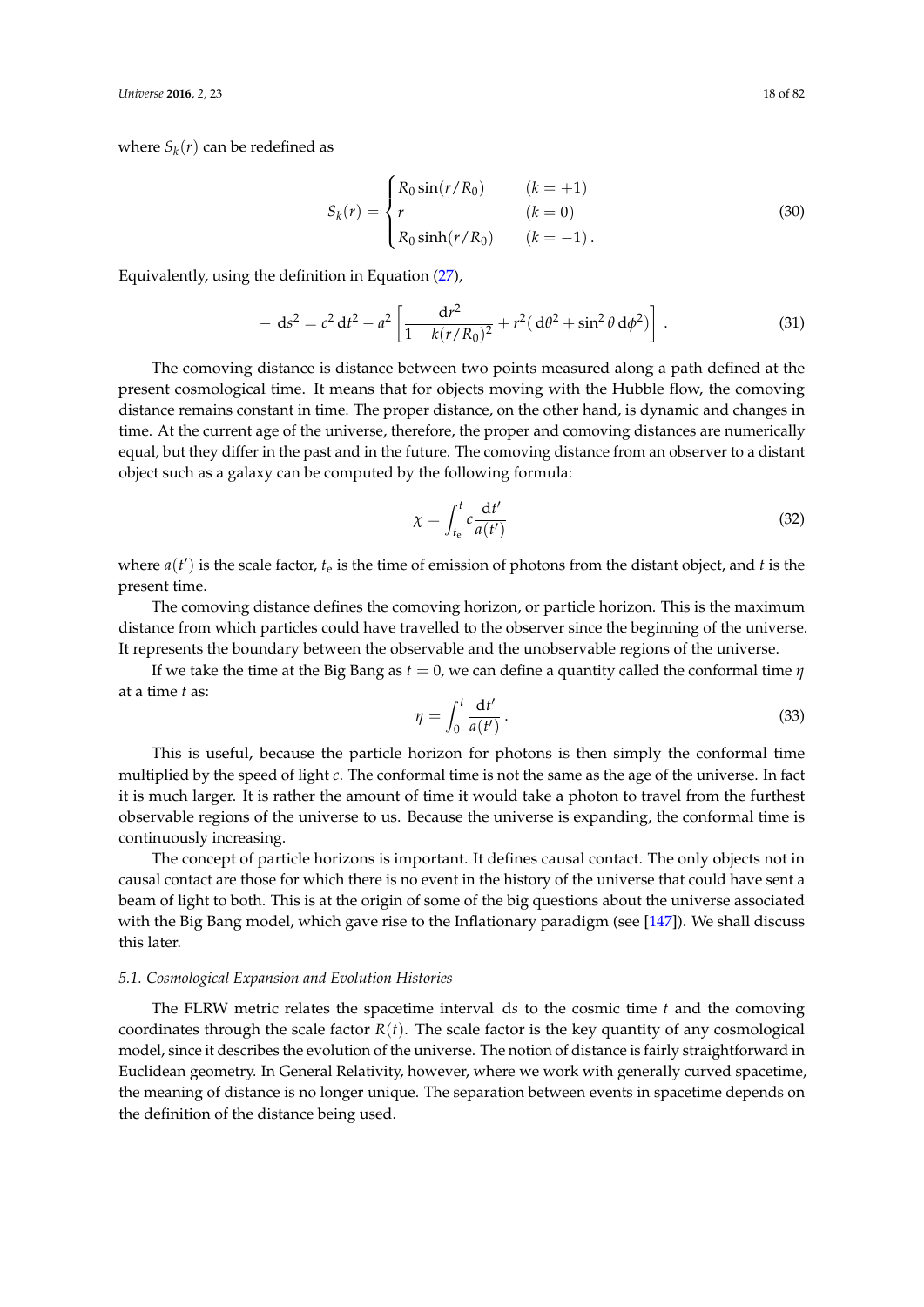By combining the GR field equation (Equation [\(15\)](#page-9-0)) and the definition of the metric (Equation [\(31\)](#page-17-0)), we obtain two independent Einstein equations, known as the Friedmann equations:

<span id="page-18-0"></span>
$$
\left(\frac{\dot{a}}{a}\right)^2 + \frac{kc^2}{a^2} = \frac{8\pi G}{3}\rho\tag{34}
$$

and

<span id="page-18-1"></span>
$$
2\left(\frac{\ddot{a}}{a}\right) + \left(\frac{\dot{a}}{a}\right) + \frac{kc^2}{a^2} = -\frac{8\pi G}{c^2}p.
$$
 (35)

The Friedmann equations relate the total density *ρ* of the universe, including all contributions, to its global geometry. There exists a critical density  $\rho_c$  for which  $k = 0$ . By rearranging the Friedmann equation and using the definition of the Hubble parameter we then obtain

$$
\rho_{\rm c}(t) = \frac{3H^2(t)}{8\pi G}.
$$
\n(36)

A universe whose density is above this value will have a positive curvature, that is, it will be spatially closed  $(k = +1)$ ; one whose density is less than or equal to this value will be spatially open  $(k = 0 \text{ or } k = -1).$ 

A dimensionless density parameter for any fluid component of the universe (i.e., a component for whose gravitational field is produced entirely by the mass, momentum, and stress density) can be defined by

$$
\Omega(t) = \frac{\rho(t)}{\rho_{\rm c}(t)} = \frac{8\pi G\rho(t)}{3H^2(t)}.
$$
\n(37)

The current value of the density parameter is denoted  $\Omega_0$ .

Subtracting Equation [\(34\)](#page-18-0) from Equation [\(35\)](#page-18-1) yields the acceleration equation:

$$
\frac{\ddot{a}}{a} = -4\pi G \left(\frac{\rho}{3} + \frac{p}{c^2}\right). \tag{38}
$$

The geodesic Equation [\(12\)](#page-9-1) allows us to compute the evolution in time of the energy and momentum of the various components particles which make up the universe. From this evolution, we can construct the fluid equation, or continuity equation, which describes the relation between the density and pressure:

<span id="page-18-2"></span>
$$
\dot{\rho} + 3\frac{\dot{a}}{a} \left( \rho + \frac{p}{c^2} \right) = 0. \tag{39}
$$

This is valid for any fluid component of the universe, such as baryonic and nonbaryonic matter, or radiation.

The foundations of the Concordance Model of cosmology depend on General Relativity. Any modification to the theory that changes the Einstein equations will have solutions that differ from the Friedmann equations.

The FLRW universe contains different mass-energy components which are assumed to evolve independently. This is physically valid at late cosmological times, when the components are decoupled, so the density evolutions are distinct. In Table [2,](#page-19-0) we give the equation of state and the evolution of the density and scale factor for different components of the universe. The quantities in this table are explained in detail in the following sections.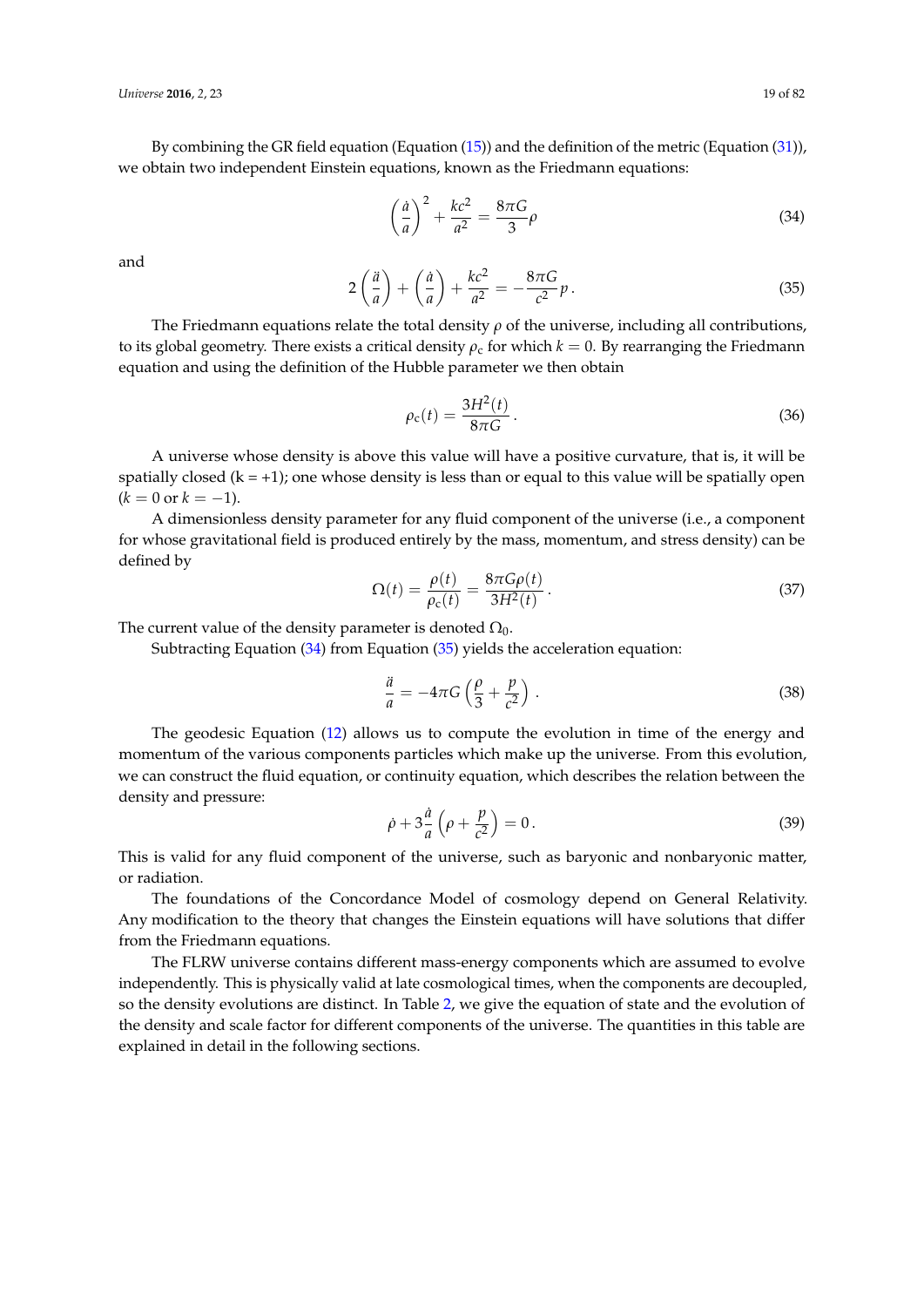<span id="page-19-0"></span>**Table 2.** The evolution of the various cosmological components. The quantities are the equation of state  $w \equiv p/\rho c^2$ , the density  $\rho$ , the pressure  $p$ , and the scale factor  $a(t)$ .

| Component                                                   | w      |                                                      | $\rho = a^{3(1+w)}$ $a(t) = t^{2/3(1+w)}$ |
|-------------------------------------------------------------|--------|------------------------------------------------------|-------------------------------------------|
| Radiation (photons and relativistic neutrinos)              | 1/3    | $\sim a^{-4}$                                        | $\sim t^{1/2}$                            |
| Dust (includes CDM, baryons and non-relativistic neutrinos) |        | $\sim a^{-3}$                                        | $\sim t^{2/3}$                            |
| Curvature                                                   |        | $-1/3 \sim a^{-2} \rightarrow a^{-4}$                | t.                                        |
| Cosmic strings                                              |        | $-1/3 \sim a^{-2} \rightarrow a^{-4}$                |                                           |
| Domain walls                                                | $-2/3$ | $a^{-1}$                                             | $\sim t^2$                                |
| Inflation                                                   |        | $\rightarrow -1$ $\frac{1}{2}\dot{\phi}^2 + V(\phi)$ | $\sim e^{Ht}$                             |
| Vacuum energy                                               | $-1$   | constant                                             | $\sim e^{Ht}$                             |

## *5.2. Matter (Dust)*

Matter which is pressureless is referred to as "dust". This is a useful approximation for cosmological structures which do not interact, such as individual galaxies. Substituting  $p_m = 0$ in the equation of state for dust shows that the density of this component scales as:

$$
\rho_m(a) = \frac{\rho_{m,0}}{a^3} \,, \tag{40}
$$

where  $\rho_{m,0}$  is the current density. Assuming spatial flatness, the time evolution of the scale factor is then

$$
a(t) = \left(\frac{t}{t_0}\right)^{2/3},\tag{41}
$$

which gives us

$$
H(t) = \frac{2}{3t} \,. \tag{42}
$$

This is known as the Einstein-de Sitter (EdS) solution, and it describes the evolution of *H* in a constant-curvature homogeneneous universe with a pressureless fluid as the only component. It was first described by Einstein and Willem de Sitter in 1932 [\[148\]](#page-66-25).

#### *5.3. Radiation*

In the early universe, the energy content was dominated by photons and relativistic particles (especially neutrinos). The expansion of the universe dilutes the radiation fluid, and the wavelength is increased by the expansion so that the energy decreases. From thermodynamics,

$$
E_{\rm rad} = \rho_{\rm rad} c^2 = \alpha T^4 \,, \tag{43}
$$

where *T* is the radiation temperature and *α* is the Stefan-Boltzmann constant. The equation of state for radiation can then be derived from the fluid Equation [\(39\)](#page-18-2):

$$
\rho_{\text{rad}}(a) = \frac{\rho_{\text{rad},0}}{a^4} \quad ; \quad p_{\text{rad}} = \frac{\rho_{\text{rad}}c^2}{3} \,. \tag{44}
$$

Combining this with the Friedmann equations, and assuming flatness  $(k = 0)$ , we obtain the time dependence of the scale factor and the Hubble parameter:

$$
a(t) = \left(\frac{t}{t_0}\right)^{1/2} \quad ; \quad H(t) = \frac{1}{2t}.
$$
 (45)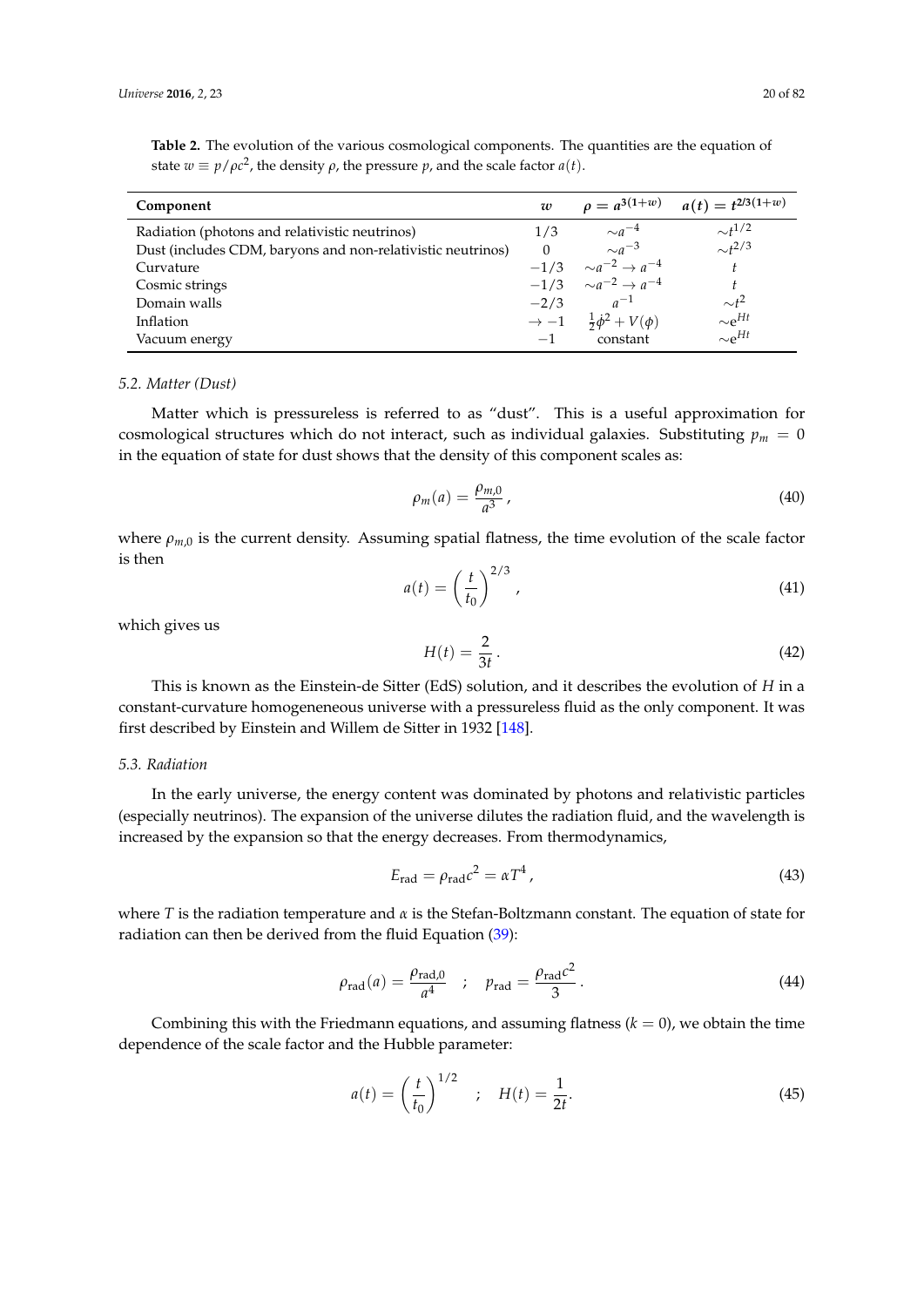## **6. The Components and Geometry of the Universe and Cosmic Expansion**

How do we relate the expansion of the universe to its contents? The total density of the universe in terms of its constituent components can be written as the sum of the densities of these components at any given time or scale factor:

$$
\rho = \rho_m + \rho_{\text{rad}} + \rho_{\text{DE}} \,, \tag{46}
$$

<span id="page-20-0"></span>where the subscript "DE" denotes another component of the universe, called Dark Energy.



**Figure 2.** The density evolution of the main components of the universe. The early universe was radiation-dominated, until the temperature dropped enough for matter density to being to dominate. The energy density of dark energy is constant if its equation of state parameter  $w = 1$ . Because the matter energy density drops as the scale factor increased, dark energy began to dominate in the recent past. At the present time  $(a(t) = 1)$ , we live in a universe dominated by dark energy. For dark energy, the green band represents an equation of state parameter  $w = -1 \pm 0.2$ , showing how a small change in the value of this parameter can give very different evolution histories for dark energy. If the Concordance Model is correct, the universe will be completely dominated by dark energy in future epochs (shown by the dashed lines). The matter density will keep decreasing as the universe expands. Our Milky Way will merge with the Andromeda Galaxy, and eventually, the entire Local Group will coalesce into one galaxy. The luminosities of galaxies will begin to decrease as the stars run out of fuel and the supply of gas for star formation is exhausted. In the very far future, this galaxy will be in the only one in our Hubble patch, as all the other galaxies will pass behind the cosmological horizon. The night sky, save for the stars in the Local Group, will be very dark indeed. Stellar remnants will either escape galaxies or fall into the central supermassive black hole. Eventually, baryonic matter may disappear altogether as all nucleons including protons decay, or all matter may decay into iron. In either scenario, the universe will end up being dominated by black holes, which will evaporate by Hawking radiation. The end result is a Dark Era with an almost empty universe, and the entire universe in an extremely low energy state, with a possible heat death as entropy production ceases (see, e.g., [\[149](#page-66-26)[,150\]](#page-66-27)) What happens after that is speculative.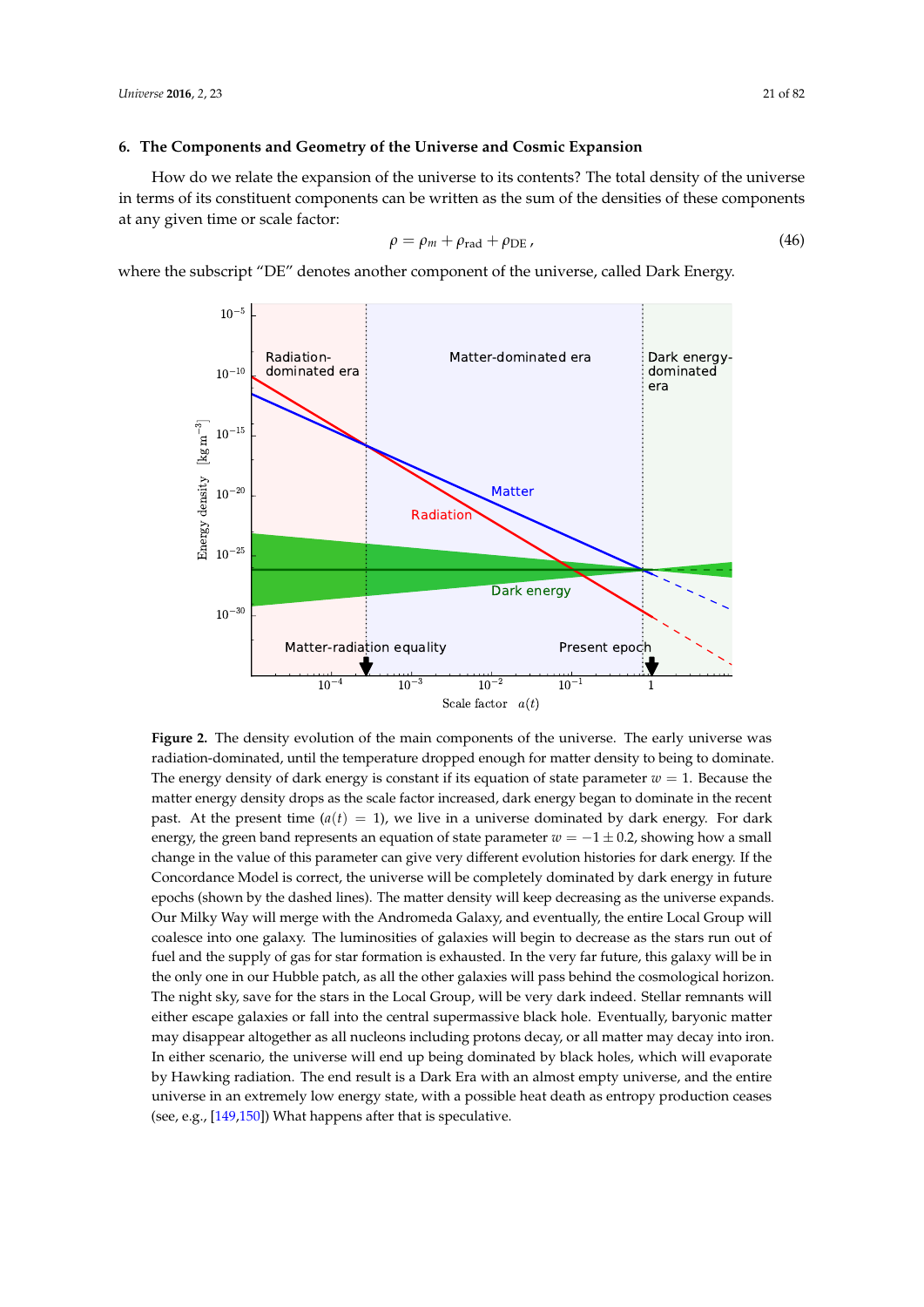The total dimensionless density can then be written:

$$
\Omega = \Omega_{\rm m} + \Omega_{\rm rad} + \Omega_{\rm DE} \,, \tag{47}
$$

where we have dropped the subscript for clarity, i.e.,  $\Omega_{m,0} = \Omega_m$ , etc. The Friedmann Equation [\(34\)](#page-18-0) can now be rewritten using the equations of state for the different components:

$$
H^{2}(a) = \frac{8\pi G}{3} \left( \rho_{m} a^{-3} + \rho_{\text{rad}} a^{-4} + \rho_{\text{DE}} e^{-3 \int_{a}^{1} [1 + w(a')] \, \text{d} \ln a'} \right) - \frac{k c^{2}}{a^{2}}.
$$
 (48)

This can be rearranged to give:

$$
H^{2}(a) = H_{0}^{2} \left[ \Omega_{\text{m}} a^{-3} + \Omega_{\text{rad}} a^{-4} + \Omega_{\text{DE}} e^{-3 \int_{a}^{1} [1 + w(a')] \, \text{d} \ln a'} + (1 - \Omega) a^{-2} \right],\tag{49}
$$

or, in terms of redshift:

<span id="page-21-0"></span>
$$
H^{2}(z) = H_{0}^{2} \left[ \Omega_{\text{m}}(1+z)^{3} + \Omega_{\text{rad}}(1+z)a^{4} + \Omega_{\text{DE}} e^{-3 \int_{0}^{z} [1+w(z')]/(1+z')} d\ln z' + (1-\Omega)(1+z)^{2} \right].
$$
 (50)

The term  $1 - \Omega$  is sometimes replaced by  $\Omega_k$ , the density due to the intrinsic geometry of spacetime. Equation [\(50\)](#page-21-0) is of central importance since it relates the redshift of an object to the global density components and geometry of the universe.

The density evolution of the various components of the universe is shown in Figure [2.](#page-20-0)

## **7. The Hot Big Bang**

In the Standard Model, it is generally accepted that the universe arose from an initial singularity, often termed the "Big Bang", which occurred some 13.8 billion years ago (as measured by *Planck* [\[151\]](#page-66-28)). This is not discussed here, but it should be noted that there are several proposals for the mechanism of this singularity. During this epoch, we are dealing with Planck scale physics, so most of these mechanisms involve quantum gravity. Other proposals (such as some superstring and braneworld theories) do away with the need for an initial singularity altogether.

## *7.1. The Cosmic Microwave Background*

The radiation density  $\rho_{rad} \propto a^{-4}$ , so the temperature evolution of the universe from an initial *T*<sub>0</sub> is:

$$
T = \frac{T_0}{a} \,. \tag{51}
$$

In other words, the universe cools down as it expands. Conversely, this means at early times, when the scale factor was close to zero, the temperature was very high (hence the term "Hot Big Bang"). The radiation left from the early hot universe, cooled by expansion, is known as the Cosmic Microwave Background, or CMB.

The properties of atomic and nuclear processes in an expanding universe provided the first clue for the existence of a hot Big Bang. This was a remarkable achievement of the Big Bang model, because it provided an explanation for the observed abundances of chemical elements in terms of nucleosynthesis. The processes that created nuclei and atoms could only have been possible in an early universe in thermal equilibrium, with black-body spectrum which cooled down as the universe expanded. This allowed Ralph Alpher, Robert Herman, Hans Bethe and George Gamow to predict the existence and temperature of the CMB in 1948 [\[152–](#page-66-29)[155\]](#page-67-0). The universe therefore has a thermal as well as an expansion history. Hence the 'Hot Big Bang'.

The first direct evidence for the Hot Big Bang came two decades later, with the observation of the CMB by Arno Penzias and Robert Woodrow Wilson in 1964 [\[156\]](#page-67-1).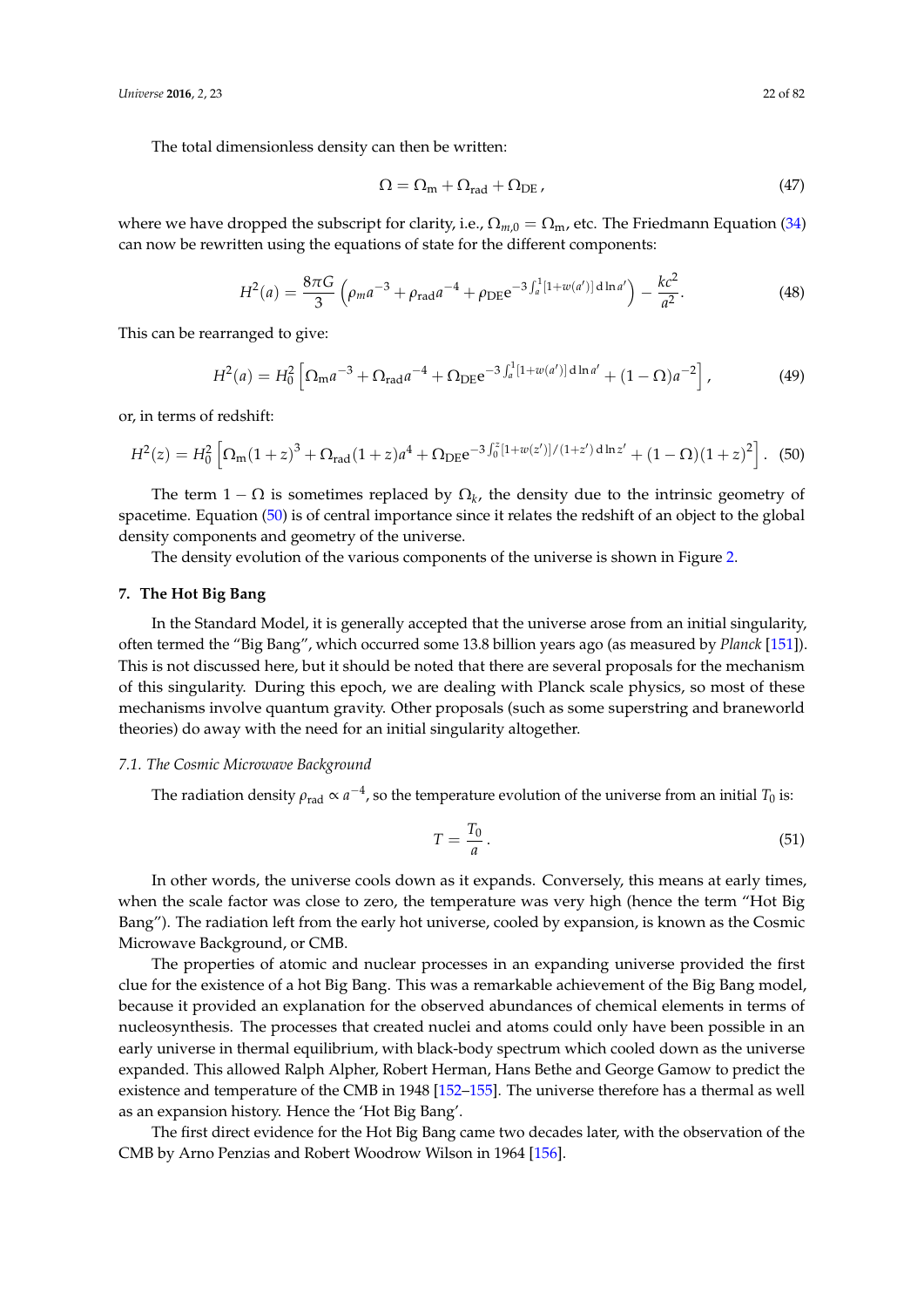The confirmation of the thermal history of the universe, together with the discovery of charge parity violation in 1964 [\[157\]](#page-67-2), provided clues about baryogenesis and the observed matter-antimatter imbalance in the universe. This inspired the first proposals for a mechanism for baryogenesis by Andrei Sakharov in1967 [\[158\]](#page-67-3), followed by electroweak symmetry breaking by Vadim Kuzmin in 1970 [\[159\]](#page-67-4).

This is a remarkable demonstration of the success of the Concordance Model. The cosmological model fits very well with the predictions of particle physics, which in turn can be tested by cosmological observations. The Concordance Model of the structure and evolution of the universe requires a mechanism for baryogenesis as well as an explanation for Dark Matter and dark energy. The challenge for physical theories beyond (or within) the Standard Model is to explain the preference of matter over antimatter, and to explain the magnitude of this asymmetry. Cosmological observations can be used to address these challenges [\[160\]](#page-67-5).

The CMB is an extremely isotropic source of microwave radiation, with a spectrum corresponding to a perfect blackbody at a temperature  $T_0 = 2.7260 \pm 0.0013$  K [\[161\]](#page-67-6). Using the current temperature and  $E_{\text{rad}} = \rho_{\text{rad}} c^2 = \alpha T^4$ , the radiation density today is given by:

$$
\Omega_{\rm rad} = 2.47 \times 10^{-5} h^{-2} \,. \tag{52}
$$

At some time in the early universe, the ambient radiation temperature corresponded to the ionisation potential of hydrogen, which is 13.6 eV. During this epoch, the universe was filled with a sea of highly energetic particles and photons—a hot ionised plasma. The particles were mainly electrons and protons. Other fundamental particles (quarks) existed earlier when the ambient energy corresponded to their rest mass. At some point, as the universe expanded and cooled, the energy of the photons was no longer sufficient to ionise the hydrogen, and within a relatively short time, all of the electrons and protons combined to form neutral hydrogen. The photons were then free to move through the universe. This process is known as decoupling and it occurred at a temperature of ∼2500 K, when the universe was approximately 380, 000 years old [\[162\]](#page-67-7). It is these decoupled photons which make up the CMB. The surface on the sky from which these photons originate is known as the surface of last scattering.

#### *7.2. Matter-Radiation Equality*

At the present epoch, neglecting dark energy, the universe is dominated by matter. This component is characterised by the fact that the matter particles can be treated in a non-relativistic regime, whereas photons and relativistic neutrinos both behave like radiation. The total contribution to the energy density from non-relativistic components (matter) and relativistic components (radiation and relativistic neutrinos) can be written as  $\Omega_{\text{NR}}$  and  $\Omega_{\text{R}} = \Omega_{\text{rad}} + \Omega_{\nu}$ , respectively. Using the fact that  $\Omega_m = \Omega_{m,0} a^{-3}$ , the ratio of the contributions of the components is a function of the scale factor *a*:

$$
\frac{\Omega_{\rm R}}{\Omega_{\rm NR}} = \frac{\Omega_{\rm rad} + \Omega_{\nu}}{\Omega_{\rm m}} = \frac{4.15 \times 10^{-5}}{\Omega_{\rm m,0} h^2 a^{-3}}\,,\tag{53}
$$

where we explicitly use the subscript 0 for the present-day values.

Then there must exist a scale factor for which the ratio is unity. This is given by:

$$
a_{\text{eq}} = \frac{4.15 \times 10^{-5}}{\Omega_{\text{m},0} h^2},\tag{54}
$$

or, in terms of redshift,

$$
1 + z_{\text{eq}} = 2.4 \times 10^4 \Omega_{\text{m},0} h^2. \tag{55}
$$

The epoch at which the matter energy density equals the radiation energy density is called matter-radiation equality, and it has a special role in large-scale structure formation.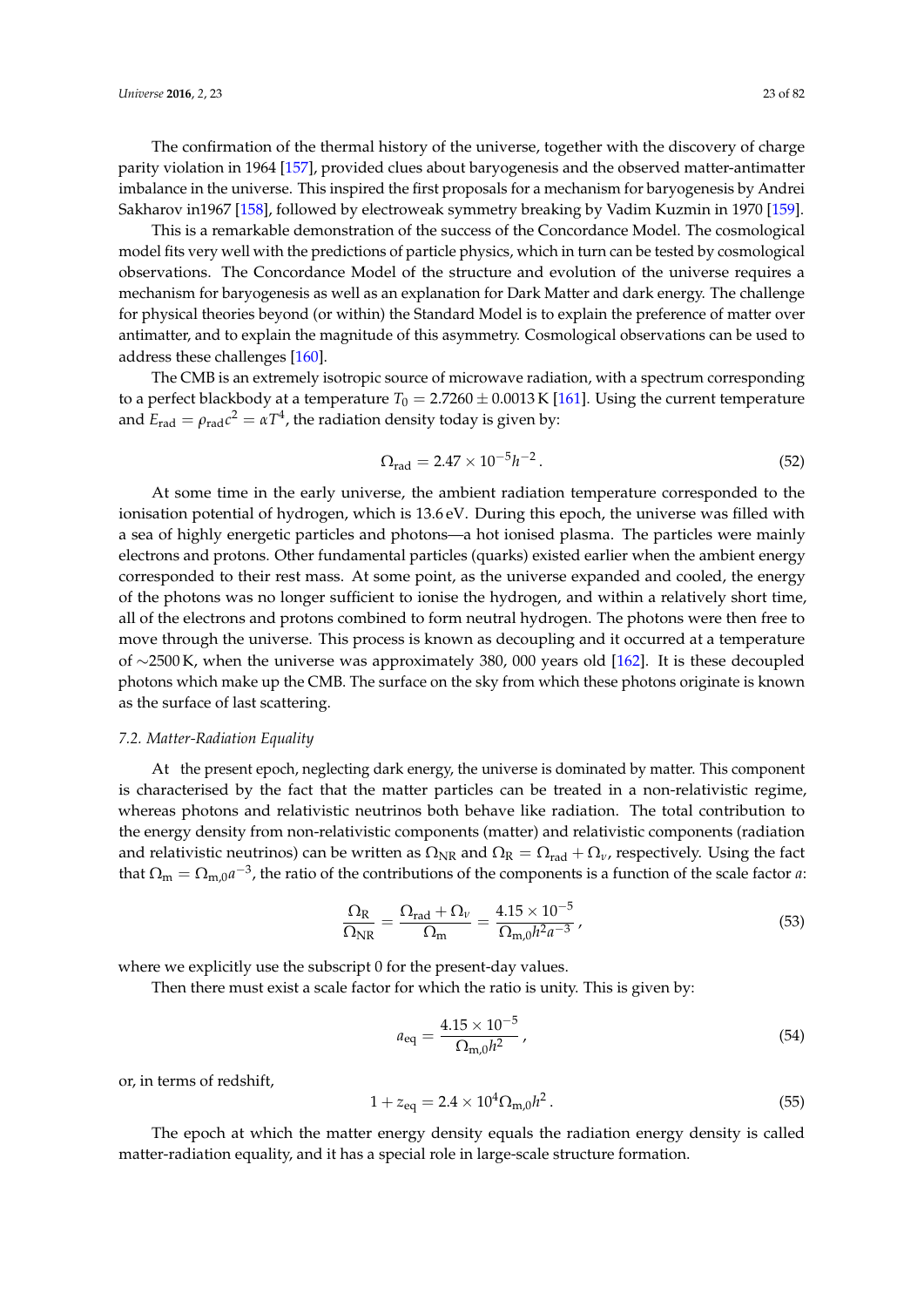#### *7.3. Neutrinos*

Neutrinos have particular properties which give rise to a distinct evolution history. They are known to exist from the Standard Model of particle physics, and the Hot Big Bang model predicts the amount of neutrinos in the universe. Neutrinos can be thought of as "dark" matter because of their very small reaction cross-section, which implies negligible self-interaction. However, they are not *cold* Dark Matter. They are simply extremely light particle that can stream out of high-density regions. They therefore cause the suppression of perturbations on scales smaller than the free-streaming scale. Unlike photons and baryons, cosmic neutrinos have not been observed. However, particle physics allows us to chart the history of this particle during nucleosynthesis, and to relate the neutrino temperature to the photon temperature today [\[163–](#page-67-8)[165\]](#page-67-9).

The scale on which perturbations are damped by neutrinos is determined by the comoving distance that a neutrino can travel in one Hubble time at equality. For a neutrino mass  $\sim$ 1 eV, the average velocity,  $T_\nu/m_\nu$  is of order unity at equality. This leads to a suppression of power on all scales smaller than *k*eq. Note that this phenomenon depends on the individual neutrino mass, rather than the total neutrino mass. A lighter neutrino can free-stream out of larger scales, so the suppression begins at lower *k* for the lighter neutrino species. Heavier neutrinos constitute more of the total neutrino density, and so suppress small-scale power more than lighter neutrino species, which means that we need at least two parameters to model massive neutrino phenomenology to sufficient accuracy: the neutrino mass fraction  $\Omega_{\nu}$ , or some expression of this quantity in terms of the total neutrino mass  $\sum m_{\nu}$ , and the number of massive neutrino species  $N_{\nu}$ .

Neutrinos introduce a redshift and scale dependence in the transfer function. We know that the perturbation modes of a certain wavelength *λ* can grow if they are greater than the Jeans wavelength. Above the Jeans scale, perturbations grow at the same rate independently of the scale. For the baryonic and cold Dark Matter components, the time and scale dependence of the power spectrum can therefore be separated at low redshifts. This is not the case with massive neutrinos, which introduce a new length scale given by the size of the comoving Jeans length when the neutrinos become non-relativistic. In terms of the comoving wavenumber *k*nr, this scale is given by:

$$
k_{\rm nr} = 0.026 \left(\frac{m_v}{1 \,\mathrm{eV}}\right)^{1/2} \Omega_{\rm m}^{1/2} \, h \,\mathrm{Mpc}^{-1} \tag{56}
$$

for three neutrinos of equal mass, each with mass  $m<sub>\nu</sub>$ . The growth of Fourier modes with  $k > k<sub>nr</sub>$ is suppressed because of neutrino free-streaming. From the equation above, it is evident that the free-streaming scale varies with the cosmological epoch (since there is a dependence on  $\Omega_{\rm m}$ ), and therefore the scale and time dependence of the power spectrum cannot be separated.

Neutrinos are fermions, with a Fermi-Dirac distribution with assumed zero chemical potential. When they decoupled from the plasma, their distribution remained Fermi-Dirac, with their temperature falling as *a*<sup>-1</sup>. This decoupling occurred slightly before the annihilation of electrons and positrons, which occurred when the cosmic temperature was of the order of the electron mass ( $T \approx m_e$ ). Neutrinos decoupled when the cosmic plasma had a temperature of around 1 MeV. The energy associated with this annihilation was therefore not inherited by the neutrinos, and the entropy was completely transferred to the entropy of the photon background. Thus:

$$
(S_e + S_\gamma)_{before} = (S_\gamma)_{after} \tag{57}
$$

where  $S_e$  and  $S_\gamma$  are respectively the entropy of the electron-positron pairs and the photon background, and 'before' and 'after' refer to the annihilation time.

The entropy per particle species, ignoring constant factors, is  $S \propto gT^3$ , where  $g$  is the statistical weight of the species. For bosons,  $g = 1$  and for fermions,  $g = 7/8$  per spin state. According to the Standard Model, the neutrino has one spin degree of freedom, each neutrino has an antiparticle, and there are three generations of neutrinos, also called "families" or "species" (*µ*, *τ* and electron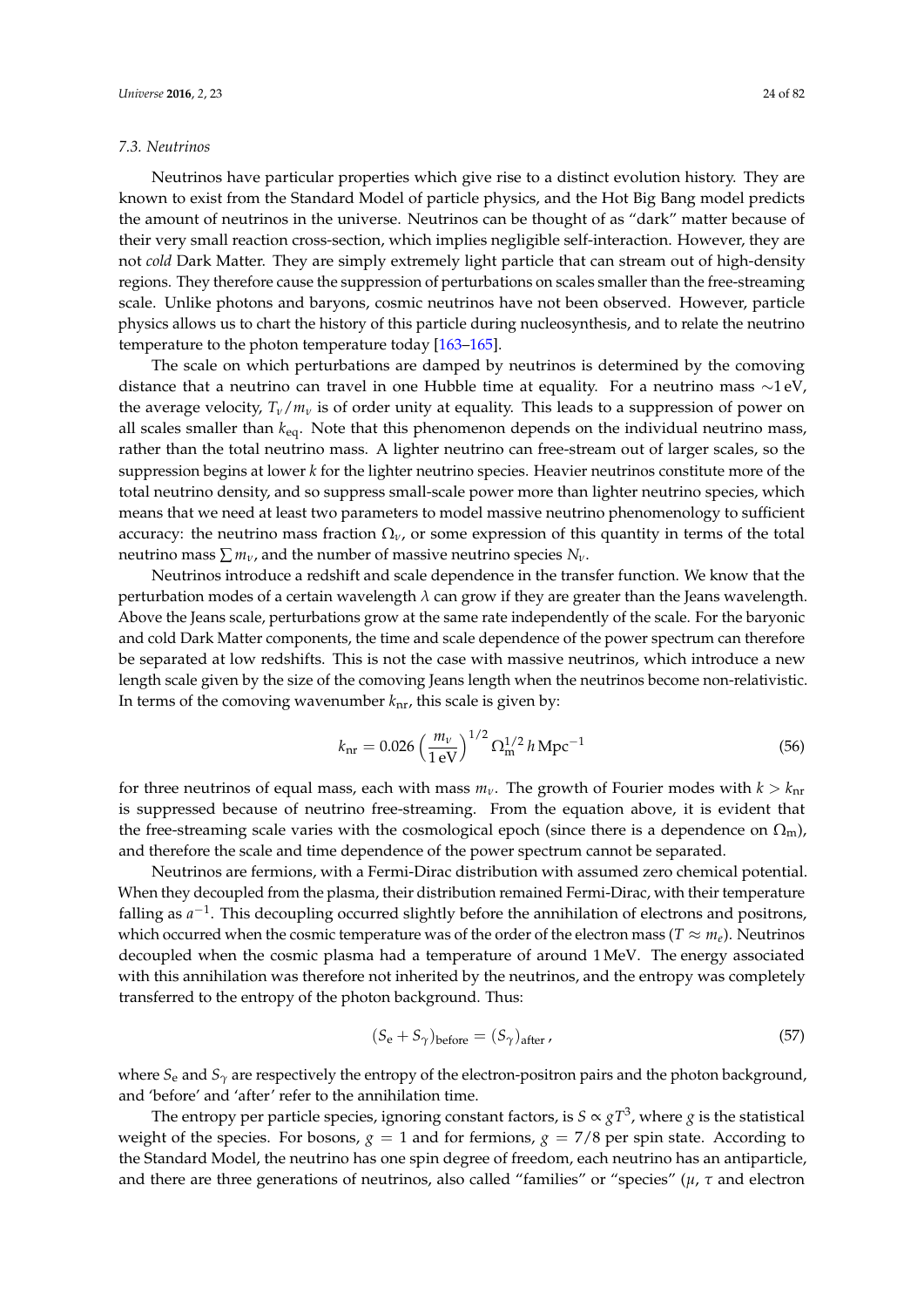neutrinos). This means that the degeneracy factor of neutrinos is equal to 6. Before annihilation, the fermions are electrons (2 spin states), positrons (2), neutrinos and antineutrinos (6 spin states). The bosons are photons (2 spin states). We therefore have  $g_{before} = 4(7/8) + 2 = 11/2$ , while after annihilation  $g = 2$  because only photons remain. Applying entropy conservation and counting relativistic degrees of freedom, the ratio of neutrino and photon temperatures below *m<sup>e</sup>* is therefore:

$$
\frac{T_v}{T_\gamma} = \left(\frac{4}{11}\right)^{1/3},\tag{58}
$$

so that the present neutrino temperature is

$$
T_{\nu,0} = \left(\frac{4}{11}\right)^{1/3} T_{\text{CMB}} = 1.945 \,\text{K} \,. \tag{59}
$$

The number density of neutrinos is then

$$
n_{\nu} = \frac{6\zeta(3)}{11\pi^2} T_{\rm CMB}^3 \,, \tag{60}
$$

where  $\zeta(3) \approx 1.202$ , which gives  $n_v \approx 112 \text{ cm}^{-3}$  at the present epoch [\[166\]](#page-67-10). In the early universe, neutrinos are relativistic and behave like radiation. So they contribute to the total radiation energy density *ρ*rad, which includes the photon energy density *ργ*:

$$
\rho_{\rm rad} = \left[1 + \left(\frac{7}{8}\right) \left(\frac{4}{11}\right)^{4/3} N_{\rm eff}\right] \rho_{\gamma},\tag{61}
$$

where  $N_{\text{eff}}$  is the effective number of neutrino species. At late times, when massive neutrinos become non-relativistic, their contribution to the mass density is  $m_\nu n_\nu$ , giving

$$
\Omega_{\nu} = \frac{\rho_{\nu}}{\rho_{\rm c}} \approx \frac{\sum_{i}^{N_{\nu}} m_{\nu, i}}{93.14 \,\text{eV} \,h^2} \,, \tag{62}
$$

where  $m_{\nu,i}$  is the mass of individual neutrino species and  $N_{\nu}$  is the number of massive neutrino species. This expression relates the total neutrino mass  $\sum m_{\nu}$  to the neutrino fraction  $\Omega_{\nu}$ .

It can be seen from the above that this equation can be modified through a change in the effective number of neutrino species by many factors: a non-zero initial chemical potential, or a sizeable neutrino-antineutrino asymmetry, or even a fourth, 'sterile' neutrino [\[166](#page-67-10)[–168\]](#page-67-11). The Standard Model predicts a value of *N*eff = 3.046 for the effective number of neutrino species. This accounts for the three neutrino families together with relativistic degrees of freedom, since neutrinos are not completely decoupled at electron-positron annihilation and are subsequently slightly heated [\[169\]](#page-67-12). Any significant deviation from this value could be a signature of hidden physical effects, possibly requiring a modification of General Relativity [\[170\]](#page-67-13).

Neutrino oscillation experiments do not, at present, determine absolute neutrino mass scales, since they only measure the difference in the squares of the masses between neutrino mass eigenstates. Cosmological observations, on the other hand, can constrain the neutrino mass fraction, and can distinguish between different mass hierarchies [\[166\]](#page-67-10).

Observations of neutrino flavour oscillations in atmospheric and solar neutrinos, provide evidence of a difference between the masses of the different species or flavours, as well as for a non-zero mass. For three neutrino mass eigenstates  $m_1$ ,  $m_2$  and  $m_3$ , the squared mass differences are [\[171\]](#page-67-14):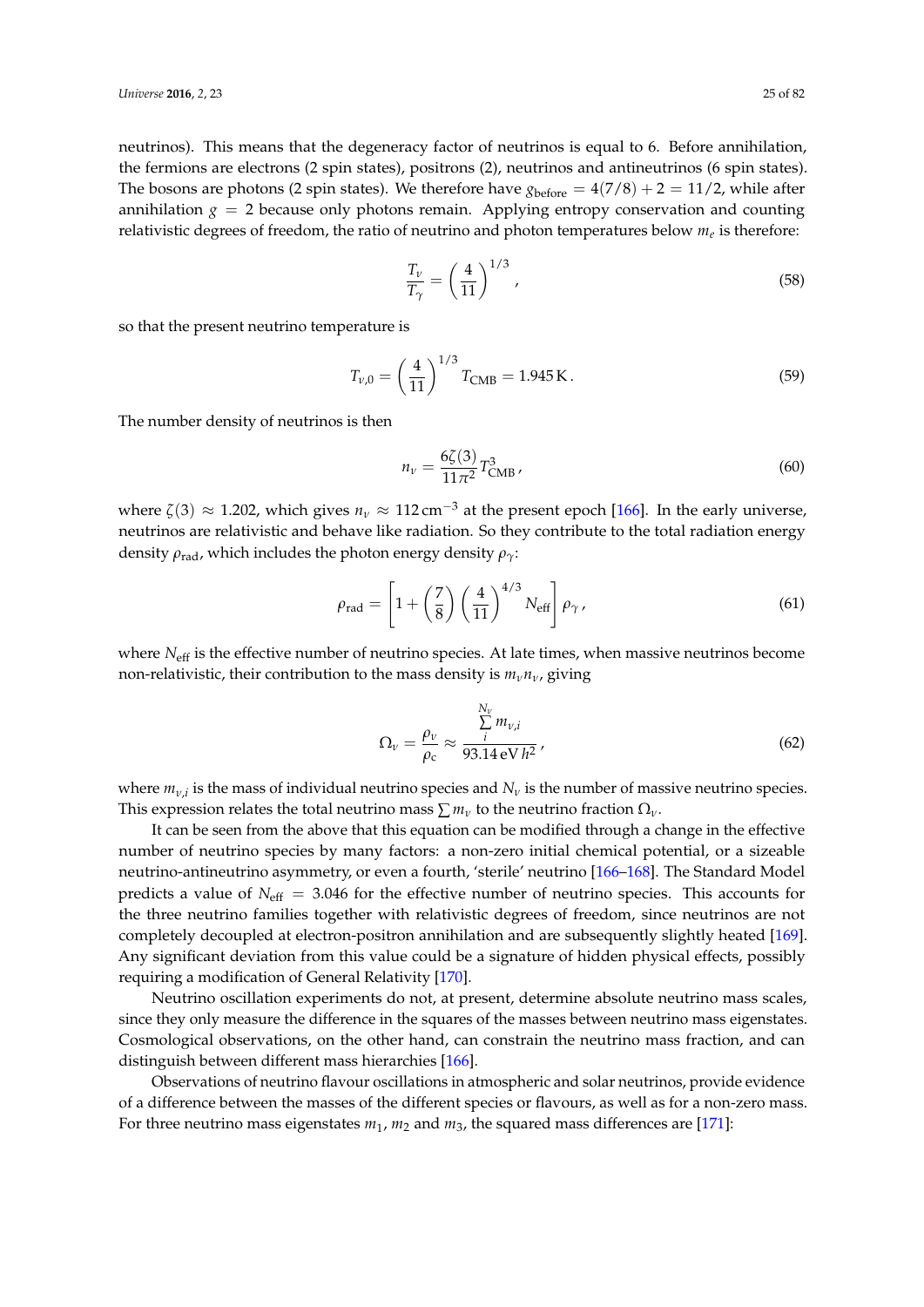$$
|\Delta m_{21}^2| = m_2^2 - m_1^2| \approx 7.5 \times 10^{-5} \text{ eV}^2
$$
  
\n
$$
|\Delta m_{31}^2| = |m_3^2 - m_1^2| \approx 2.5 \times 10^{-3} \text{ eV}^2
$$
  
\n
$$
\frac{|\Delta m_{21}^2|}{|\Delta m_{31}^2|} \approx 0.03.
$$
 (63)

<span id="page-25-0"></span>The ambiguity in the sign of the mass differences ∆*m* allows for two possible mass hierarchies: the normal hierarchy given by the scheme  $m_3 \gg m_2 > m_1$ , or the inverted hierarchy  $m_2 > m_1 \gg m_3$ . Given Equation [\(63\)](#page-25-0), constraining the total neutrino mass to a small enough maximum value could exclude an inverted hierarchy. Conversely, a total neutrino mass *mν*∼2 eV is only possible with a degenerate neutrino mass scheme. Hence the interest in finding cosmological neutrino mass bounds.

The fact that cosmological constraints could be stronger than constraints from particle accelerators was noticed quite early (see [\[172\]](#page-67-15)). The 'closure limit' gives us  $m<sub>V</sub> < 90$  eV. This was first derived in the late 1960s and 1970s [\[173–](#page-67-16)[176\]](#page-67-17). Since then, cosmological neutrino bounds have improved significantly, with different methods being used e.g., luminous red galaxies [\[177\]](#page-67-18), CMB anisotropies [\[151,](#page-66-28)[178\]](#page-67-19), or weak lensing [\[179](#page-67-20)[–181\]](#page-67-21).

Joint *Planck* CMB and BAO observations give us *m<sup>ν</sup>* < 0.23 eV, but various data combinations can change this figure, and strong priors on the value of the Hubble constant can provide tighter constraints [\[151\]](#page-66-28).

#### **8. Inflation: The Second Wave of Alternative Theories**

In the late 1970s, General Relativity had been largely accepted by the scientific community. But a series of cosmological considerations led to renewed interest in alternative theories. These were not so much attempt to solve problems in the theory itself, but to find explanations for observations that were not explained by the theory.

General Relativity applied to the universe gave us the Hot Big Bang model: a universe expanding out of an initial highly energetic, dense state. The Hot Big Bang model was successful in explaining many interlinked phenomena which were subsequently confirmed by observation: the Hubble Law and the expansion of the universe, the thermal history of the universe, primordial nucleosynthesis, the existence of the cosmic microwave background, the relation between the temperature and scale factor, and finally the blackbody nature of the CMB. The remarkable fact is that these phenomena occur on extremely different scales, and are observed via different physical processes, and yet they all fit neatly within one model.

However, there are some observations which the Hot Big Bang model fails to explain. These cosmological problems are linked to the primordial universe, the most obvious being the following (for details see [\[182](#page-67-22)[–186\]](#page-68-0), and references therein):

- The Horizon Problem
- The Flatness Problem
- The Monopole Problem

The horizon problem arises from the structure of spacetime. In the standard cosmological model described by the FLRW equations, different regions of the universe observed today could have not been in causal contact with because of the great distances between them which are greater than the distance that could have been traversed by light since the Big Bang. The transfer of information (i.e., any physical interaction) or energy can occur, at most, at the speed of light, but these regions have the same temperature and other physical characteristics. In particular, we observe causally-disconnected regions of the CMB to be in thermal equilibrium. How could this have happened?

The horizon problem was first identified in the late 1960s. This led to to early attempts to model chaotic solutions to Einstein's field equations near the initial singularity [\[187](#page-68-1)[,188\]](#page-68-2). In the late 1970s, Alexei Starobinsky noted that quantum corrections to General Relativity should be important in the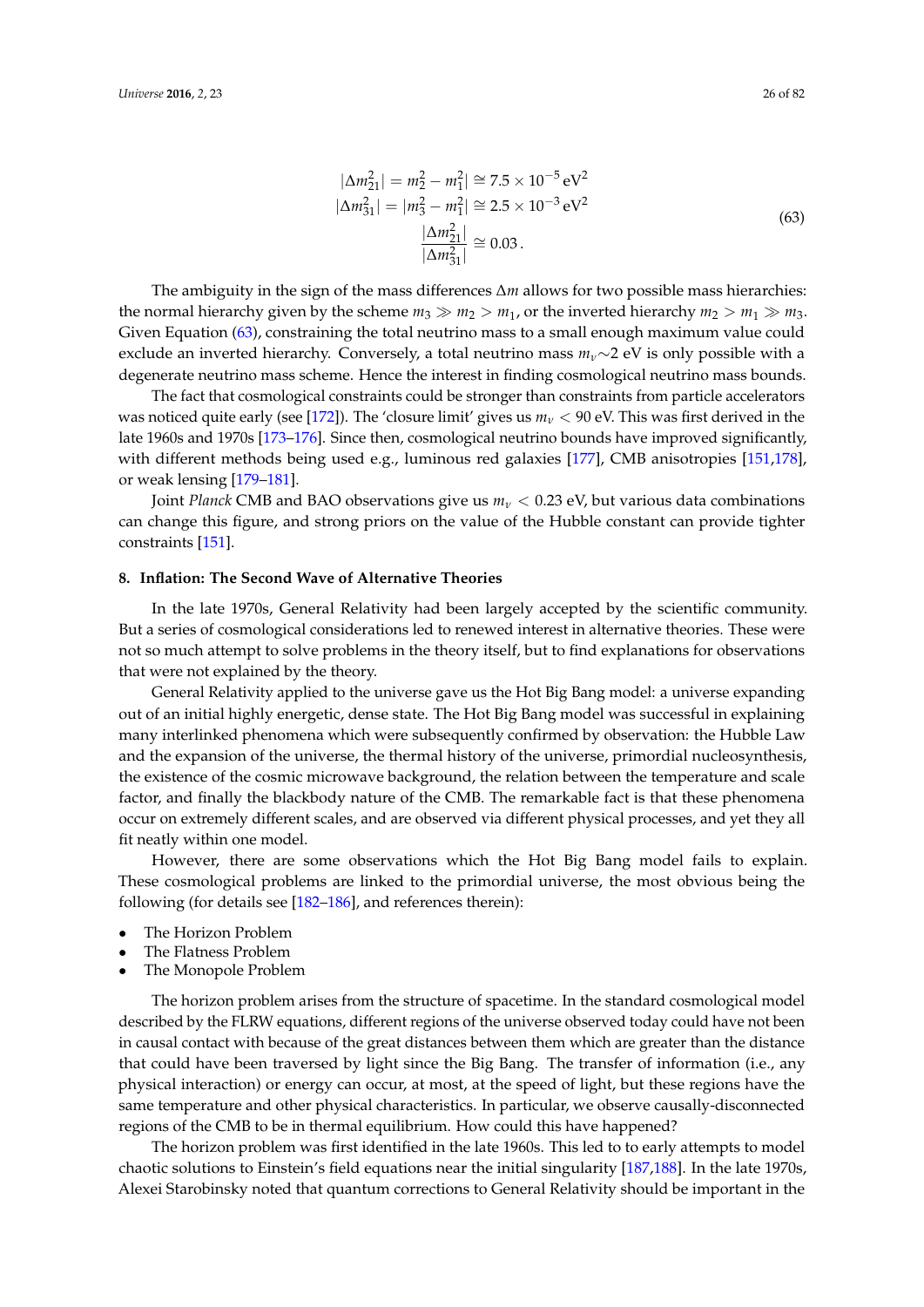very early universe. These corrections would lead to a modification of gravity, which induces an inflationary phase [\[189\]](#page-68-3). Starobinsky's was the first model of inflation.

The flatness problem is one the so-called "coincidence problems" of modern cosmology. By the 1960s, observations had determined that the density of matter in the universe is comparable to the critical density necessary for a flat universe. So the contribution of curvature had to be of the same order of magnitude as the contribution of matter throughout the history of the universe. This represents a fine-tuning problem. Observations of the CMB have confirmed that the universe is spatially flat to within a few percent. Why is the global geometry of the universe so flat?

The magnetic monopole problem arises from the Hot Big Bang model. Grand Unified Theories predict the production of a large number of magnetic monopoles [\[190,](#page-68-4)[191\]](#page-68-5) in the early, extremely hot universe. Why have none ever been observed? If they exist at all, they are much more rare than the Big Bang theory predicts. This was noted by Zel'dovich and others in the late 1970s [\[192](#page-68-6)[,193\]](#page-68-7).

#### *Hot Big Bang Plus Inflation*

This gave rise to the idea of a model in which the early universe undergoes a period of exponential accelerated expansion. This theory, called "inflation", was first formulated by Alan Guth in the 1980s [\[194\]](#page-68-8) while he was trying to investigate why no magnetic monopoles are observed. It was realised that inflation solves the horizon and flatness problems, as well as explaining the absence of relic monopoles. Better still, it explains the origin of structure in the universe.

In the Standard ΛCDM Model, the initial perturbations from which structure evolved are assumed to have been seeded by the inflationary potential. Reconstructing the primordial power spectrum is no easy task, and poses two main problems. Observationally, we want to extract the amplitude and scale variation from the data. Theoretically, we seek to explain the origin of the perturbations. At present, the leading theoretical paradigm for the primordial fluctuations is inflation, which provides initial conditions for both large-scale structure and the cosmic microwave background radiation. The theory of inflation offers a plethora of models, each of which predicts a certain power spectrum of primordial fluctuations  $P(k)$ . Since the inflationary paradigm is linked to the theoretical description of the primordial power spectrum, it is necessary to briefly explain some of the main concepts here (for the full details, see  $[183, 185]$  $[183, 185]$  $[183, 185]$ ).

The precise definition of inflation is any period during which the scale factor of the universe is accelerating, that is,  $\ddot{a} > 0$ . This expression is equivalent to other definitions of inflation:

$$
\frac{\mathrm{d}}{\mathrm{d}t}\frac{H^{-1}}{a}<0\implies\varepsilon\equiv-\frac{\dot{H}}{H^2}<1\iff\frac{\mathrm{d}^2a}{\mathrm{d}t^2}>0\iff\rho+3p<0.\tag{64}
$$

The first expression above has a remarkable physical interpretation. It means that the observable universe becomes smaller during inflation.

The basic theory of inflation states that from the initial Big Bang singularity to approximately  $10^{-37}$  s, there existed a set of highly energetic scalar fields. By definition,  $Ω$  is driven towards 1 during inflation. Inflationary theories assume that gravity is described by GR, which means that the component driving inflation must satisfy  $ρ + 3P < 0$ . If for example, the universe was dominated during the inflationary phase by a scalar field (or set of fields) *φ* with a self-interaction potential *V*(*φ*). It is the form of this potential which differentiates the various inflationary theories. Most theories assume a "Mexican hat" potential, with a single field, while chaotic inflation assumes a simple power law potential with a slowly varying field [\[195\]](#page-68-10). The action for this potential is then [\[196\]](#page-68-11)

$$
S = -\int d^4x \sqrt{-g} \left[ \frac{m_{\rm Pl}^2 R}{16\pi} - \frac{1}{2} (\nabla \phi)^2 + V(\phi) \right],
$$
 (65)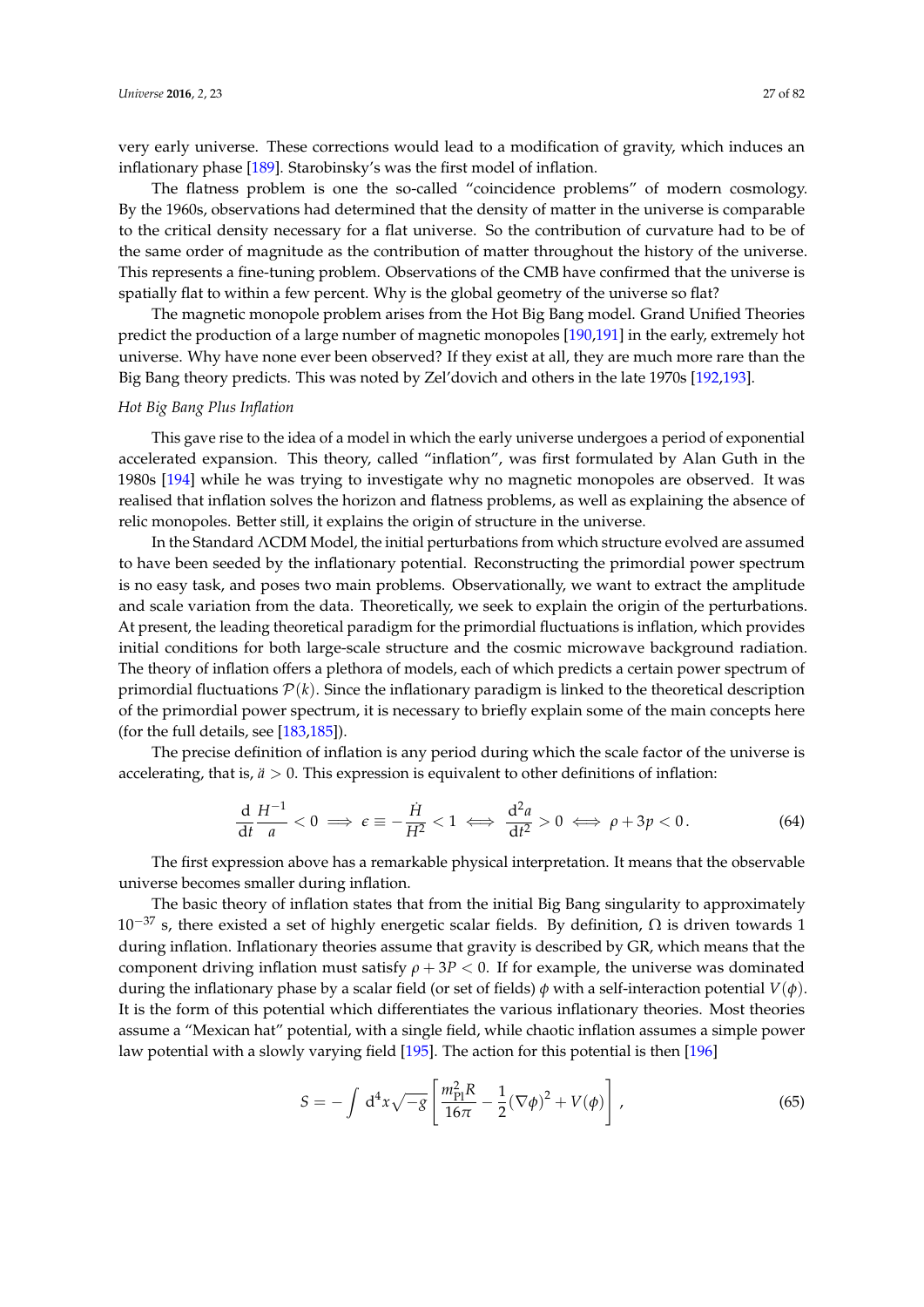where  $m_{\text{Pl}}$  is the Planck mass. As the universe cooled, the scalar field became trapped in a false vacuum, so its energy density became constant. The potential energy, however, is nonzero, so the pressure is negative. The scale factor during inflation has the de Sitter form:

<span id="page-27-0"></span>
$$
a(t) = e^{(\Lambda_1/3)^{1/2}t},
$$
\n(66)

where  $\Lambda_1$  represents the energy density of the inflationary field (sometimes called the inflaton).

Since the energy density of the inflaton field was very high, the associated magnitude of the negative pressure would have been very large as well. The scale factor is thought to have increased during inflation by  $\sim e^{65}$ , and any point in the universe which found itself in a false vacuum state would have undergone inflation. The accelerated expansion lasted until the field rolled down to a minimum, when it decays into the familiar particles of the Standard Model, and the universe can then be described by an FLRW model.

The inflationary paradigm provides an explanation for the origin of structure and for the observed geometry of the universe, in addition to solving the aforementioned cosmological problems.

First, inflation solves the flatness problem. Using Equation [\(66\)](#page-27-0), the evolution of  $\Omega$  during inflation can be written as:

<span id="page-27-1"></span>
$$
|\Omega(t) - 1| \propto e^{-(4\Lambda_1/3)^{1/2}t}, \qquad (67)
$$

so that  $|\Omega - 1|$  is driven very close to 0 as *t* increases. This explains why the universe is flat. It also means that this value has not deviated significantly from its initial value right after expansion. We can therefore safely assume spatial flatness throughout the history of the universe. Given the observational difficulties, this provides a theoretical motivation for taking the idea of a large  $\Omega_{\rm DE}$  seriously.

Second, inflation solves the horizon problem (Figure [3\)](#page-28-0). Regions of the universe which are causally disconnected today evolved out of the same causally-connected region in the early universe. The observed uniformity of the CMB is no longer a problem.

Third, inflation explains why we have never observed magnetic monopoles. Due to rapid expansion of the universe during inflation, they become so rare in any given volume of space that we would be very unlikely to ever encounter one. Nor would they have sufficient density to alter the gravity and thereby the normal expansion of the universe following inflation. The problem of magnetic monopoles motivated the Guth's development of his theory in 1981 [\[194\]](#page-68-8). The solution of the monopole problem, and problems related to other relics, was an early success of the inflationary paradigm, and inspired similar theories [\[197,](#page-68-12)[198\]](#page-68-13).

Fourth, the inflationary scenario provides a natural explanation for the origin of structure, providing a link between quantum mechanics and relativistic cosmological paradigm. This was realised soon after the development of the theory of inflation, and the details were worked out in the early 1980s [\[199](#page-68-14)[–204\]](#page-68-15).

An initially smooth background needs seed fluctuations around which gravitational collapse can occur. The inflationary scenario attributes their origin to quantum fluctuations in the inflaton field potential, so that the universe is not perfectly symmetric. Different points in the universe inflate from slightly different points on the potential, separated by *δφ*. Inflation for these two points ends at different times, separated by  $δt = δφ/φ$ . This induces a density fluctuation  $δ = Hδt$  (see [\[184\]](#page-67-24)). Since all the points undergoing inflation are part of the same potential field, the initial fluctuations are nearly scale invariant. This means that the density amplitude on the horizon scale will also be constant:

$$
\delta_{\rm H} = H \delta t = \frac{H^2}{2\pi \dot{\phi}} = \text{constant}.
$$
\n(68)

In summary, inflation solves the three cosmological problems listed above:

• The Horizon Problem. Solution: the entire universe evolved out of the same causally-connected region.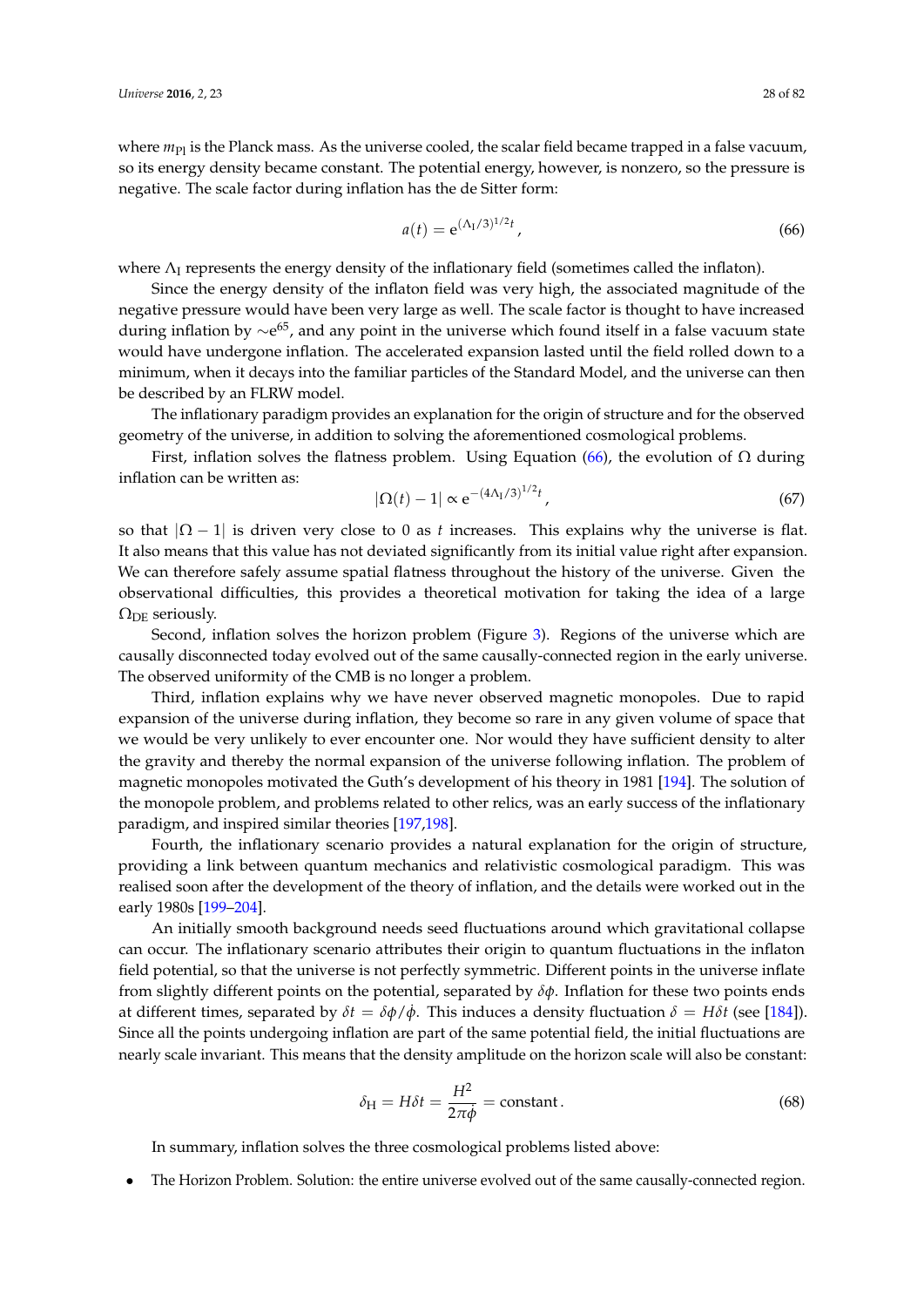- The Flatness Problem. Solution: any initial curvature is diluted by the inflationary epoch and driven to zero.
- The Monopole Problem. Solution: the rapid expansion of the universe drastically reduces the predicted density of magnetic monopoles, if they exist.

<span id="page-28-0"></span>

**Figure 3.** How inflation solves the horizon problem. The light cones on the causal diagram of an inflationary FLRW model are at  $\pm 45^{\circ}$ . The worldlines of comoving matter are vertical on this kind of diagram. The particle horizons are horizontal lines. Here we have shown the particle horizon for the CMB. Without inflation, conformal time would only go back to  $\tau_0$ , and different regions of the CMB which we observe today along our past light cone would never have been in causal contact. Because of inflation, conformal time is extended to the Big Bang singularity, so these regions would have been in causal contact at some point in our past light cone.

How long did inflation last? The answer is given by looking closely at Equation [\(67\)](#page-27-1) above. A convenient measure of expansion is the so-called *e*-fold number, defined as:

$$
N \equiv \ln\left(\frac{a_f}{a_i}\right) = \int_{t_i}^{t_f} H \, \mathrm{d}t \,. \tag{69}
$$

Here,  $a_i$  and  $a_f$  are the values of the scale factor at the beginning and end of inflation, while  $t_i$ and  $t_f$  are the corresponding proper times. The scale factor  $a$  is only physically meaningful up to a normalisation constant, so the *e*-fold number is defined with respect to some chosen origin. The reason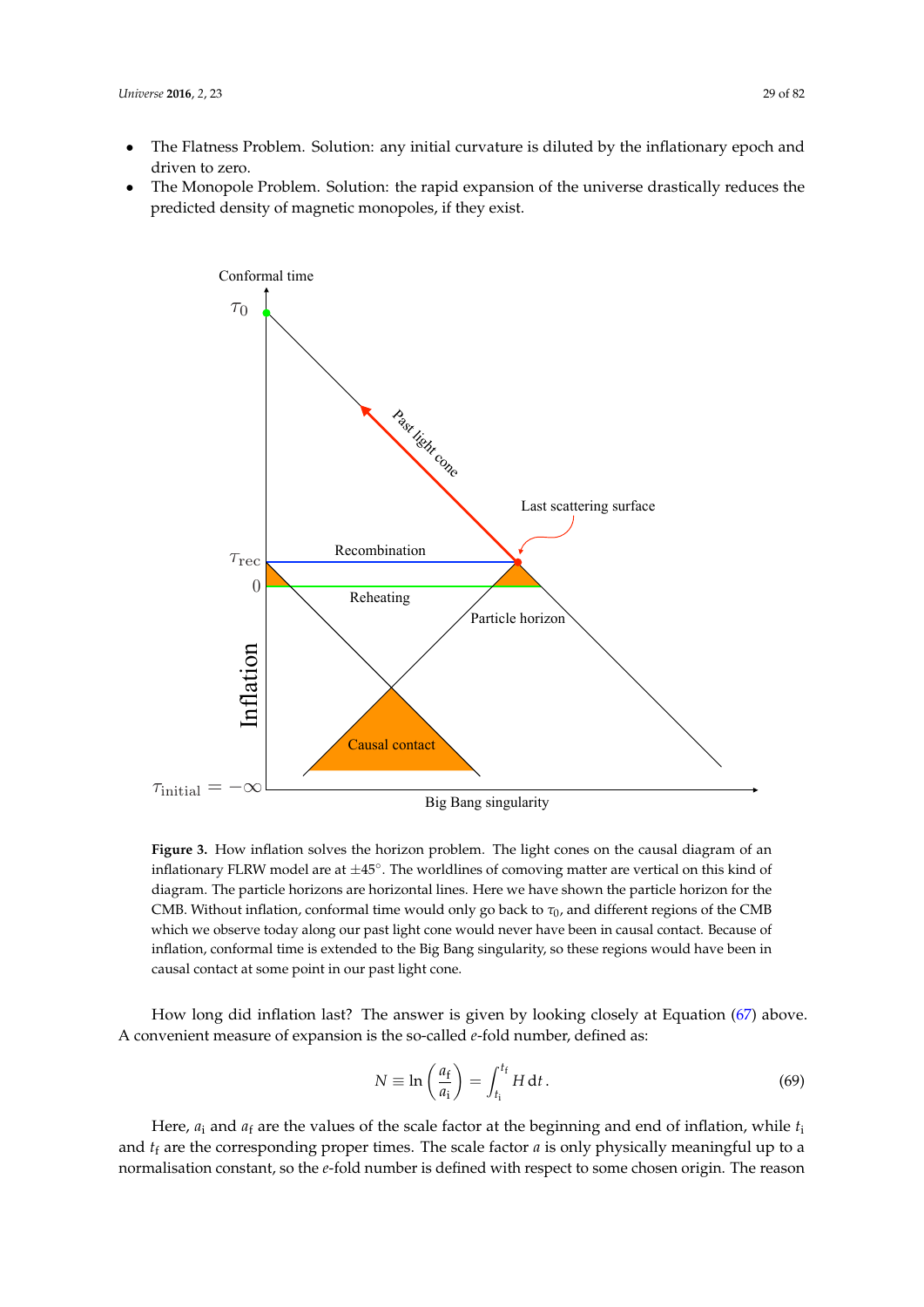is that in cosmology, what is fixed is not the initial condition, but the current expansion—we cannot measure any  $H$ , but we measure  $H_0$  then extrapolate backwards.

We can search for the minimum duration of inflation required to solve the horizon problem. At the very least, we require that the observable universe today fits in the comoving Hubble radius at the beginning of inflation:

$$
(a_0H_0)^{-1} < (a_iH_i)^{-1} \,. \tag{70}
$$

The condition is the same for the horizon and flatness problems.

If we assume that the universe was radiation-dominated since the end of inflation (giving us *H* ∝ *a*<sup>−2</sup>), and ignore the relatively recent matter- and dark energy-dominated epochs, we obtain

$$
\frac{a_{\rm f}}{a_{\rm i}} = \frac{a_0}{a_{\rm f}}\,. \tag{71}
$$

In the general case, the condition becomes:

$$
\frac{a_f}{a_i} \ge \frac{a_0}{a_f} \,,\tag{72}
$$

or in terms of the number of *e*-folds,

$$
N_{\rm f} - N_{\rm i} \ge N_0 - N_{\rm f} \,. \tag{73}
$$

In other words, there should be as much expansion during inflation as after inflation.

The solution to the horizon problem is the same as the solution to the flatness problem. Taking into account the present energy density of the universe, we need a minimum of about 50 to 60 *e*-folds. This already gives us a useful criterion for realistic inflation models. The most recent *Planck* results show a preference for a higher number of *e*-folds: 78 < *N* < 157 [\[205\]](#page-68-16).

Most models of inflation are slow-roll models, in which the Hubble rate varies slowly [\[185,](#page-68-9)[206,](#page-68-17)[207\]](#page-68-18). This model was first developed by Andrei Linde in 1982 [\[208\]](#page-68-19). It solved a major problem in Guth's early theory. Instead of tunnelling out of a false vacuum state, inflation occurrs by a scalar field rolling down a potential energy gradient. When the field rolls very slowly compared to the expansion of the universe, inflation occurs. Hence the name "slow-roll inflation". However, when the gradient becomes steeper, inflation ends and reheating can occur. It is beyond the scope of this review to go into the detail of the theory, but it is necessary for us to briefly refer to the link between this theory and the spectral index of primordial fluctuations, which is an important observational parameter in the Concordance Model of cosmology.

To quantify slow roll, cosmologists typically use two parameters *e* and *η* which vanish in the limit that  $\phi$  becomes constant. The first parameter is defined as:

$$
\epsilon \equiv \frac{\mathrm{d}}{\mathrm{d}t} \left( \frac{1}{H} \right) = \frac{-\dot{H}}{aH^2},\tag{74}
$$

which is always positive, since *H* is always decreasing. The second complementary variable which defines how slowly the field is rolling is:

$$
\eta \equiv \frac{1}{aH\dot{\phi}^{(0)}} \left[ 3aH\dot{\phi}^{(0)} + a^2 V' \right],\tag{75}
$$

where  $\phi^{(0)}$  is the zero-order field, and *V* is the potential.

The scalar spectral index can be defined in terms of some function, usually a polynomial, involving the two slow-roll parameters  $ε$  and  $η$ . As an example we shall give two such parameterisations:  $n = 1 - 4\epsilon - 2\eta$  [\[209\]](#page-68-20) and  $n = 1 - 6\epsilon + 2\eta$  [\[206\]](#page-68-17). The rate of change of *n* can also be expressed in terms of inflationary parameters:  $dn/d \ln k = 16\epsilon \eta + 24\epsilon^2 + 2\zeta^2$  [\[210\]](#page-68-21), where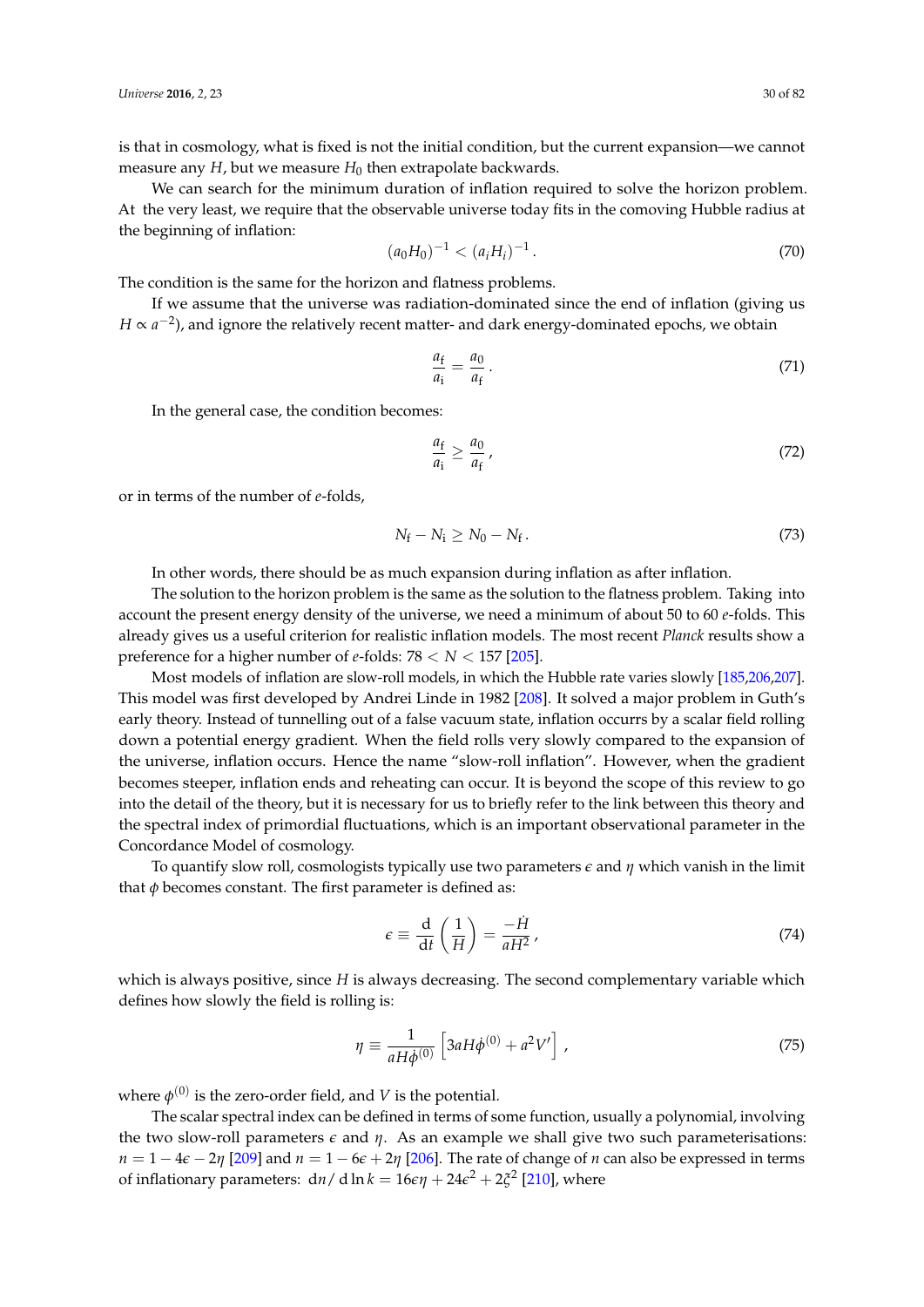$$
\xi^2 \equiv m_{\rm Pl}^4 \frac{V'(d^3/d\phi^3)}{V^2},\tag{76}
$$

*m*<sub>Pl</sub> being the reduced Planck mass (4.342 × 10<sup>-6</sup> g).

Therefore, by extracting the values of *e* and *η* from the data, using methods such as weak lensing, we can directly probe the potential of of the inflaton field. Likewise for the tilt or spectral index of the primordial power spectrum. Slow-roll inflation predicts that the spectral index of primordial fluctuations should be slightly less than 1. The reason for this is simple. For inflation to end, the Hubble parameter *H* has to change in time. This time-dependence changes the conditions at the time when each fluctuation mode exits the Hubble horizon and therefore gets translated into a scale-dependence.

Inflation accounts for the observed spatial flatness of the universe, and the absence of magnetic monopoles. These predictions have been confirmed by various probes, most notably by precision measurements of CMB anisotropies, starting with the Cosmic Background Explorer (COBE) in 1992 [\[211](#page-68-22)[–213\]](#page-68-23), then with the Wilkinson Microwave Anisotropy Probe (WMAP) which ran for nine years from 2001 to 2010. WMAP data placed tight constraints on the predicted burst of growth in the very early universe, providing compelling evidence that the large-scale fluctuations are slightly more intense than the small-scale ones, which is a subtle prediction of many inflation models [\[162](#page-67-7)[,214–](#page-69-0)[219\]](#page-69-1). Significantly, WMAP found evidence that the scalar spectral index is less than 1 (a  $2\sigma$  deviation), implying a deviation from scale invariance for the primordial power spectrum. As explained above, this is a major prediction of inflation, and this observation reinforced the evidence in favour of the theory. Conclusive proof of a scale-dependent primordial power spectrum (a  $5\sigma$  deviation from  $n_s = 1$ ) was provided by the *Planck* CMB anisotropy probe in 2013 [\[220,](#page-69-2)[221\]](#page-69-3) and confirmed in 2015 [\[151](#page-66-28)[,205\]](#page-68-16).

One current experimental challenge is to observe the B-modes of polarisation of the CMB caused by primordial gravitational waves produced by inflation. Their detection by the BICEP2 experiment was announced in early 2014. However, more accurate modelling of the signal over the next few months, which allowed the observation to be explained by polarised dust emission in our Galaxy, decreased the statistical confidence of the initial result [\[222\]](#page-69-4). This was confirmed by *Planck* data in 2016 [\[223\]](#page-69-5). Upcoming large-scale structure surveys, such as the *Euclid* satellite mission, or 21-cm radiation surveys such as the Square Kilometre Array, may measure the power spectrum with greater precision than current CMB probes, and could provide further evidence in favour of the inflationary paradigm [\[224](#page-69-6)[–226\]](#page-69-7).

## **9. The First Unknown Component: Dark Matter**

The first evidence for Dark Matter came from astronomy rather than cosmology. Newtonian physics and General Relativity both provide very precise rules for the dynamics of galaxies: the mass determines the rotation velocity. Starting in the 1920s, stronomers noticed that amount of visible matter in galaxies did not match the observed rotation curves. These curves relate the tangential velocity of the constituent stars (or gas) about the centre of the galaxy to their radial distance. Observations of the velocities of globular clusters about galaxies showed that at large radii the velocities are approximately constant, implying that the amount of mass in the galaxies is much higher than the visible mass.

The first suggestion of the existence of hidden matter, motivated by stellar velocities, was made by Jacobus Kapteyn in 1922 [\[227\]](#page-69-8). Radio astronomy pioneer Jan Oort also hypothesized the existence of Dark Matter in 1932 [\[228\]](#page-69-9). Oort was studying stellar motions in the local galactic neighbourhood and found that the mass in the galactic plane must be greater than what was observed. This measurement was later determined to be erroneous.

In 1933, Fritz Zwicky, who studied galactic clusters while working at the California Institute of Technology, made a similar inference [\[229\]](#page-69-10). Zwicky applied the virial theorem to the Coma galaxy cluster and obtained evidence of unseen mass that he called *dunkle Materie* in German, or "Dark Matter". Zwicky estimated its mass based on the motions of galaxies near its edge and compared that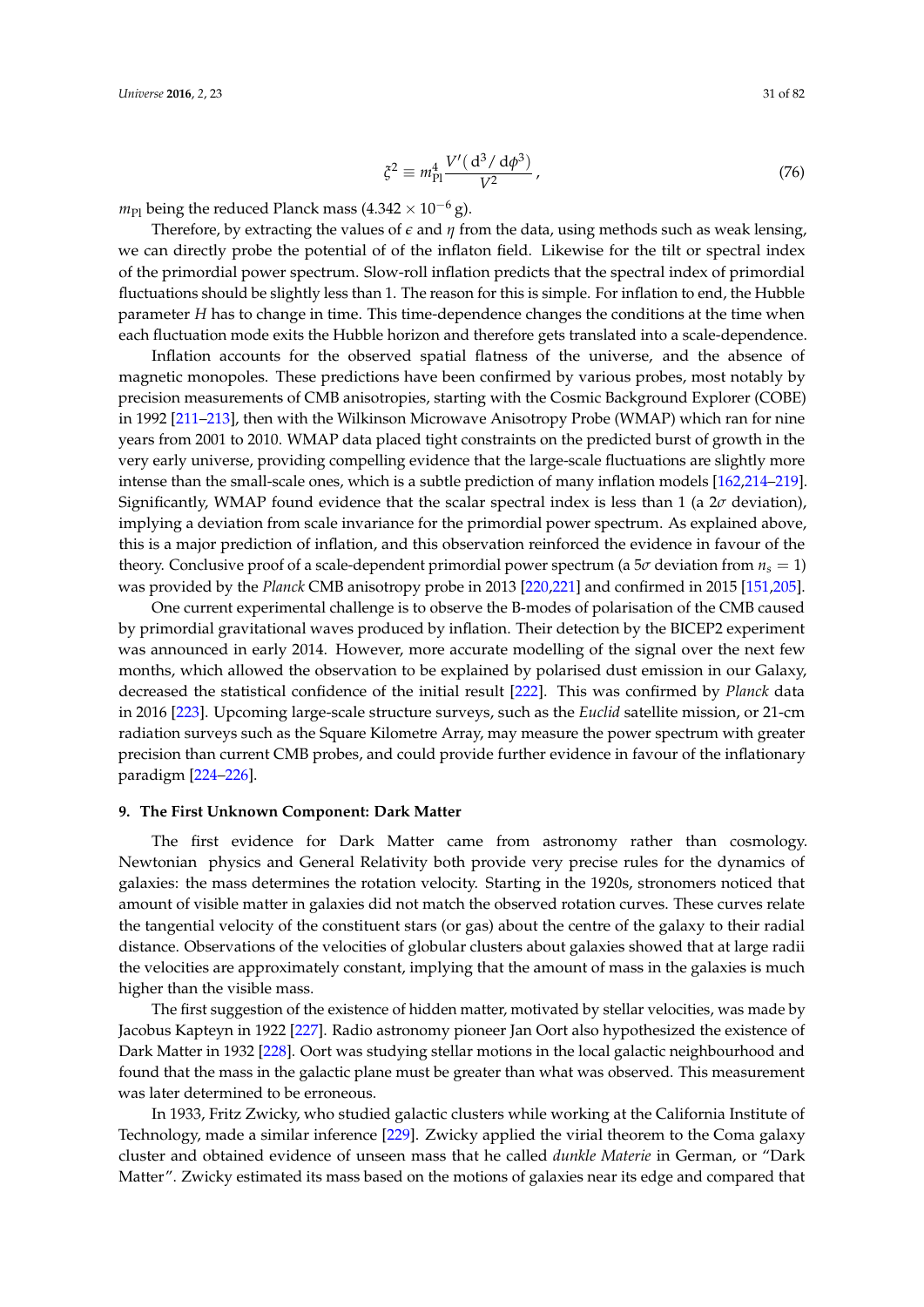to an estimate based on its brightness and number of galaxies. He estimated that the cluster had about 400 times more mass than was visually observable. The gravity effect of the visible galaxies was far too small for such fast orbits, thus mass must be hidden from view. Based on these conclusions, Zwicky inferred that some unseen matter provided the mass and associated gravitation attraction to hold the cluster together.

In 1937, Zwicky made the bold assertion that galaxies would be unbound without some form of invisible matter [\[230\]](#page-69-11). Zwicky's estimates were off by more than an order of magnitude, mainly due to an obsolete value of the Hubble constant. The same calculation today shows a smaller fraction, using greater values for luminous mass. However, Zwicky did correctly infer that the bulk of the matter was dark.

More evidence started to accumulate for the existence of some non-emitting component which was now being called Dark Matter [\[231\]](#page-69-12). In 1959, Kahn and Woltjer [\[232\]](#page-69-13) pointed out that the motion of Andromeda towards us implied that there must be Dark Matter in our Local Group of galaxies. Dynamical evidence for massive Dark Matter halos around individual galaxies came later, starting in the 1970s, when rotation curve data from multiple galaxies confirmed the Dark Matter halo hypothesis [\[233](#page-69-14)[–236\]](#page-69-15). Like baryonic matter, Dark Matter is a fluid with vanishingly small pressure. Unlike baryonic matter, it has no interaction with photons, making it both dark and transparent. It also has a vanishingly small self-interaction beside gravity. One result of this is that the Dark Matter halos surrounding galaxies are rounder than the galaxies themselves [\[237\]](#page-69-16) .

In the last few decades, cosmology has contributed one important piece of information: the amount of Dark Matter. The observed value of the matter density in the universe is  $\Omega_{\rm m} = 0.3089 \pm 0.0062$ . However, the density of baryonic matter is  $\Omega_b = 0.0486 \pm 0.0010$  [\[151\]](#page-66-28). The missing mass is made up of Dark Matter.

The name "Dark Matter" is an indication of its nonbaryonic nature: it cannot be observed by emission of photons, so observers need to find a way around this problem. Current evidence for the existence of Dark Matter comes from a variety of sources besides galactic dynamics [\[231\]](#page-69-12). The two most important ones are CMB anisotropies and gravitational lensing. In addition, Big Bang nucleosynthesis provides evidence that some of the Dark Matter may be baryonic. The inventory of observed baryons in the local universe falls short of the total anticipated abundance from Big Bang nucleosynthesis, implying that most of the baryons in the universe are unseen [\[238\]](#page-69-17).

Anisotropies in the CMB are related to anisotropies in the baryonic density field by the Sachs-Wolfe effect [\[239\]](#page-69-18). This means that the baryon density field variation at the time of decoupling can be linked to CMB anisotropies. If all matter were made of baryons, the amplitude of the density fluctuations should have reached  $\delta \sim 10^{-2}$  at the present epoch. However, we observe structures with  $\delta \gg 1$  at the present epoch (e.g., galaxies and galaxy clusters). The discrepancy can only be explained by the presence of additional matter, which created potential wells for the baryons to fall into after decoupling. These potential wells would have had to be formed by a weakly interacting fluid that decoupled well before baryons and began to cluster much earlier. Such a fluid would only interact via the gravitational and possibly the weak nuclear force. As the baryons accumulated in the potential wells, their pressure would have built up, leading to oscillations in the baryon fluid, termed "baryon acoustic oscillations" (BAO) [\[240,](#page-70-0)[241\]](#page-70-1). These oscillations leave an imprint on the CMB power spectrum, which has been confirmed observationally, and which constrains the mass density, leading to a further confirmation of the existence of this missing mass.

The phenomenon of gravitational lensing includes cosmic shear, weak lensing, cosmic magnification. Although the theory of cosmic shear had been worked out from the 1960s to the early 1990s [\[242\]](#page-70-2), the first detection had to await the development of instruments sensitive enough to make the required observations, and image analysis software to accurately correct for unwanted effects when measuring the shapes of galaxies. In March 2000, four groups independently announced the first discovery of cosmic shear [\[243–](#page-70-3)[246\]](#page-70-4). Since then, cosmic shear has established itself as an important technique in observational cosmology.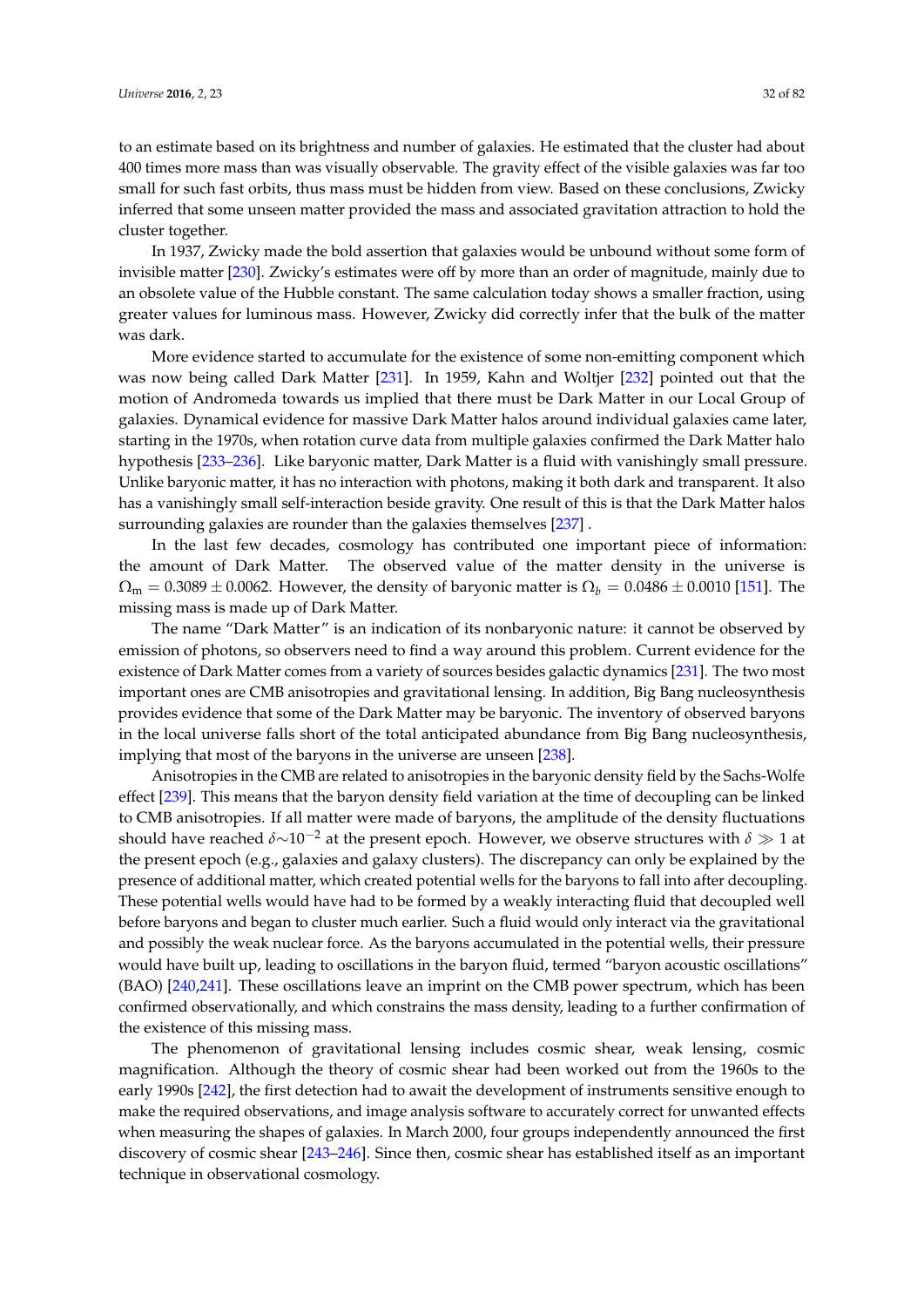Gravitational lensing shows that the amount of lensing of galaxies around galaxy clusters is too high to be caused by the visible matter. Apart from the stars themselves, a galaxy cluster also has a gas component, but X-ray observations show that this is still not enough to account for the extra mass. The cluster must therefore have a non-emitting halo of Dark Matter around it.

Various Dark Matter candidates have been proposed [\[247](#page-70-5)[–251\]](#page-70-6). However, all these candidates have one common characteristic: a very small reaction cross-section, making them extremely difficult to detect directly [\[252](#page-70-7)[–255\]](#page-70-8). Experiments have, however, placed limits on the mass of Weakly Interacting Massive Particles (WIMPs), which are the current best candidate for Dark Matter (together with axions). WIMPs are an entire new class of fundamental particle outside of the Standard Model that result from supersymmetry [\[256](#page-70-9)[,257\]](#page-70-10). These results show that even the lightest Dark Matter particle should have a mass which is not below ~10 MeV. We also know that  $\Omega_{CDM} = 0.2589 \pm 0.0057$  [\[151\]](#page-66-28). The conclusion is that  $\Omega_v \ll \Omega_m$ , implying that hot Dark Matter (i.e., neutrinos) cannot account for the Dark Matter density  $\Omega_{CDM}$ .

An alternative to Dark Matter is to explain the missing mass by means of a modification of gravity at large distances or more specifically at small accelerations. In 1983, Morderhai Milgrom proposed a phenomenological modification of Newton's law which fits galaxy rotation curves [\[131](#page-66-10)[–133\]](#page-66-11). The theory, known as Modified Newtonian Dynamics (MOND) automatically recovers the Tully-Fischer law. The theory modifies the acceleration of a particle below a small acceleration *a*<sub>0</sub>∼10<sup>-10</sup> ms<sup>-2</sup>, which therefore enters the theory as a universal constant. The gravitational acceleration at large distances then reads  $a = \sqrt{GMa_0}/r$  at large distances, instead of the Newtonian law  $a = \sqrt{GM/r^2}$ .

There are two main difficulties with MOND. First, it does not explain how galaxy clusters can be bound without the presence of some hidden mass [\[258](#page-70-11)[,259\]](#page-70-12). Second, attempts to derive MOND from a consistent relativistic field theory have failed. One such attempt is the Tensor-Vector-Scalar Theory (TeVeS) [\[135\]](#page-66-13) is more successful and actually relativistic but not apparently necessary since it still requires dark energy and Dark Matter. Many models are unstable [\[260\]](#page-70-13), or require actions which depend on the mass *M* of the galaxy, thereby giving a different theory for each galaxy. Moreover, modified gravity theories have serious difficulties reproducing the CMB power spectrum and the evolution of large-scale structure [\[261–](#page-70-14)[263\]](#page-70-15).

The greatest challenge to modified gravity theories, and also the clearest direct evidence of Dark Matter, comes from observations of a pair of colliding galaxy clusters known as the Bullet Cluster [\[264\]](#page-70-16) in which the stars and Dark Matter separate from the substantial mass of ionised gas. The Dark Matter follows the less substantial stars and not the more massive gas.

The modifications of gravity proposed as alternative to the Dark Matter paradigm illustrate the need for tests of GR at large distances and low accelerations. They also illustrate the problems faced by models which favour goodness of fit over parsimony. Modified gravity theories can give an excellent phenomenological fit through an adjustment of the values of the extra parameters, but there is no universal principle to determine these values. This requirement for simplicity and predictivity is met by General Relativity.

#### **10. The Second Unknown: Dark Energy and the New Wave Alternative Theories**

The current motivation for alternative theories seems to be the search for an explanation of the observed accelerating expansion of the universe. Let us consider the justification for the dark energy paradigm within the inflationary ΛCDM model, and the process which led to its acceptance by the scientific community (see [\[265\]](#page-70-17)).

Round about the time that GR was developed, the universe was thought to be static. There was no compelling reason to think otherwise. Einstein realised that his equations implied a non-static universe, so in 1917 he revised his field equations of GR to read [\[138\]](#page-66-16):

$$
G_{\mu\nu} - \Lambda g_{\mu\nu} = G_{\mu\nu} - 8\pi G \rho_{\Lambda} g_{\mu\nu} = 8\pi G T_{\mu\nu} \tag{77}
$$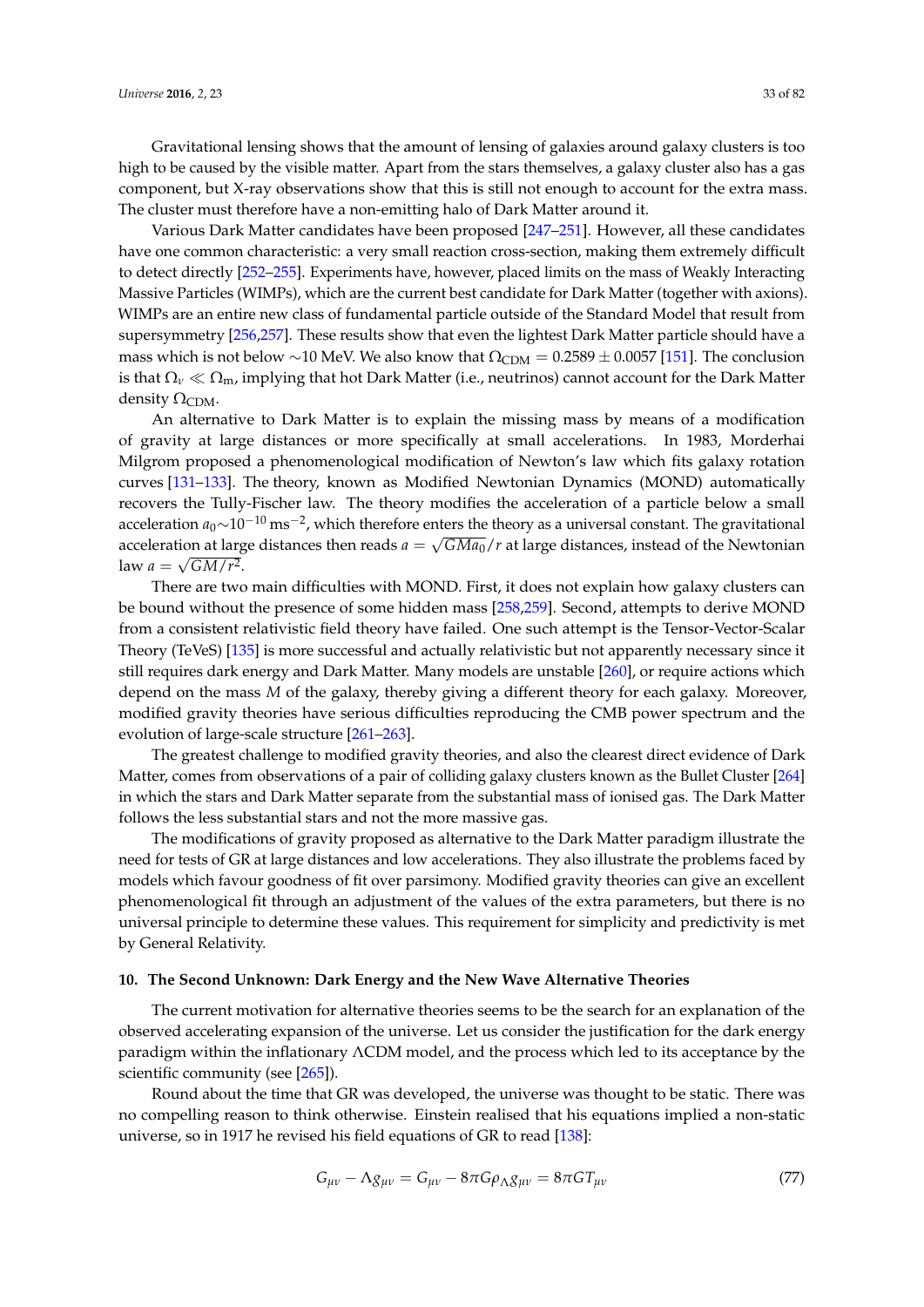where  $\rho_{\Lambda} = \Lambda/8\pi G$  is proportional to the cosmological constant  $\Lambda$ .

It can be seen from this equation that Einstein did not consider the cosmological constant to be part of the stress-energy term. One could, of course, put *ρ*Λ*gµν* on the right-hand side of the equation and count it as part of the source term of the stress-energy tensor and simply consider  $\rho_{\Lambda}$  to be the vacuum energy. This is not just a semantic distinction. When  $\rho_{\Lambda}$  takes part in the dynamics of the universe, then the field equation is properly written with  $\rho_{\Lambda}$ , or its generalisation, as part of the stress-energy tensor:

$$
G_{\mu\nu} = 8\pi G (T_{\mu\nu} + \rho_{\Lambda} g_{\mu\nu}). \qquad (78)
$$

The equation describing gravity is then unchanged from its original form—there is no new physical theory. Instead, there is a new component in the content of the universe.

This component must satisfy Special Relativity (that is, an observer can choose coordinates so that the metric tensor has Minkowskian form). An observer moving in spacetime in such a way that the universe is observed to be homogeneous and isotropic would measure the stress-energy tensor to be

$$
T_{\mu\nu} = \begin{pmatrix} \rho & 0 & 0 & 0 \\ 0 & p & 0 & 0 \\ 0 & 0 & p & 0 \\ 0 & 0 & 0 & p \end{pmatrix} . \tag{79}
$$

This means that the new component in the stress-energy tensor looks like an ideal fluid with negative pressure:

$$
p_{\Lambda} = -\rho_{\Lambda}.\tag{80}
$$

In modern concordance cosmology, this component is usually termed "dark energy". If the equation of state parameter of dark energy is constant, i.e.,  $w(z) = -1$ , then its energy density will be constant regardless of the expansion of the universe.

Einstein inserted the cosmological constant because he felt that the non-static universe predicted by the formalism of GR was incorrect, given the data available in 1917 [\[138\]](#page-66-16). At the time, observations of the universe were limited primarily to stars in our own galaxy, with observed low velocities, so there was solid observational evidence justifying the assumption that the universe was static. Einstein's goal was to obtain a universe that satisfied Mach's principle of the relativity of inertia. However, observational evidence started to accumulate for another paradigm. In 1917, Vesto Slipher [\[266\]](#page-70-18) published his measurements of the spectra of spiral nebulae, which showed that most were shifted towards the red. The breakthrough came when the linear redshift-distance relation was formulated by Hubble [\[141\]](#page-66-19), who showed that the universe was expanding. Einstein then dropped his support for the cosmological constant.

In the FLRW cosmological model, the expansion history of the universe is determined by the mass density of the different components, whose sum is normalised to unity:

<span id="page-33-0"></span>
$$
\Omega_{m,0} + \Omega_{\text{rad},0} + \Omega_{X,0} + \Omega_{k,0} = 1, \qquad (81)
$$

where the 0 subscript indicates the present epoch. We use the term  $\Omega_X$  to show that this equation does not assume anything about the nature of the additional energy component (dark energy). In fact we could have used  $\Omega_{\Lambda}$  or  $\Omega_{\text{DE}}$  in the current Concordance Model.

Big bang nucleosynthesis and observations of large scale structure provide a good determination of the mass content of the universe, allowing  $\Omega_m$  and  $\Omega_{rad}$  to be fixed. However, observations in the 1980s and 1990s started to show inconsistencies with the cosmological model at the time, which was a matter-dominated, expanding universe with a present-epoch Hubble constant of  $H_0 \simeq 0.7 \,\mathrm{km s}^{-1}$  Mpc and  $\Omega_{\Lambda} = 0$  [\[267](#page-70-19)[,268\]](#page-70-20). This was the so-called "age problem", where the predicted age of the universe seemed to be younger than the age of the oldest stars. Angular-diameter distances to the last scattering surface at  $z = 1100$  measured from the CMB are in fact 1.7 times smaller than those predicted by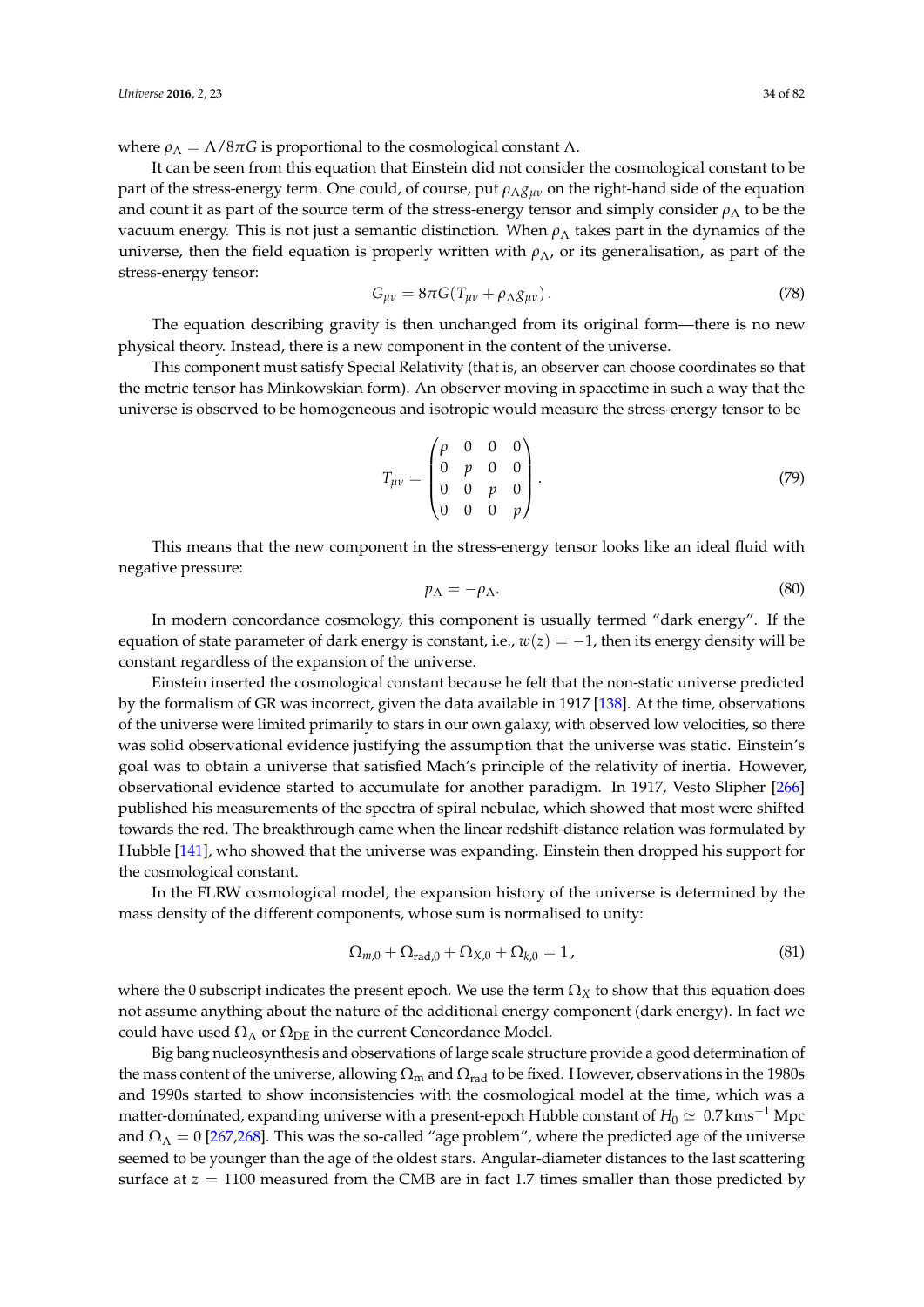an isotropic and homogeneous universe containing only pressureless matter (see [\[269\]](#page-71-0)). Since the inflationary scenario, which by then was well established, predicts a flat  $\Omega_{\text{total}} = 1$  universe, there was a problem with the cosmological model.

It was realised that one of the three assumptions of the cosmological model had to be wrong. Either the universe contains exotic matter with a negative pressure, or standard General Relativity is wrong, or the universe is not homogeneous and isotropic. The solution could also lie in some combination of the three. Most of the research since the late 1990s has followed the first approach, and the term "Concordance Model" refers to an FLRW universe, following General Relativistic cosmology, containing dark energy.

Within the FLRW framework, two main proposals were put forward: one was ΛCDM, in which there is a contribution to the energy density from a term similar to the cosmological constant (or the cosmological constant itself), and the other was  $v + CDM$ , where the missing mass came from massive neutrinos ( $m_V \simeq 7$ eV) (e.g., [\[270](#page-71-1)[,271\]](#page-71-2)).

The first strong evidence of dark energy came in 1998 and 1999, when observations of the luminosities of type Ia supernovae indicated that the expansion of the universe is accelerating [\[272,](#page-71-3)[273\]](#page-71-4). Concurrently, other observations constrained the neutrino mass to  $m<sub>v</sub> \ll 7$ eV, thus discounting the *ν* + CDM model and confirming ΛCDM as the Concordance Model (e.g., [\[265,](#page-70-17)[274\]](#page-71-5)). It is not clear when the term "dark energy" was first used, but it seems to have been around 1998. The term is analogous to "Dark Matter", which had been in use for some time [\[275\]](#page-71-6).

Since then, numerous observations have confirmed cosmic acceleration, including supernovae, the cosmic microwave background, large-scale structure and baryon acoustic oscillations (see, e.g., [\[276–](#page-71-7)[278\]](#page-71-8)). The values of the present epoch matter and radiation components are well established:

$$
\Omega_{m,0} \equiv \frac{8\pi G \rho_{m,0}}{3H_0^2} \sim 0.3 \quad , \quad \Omega_{\text{rad},0} \equiv \frac{8\pi G \rho_{\text{rad},0}}{3H_0^2} \sim 1 \times 10^{-4} \quad , \tag{82}
$$

where  $H_0$  is the present value of the Hubble parameter  $H(a = 1)$ .

The data also indicate that the universe is currently nearly spatially flat:

$$
|\Omega_K| \ll 1. \tag{83}
$$

This is normally taken to imply that the spatial curvature  $K = 0$ , since

$$
\Omega_{k,0} = 0 \equiv \frac{-K}{a_0^2 H_0^2} \sim 0. \tag{84}
$$

Thus it also justifies the inflationary paradigm. However, inflation only tells us that  $\Omega_K \to 0$ , so that the curvature may have had a nonzero value in the past. In the present universe, however, the distinction is negligible. In any case, Equation [\(81\)](#page-33-0) implies that there has to be a nonzero  $\Lambda$ (a constant term added to the Einstein equation) such that

$$
\Omega_{\Lambda,0} \equiv \frac{\Lambda}{3H_0^2} \sim 0.7 \,. \tag{85}
$$

Inserting these values into the Friedmann equation leads to the dramatic conclusion that the expansion of the universe is accelerating:

$$
\ddot{a}_0 = H_0^2 \left( \Omega_\Lambda - \frac{1}{2} \Omega_\mathrm{m} - \Omega_\mathrm{rad} \right) > 0, \tag{86}
$$

where  $a_0$  is the present value of the scale factor  $a(t)$ .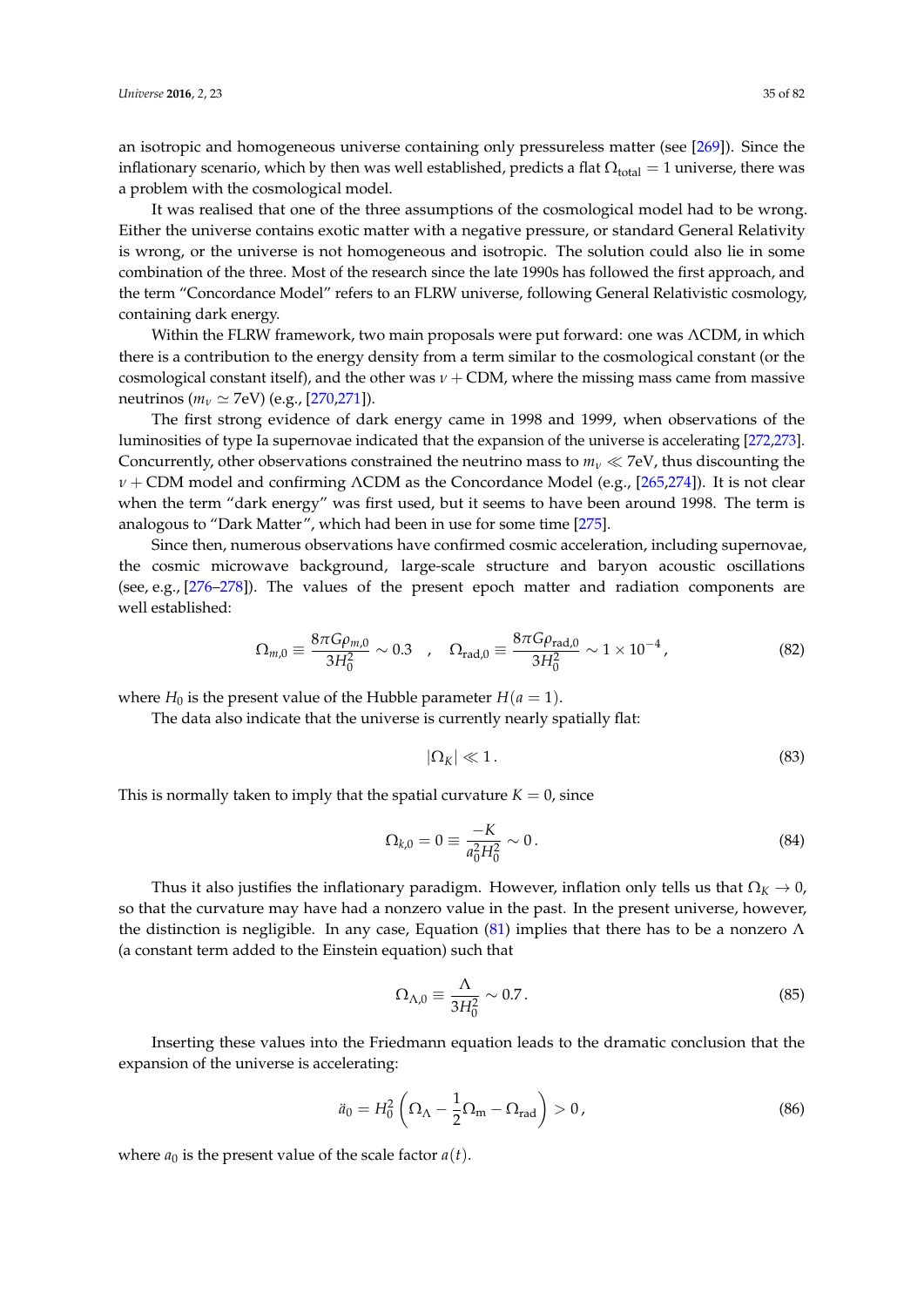Note that this conclusion only holds if the universe is homogeneous and isotropic (i.e., a Friedmann-Lemaître model). In such a universe, the distance to a given redshift *z* and the time elapsed since that redshift are tightly related via the only free function, *a*(*t*). If the universe is isotropic around us, but not homogeneous, that is, a non-Copernican Tolman-Bondi-Lemaître model [\[279\]](#page-71-9), then this relation would be lost and present data might not imply acceleration. A Copernican model where this relation again breaks down is the inhomogeneous universe, where the acceleration can be produced via nonlinear averaging—the backreaction of inhomogeneities.

Dark energy is a fluid component whose equation of state is:

$$
p_{\rm DE} = w c^2 \rho_{\rm DE} \,. \tag{87}
$$

This is the equation of state in its most general form, since *w* can be any function of redshift, scale factor or cosmic time, with the constraint that  $w \le 0$  (i.e., the fluid has a negative pressure). Assuming that  $w = w(a)$ , we have the following density-scale relation:

$$
\rho_{\rm DE}(a) = \rho_{\rm DE,0} e^{-3 \int_a^1 [1 + w(a')] \, d(\ln a')} \,. \tag{88}
$$

It can be seen that in the special case of a constant  $w = -1$ , the fluid equation implies that the density is constant.

If dark energy is a cosmological constant, it still leaves the question of its physical nature. Its observed value of  $\Lambda \approx 3 \times 10^{-122} c^3/\hbar G$  is so small that it is hard to interpret as the vacuum energy.

One possibility is that the final value of the cosmological constant is zero, and that cosmic acceleration is due to the potential energy of a scalar field, with some sort of mechanism to dynamically relax it to a small value. This notion leads to models of dark energy which invoke a slowly-rolling cosmological scalar field to source accelerated expansion, smilar to cosmological inflation.

How can a scalar field drive cosmic acceleration? The action of a scalar field minimally coupled to Einstein gravity is

$$
S = \int d^4x \sqrt{-g} \left( \frac{m_{\rm Pl}^2 R}{2} - \frac{1}{2} (\partial \phi)^2 - V(\phi) \right) . \tag{89}
$$

The stress-energy tensor for the scalar field is given by

$$
T^{\phi}_{\mu\nu} = \partial_{\mu}\phi \partial_{\nu}\phi - g_{\mu\nu}\left(\frac{1}{2}(\partial\phi)^2 + V(\phi)\right) \,. \tag{90}
$$

For a homogeneous field such that  $\phi = \phi(t)$ , a cosmological scalar acts like a perfect fluid with equation of state  $w = P/\rho$  given by

$$
w_{\phi} = \frac{\frac{1}{2}\dot{\phi}^2 - V(\phi)}{\frac{1}{2}\dot{\phi}^2 + V(\phi)}.
$$
\n(91)

The observed expansion leads us to a value of  $w_{\phi} \simeq -1$ , which requires a very slowly-rolling field:  $\dot{\phi}^2 \ll V(\phi)$ . There has also been a lot of interest in constructing quintessence models which can produce an equation of state of the "phantom" type ( $w_{\phi} < -1$ ).

The equation of state of dark energy that has the potential to distinguish between dark energy candidates. The most important distinction that can be made between different dark energy models is whether the energy density of this component is constant, filling space homogeneously, or whether it is some form of quintessence field whose energy density can vary in time and space. There is a multitude of alternative models, such as *f*(*R*) [\[280](#page-71-10)[–282\]](#page-71-11), or Chameleon Models [\[283,](#page-71-12)[284\]](#page-71-13). It is therefore useful to consider the redshift evolution of *w*, so that *w* is an arbitrary function of redshift *z*. There are a number of different parameterisations of  $w(z)$  ([\[285\]](#page-71-14), and references therein).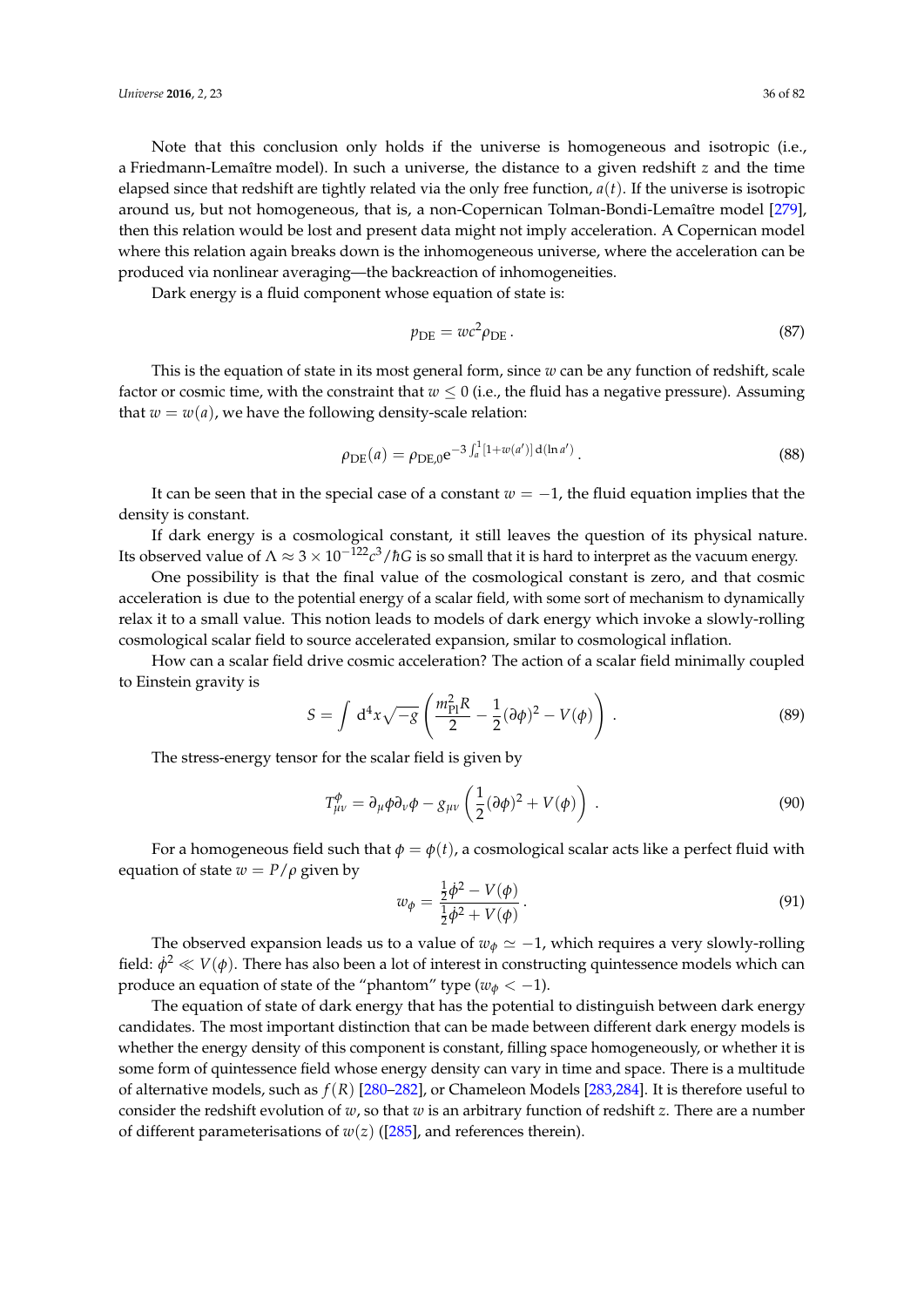The most common parameterisation is sometimes termed the Chevallier-Linder-Polarski (or CPL) parameterisation [\[285](#page-71-0)[,286\]](#page-71-1):

$$
w(z) = w_0 - \frac{\mathrm{d}w}{\mathrm{d}a}(1 - a),\tag{92}
$$

where the scale factor  $a = 1/(1 + z)$ . If we define

$$
w_a = -\frac{\mathrm{d}w}{a\,\mathrm{d}\ln a},\tag{93}
$$

then the equation becomes

$$
w(a) = w_0 + w_a(1 - a), \t\t(94)
$$

which is the most commonly used form.

It has been shown that this parameterisation is stable and robust over large redshift ranges [\[287\]](#page-71-2). A wide range of functional forms of  $w(a)$  can be parameterised by the  $w_0 - w_a$  combination. However, there are some dark energy models which it cannot reproduce (see [\[288](#page-71-3)[–291\]](#page-71-4)).

The problem with the dark energy paradigm, stated simply, is that the parameters are not constrained well enough to rule out certain models. We have fairly good bounds on the dark energy density, but the dark energy equation of state is still poorly constrained. Even for a constant *w* model, corresponding to ΛCDM, the bounds are such that a time-varying *w*(*a*) could mimic a constant *w*, thereby disguising underlying physics (see [\[292](#page-71-5)[–294\]](#page-71-6)).

### **11. The Evolution of Large-Scale Structure**

After the epoch of matter-radiation equality, and before the onset of dark energy domination, the mass-energy content of the universe became dominated by matter. From an initially smooth background (as evidenced by CMB observations), structures have evolved to a scale of more than 100 Mpc, with the term "large scale structure" being used to refer to objects modelled on this scale. At this scale, the mass-energy inhomogeneities can be modelled as perturbations on a homogeneous and isotropic unperturbed background spacetime. Below this scale we observe galaxy clusters, individual galaxies, and stars. The model of structure formation must be accurate enough to provide an good description of the universe on a wide range of scales.

The standard model for the formation of structure assumes that at some early time there existed small fluctuations, which grew by gravitational instability. The origins of these fluctuations are unclear, but they are thought to arise from quantum fluctuations of the primordial universe, uncorrelated and with Gaussian amplitudes, which were then amplified during a later inflationary phase [\[185\]](#page-68-0). The assumption that the amplitudes of the relative density contrasts is much smaller than unity means that we can think of the primordial fluctuations as small perturbations on a homogeneous and isotropic background density. This ensures that we can describe them using linear theory.

Heuristically, the mechanism of structure formation can be understood in terms of gravitational self-collapse. Matter collapses gravitationally around initial mass overdensities. This increases the relative density of that region, causing further collapse of more matter, and amplifying the effect. The linear theory of structure formation needs to be relativistic, because the perturbations on any length scale are comparable or larger than the horizon size at sufficiently early times. The horizon size is defined as the distance *ct* which light can travel in time *t* since the Big Bang. Dissipative effects and pressure also affect structure formation, as explained below (for details of the theory, see [\[295,](#page-71-7)[296\]](#page-72-0)).

The relative density is the density  $\rho$  at a particular point in space **x** relative to the mean  $\overline{\rho}$  at some time parameterised by the scale factor *a*, and can be expressed as a dimensionless density contrast:

$$
\delta(\mathbf{x}, a) = \frac{\rho(\mathbf{x}, a) - \overline{\rho}(a)}{\overline{\rho}(a)}.
$$
\n(95)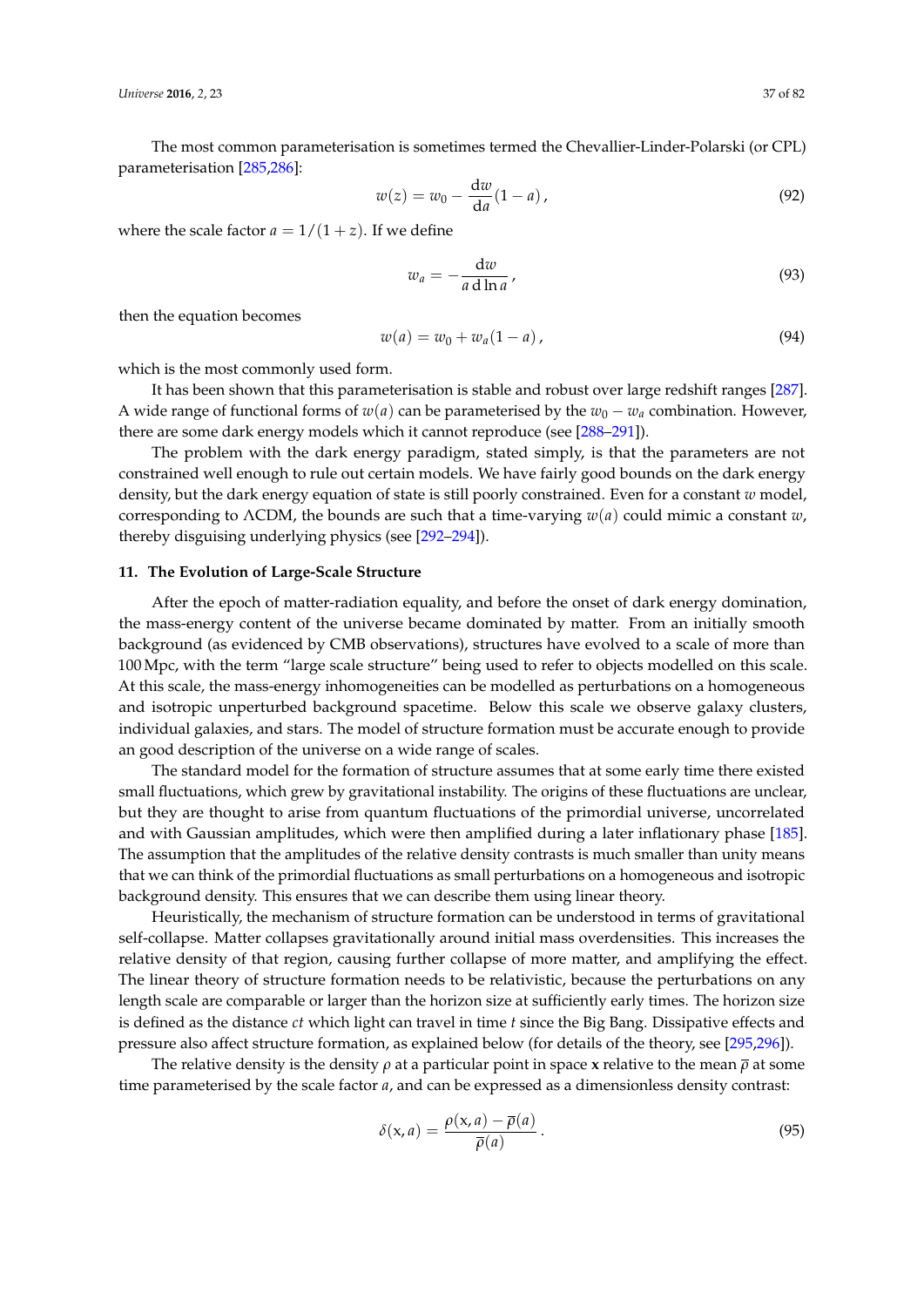This quantity can be understood as the dimensionless density perturbation of some background matter distribution.

There are two types of density perturbations that can occur within a matter-radiation fluid. If the fluid could be compressed adiabatically in space, the perturbations have a constant matter-to-radiation ratio everywhere. Since the energy density of radiation is proportional to *T* 4 , and the number density is proportional to  $T^3$ , the energy densities of radiation and matter are related by:

$$
\delta_{\rm rad} = \frac{4}{3} \delta_{\rm m} \,. \tag{96}
$$

Isocurvature perturbations occur when the entropy density is perturbed, but not the energy density. Since the total energy density remains constant, there is no change in the spatial curvature and

$$
\rho_{\rm rad}\delta_{\rm rad} = \rho_m \delta_{\rm m} \,. \tag{97}
$$

Perturbations can occur at different scales, or 'modes'. The latter term is used when the amount of perturbation on a particular scale is expressed using Fourier analysis. The Fourier transform pair of  $\delta(\mathbf{x})$  is:

$$
\hat{\delta}(\mathbf{k}) = \int d^3x \delta(\mathbf{x}) e^{i\mathbf{k} \cdot \mathbf{x}} \qquad ;
$$

$$
\delta(\mathbf{x}) = \int \frac{d^3k}{(2\pi)^3} \hat{\delta}(\mathbf{k}) e^{-i\mathbf{k} \cdot \mathbf{x}}, \qquad (98)
$$

with each mode assumed to evolve independently. In the Einstein-de Sitter regime, linear adiabatic perturbations scale with time as follows:

$$
\delta \propto \begin{cases}\na(t)^2 & \text{(radiation domination)} \\
a(t) & \text{(matter domination)}\n\end{cases}
$$
\n(99)

while isocurvature perturbations are initially constant and then decline:

$$
\delta \propto \begin{cases}\n\text{constant} & \text{(radiation domination)} \\
a(t)^{-1} & \text{(matter domination)}\n\end{cases} \tag{100}
$$

In both cases, the overall shape of the spectrum of the perturbations over all modes is preserved, while the amplitude changes with time. The evolution described above is affected on small scales by a number of processes.

### *11.1. Evolution on Small Scales*

During the radiation-dominated epoch the growth of certain modes is suppressed. This behaviour can be modelled in terms of the horizon scale  $\lambda_H(a)$ , which is the distance *ct* that light could have travelled since the initial singularity (a comoving horizon size). A mode *k* is said to enter the horizon when  $\lambda = \lambda_H(a)$ , where  $\lambda = (2\pi)/k$ . If  $\lambda < \lambda_H(a_{eq})$  then a mode enters the horizon during the radiation-dominated epoch. The time scale for collapse of matter during this epoch is larger than the typical expansion time scale (*t*  $\sim 1/H(a)$ ) due to the relatively rapid expansion  $\rho_{\rm rad} \propto a^{-4}$ . The growth of these modes is therefore suppressed. After the epoch of matter-radiation equality ( $a = a_{eq}$ ), these perturbations can then start to collapse gravitationally. We can define the suppression factor for a particular mode as the factor by which the amplitude is reduced had it not entered the horizon:

<span id="page-37-0"></span>
$$
f_{\rm sup} = \left(\frac{a_{\rm enter}}{a_{\rm eq}}\right)^2 = \left(\frac{k_0}{k}\right)^2 \tag{101}
$$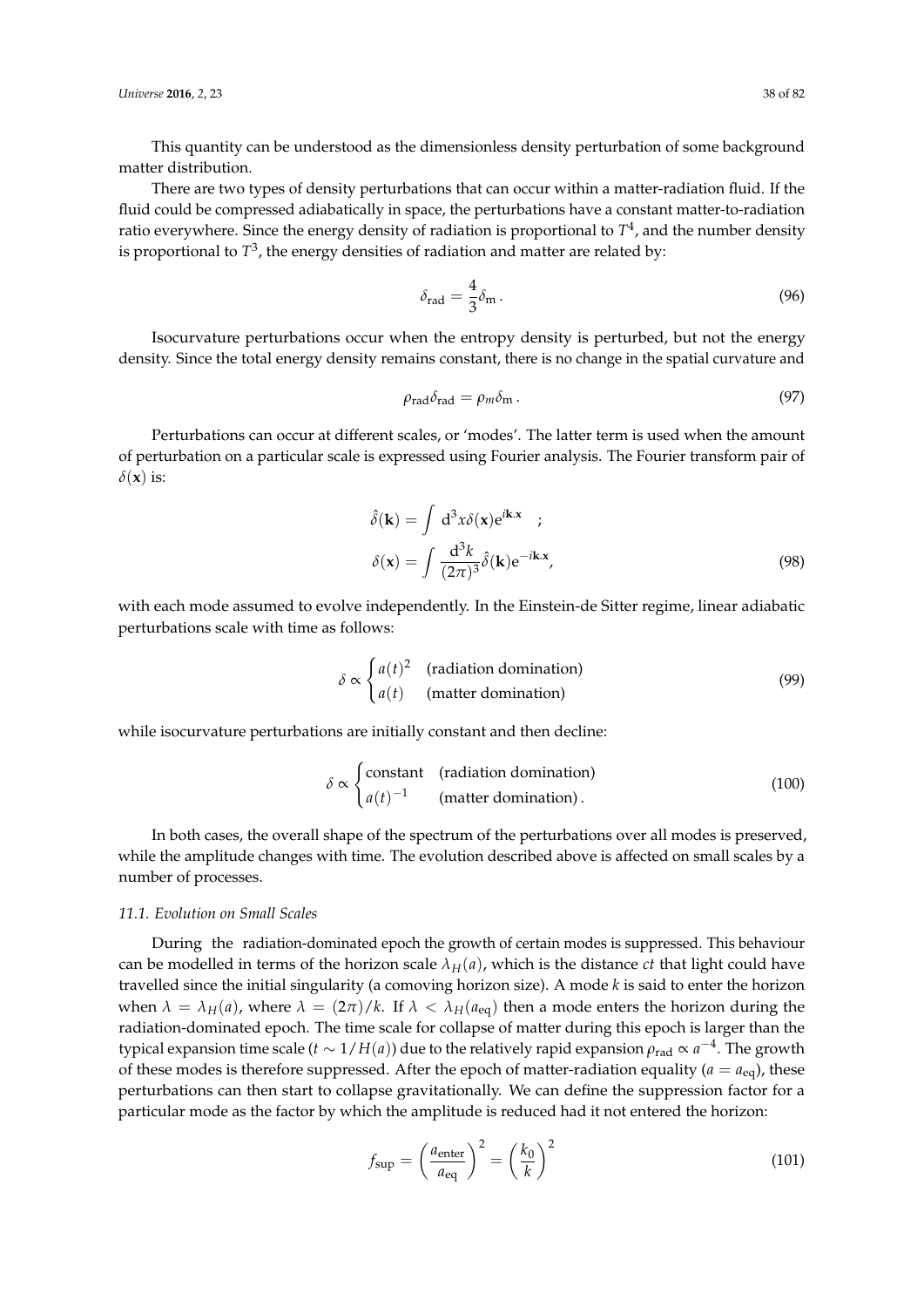where the mode evolves as  $\propto a^2$  until it enters the horizon at  $a_{\text{enter}}$  and is suppressed until  $a_{\text{eq}}$ , when its evolution resumes as  $\alpha$  *a*. The second equality in the above equation comes from applying an Einstein-de Sitter approximation where  $k_0 = 1/\lambda_H(a_{eq})$  (see [\[297\]](#page-72-1)).

Pressure opposes gravitational collapse for modes with a wavelength less than the Jeans length [\[298\]](#page-72-2), sometimes called the free-streaming scale, defined as

$$
\lambda_J = c_s \sqrt{\frac{\pi}{G\rho}}.
$$
\n(102)

During the radiation-dominated epoch, the sound speed  $c_s = c/\sqrt{3}$  and the Jeans length is always close to the horizon size. The Jeans length then reaches a maximum at  $a = a_{eq}$  and then begins to decrease as the sound speed declines. This means that on scales larger than the comoving horizon size, perturbations are only affected by gravity, and the spectrum starts to turn over at this point (where the effects of pressure begin to dominate). The comoving horizon size at *z*eq is given by:

$$
R_0 r_H(z_{\text{eq}}) \approx \frac{16.0}{\Omega_{\text{m}} h^2} \text{Mpc} \,. \tag{103}
$$

Another important scale occurs where photon diffusion erases perturbations in the matter-radiation fluid. This process is termed Silk damping [\[299\]](#page-72-3). The scale at which it occurs is characterised by the distance travelled by the photon in a random walk by the time of last scattering:

$$
\lambda_S \approx 16.3(1+z)^{-5/4} (\Omega_b^2 \Omega_m h^6)^{-1/4} \text{Gpc} \,. \tag{104}
$$

All of the effects mentioned above are particularly important where the behaviour of massive neutrinos is concerned. Heuristically we can understand the complexity of their behaviour by considering them as a component whose equation of state changes as the universe evolves. From a component which behaves like photons (since the particles have a very small mass and relativistic speeds), massive neutrinos lose energy and start behaving like baryonic matter [\[300](#page-72-4)[,301\]](#page-72-5).

### *11.2. Growth oF Perturbations in the Presence of Dark Energy*

All of the above effects were described in an Einstein-de Sitter universe. In a universe with a smooth non-clustering dark energy component below the horizon scale, the matter perturbation fields evolves according to:

$$
\ddot{\delta} + 2H\dot{\delta} - (3/2)H^2\Omega_m \delta = 0
$$
  

$$
\delta'' + (2 - q)a^{-1}\delta' - (3/2)\Omega_m a^{-2}\delta = 0,
$$
 (105)

where a dot denotes a time derivative and a dash denotes a derivative with respect to *a*. The term *q* is the deceleration parameter. This can be interpreted in the following way: the perturbations grow according to a source term which involves the amount of matter  $(\Omega_m)$  but the growth is suppressed by the friction term due to the expansion of the universe. The latter is also known as the Hubble drag.

If we define the growth as the ratio of the amplitude of a perturbation at a time *a* to some initial amplitude, i.e.,

$$
D(a) = \frac{\delta(a)}{\delta(a_{\text{initial}})},
$$
\n(106)

the equation becomes, for a general dark energy scenario where  $w = w(a)$  (see [\[302\]](#page-72-6))

$$
D'' + \frac{3}{2} \left( 1 - \frac{w(a)}{1 + X(a)} \right) \frac{D'(a)}{a} - \frac{3}{2} \left( \frac{X(a)}{1 + X(a)} \right) \frac{D}{a^2} = 0, \tag{107}
$$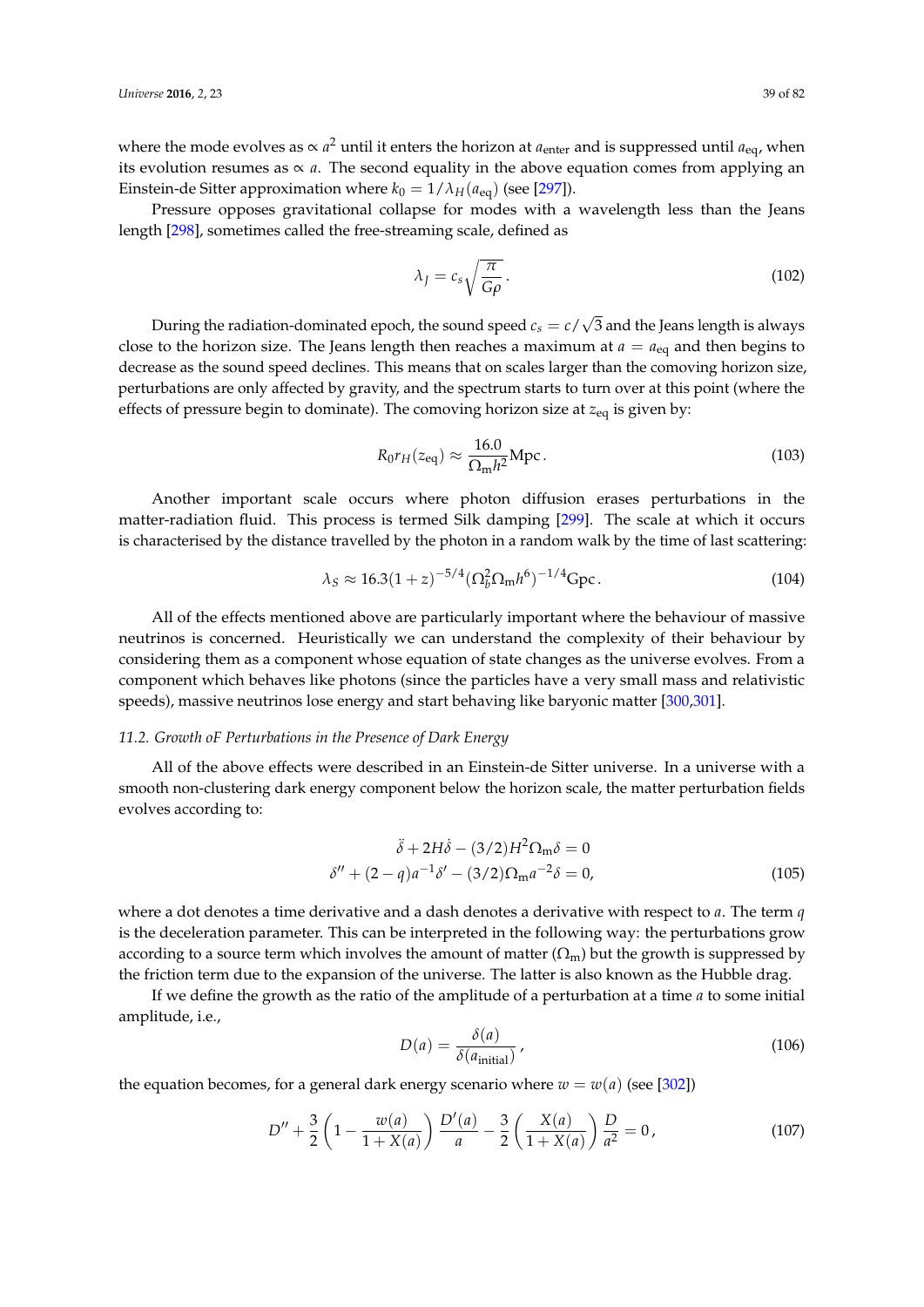where

$$
X(a) = \frac{\Omega_{\rm m}}{\Omega_{\rm DE}} e^{-3 \int_a^1 d \ln a' w(a')}
$$
 (108)

is the ratio of the matter density to the dark energy density. For large *X* (i.e.,  $\Omega_m \sim 1$  where  $\Omega_{\text{DE}} \sim 1 - \Omega_{\text{m}}$ ) we recover the matter-dominated behaviour (*D* ~ *a*). To parameterise deviations from this behaviour we define the "normalised growth" as  $G = D/a$ . The evolution equation is then:

$$
G'' + \left[\frac{7}{2} - \frac{3}{2} \left(\frac{w(a)}{1 + X(a)}\right)\right] \frac{G''}{a} + \frac{3}{2} \left(\frac{1 - w(a)}{1 + X(a)}\right) \frac{G}{a^2} = 0.
$$
 (109)

This equation allows us to physically interpret the effects of dark energy. In the presence of dark energy, the Hubble drag term is increased, so that growth is suppressed in a universe with an accelerating expansion. This is similar to the suppression due to radiation dominance.

### *11.3. The Power Spectrum of Matter*

In an FLRW universe, the homogeneity and isotropy assumption means that any statistical properties must also be homogeneous and isotropic. The implication for the matter perturbation field is that its Fourier modes must be uncorrelated (due to homogeneity). Usually, we assume that the mode amplitudes are Gaussian. This assumption is well motivated since the theory for the seed fluctuations assumes that they have a quantum origin. Due to the central limit theorem, the sum of a sufficiently large number of mode amplitudes will tend towards a Gaussian distribution (see, e.g., [\[303](#page-72-7)[,304\]](#page-72-8)).

Such a field, with uncorrelated modes, and a Gaussian distribution of mode amplitudes is called a Gaussian random field, and can be entirely described by its two-point correlation function:

<span id="page-39-0"></span>
$$
\langle \delta(\mathbf{x}) \delta^*(\mathbf{y}) \rangle = C_{\delta \delta}(|\mathbf{x} - \mathbf{y}|). \tag{110}
$$

The angled brackets denote an ensemble average (an average over a multitude of realisations). The value of *δ* at a given point in the universe will have a different value in each realisation, with a variance  $\langle \delta^2 \rangle$ . Since we can only observe one realisation of our universe (in other words, at most only a finite region in this one universe), we apply the ergodic principle: The average over a sufficiently large volume is equal to the ensemble average.

In Fourier space, the correlation function can be written as:

$$
\langle \hat{\delta}(\mathbf{k}) \hat{\delta}^*(\mathbf{k}') \rangle = \int d^3x e^{i\mathbf{k} \cdot \mathbf{x}} \int d^3x' e^{-i\mathbf{k}' \cdot \mathbf{x}'} \langle \delta(\mathbf{x}) \delta^*(\mathbf{x}') \rangle.
$$
 (111)

Replacing  $\mathbf{x}'=\mathbf{x}+\mathbf{y}$ , and substituting Equation [\(110\)](#page-39-0), this can be written as:

$$
\langle \hat{\delta}(\mathbf{k}) \hat{\delta}^*(\mathbf{k'}) \rangle = \int d^3x e^{i\mathbf{k} \cdot \mathbf{x}} \int d^3y e^{-i\mathbf{k'} \cdot (\mathbf{x} + \mathbf{y})} C_{\delta\delta}(|\mathbf{y}|)
$$
(112)

$$
= (2\pi)^3 \delta_D(\mathbf{k} - \mathbf{k}') \int d^3 y e^{-i\mathbf{k} \cdot (\mathbf{y}) C_{\delta\delta}(|\mathbf{y}|)} \tag{113}
$$

$$
= (2\pi)^3 \delta_D(\mathbf{k} - \mathbf{k}') P_\delta(|\mathbf{k}|) \,. \tag{114}
$$

The power spectrum has been defined as the Fourier transform of the correlation function:

$$
P_{\delta}(|\mathbf{k}|) = \int d^3 y e^{i\mathbf{k} \cdot (\mathbf{y})} C_{\delta\delta}(|\mathbf{y}|) . \tag{115}
$$

The standard convention in cosmology is to abbreviate  $P_\delta(|\mathbf{k}|)$  to  $P(k)$ , where  $k = |\mathbf{k}|$ . The power spectrum can be expressed in dimensionless form as the variance per ln *k*, so that:

$$
\Delta^{2}(k) = \frac{k^{3} P(k)}{2\pi^{2}}.
$$
\n(116)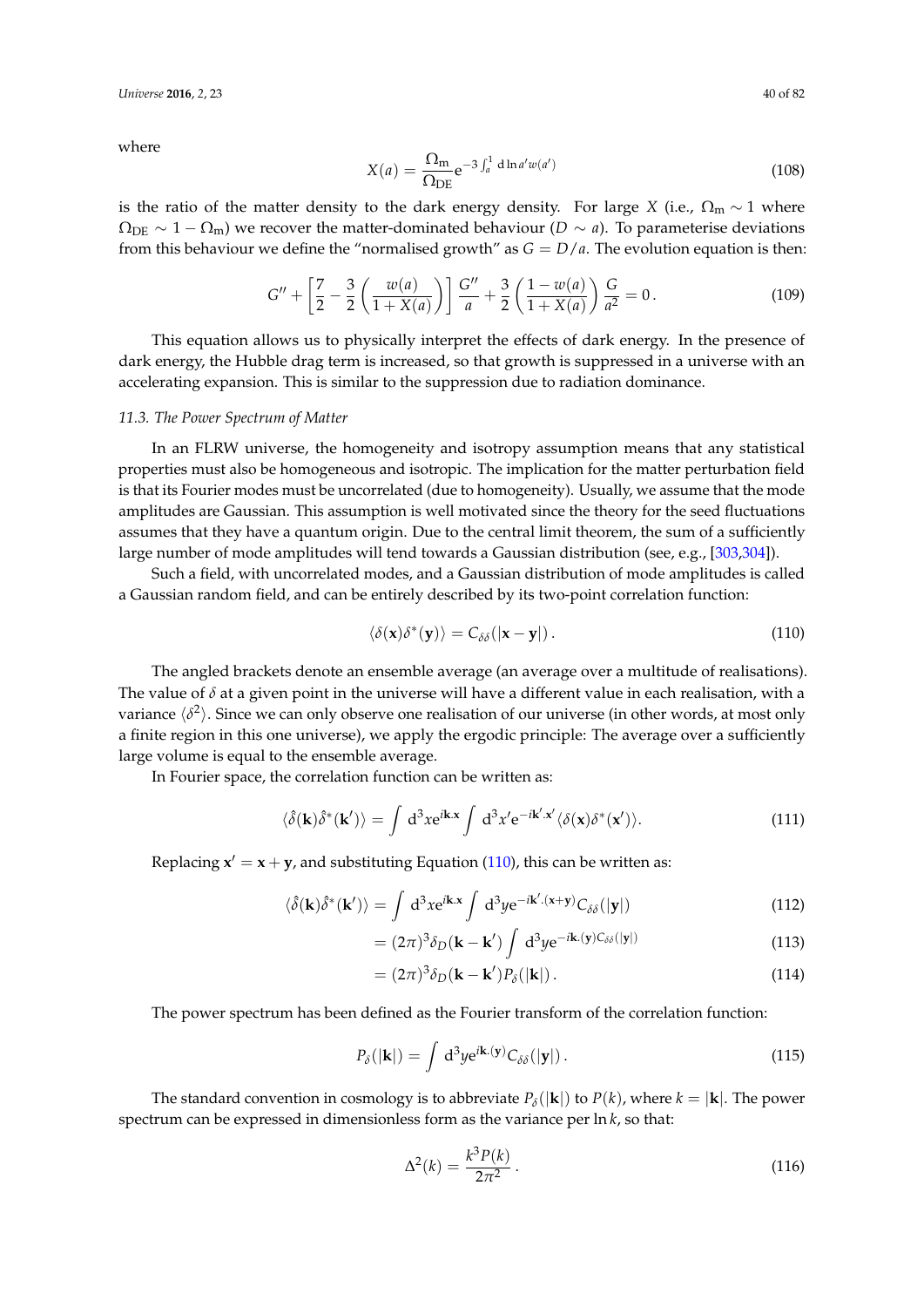### 11.3.1. Nonlinear Evolution

The power spectrum gives us the evolution of the initial matter density fluctuations. However, the linear evolution breaks down at small scales, when complex structures begin to form, and overdensities can no longer treated as perturbations on a smooth background. This is the nonlinear regime of gravitational evolution. The scale above which nonlinearities cannot be ignored is approximately set by  $\Delta(k_{\rm NL}) \simeq 1$ , which corresponds to  $k_{\rm NL} \simeq 0.2\ h\, {\rm Mpc}^{-1}$  in most cosmological models. The standard way to model nonlinear evolution is by using phenomenological fits based on *N*-body simulations.

One strategy is to build a models based on a stable clustering hypothesis [\[305–](#page-72-9)[307\]](#page-72-10), which assumes that the nonlinear collapsed objects form isolated, virialised systems that are decoupled from the expansion of the universe.

A different approach is used in the halo model [\[308\]](#page-72-11). Here, the density field is decomposed into individual clumps of matter with some density profile and varying mass. By using this model to calculate the number of clumps within a given volume, the galaxy halo profile can be calculated. This is the equivalent of the power spectrum for these matter halos. A functional relation between the linear power spectrum and this halo profile is then derived and calibrated using large *N*-body simulations. This relation is then used to calculate the nonlinear power spectrum, using a fitting formula, for instance (see, e.g., [\[309](#page-72-12)[,310\]](#page-72-13)).

Whichever approach is used, it must account for a range of small-scale physical processes, such as baryonic physics, stellar formation, galactic magnetic fields, and Dark Matter and neutrino properties, which have become more significant with the ability of future astrophysical experiments to probe the nonlinear regime with ever increasing precision (see, e.g., [\[311–](#page-72-14)[317\]](#page-72-15)).

The need for realistic models of the universe has come to the fore in recent years, due the massive improvement in the quality and volume of cosmological measurements. Most of the *N*-body simulations rely on a perturbative approach. They use an FLRW cosmological background (perfectly homogeneous and isotropic)), and assume that any sub-horizon inhomogeneous structure of the universe will contribute to an average expansion on horizon-sized volumes driven by the horizon-averaged density. With the next generation of cosmological probes, these may not be accurate enough to model the universe realistically. There are several ongoing efforts to build fully relativistic, nonlinear, inhomogeneous and asymmetric models using numerical methods [\[318–](#page-72-16)[320\]](#page-72-17). This is a significant contribution to the study of the backreaction effect and the question of the expansion rate of the universe.

### 11.3.2. The Primordial Perturbations

In the very early universe, the tiny initial perturbations are thought to have formed a Gaussian random field whose covariance function is diagonal and nearly scale-invariant. This form, known as the Harrison-Peebles-Zel'dovich spectrum, was assumed in most cases within the Standard Model, as it corresponds very closely to the observed power spectrum in the universe.

This type of spectrum was first proposed in the 1970s by Edward Robert Harrison [\[321\]](#page-72-18), Yakov Zel'dovich [\[322\]](#page-72-19), and Phillip James Edwin Peebles [\[323\]](#page-72-20), who were working independently, as the spectrum for initial density fluctuations. This hypothesis was subsequently closely borne out by observations. The defining characteristic of a Harrison-Peebles-Zel'dovich spectrum spectrum is that it describes a fractal metric, where the degree of perturbation is the same on all scales (hence the term "scale-invariant"), so that  $P(k) \propto k$ . If we assume scale invariance for the power spectrum on large scales, and combine this with Equation [\(101\)](#page-37-0), this implies the following general shape for the matter power spectrum in the Einstein-de Sitter scenario:

$$
P(k) \propto \begin{cases} k & \text{for} \quad k \ll k_0 \\ k^{-3} & \text{for} \quad k \gg k_0 \,. \end{cases} \tag{117}
$$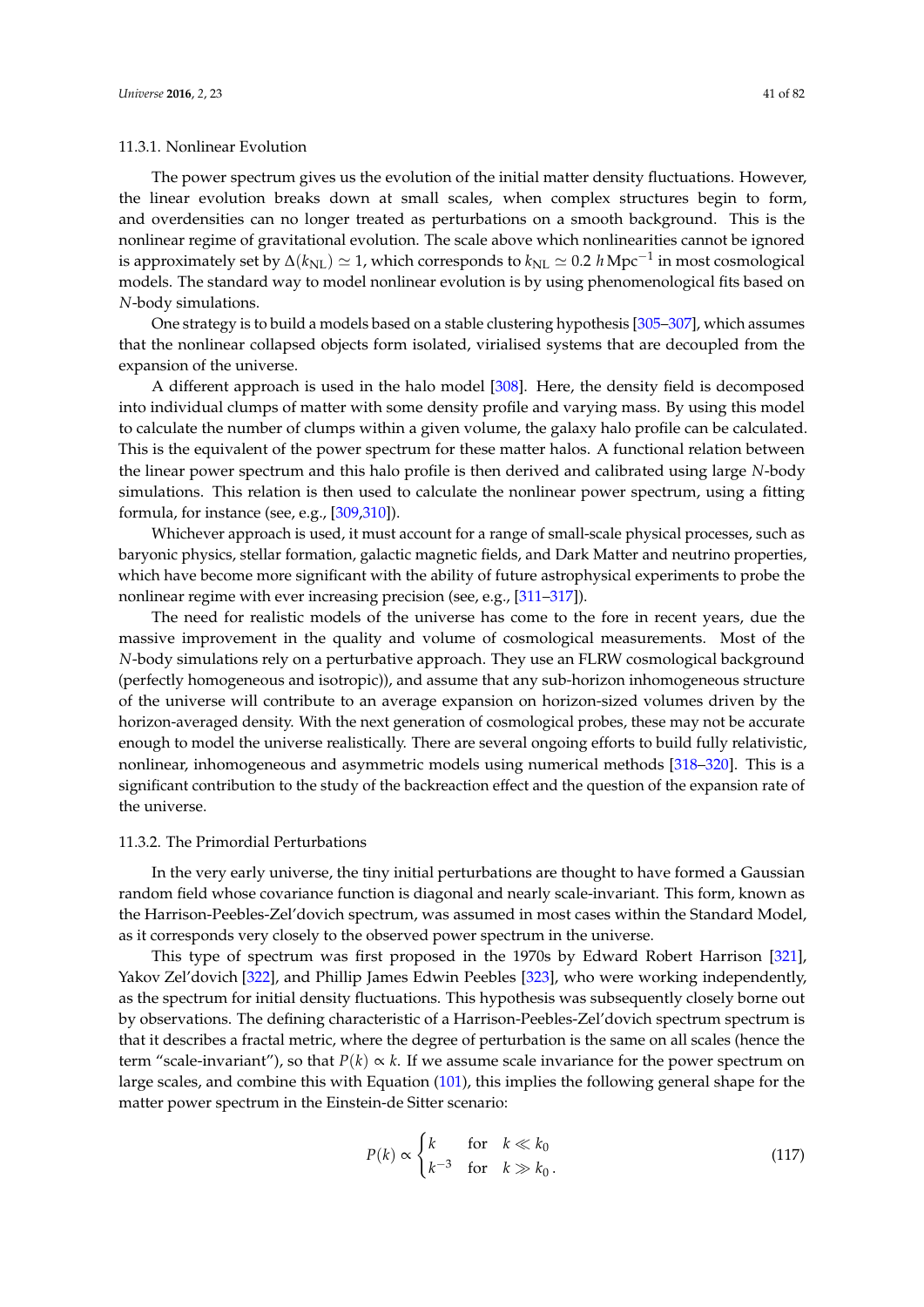The actual form of the spectrum depends in non-trivial ways on the parameters in the cosmological model, including the 'slope' of the initial power spectrum  $n_s$ , where  $P(k) \propto k^{n_s}$ . In a scale-invariant spectrum in the linear regime, the fiducial value of *n<sup>s</sup>* is taken to be 1.

Cosmological observations were consistent with scale invariance up until the early data releases from the *Wilkinson Microwave Anisotropy Probe* (WMAP) [\[214](#page-69-0)[,324\]](#page-73-0), but showed some tension. Subsequent observations cast further doubts on scale invariance [\[216\]](#page-69-1). In 2013, the *Planck* probe, mapping the anisotropies in the CMB, led to an important and conclusive result: it ruled out scale invariance at over 5*σ*. The primordial power spectrum was found to be scale-dependent, with  $n_s = 0.9603 \pm 0.0073$  [\[221\]](#page-69-2). This was confirmed by the 2015 data release, which found that  $n_s = 0.968 \pm 0.006$  [\[205\]](#page-68-1). This significant result is a powerful demonstration of the importance of multiple sources of data, joint observations from different probes, and the increasing reliance on complex statistical techniques for cosmological model selection [\[325](#page-73-1)[–328\]](#page-73-2).

<span id="page-41-0"></span>Thus it can be seen that the current Concordance Model, consisting of ΛCDM with an inflationary epoch in the early universe, was built in stages over the last 100 years. It is the result of a process of accumulation of evidence and testing of competing models and theories. At each step, theory provides the basis for adjustments to the model, and observations from different probes provided the evidence (Figure [4\)](#page-41-0). The current model should in no way be seen as "true". It is merely the best model that fits all the data available so far. Future data may very well require an adjustment to the Concordance Model.



**Figure 4.** How the Concordance Model of Cosmology was developed. Theories and observations motivated the development of cosmological models, which were adjusted as new observations challenged the older models.

#### **12. How Do We Test General Relativity?**

The assumption of metric coupling given by Equation [\(5\)](#page-8-0) has been tested accurately many times over the last 100 years, at scales from  $10^{-4}$  m in laboratories [\[329](#page-73-3)[,330\]](#page-73-4), up to  $10^{14}$  m in the Solar System [\[331\]](#page-73-5). These experiment test the implications of the metric coupling: the spacetime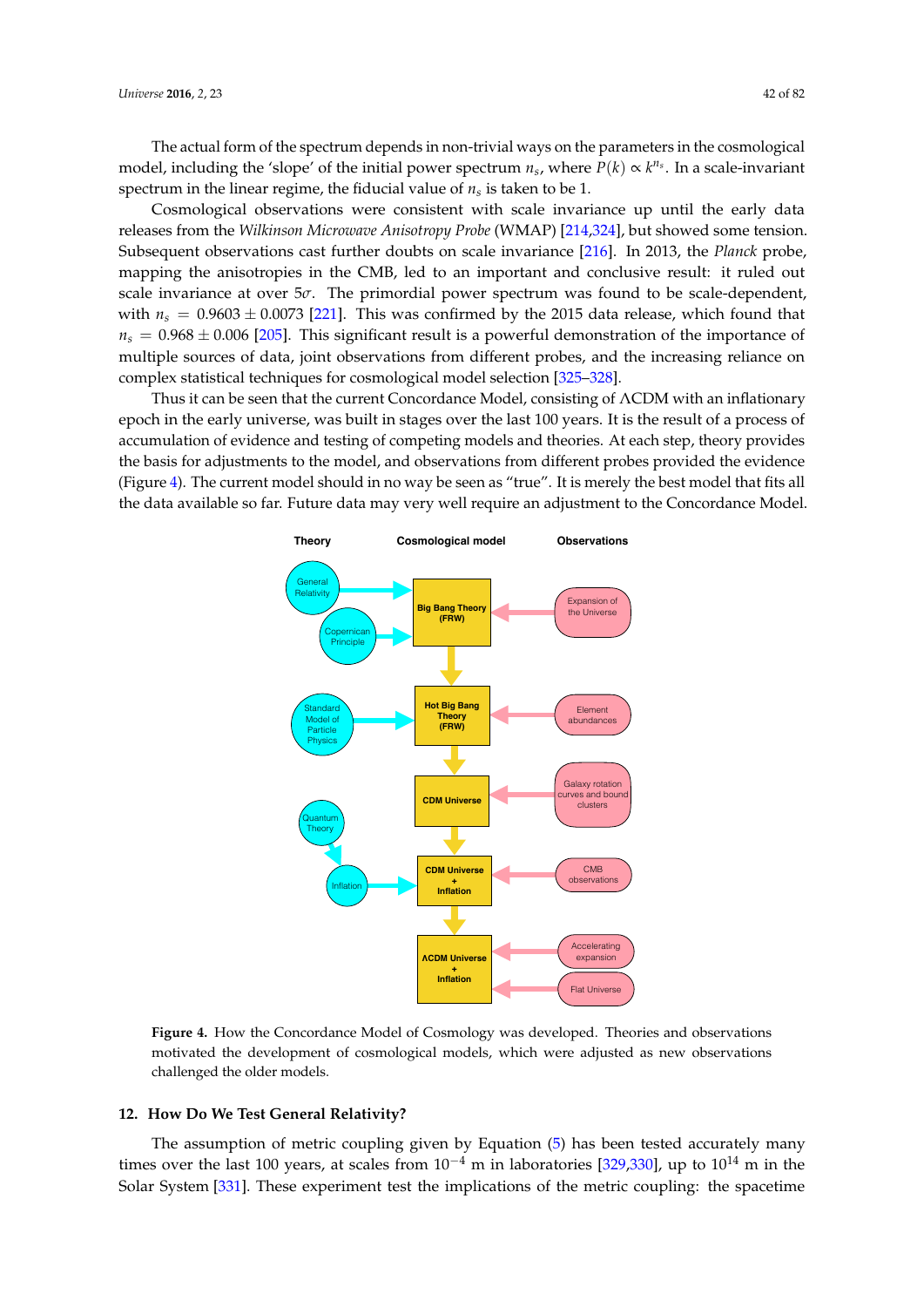independence of non-gravitational constants, the isotropy of the coupling of all matter field to a unique metric tensor, the universality of free-fall, and gravitational redshift.

The standard way to test constraints on *S*gravity and therefore the dynamics of General Relativity is by using the parameterised post-Newtonian (PPN) formalism [\[65\]](#page-64-0). This assumes that gravity is described by a metric over all scales. The idea is to write the most general form that *gµν* can take in the presence of matter, when considering correction of order 1/*c* <sup>2</sup> with respect to the Newtonian limit. This method was first used in 1923 by Arthur Eddington [\[332\]](#page-73-6). In its simplest form, it provides us with two phenomenological parameters  $β^{PPN}$  and  $γ^{PPN}$  entering the Schwarzchild metric in isotropic coordinates:

$$
g_{00} = -1 + \frac{2Gm}{rc^2} + 2\beta^{\rm PPN} \left(\frac{2Gm}{rc^2}\right)^2 \quad \text{and} \quad g_{ij} = \left(1 + 2\gamma^{\rm PPN} \frac{2Gm}{rc^2}\right) \delta_{ij} \,. \tag{118}
$$

According to General Relativity,  $\beta^{\rm PPN} = \gamma^{\rm PPN} = 1$ . The experimental constraints on these parameters are summarised in Table [3.](#page-42-0)

<span id="page-42-0"></span>

| Method                            | Constraint                                                                                             | Experiment                                |
|-----------------------------------|--------------------------------------------------------------------------------------------------------|-------------------------------------------|
| Shift of perihelion of Mercury    | $ 2\gamma$ <sup>PPN</sup> – $\beta$ <sup>PPN</sup> – 1  < 3 × 10 <sup>-3</sup>                         | Data to 1990 [333]                        |
| Lunar laser ranging               | $ 4\beta^{\rm PPN} - \gamma^{\rm PPN} - 3  = (4.4 \pm 4.5) \times 10^{-4}$                             | Data to 2004 [334,335]                    |
| Very long baseline interferometry | $ \gamma^{\rm PPN} - 1  = 4 \times 10^{-4}$                                                            | Data from 1979 to 1999 [336]              |
| Time-delay variation              | $\gamma^{\rm PPN} - 1 = (1.2 \pm 2.3) \times 10^{-5}$                                                  | Cassini spacecraft [67]                   |
| Planetary perihelion precessions  | $\beta^{\rm PPN} - 1 = (-2 \pm 3) \times 10^{-5}$<br>$\gamma^{\rm PPN} - 1 = (4 \pm 6) \times 10^{-5}$ | Solar System<br>ephemerides to 2013 [337] |

**Table 3.** Some constraints on parameterised post-Newtonian (PPN) parameters from recent tests.

It should be noted that the PPN formalism assumes that there is no characteristic length scale for the gravitational interaction, and therefore it does not allow testing of finite-range effects. These too have been constrained to be very close their General Relativistic value of zero. The deviation of amplitude *α* from a Newton potential on a characteristic scale *λ* is typically *α* < 10−<sup>2</sup> on scales ranging from a few millimetres to Solar System size [\[329\]](#page-73-3). This implies no deviation from GR over more than 15 orders of magnitude in length scale.

The Solar System tests constrain Eddington's two PPN parameters to a tiny region very close to 1. The formalism has been generalized to include eight additional phenomenological parameters [\[65\]](#page-64-0) to describe any possible deviation from GR at the first post-Newtonian order. They have all been constrained to be very close to their General Relativistic values. The latest data use Solar System ephemerides, which include perihelion measurements for Mercury and the other planets, as well as lunar ephemerides. Independent teams of astronomers have estimated corrections to the standard first-order post-Newtonian General Relativistic formalism to be all statistically compatible with zero [\[337,](#page-73-11)[338\]](#page-73-12). This leads us to conclude that General Relativity is the only theory consistent with Solar System experiments at the post-Newtonian order.

It should be noted that, so far, it is only the first-order post-Newtonian, static, Schwarzschild-like part of the spacetime metric that has been modelled and tested using Solar System dynamics. The first-order post-Newtonian gravitomagnetic or Lense-Thirring part of the spacetime metric has neither been modelled nor tested yet in the Solar System. However, it has recently been pointed out that this could be possible in the next few years by focussing on particular models (Sun and planets, planets and spacecraft, or planets and planets) [\[339\]](#page-73-13). This would open the field to the possibility of constraining the PPN parameters using a more complete model of General Relativistic effects.

What about larger or smaller scales? The size of the universe was around  $10^{-35}$  m in the beginning, and the present size is around  $10^{26}$  m. GR remains untested at these extreme scales.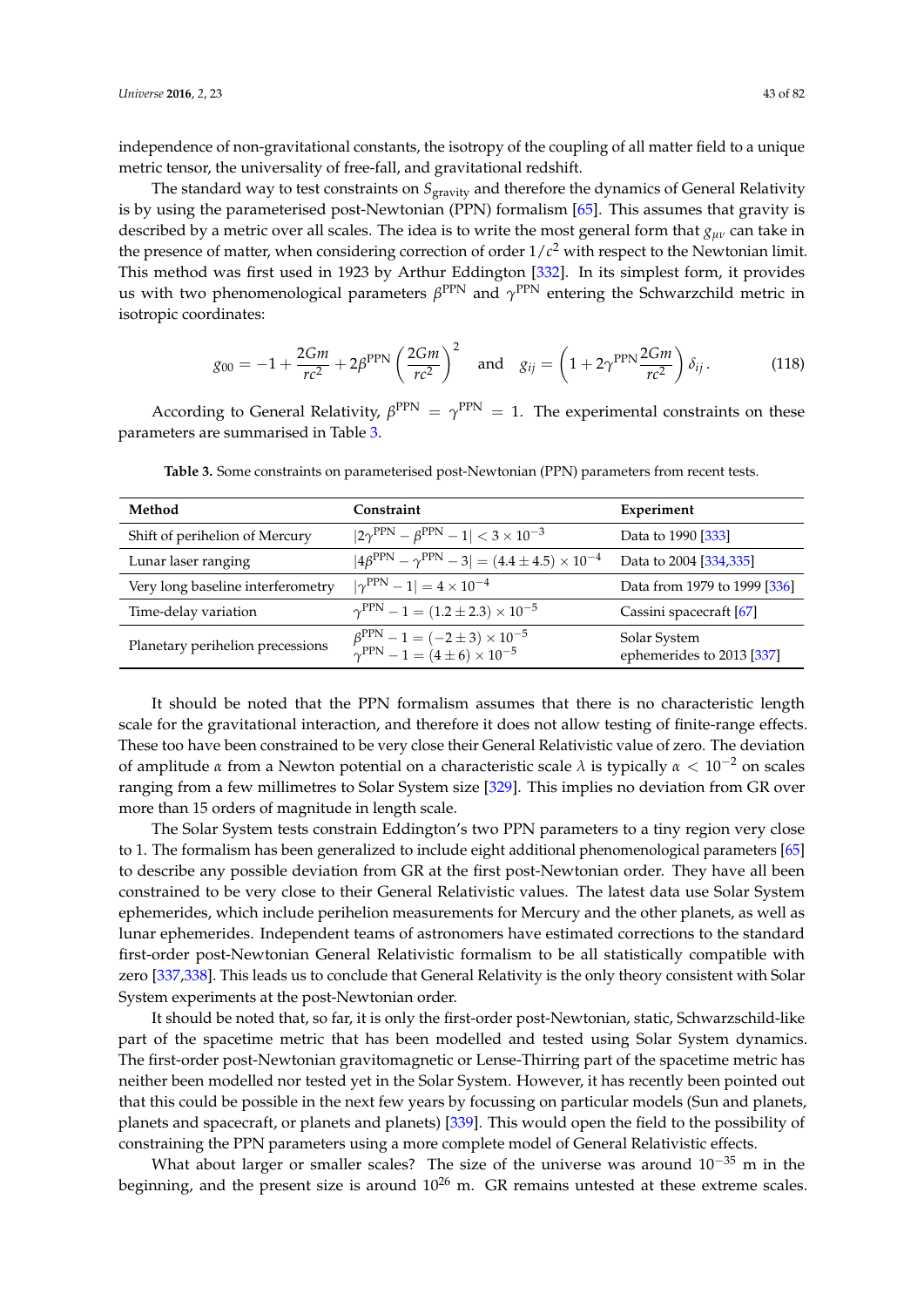But one fundamental assumption of GR is that it describes gravity at all scales (i.e., the theory assumes the analytical continuity of solutions).

The evolution of the universe itself therefore provides a useful test of General Relativity. The challenge lies in testing a wide range of potentials (weak and strong field regimes) over cosmological scales. The strong field regime is tested using compact objects. However, over cosmological scales, the kind of objects that would produce gravitational potentials approaching the strong field regime simply do not exist. One solution is to observe the evolution of the universe and check whether the evolution of large-scale structure corresponds to the predictions of General Relativity.

#### **13. Cosmological Tests**

General Relativity has been submitted to 100 years of Solar System tests, which it has passed with flying colours. The discoveries of the last two decades: cosmic acceleration, the scale dependence of the primordial power spectrum, and also the open question of Dark Matter, have made it clear that GR must also be tested at astrophysical and cosmological scales.

This presents a serious challenge. We derive our knowledge of the universe from measurements of distances and times, and statistical properties like the distribution of matter. The main difficulty in extending the Solar System tests to cosmological scales is that these measurements depends strongly on the construction of cosmological models.

These models depend on four hypotheses:

- (1) A theory of gravitational interactions.
- (2) A description of the matter in the universe and the non-gravitational interactions such as electromagnetic emissions.
- (3) A hypothesis on the symmetry.
- (4) A hypothesis on the topology, or the global structure of the universe.

Some of the hypotheses are hard to verify, and some have unverifiable implications. Assuming the symmetry of our solutions means that we also assume the laws of physics are the same throughout the universe, including its unobservable part outside the cosmological horizon (delimited by a radius of around 15.7 Gpc). This is a very strong assumption, but one that is unverifiable.

Any cosmological model needs all four hypotheses. The first two are the physical theories, but their equations cannot be solved without some kind of assumption on the symmetry of the solutions, given by the third hypothesis. The fourth hypothesis is then an assumption on the global properties of these solutions.

The simplest ΛCDM Concordance Model assumes that gravity is described by General Relativity (Hypothesis 1), and that the universe contains the particles and fields of the Standard Model of particle physics [\[171\]](#page-67-0), together with Dark Matter and a cosmological constant (Hypothesis 2). The Einstein equations require an effective stress-energy tensor averaged out on large scales, so the model requires an extra assumption on the averaging procedure. This averaging and the validity or otherwise of this assumption is the subject of research on the backreaction effect. The model assumes the Copernican Principle (Hypothesis 3), and the continuity of the solutions of Einstein equations across all spatial sections (Hypothesis 4).

The number of alternative cosmological models proposed, especially since the 1990s, is too numerous to list here. Many of them are impossible to rule out simply by fitting them to the data, because their predictions are so close to those of ΛCDM. It is easier to test the four hypotheses rather than trying to test the observables predicted by the models. As with any null test, a significant violation would indicate the need to modify one or more hypotheses.

As far as tests of GR (the theory of gravity in ΛCDM) are concerned, many experiments test more than one assumption. We list the main experiment types, and the assumptions they test, in Table [4.](#page-44-0)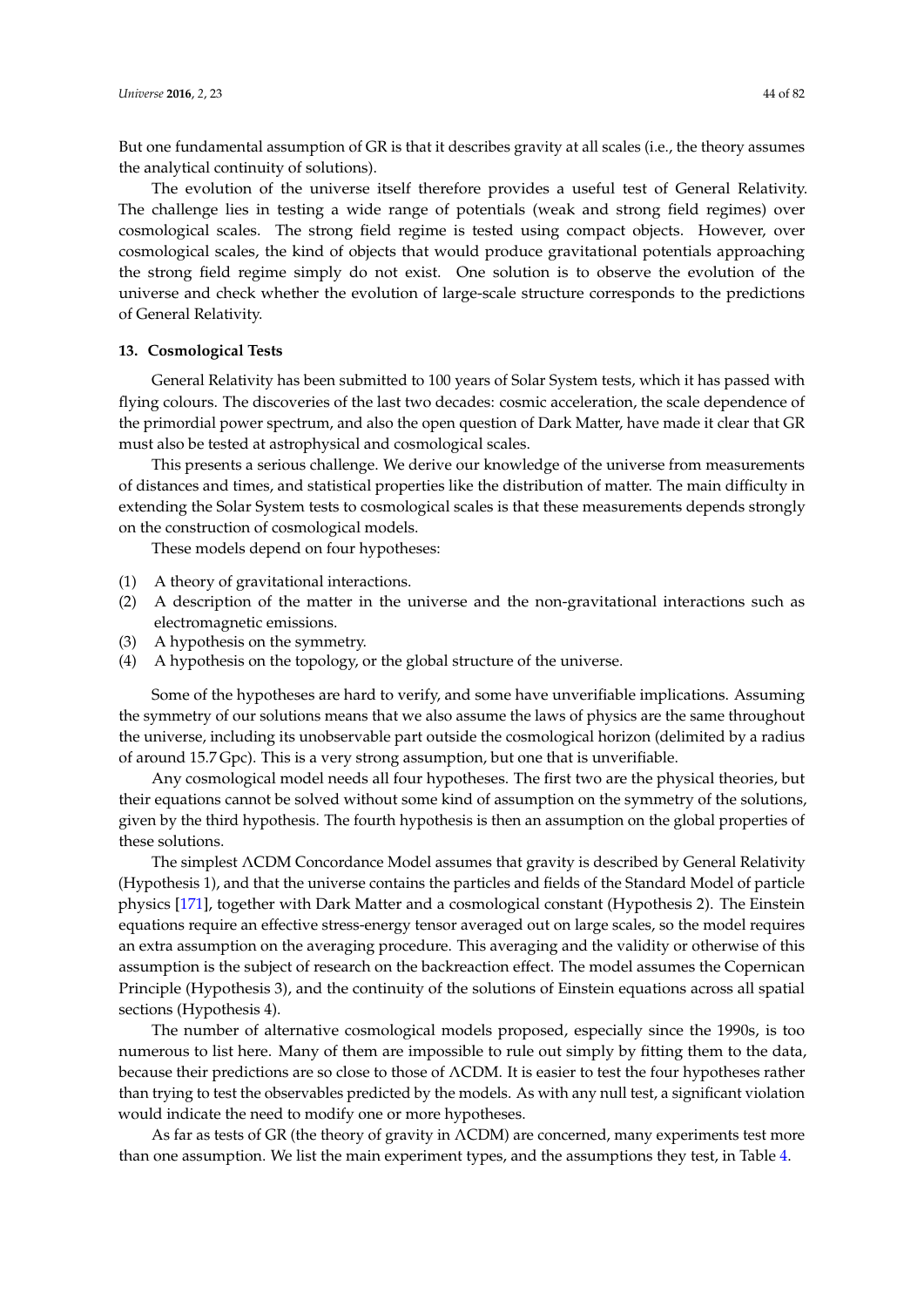| Experiment                                  | <b>Assumption Tested</b>                               |
|---------------------------------------------|--------------------------------------------------------|
| Solar System tests                          | Metric coupling                                        |
| Quadrupolar shift of nuclear energy levels  | Isotropy $[340-342]$                                   |
| Lunar laser ranging and orbiting gyroscopes | Universality of freefall [343] and structure of metric |
| Space-borne clocks                          | Gravitational redshift [344]                           |
| Shift in perihelion of planets              | Structure of metric [345]                              |
| Time invariance of physical constants       | Metric coupling [346]                                  |
| Detection of gravitational waves            | Lorenz gauge condition and inhomogeneous wave equation |

<span id="page-44-0"></span>**Table 4.** What we are actually testing. Experimental tests of General Relativity (GR) often probe more than one assumption, and isolating the effects is a challenge in itself.

# *13.1. Testing the Description of Matter and Non-Gravitational Interactions*

General Relativity can be tested by measuring the fundamental constants of the theory [\[346–](#page-73-19)[349\]](#page-73-20). Any variation would require a modification of GR [\[350,](#page-74-0)[351\]](#page-74-1). A local measurement of a fundamental constant, such as a determination of the fine-structure constant from the Oklo phenomenon [\[352](#page-74-2)[–354\]](#page-74-3), is actually a cosmological-scale measurement along the time dimension. Astrophysical probes such as 21-cm radiation [\[355\]](#page-74-4) or the cosmic microwave background [\[356\]](#page-74-5), can be used to test the constancy of the fine-structure constant *α*, or to constrain simultaneous variations of *α* and Newton's gravitational constant *G* [\[357\]](#page-74-6). A non-constant *G* would have serious implications both for Newtonian physics and for General Relativity. This motivates ongoing efforts to devise new methods to measure this quantity, and to push the limits of experimental accuracy in order to test the constancy of *G* [\[358](#page-74-7)[–362\]](#page-74-8).

## *13.2. Testing the Assumption of Symmetry*

The assumption of symmetry can be tested by checking for any deviations from isotropy. This requires statistical ensembles of data, so the best observables are the CMB, and, on a smaller scale, large-scale structure [\[363–](#page-74-9)[365\]](#page-74-10).

### *13.3. Testing the Gravitational Interactions*

The gravitational interactions have been tested many times at laboratory scales and all the way up to Solar System scales. The challenge today is to test them at cosmological scales.

Tests of General Relativity may be placed in three broad categories: laboratory, astrophysical, and cosmological. Experiments cannot span all length scales, and so they cannot test all theories. We are forced to design experiments which can test alternative theories, or the effects of GR, at particular length scales (Table [5\)](#page-45-0).

Laboratory tests probe effects from sub-millimetre scales to a few hundred metres. Galileo's experiments on weights dropped from the Leaning Tower of Pisa [\[366\]](#page-74-11) are one example of a laboratory-scale test. The torsion balance experiments of Cavendish and Eötvös [\[367\]](#page-74-12), and their modern versions [\[368–](#page-74-13)[371\]](#page-74-14), are another.

Astrophysical tests probe gravity from Solar System scales all the way up to galactic cluster scales. They include experiments such as laser ranging off the Moon (lunar laser ranging) and several of the Earth's artificial satellites [\[372–](#page-74-15)[375\]](#page-74-16), and proposals to extend laser ranging to other planets in the Solar System (planetary laser ranging) [\[376–](#page-75-0)[380\]](#page-75-1), radar astrometry on near-Earth objects [\[381\]](#page-75-2), observations of the precession of the perihelion as well as higher-order effects for Mercury and other planets [\[338](#page-73-12)[,382,](#page-75-3)[383\]](#page-75-4), observations of spacecraft in the Solar System [\[337\]](#page-73-11), actual or proposed measurements of the acceleration of the Pioneer [\[384–](#page-75-5)[386\]](#page-75-6) and New Horizons probes [\[387](#page-75-7)[–389\]](#page-75-8), observations of the orbits of compact objects such as neutron stars [\[390](#page-75-9)[–392\]](#page-75-10), and measurements of galaxy rotation curves [\[393,](#page-75-11)[394\]](#page-75-12). In the last decade, observations of extrasolar planetary systems have been proposed and used in order to test GR [\[395–](#page-75-13)[404\]](#page-76-0). All of these systems are characterised by their spherical symmetry. Many can be approximated by a test object orbiting at a distance *r* around a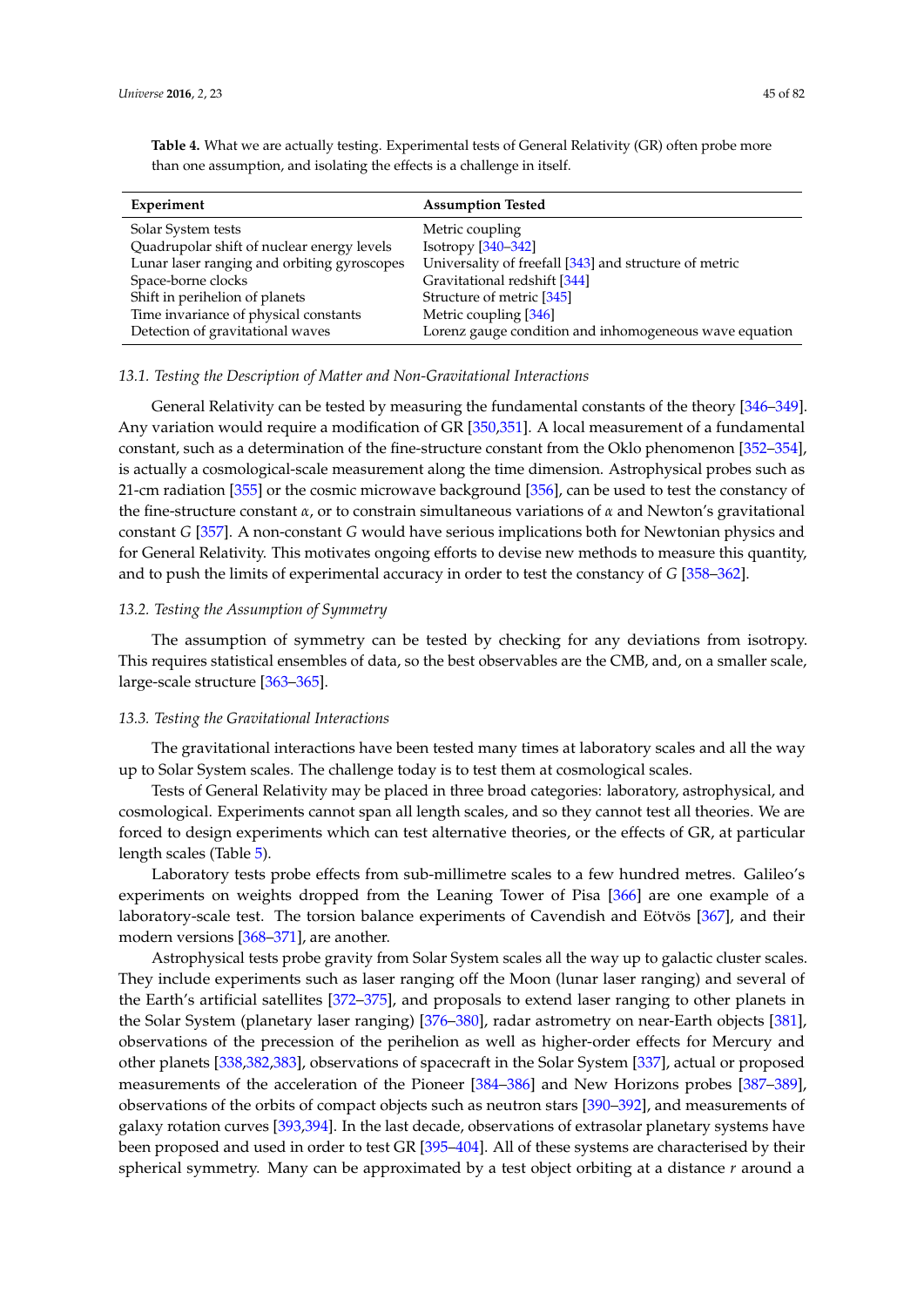central mass *M*. The gravitational field of the more massive central object is then probed by observing the orbit of the test body.

<span id="page-45-0"></span>**Table 5.** Bridging the length scales to test the cosmological model. Experimental tests of gravity and dark sector couplings, at their typical length scales. Massive gravity (MG) screening mechanisms would show up at short ranges, while smooth dark energy manifests itself at cosmological scales. We give the experimental accuracy from current and future experiments planned over the next decade. The comparison between growth and expansion history comes from combined BAO, supernova, weak lensing, redshift distortion, cosmic microwave background (CMB) lensing, and cluster data. Lensing effects and dynamical mass comparisons can be carried out over a range of scales: inside galaxies, using strong lensing and stellar velocities, and on cosmological scales, using cross-correlations. This is a route to testing screening effects in alternative theories. Laboratory and Solar System tests can also probe dark sector couplings besides short-range effects, but many of the constraints obtained depend on the cosmological model.

| Test                                                       | Length Scale                           | <b>Theories Probed</b>                   | <b>Current Status (and Future)</b>                               |  |
|------------------------------------------------------------|----------------------------------------|------------------------------------------|------------------------------------------------------------------|--|
| Growth vs. expansion history<br>Lensing vs. Dynamical mass | $100$ Mpc $-1$ Gpc<br>$0.01 - 100$ Mpc | GR with smooth dark energy<br>Test of GR | 10% accuracy $(2\% - 4\%)$<br>$20\%$ accuracy $(5\%)$            |  |
| Astrophysical tests                                        | $0.01$ AU $-1$ Mpc                     | MG screening mechanisms                  | $\sim$ 10% (Up to 10 times improvement)                          |  |
| Laboratory and Solar System tests                          | $1$ mm $-1$ AU                         | PPN parameters in MG                     | Constraints are model dependent<br>(Up to a tenfold improvement) |  |

For such systems, the deviation of the metric from the Minkowski form is characterised by the magnitude of the Newtonian gravitational potential

$$
\epsilon = \frac{GM}{rc^2} \,. \tag{119}
$$

The strongest gravitational fields accessible to an observer occur in the limit  $\epsilon \to \mathcal{O}(1)$ . In this limit, the central object is a black hole and the test object is close to the event horizon.

We know that the Riemann curvature tensor is an essential quantity in General Relativity. The approximate magnitude of this tensor is expressed by the Kretschmann scalar (the fully contracted Ricci scalar) for the Schwarzchild metric:

$$
\xi \propto \frac{GM}{r^3 c^2} \,. \tag{120}
$$

Note that this expression is more complicated for rotating objects [\[405\]](#page-76-1). For the purposes of our description, however, we may use this simple expression, which we call the curvature.

The third broad category is the cosmological tests. First, the measurements are made on a statistical ensemble. The masses must be treated as power spectra. Second, the gravitational field assigned to each wavenumber *k* is very weak. The description of the system often depends on the cosmological model. At this scale, the description must take into account the background perturbations and the expansion of the universe.

The position of the various systems on a potential-curvature parameter space is shown in Figure [5.](#page-46-0) The potential accessible to observers is bounded by the line  $\epsilon \simeq 1$ . There is no limit to the maximum curvature that can be observed except for the Planck limit, where  $r \approx 1.6 \times 10^{-33}$  cm. This lies many orders of magnitude above the boundaries of the figure. General Relativity is a complete theory, and does not fail below the Planck scale. To test or even probe GR below the Planck scale is a different matter, and a goal that has not yet been achieved. Many alternative theories of gravity that attempt to explain cosmic acceleration do so through modifications to GR at the Planck scale, so it is important to explore ways in which GR can be tested at these scales.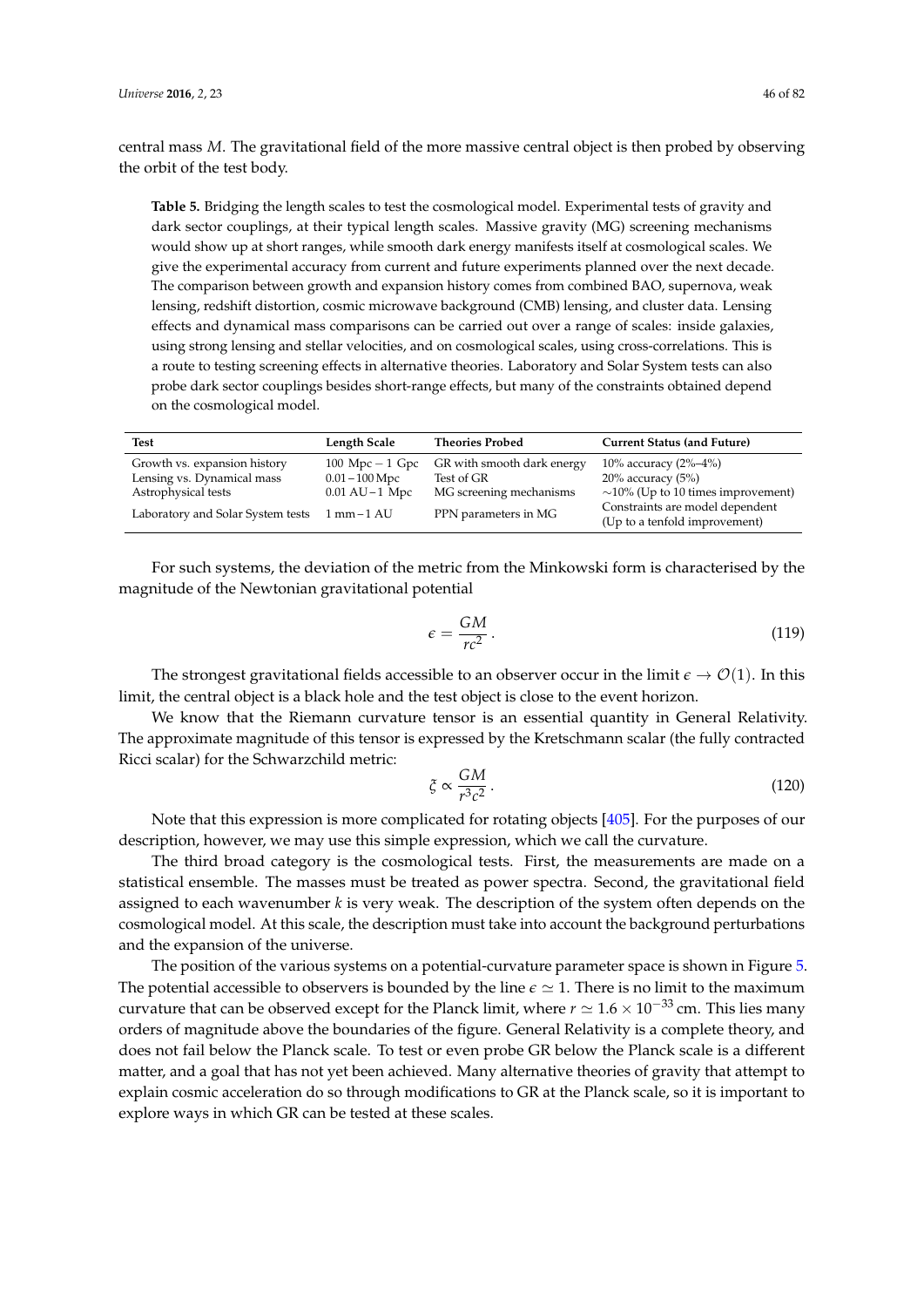

<span id="page-46-0"></span>

**Figure 5.** The parameter space for quantifying the strength of a gravitational field. The horizontal axis measures the potential. The vertical axis measures the spacetime curvature of the gravitational field at a radius *r* away from a central object of mass *M*. Regions of this parameter space with potential greater than 1 represent distances from a gravitating object that are smaller than the event horizon radius and are therefore inaccessible to observers. The red vertical line on the right-hand side of the plot marks the horizon limit. This is a schematic plot, and in no way do we show an exhaustive list of objects and systems that have been used or could be used to test GR. The region of Solar System-scale tests is broadly bounded by the Moon, Gravity probe B [\[406,](#page-76-2)[407\]](#page-76-3), Mercury, and the Pioneer and New Horizons spacecraft. We have included the Voyager spacecraft in the diagram, even though, unlike the Pioneer probe, it was never suitable for tests of GR. The famous Hulse-Taylor binary pulsar [\[408\]](#page-76-4), although a neutron star binary, is also roughly in the region of Solar System tests. Black holes and neutron stars are in the strong field regime, and the former are at at the limit of the event horizon boundary. Adapted from [\[409\]](#page-76-5).

What is the minimum curvature? The unperturbed FLRW metric is isotropic, and the unperturbed Kretschmann scalar is a function of time only. The curvature for the homogeneous universe drops as the universe expands. The present universe has a curvature which is just above the boundary of the region marked 'Dark energy', since dark energy is not yet completely dominant over pressureless matter. However, the curvature will approach this limit asymptotically. In this paradigm, this represents a fundamental minimum curvature scale. It is shown in the figure by the region labelled "Dark energy".

Galaxies are astrophysical probes of GR. Their innermost regions can be modelled as test particles orbiting a central supermassive black hole. Galactic rotation curves, which can only be explained by introducing Dark Matter, describe galaxy velocities up to the outermost regions. Systems below a constant acceleration scale of approximately  $1.2 \times 10^{-10}$  ms<sup>-2</sup> cannot be modelled without adding a contribution to the gravitational filed in the form of Dark Matter. This constant acceleration is the diagonal boundary of the region labelled "Dark matter" in the figure.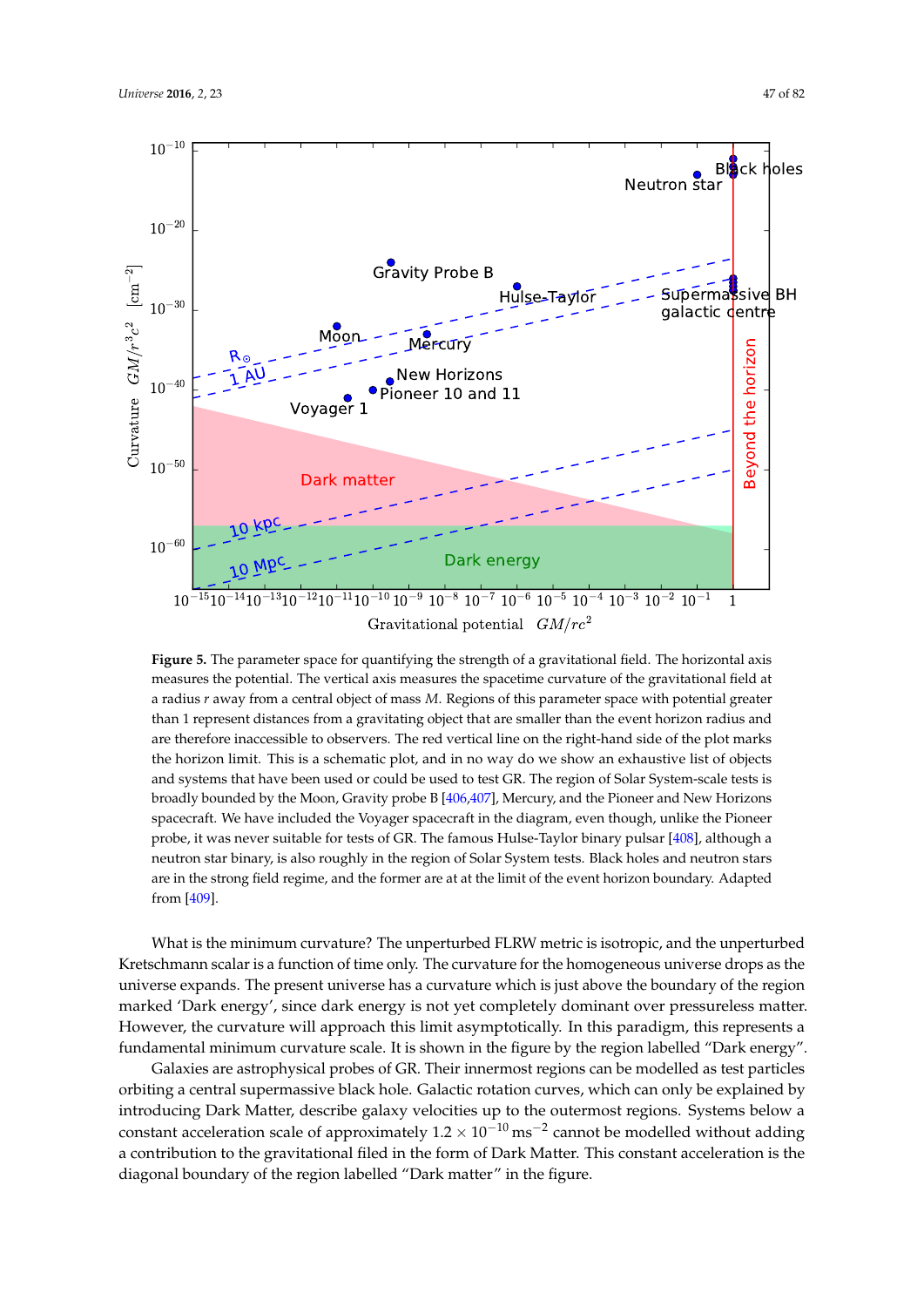Note that the regions of parameter space occupied by Dark Matter and dark energy overlap—there is a degeneracy between these two unknown components of the cosmological model. However, it is not impossible to distinguish between their effects, since their properties are different. In particular, Dark Matter forms clumps just like baryonic matter, while dark energy does not.

GR has not been tested in the region between curvatures of  $\sim$ 10<sup>-40</sup> and  $\sim$ 10<sup>-50</sup>. This corresponds to the region between Solar System scales and cosmological scales probed by galaxy surveys and the CMB. The challenge lies in finding systems which span these scales. In theory they do exist, in the form of galaxies, clusters and superclusters. Their rotation curves transition from Schwarzchild orbits in their innermost regions, to outer regions dominated by Dark Matter. However, our observations are hampered by the fact that we are limited by the resolution of our telescopes, so we can only observe the outer regions. In addition, the untested region is situated between a region where GR is extremely well-constrained (by Solar System tests), and a region where Dark Matter and dark energy have to be invoked, and where we must take the cosmological model into account, because the effect of large-scale structure on background dynamics becomes non-negligible. It has been suggested that this backreaction effect may be at the origin of the observed cosmic acceleration.

Cosmological tests of General Relativity may be broadly classified as follows:

- Tests of the consistency between the expansion history and the growth of structure. A discrepancy in the equation of state parameter of dark energy  $w$ , inferred from the two approaches can indicate a breakdown of the GR-based smooth dark energy cosmological paradigm.
- Detailed measurements of the linear growth factor across different scales and redshifts.
- Comparison of the cosmological mass distribution inferred from different probes, especially redshift space distortions and lensing.

### <span id="page-47-0"></span>**14. Possible Modifications of GR and Cosmological Implications**

It is useful to identify the regimes in which modifications to GR may appear. This enables us to get a clearer picture of the capabilities and limitations of current and future experiments to tests these alternative theories.

### *14.1. Weak and Strong-Field Regimes*

In order to test gravity in the strong-field regime, we need to observe compact objects with a very high density [\[410](#page-76-6)[–412\]](#page-76-7). Black holes are good candidates. Their compactness and mass takes *GM*/*rc*<sup>2</sup> close to the maximum limit of unity. However, they have a serious drawback. Because of the "no hair theorem", they are not characterised by any coupling to a scalar field and therefore cannot be used to test for this effect, and to discriminate between scalar-tensor theories and GR.

Neutron stars, on the other hand, are still very compact bodies, but they can be strongly coupled to a hypothetical scalar field. This property has been used to test relativistic parameters by observing the Hulse-Taylor binary pulsar PSR B1913+16 [\[413\]](#page-76-8), and the neutron star–white dwarf binary PSR J1141-6545 [\[414\]](#page-76-9). Gravitational time delay has been tested using other binary pulsars [\[415–](#page-76-10)[419\]](#page-76-11), and pulsars have also been suggested as ideal probes of the Lense-Thirring effect [\[420](#page-76-12)[,421\]](#page-76-13). General Relativity passes these tests with flying colours.

### *14.2. Small and Large Distances*

Distance-dependent modifications can be induced by a massive degree of freedom, which will cause a Yukawa-like coupling. General Relativity is very well constrained on the size of the Solar System, and there are several tests constraining Yukawa interactions at Solar System scales [\[422–](#page-76-14)[424\]](#page-76-15), but there are no constraints on scales larger than 10 *h* Mpc−<sup>1</sup> , at least without assuming some cosmological model. Some theories put forward to explain cosmic acceleration, such as Chameleon mechanisms [\[425\]](#page-76-16), are essentially modifications of GR at cosmological distance scales.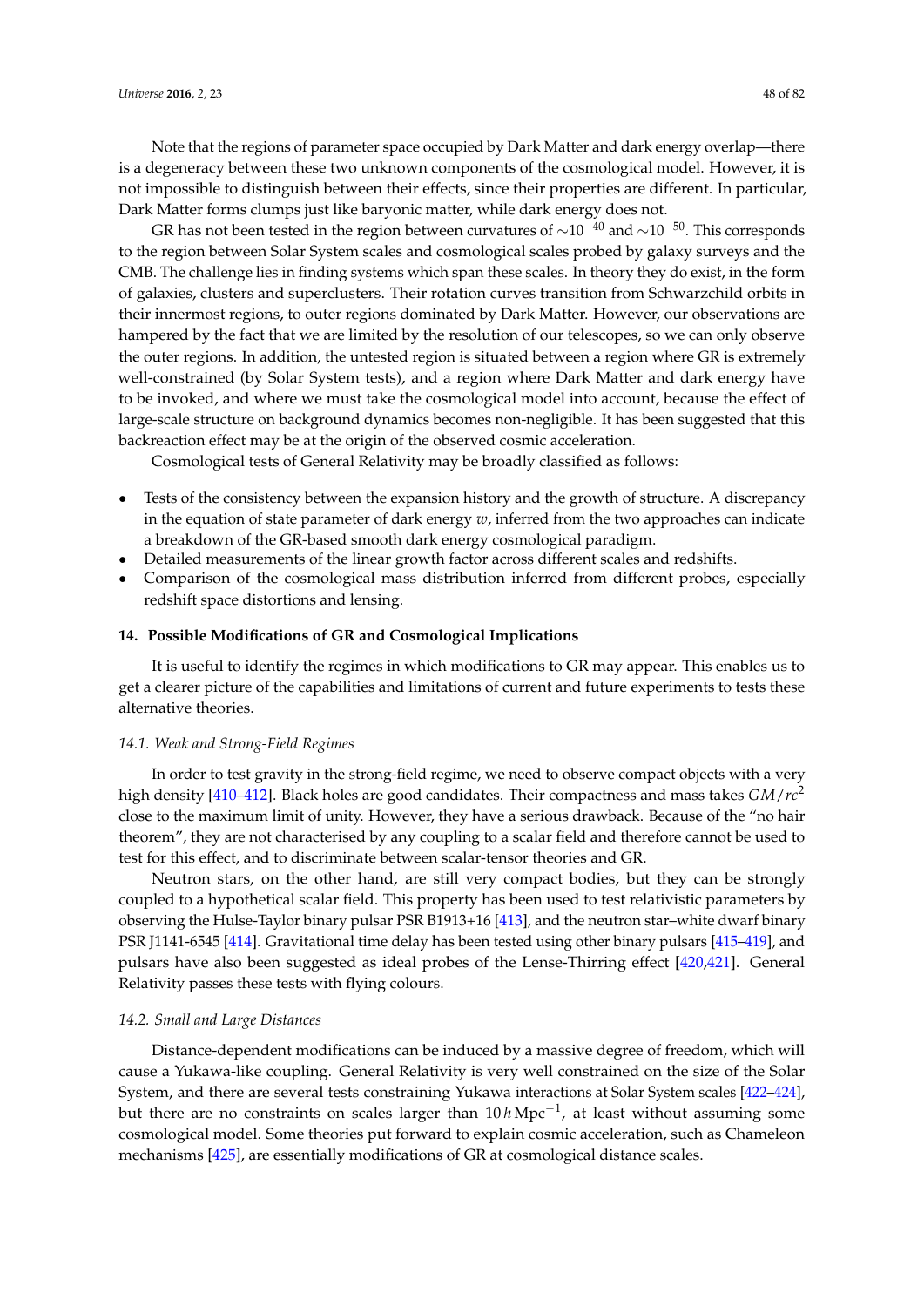#### *14.3. Low and High Accelerations*

Galaxy rotation curves and galaxy dynamics motivated the Dark Matter paradigm. The Tully-Fischer law [\[426\]](#page-76-17) tells us that Dark Matter cannot be explained by a modification of General Relativity at a fixed distance. MOND instead explains it by modifying gravity at low accelerations below the typical acceleration  $a_0$ ~10<sup>-8</sup> cm · s<sup>-2</sup>.

### *14.4. Low and High Curvature*

Curvature *R* is important in distinguishing possible extensions of the Einstein-Hilbert action. A curvature-dependent may become important even if the potential Φ remains small. In the Solar System, the curvature  $R_{\odot} \sim 4 \times 10^{-28}$  cm<sup>-2</sup>. The curvature of the homogeneous universe according to the Friedmann equation is

$$
R_{\rm FLRW}(z) = 3H_0^2 \left(\Omega_{\rm m}(1+z)^3 + 4\Omega_{\Lambda}\right),\tag{121}
$$

from which we can see that the curvature of the universe evolved with time, from  $\sim 10^{-33}$  cm<sup>-2</sup> at the time of nucleosynthesis, to  $\sim 10^{-56}$  cm<sup>-2</sup> at  $z = 1$ . The curvature scale associated with the cosmological constant is  $R_\Lambda = (1/6)\Lambda$ , so the phenomenology of the cosmological constant occurs in low curvature regime

$$
R < R_{\Lambda} \sim 1.2 \times 10^{-30} R_{\odot} \,. \tag{122}
$$

This is of particular interest to paradigms which seek to explain cosmic acceleration through the backreaction effect. For cosmological-scale perturbations, we are always in the weak field regime. However, the curvature perturbation associated with large-scale structure becomes of the order of the background curvature at redshift *z*∼0, even if we are still in the weak field limit. This means that the effect of large-scale structure on the background dynamics may be non-negligible [\[427\]](#page-76-18).

In summary, in order to explain the dark energy or Dark Matter problem by modifying General Relativity, the modifications have to be either at large scales (typically Hubble scales), low accelerations (typically below *a*0, or small curvatures (typically *R*Λ). The regions corresponding to dark energy and Dark Matter curvature and potentials are shown in Figure [5.](#page-46-0)

### *14.5. Cosmological Probes*

The idea of testing General Relativity using large-scale structure was first proposed in 2001 [\[428\]](#page-77-0). This relies on the ingenious idea that if gravity is well-described by General Relativity, and the universe well-described by ΛCDM, then on sub-Hubble scales, and considering only scalar perturbations, the spacetime metric can be written as

$$
ds^{2} = -(1 + 2\Phi) dt^{2} + (1 - 2\Psi)a^{2}(t)\gamma_{ij} dx^{i} dx^{j}
$$
\n(123)

where Φ and Ψ are the two potentials, and *γij* is the metric of the spatial section [\[429–](#page-77-1)[431\]](#page-77-2). The Einstein equations reduce to the Poisson equation

$$
\triangle \Psi = 4\pi G \rho_{\text{matter}} a^2 \delta_{\text{matter}} \tag{124}
$$

and

$$
\Psi - \Phi = 0, \tag{125}
$$

since the matter anisotropic stress is negligible. The spectrum of the two gravitational potentials has to be proportional to the matter power spectrum. The scale dependence of the gravitational potential  $P_{\Phi}$ and of the matter distribution  $P(k)$  are related by:

$$
k^4 P_{\Phi}(k, a) = \frac{9}{4} \Omega_{\rm m} H^2 a^{-2} P(k, a) \,. \tag{126}
$$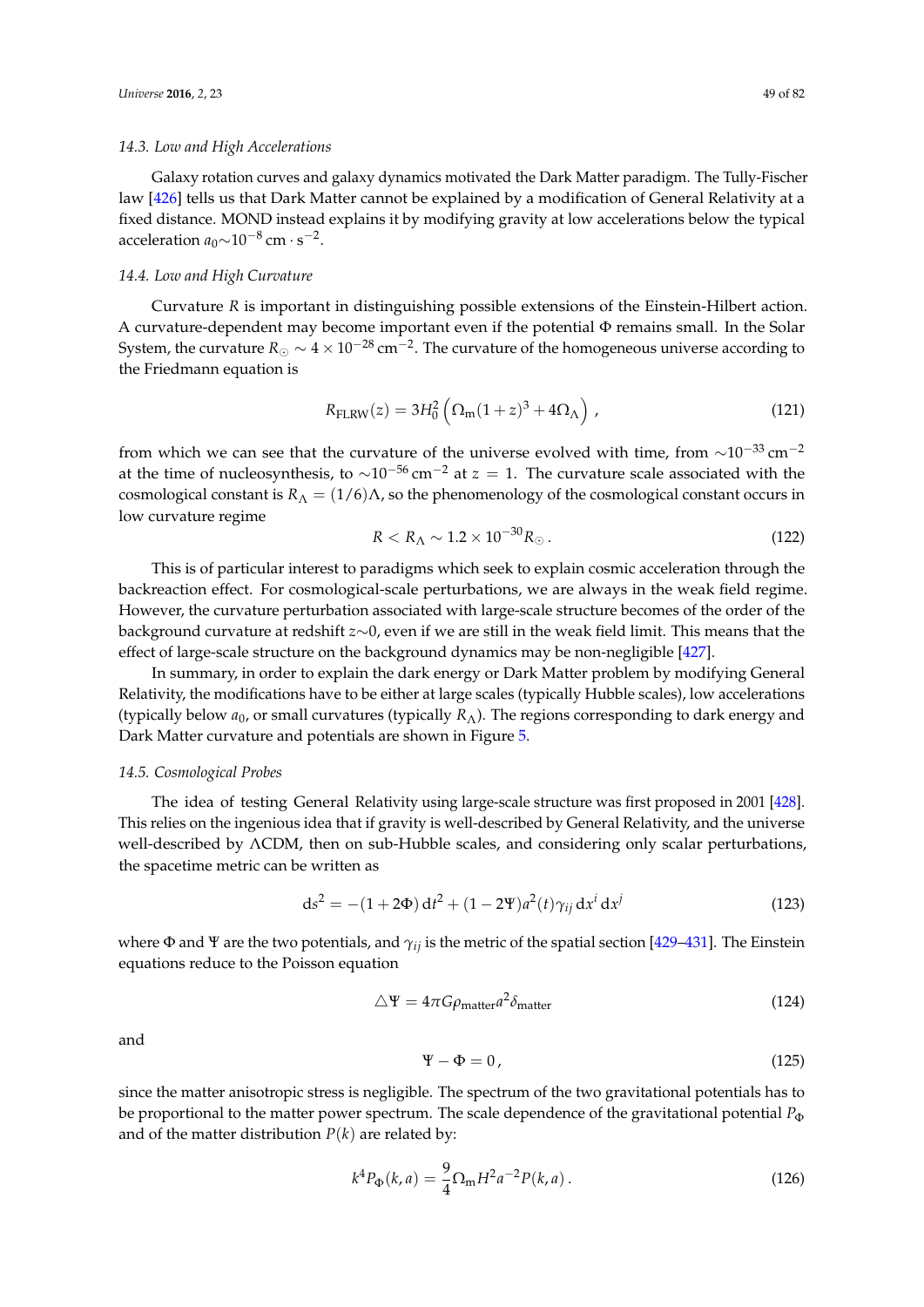If the Poisson equation is modified by some modification of gravity, the matter power spectrum changes shape according to the cosmological model assumed, so the above relation is not model-independent. However, the fact that the two spectra differ is independent of the cosmological model. It therefore provides a test of the underlying gravitational theory. Such a test can be carried out by comparing weak lensing data to galaxy surveys.

Various similar approaches have been proposed [\[432\]](#page-77-3). This approach allows us to test various classes of alternative theories by means of large-scale structure. Some of these theories include Dvali-Gabadadze-Porrati models [\[134,](#page-66-0)[433,](#page-77-4)[434\]](#page-77-5), quintessence [\[435–](#page-77-6)[439\]](#page-77-7), and scalar-tensor theories [\[440](#page-77-8)[–443\]](#page-77-9). The difficulty lies in finding a parameterisation of the perturbation equations which is consistent with the one used for the background evolution, since both assume the same theory for gravitational interactions.

The cosmic microwave background is another potential testing ground for General Relativity. The amplitude and position of the peaks of the cosmic microwave background allows us to probe the potential wells present during the recombination era by extracting information on the primordial power spectrum created during inflation. *Planck* data, alone or in combination with weak lensing has been used to test GR [\[444,](#page-77-10)[445\]](#page-77-11) and modified gravity [\[446](#page-77-12)[–448\]](#page-77-13).

Despite the fact that GR is extremely well tested on laboratory and Solar System scales, cosmology provides plenty of scope for alternatives to General Relativity. Let us consider cosmic acceleration, which is now a confirmed observation. It requires an explanation. The cosmological constant paradigm rests on three assumptions: that the observations are correct, that GR is the correct theory of gravity, and that our FLRW model of the universe is correct.

More than two decades of precision measurements have removed any doubt that the observed acceleration may be due to incorrect modelling of experimental errors. So in order to do away with the cosmological constant, we must seek possible answers in the other two assumptions.

Backreaction is an "alternative" to the alternative theories, or to the Dark Matter paradigm. It is firmly within the General Relativity paradigm, and seeks to explain cosmic acceleration by modelling the universe and the structures within it, and therefore its expansion history, in more detail than is the case with the FLRW model. It keeps the first and last assumption, but does away with the assumption of an FLRW universe. However, is it enough to explain the observed acceleration?

If GR is assumed to be the correct theory together with the other two assumptions, cosmological measurements are usually interpreted as providing evidence for Dark Matter and a nonzero cosmological constant or dark energy. This poses conceptual problems. Why is the observed value of the cosmological constant so small in Planck units? It also poses a coincidence problem. Why is the energy density of the cosmological constant so close to the present matter density? No dynamical solution of the cosmological constant problem is possible within GR—the cosmological constant is not the attractor of some dynamical function.

This opens the field to possible modifications of GR. Should GR be modified at low and high energies? This is a serious challenge for theorists. Einstein's theory is the unique interacting theory of a Lorentz-invariant massless spin-2 particle. New physics in the gravitational sector must introduce additional degrees of freedom. These additional degrees of freedom must modify the theory at low or high energies, or both, while being consistent with GR in the intermediate-energy regime, that is, at length scales  $1\mu \leq \ell \leq 10^{11}$  m, where the theory is extremely well tested.

Figure [6](#page-50-0) illustrates some of the difficulties in testing the completeness of General Relativity. There is an obvious "scale desert" between Solar System scales, and cosmological scales. At the other end of the scale, there is a gap which is often overlooked: between sub-millimetres scales, which is the current limit where GR has been tested, and the Planck scale. A modification of gravity at very small scales would be apparent in this regime. Even ignoring quantum effects, it is a serious challenge to test gravity in a regime in which vastly stronger forces come into play.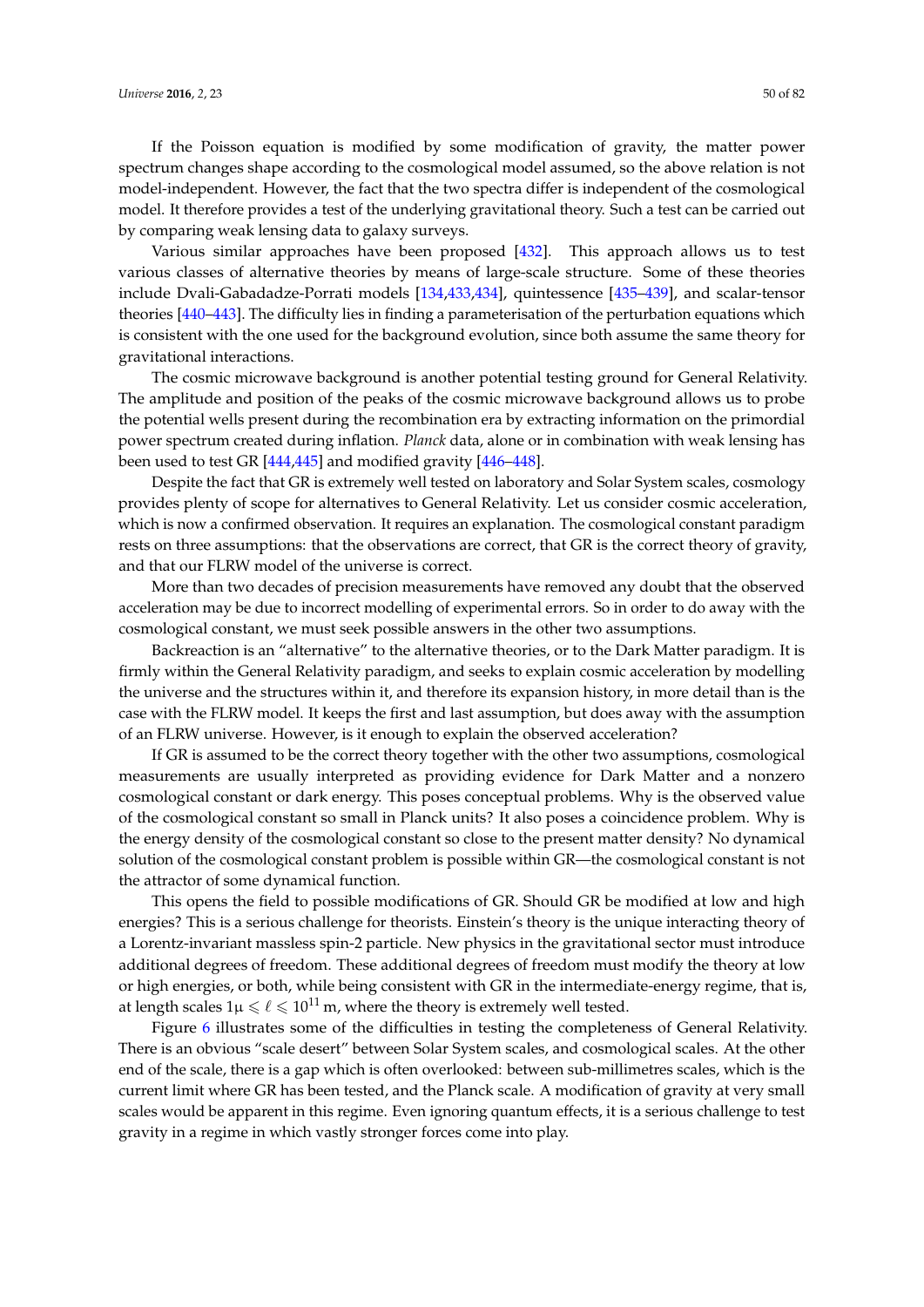<span id="page-50-0"></span>

**Figure 6.** The parameter space for experiments. The horizontal axis is the typical length scale of the object in question. The vertical axis measures the gravitational potential. The red vertical line on the left-hand side marks the Planck scale. The vertical line on right-hand side of the plot marks radius of the observable universe, or Hubble radius. Experimental verification of GR is impossible beyond these limits. The radius of the surface of last scattering is only slightly smaller than our Hubble radius. Assuming GR implies assumptions far beyond the range that has been experimentally tests. For instance, if we define the Planck mass as  $m_{\text{Planck}} = \sqrt{\hbar}c/G$ , we are assuming that the gravitational constant remains constant down to the Planck length. This extrapolates the inverse square law over a scale of more than  $10^{30}$  from what ha s been tested. The green region is where Solar System tests have been carried out. Beyond ∼100 Mpc, assumption of a homogeneous and isotropic metric becomes accurate enough to use in physical models. The blue region shows length scales at which the FLRW metric is valid. By way of comparison to this parameter space, the nonlinear regime for perturbation theory, which gives use the matter power spectrum, covers  $\sim 10^{22}$  to  $\sim 10^{23}$  m, the linear, quasi-static regime covers  $\sim$ 10<sup>25</sup> to  $\sim$ 10<sup>25</sup> m, and beyond that is the superhorizon regime. These length scales ranging from 1 Mpc to above 1 Gpc fit on a tiny part of the horizontal axis above, shown by the thick blue horizontal line.

### **15. The Nature of Dark Energy and the Implications for General Relativity**

The Concordance Model of cosmology assumes that General Relativity is correct, an assumption which is justified by the tests which GR has undergone. Within this model, ∼95% of the content of the universe is unaccounted for. Dark matter, which makes up around 25% of the mass-energy of the universe is a matter-like component which is cold (sub-relativistic) and weakly interacting. The discrepancy between the observed acceleration of the expansion of the universe and the predictions of GR leads to the conclusion that there must be a cosmological component with a negative equation of state parameter making up around 70% of the mass-energy content of the universe: dark energy.

But the dark energy paradigm does not fix the nature of this component. There exist many theories which attempt to explain its nature. In particular, one can ask whether the basic assumptions of the Concordance Model—homogeneity and isotropy—are correct.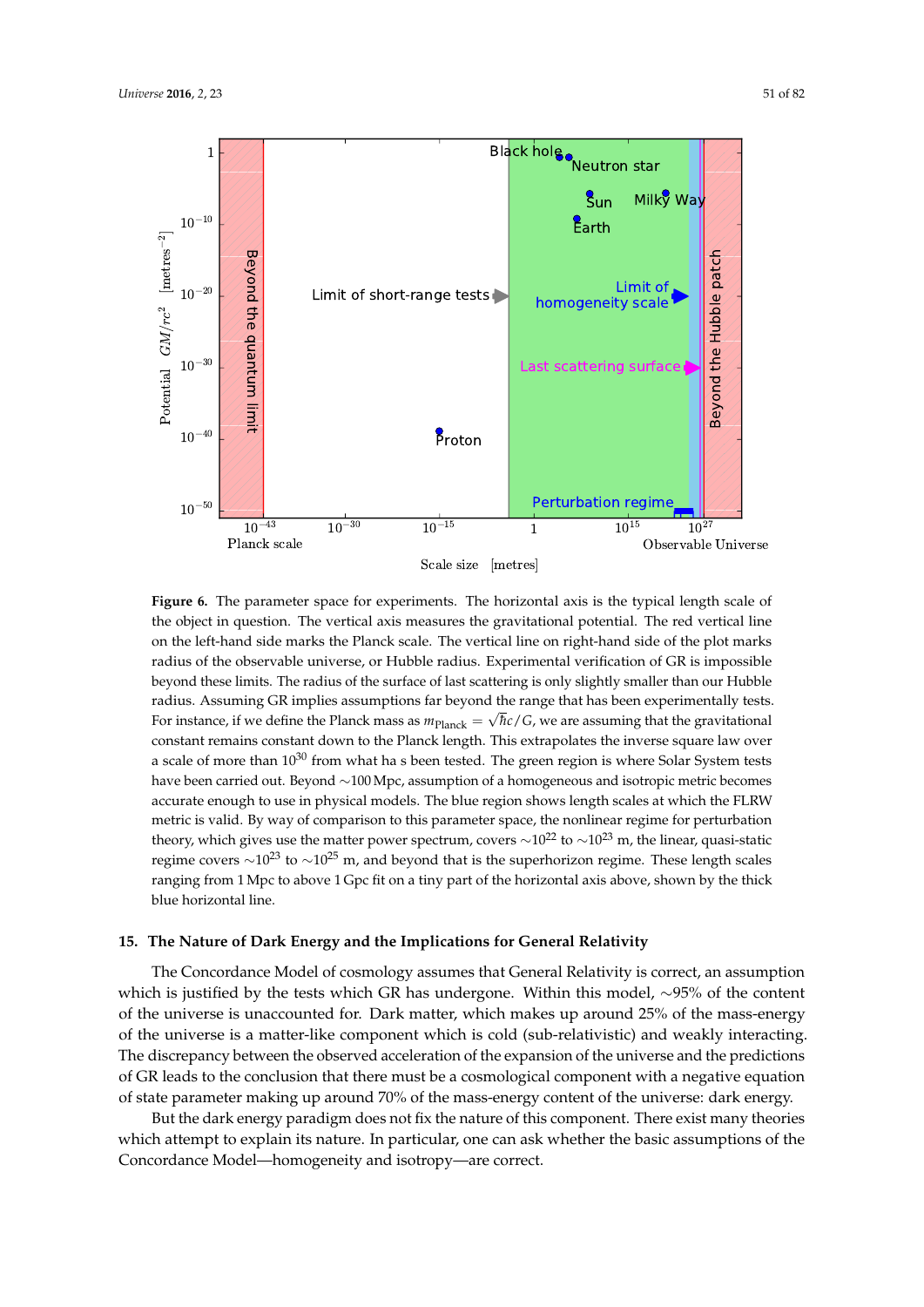If the universe is not homogeneous and isotropic, the FLRW equations are no longer valid. Over the last decade, one line of research has attempted to explain the accelerated expansion by exploring the implications of an inhomogeneous universe on a General Relativistic cosmology. This effect is the backreaction. This approach does away with dark energy.

There are various ongoing investigations on the effect of the backreaction due to an inhomogeneous universe [\[269,](#page-71-8)[427,](#page-76-18)[449](#page-77-14)[–455\]](#page-77-15), with different lines of research offering different interpretations of the Buchert equations, where the Friedmann equations are supplemented by an additional backreaction term [\[456\]](#page-77-16). Whether one can explain all of the observed expansion history of the universe as a consequence of the growth of inhomogeneities without invoking some additional fluid component is the subject of ongoing debate [\[452](#page-77-17)[,457\]](#page-78-0). The backreaction, even if it turns out to be incapable of replacing the dark energy paradigm, is still a subject worth investigating, if anything as a correction to the homogeneity assumption, which obviously breaks down at small scales.

If we assume that the Copernican Principle holds, then the universe is well described by a Friedmann-Robertson-Walker spacetime. The dynamics of the background expansion are determined by the content of the universe: the list of fluids (perfect fluids, due to the assumption of the Copernican Principle), with their equations of state. Within the dark energy paradigm, we can distinguish two main strategies for formulating hypotheses:

- (1) there is some new kind of component in the universe, or
- (2) there is some new property of gravity.

Let us first recall that General Relativity rests on two assumptions: the gravitational interaction is described by a massless spin-2 field, and matter is minimally coupled to the metric, which implies the weak equivalence principle. The Einstein-Hilbert action described by Equation [\(6\)](#page-8-1) implies that

<span id="page-51-0"></span>
$$
S_{\text{gravity}} = \frac{c^3}{16\pi G} \int R\sqrt{-g} \, \mathrm{d}^4 x + S_{\text{matter}}[\text{matter}; g_{\mu\nu}], \qquad (127)
$$

where *R* is the Ricci scalar of the metric tensor  $g_{\mu\nu}$ , and  $S_{\text{matter}}$  [matter;  $g_{\mu\nu}$ ] is the action of the matter fields. If we only consider field theories, this gives us a useful classification scheme for the different theories that seek to explain the nature of dark energy.

The first strategy listed above assumes that gravitation is described by General Relativity, and introduces new forms of gravitating components beyond the Standard Model of particle physics. This adds a new term  $S_{\text{DE}}[\psi; g_{\mu\nu}]$  to the action in Equation [\(127\)](#page-51-0) while keeping the Einstein-Hilbert action of all the standard and Dark Matter unchanged.

The second strategy modifies gravity, and therefore extends the action, either by modifying the Einstein-Hilbert action of the coupling of matter. These theories also involve new forms of matter.

A cosmological constant  $\Lambda$  is the simplest modification which can be made to gravity, and it is equivalent to dark energy with a constant equation of state. To explain the observed acceleration, the new form of matter must have an equation of state  $w < -1/3$ . Dark energy can also be attributed to the energy of the vacuum, although the energy predicted by the Standard Model of particle physics is either 0 (using super-symmetry), or  $10^{120}$  orders of magnitude larger than the observed cosmological value [\[458\]](#page-78-1). There are ongoing attempts to solve this 'fine-tuning problem' using string theory [\[459–](#page-78-2)[461\]](#page-78-3), causal sets [\[462](#page-78-4)[,463\]](#page-78-5), or by using anthropic arguments [\[464,](#page-78-6)[465\]](#page-78-7) .

The other approach is to attribute dark energy to a scalar field whose potential has evolved in some way that it currently exerts a negative pressure. Such fields, in theories within the framework of GR, are termed Quintessence. Their distinguishing feature is that they allow the equation of state of dark energy to evolve. Alternatives to Quintessence within the same approach include K-essence, Phantom Fields, or the Chaplygin Gas [\[466](#page-78-8)[–469\]](#page-78-9).

Another strategy is to depart from General Relativity and modify the laws of gravity and posit dark energy as the manifestation of an effect arising from extra dimensions, or higher-order corrections. Within this category, the more successful theories have been of two types. Dvali-Gabadadze-Porrati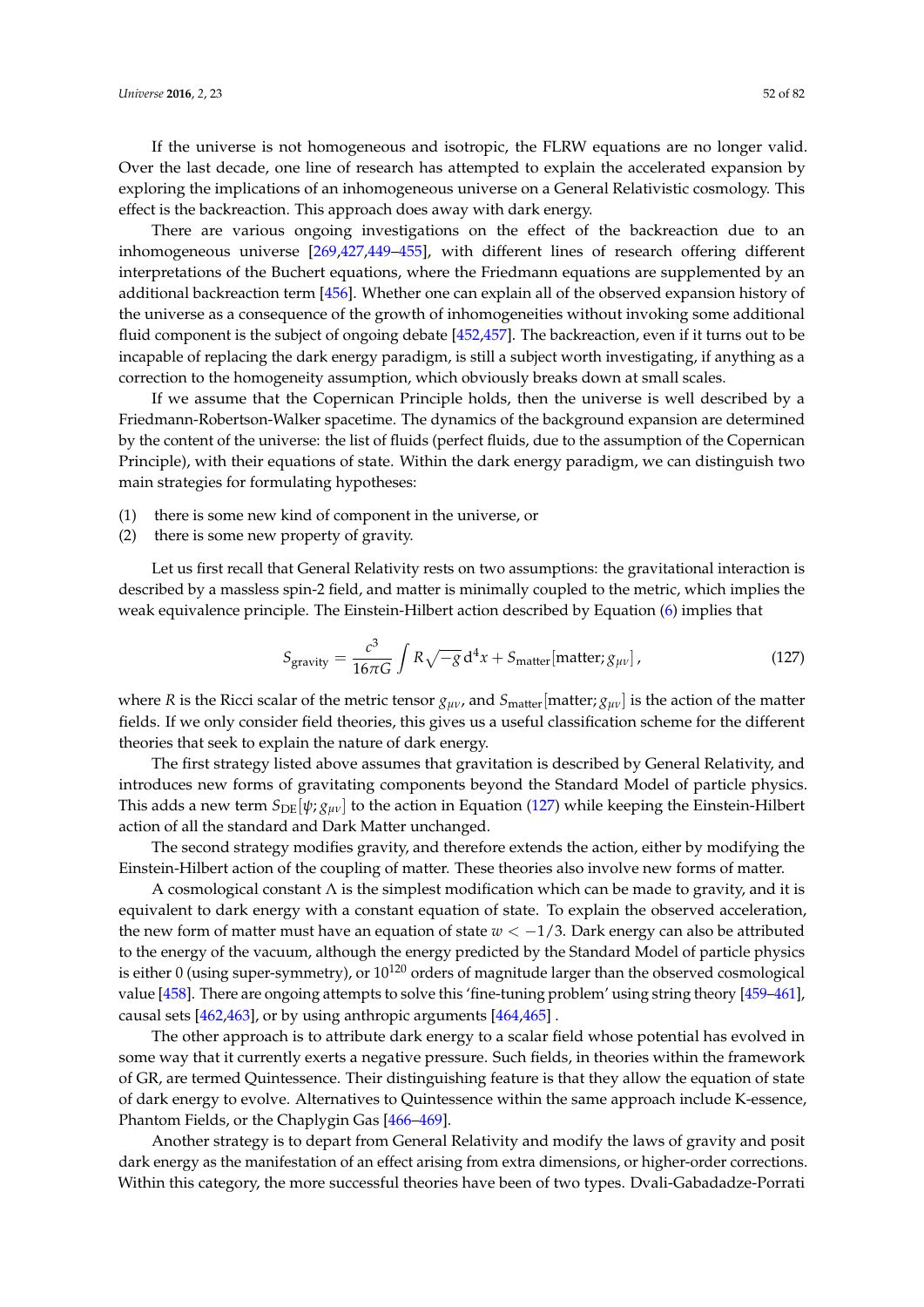(DGP) dark energy considers the universe as a 4D brane within a 5D Minkowskian bulk [\[134\]](#page-66-0). The weakness of gravity relative to the other forces is explained by gravity "leaking" into the higher dimensions as it acts through the bulk [\[470\]](#page-78-10), whereas the other forces act within the brane. The other class of theories is *f*(*R*) gravity, where the Ricci scalar *R* in the Lagrangian is replaced by some function *f*(*R*). Such theories correspond to scalar-tensor gravity with vanishing Brans-Dicke parameter [\[471\]](#page-78-11).

We can therefore identify four main classes of theories, as shown in Figure [7.](#page-52-0) Classes 1 and 2 assume GR and introduce new forms of gravitating matter, the difference being that in class 2, the distance-duality relationship may be violated due to mechanisms such as photon decay. Classes 3 and 4 modify gravity in some way. In class 3, a new field introduces a long-range force so that gravity is no longer described by a massless spin-2 graviton. In this class, there may be a variation of the fundamental constants. Class 4 includes theories in which there may exist an infinite number of new degrees of freedom, such as brane models or multidimensional models. These models predict a violation of the Poisson equation on large scales. The constraints which may be placed on these theories, and the experiments to test them, correspond to the regimes in which gravity is modified, as summarised in Section [14.](#page-47-0)

An exhaustive list of dark energy or cosmic acceleration theories is beyond the scope of this review. We simply note that most of them give different predictions for the equation of state of dark energy, its evolution, or the expansion history of the universe . To distinguish between these proposals we need to track the evolution of these parameters throughout the history of the universe.

<span id="page-52-0"></span>

**Figure 7.** The four main classes of dark energy theories, within the two broad strategies, classified as modifications of the General Relativistic action. Classes 1 and 2 assume the gravitational metric coupling of GR, whereas classes 3 and 4 modify this metric coupling, and are therefore modifications of gravity. In the upper line of classes (1 and 3), new fields dominate the matter content of the recent universe. Adapted from [\[431\]](#page-77-2).

### **16. The Current Status of General Relativity**

General Relativity has been subjected to a multitude of tests in its 100 years of existence. As of 2016, the main predictions of GR have been tested and confirmed. Whereas it is sufficient for most purposes at ordinary accelerations and energy scales to use Newtonian calculations, General Relativity has found its way into daily life, in the Global Positioning System and geodesy. The postulates of General Relativity have been confirmed with ever-increasing accuracy. Deviations from the Einstein Equivalence Principle are now constrained to below  $\sim$ 10<sup>-14</sup>, deviations from Local Lorentz Invariance down to  $\sim$ 10<sup>-20</sup>, and deviations from Local Position Invariance down to  $\sim$ 10<sup>-6</sup>.

General Relativity has been probed down to scales of  $\sim 10^{-6}$  metres in laboratories, and up to 1000 AU in space-based experiments and observations. Astrophysical and cosmological observations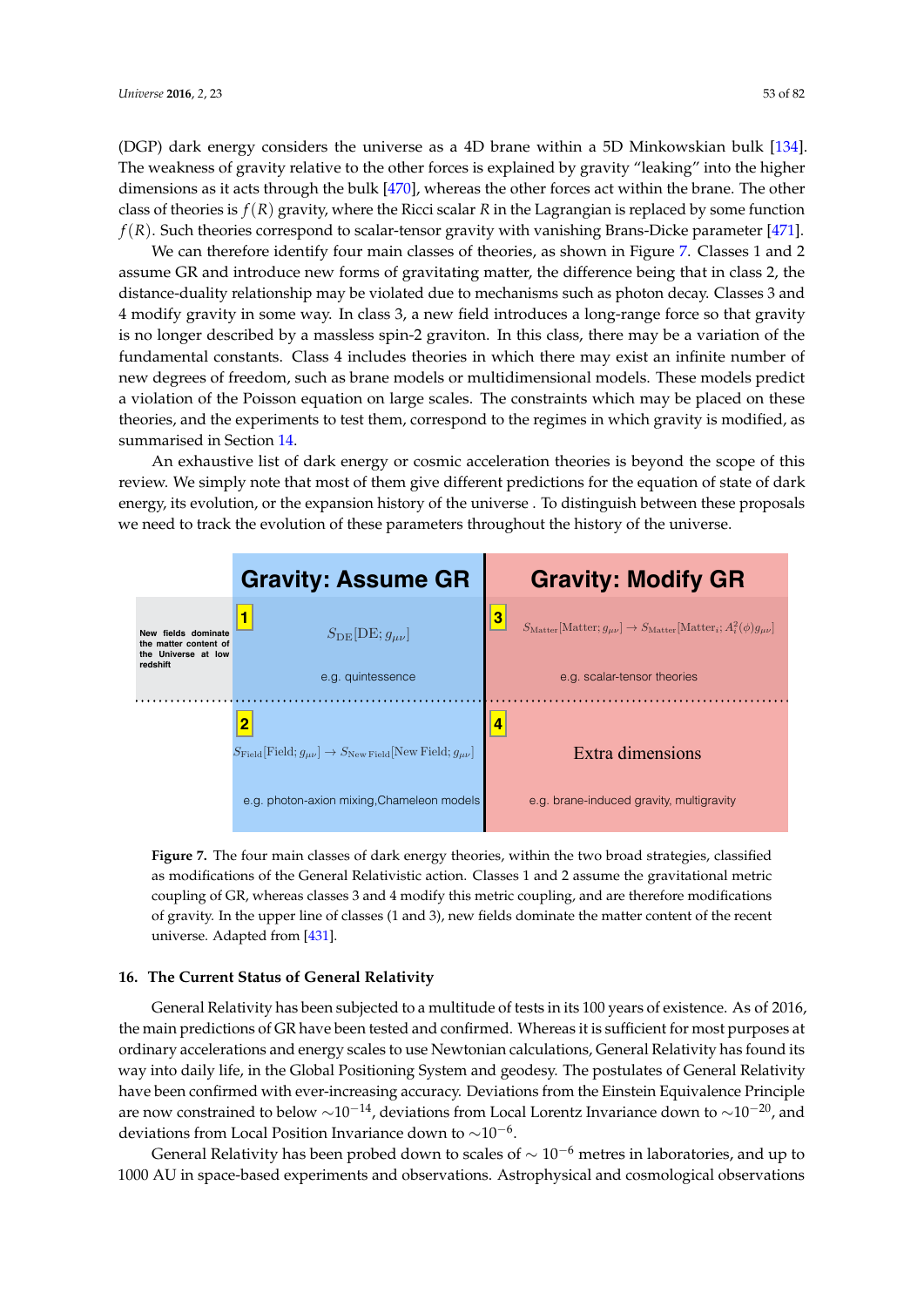have probed GR at scales from 1 Mpc up to gigaparsec scales. In the Solar System, the dynamics of GR have been tested with radar and laser-ranging. We can track the ephemerides of the planets in the Solar System, right up to the minor outlying planets (such as Sedna, with an aphelion just short of 1000 AU). The farthest objects whose trajectory has been followed from the moment they were "thrown" are now outside the Solar System. They are the Pioneer 10 and 11 spacecraft, and are now around 70 AU distant, and Voyager 1, which is at a distance of 135 AU, making it the only object to have reached interstellar space. Communication with the Pioneer spacecraft ceased in 2003. The Pioneer spacecraft exhibited an anomalous constant acceleration towards the Sun which could not be explained using GR. This prompted a reexamination of all the recorded data. It is now generally accepted that the anomaly is caused by thermal radiation, and that once this is accounted for, there is no remaining anomalous acceleration [\[472\]](#page-78-12).

Gravitational waves, among the last untested predictions of GR, were first detected in late 2015, ushering a whole new era of observational astrophysics, in which the strong field regime can be probed and where the predictions of GR can be tested.

The evidence for General Relativity is extremely strong. The theory has passed all tests in the weak-field limit at Solar System scales, including tests of the assumptions (the Equivalence Principle) and the predictions specific to GR (frame-dragging, gravitational time dilation), and in the strong field with the observation of a binary black hole merger and the resulting gravitational waves. We give a summary of the experimental milestones in Table [6.](#page-54-0) However, there are still issues that allow room for speculation.

The first is the question of the completeness of GR. Is it valid at all scales? There is a scale gap in our tests of GR between laboratory, Solar System and galactic scales, and cosmological ones. This gives rise to a multitude of domains of validity for different alternative theories, whereas ideally we should seek a universal theory that can explain phenomena at all scales.

The second issue is the accuracy of our approximations. General Relativity may be conceptually simple in that it is based on a minimum number of postulates. But the resulting field equations, when applied to real physical systems, can be very hard to solve. We get around this by making approximations such as spherical symmetry, or homogeneous and isotropic perfect fluids, which allows us to obtain analytical solutions. However, the accuracy of these approximations may not always be good enough. This is evident in the case of cosmological perturbations and large-scale structure. At which scales is it valid to use a Friedmann-Lemaître-Robertson-Walker metric? Can the backreaction explain some or all of the observed cosmic acceleration? For smaller systems such as aspherical collapsing bodies, we still need accurate models in order to match theory and observation. Such questions have spurred the development of numerical methods in General Relativity. Physicists now have the necessary computing power to go far beyond simple first-order approximations.

The remaining open questions are of a cosmological nature: Dark Matter and dark energy, and inflation. Dark matter and dark energy account for around 25% and 70% of the mass-energy content of the universe, respectively. They are not a problem for the theory of gravity itself, but it does mean that we do not know the nature of 95% of the content of the universe. Inflation solves a number of cosmological problems, but whatever theory we choose to explain inflation, we still need to introduce new physics beyond GR.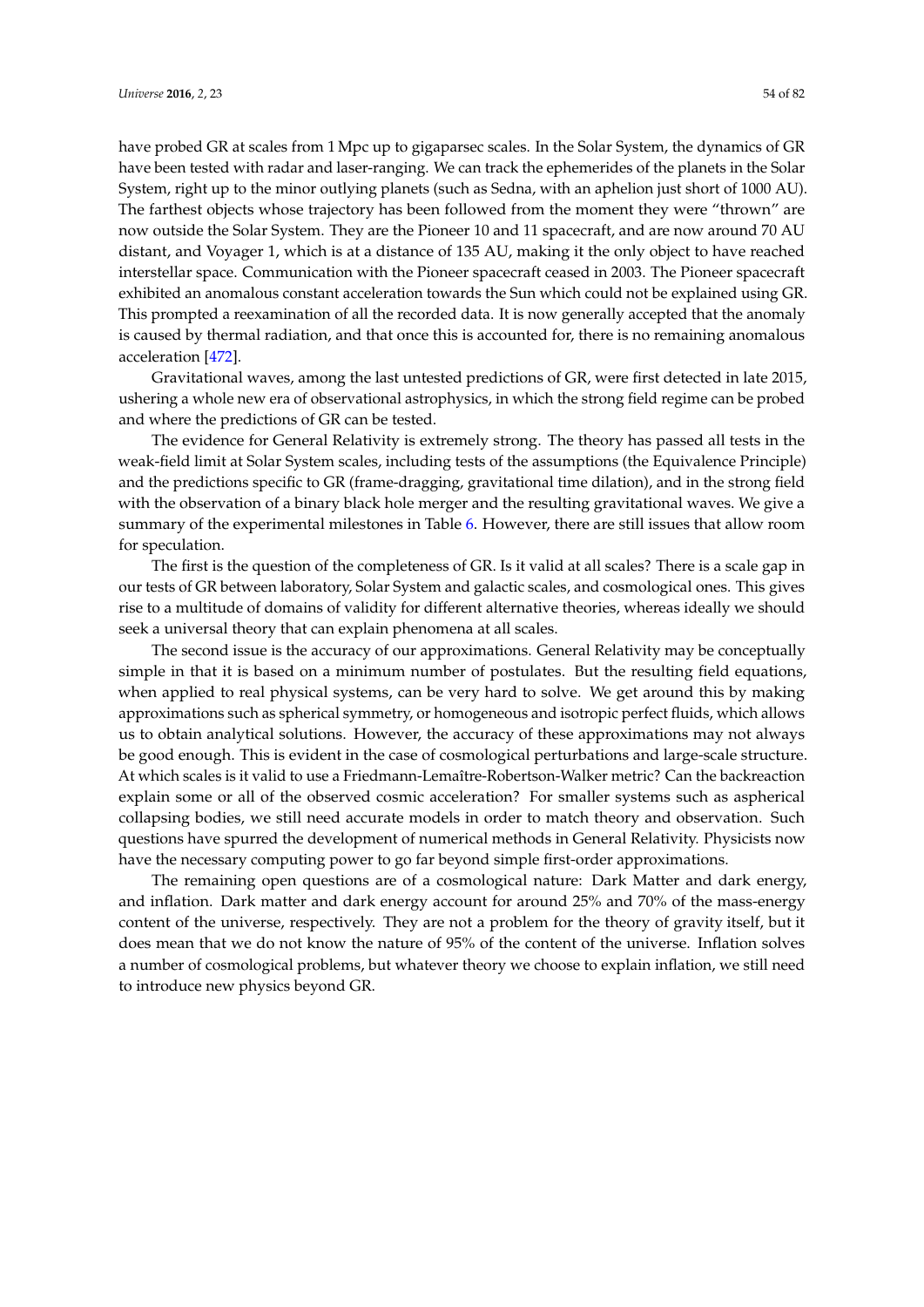<span id="page-54-0"></span>

| Effect                                                  | <b>Milestones</b>                                                                                | <b>Current, Future and Proposed Experiments</b>                                                                                         | <b>Status</b>                                  |
|---------------------------------------------------------|--------------------------------------------------------------------------------------------------|-----------------------------------------------------------------------------------------------------------------------------------------|------------------------------------------------|
| Mass equivalence                                        | Galileo [366,473]<br>Eötvös [367]                                                                | Eöt-Wash Group [371]<br>Lunar Laser Ranging [343]<br>MICROSCOPE[474]<br><b>STEP</b> [475]<br>Galileo Galilei satellite [476]            | Confirmed                                      |
| Gravitational time<br>dilation [478]                    | Eddington solar eclipse [4]<br>Pound-Rebka experiment [479]<br>Space-borne hydrogen masers [481] | Quantum interference of atoms [477]<br><b>ACES</b> [480]<br>Galileo 5 and 6 satellites[344]<br>Einstein Gravity Explorer [482]          | Confirmed                                      |
| Precession of orbits                                    | Orbit of Mercury (Einstein [3])                                                                  | Binary pulsar observations [483-485]<br>Solar System and extrasolar planets [337,402]                                                   | Confirmed                                      |
| De Sitter precession                                    | Gravity Probe B [486]<br>Lunar laser ranging [488-490]<br>Binary pulsars[493,494]                | Binary pulsars [487]<br>Improved lunar laser ranging [491,492]                                                                          | Confirmed                                      |
| Lense-Thirring precession                               | Gravity Probe B [486]<br>LARES [420,421,496]                                                     | <b>LARASE</b> [495]<br>Laboratory tests [497]<br>Solar System bodies [339]<br>Binary pulsars [420,421]<br>Black holes [478,496,498,499] | Confirmed                                      |
| Gravitational waves                                     | <b>LIGO</b> [80]                                                                                 | Advanced LIGO [500]<br>eLISA https://www.elisascience.org                                                                               | Recently confirmed<br>in two events $[80,501]$ |
| Strong field effects                                    | PSR [0348 + 0432 [483]                                                                           | Black holes [411,502]<br>Binary pulsars [117]                                                                                           | Recently confirmed                             |
| Orbital precession due to<br>oblateness of central body |                                                                                                  | Low-orbit satellites [503-506]<br>Stars orbiting black holes [506]<br>Juno spacecraft around Jupiter [507]                              | Not yet observed                               |

**Table 6.** The major predictions of GR, and their experimental status.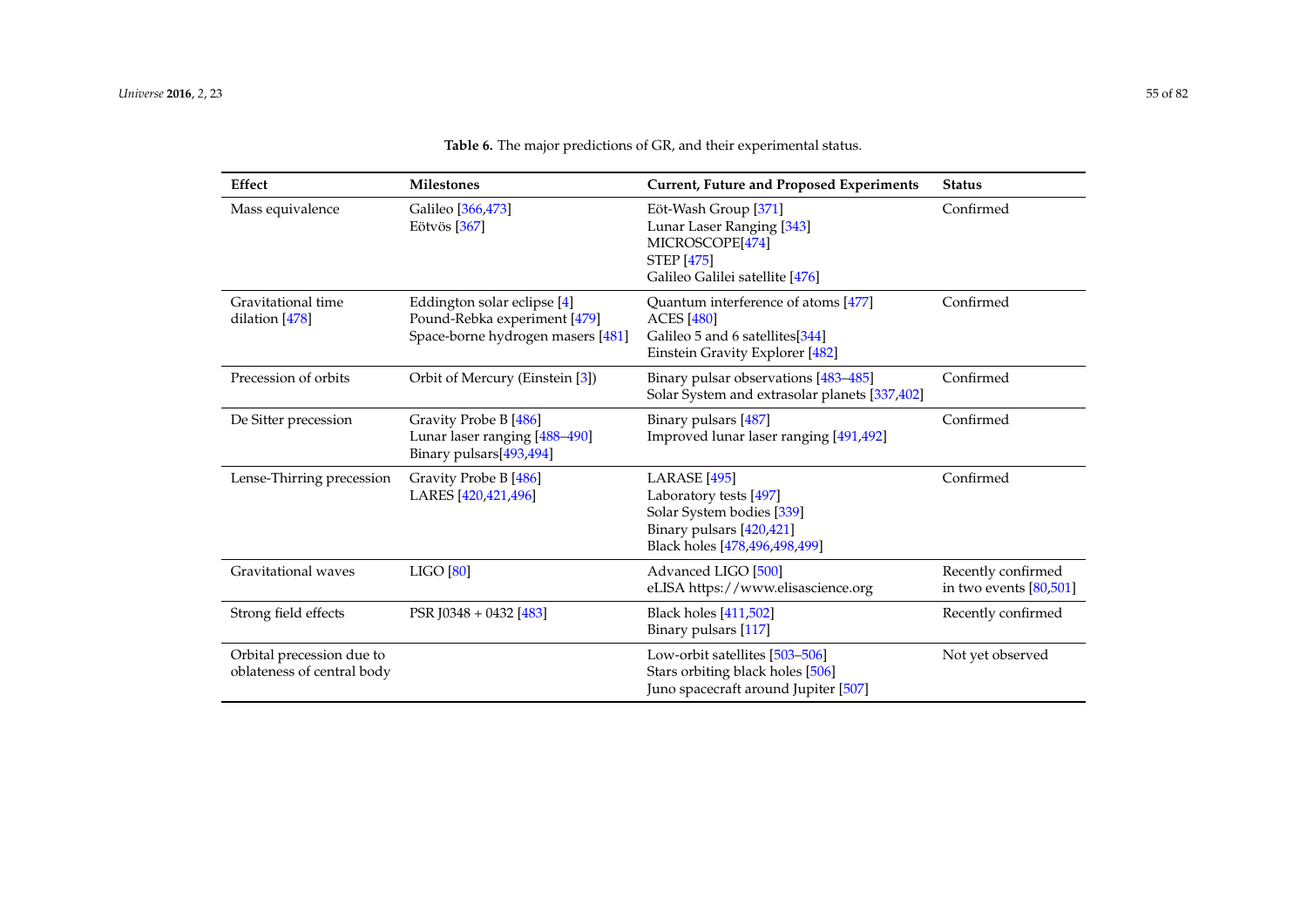### **17. Future Developments**

The current Concordance Model of cosmology was built in successive (and sometimes concurrent) steps. General Relativity applied to a spacetime under the Copernican Principle, filled with pressureless matter, produced the Einstein-de Sitter model. Motivated by the observed Hubble expansion, it resulted in the Big Bang model. Clues from element abundances, baryon assymmetry, and knowledge of nucleosynthesis from the Standard Model of particle physics meant that the universe had to have a thermal history, which resulted in the Hot Big Bang Model. When evidence for missing mass became incontrovertible, cold Dark Matter had to be added to the inventory of cosmic components. This model worked well, but not well enough. It could not explain the observed homogeneity of the universe across regions which were causally disconnected, nor its flatness. So Inflation was introduced. Observations of an accelerated cosmic expansion motivated a search for explanations within the then current paradigm, which resulted in various hypotheses: a curved geometry, supermassive neutrinos, or perhaps a particular cosmological topology. In the end, the paradigm had to be shifted yet again with the introduction of dark energy.

The Concordance Model can explain the observations with just six parameters: the physical baryon density parameter Ω*bh* 2 , where *h* is the Hubble parameter, the physical Dark Matter density parameter Ωc*h* 2 , the age of the universe *t*0, the scalar spectral index *n<sup>s</sup>* , the curvature fluctuation amplitude ∆ 2 R , and the reionisation optical depth *τ*. That such a degree of fit is offered by such a simple model is remarkable.

The success of the Concordance Model has been its ability to include physical effects at extremely different scales, from primordial nucleosynthesis to large-scale structure evolution, in one coherent theory. However, this does not allow us to state that the ΛCDM model is correct. It merely implies that deviations from ΛCDM are too small compared to the current observational uncertainties to be inferred from cosmological data alone. This leaves room for some very fundamental open questions, which we have described in this review.

The science of cosmology finds itself at a critical point where it has to make sense of the vast quantity of data that has become available. Different probes have allowed us to piece together interlocking information which, so far, confirms the Concordance Model. The cosmic microwave background has provided conclusive evidence of a flat geometry, super-horizon features, the correct harmonic peaks, adiabatic fluctuations, Gaussian random fields, and most recently, a departure from scale invariance. We have not yet observed primordial inflationary gravitational waves. Large-scale structure observations, which probe the recent universe, provide firm evidence in favour of the Concordance Model's explanation of the evolution of density perturbations and the growth of structure, and provide a bridge between the effects of long-range gravitational interactions and shorter-range forces.

The recent detection of gravitational waves in two events (possibly three), one hundred years after they were predicted by Einstein, directly validates General Relativity in several ways. It shows that GR is correct in the strong-field regime, that black holes really exist, and black hole binaries too, and it proves that gravitational waves are a real physical phenomenon, and not just a mathematical artefact of GR.

We are fast approaching the point where cosmological observations will be limited only by cosmic variance, i.e., no more data will be available from our Hubble patch [\[508\]](#page-79-19). What does that imply for the development of new theories? How do we test the predictivity of these theories without new data?

We will have to look for new effects in old data, and for new correlations in future data. Large-scale structure is extremely useful in testing General Relativity and cosmological models, but the future may bring other observational windows. In particular, the next fifty to one hundred years may see the development of a gravitational wave astronomy. This is likely to be an even more significant development than even CMB astronomy. The observation of primordial gravitational waves would provide vital information on the inflationary epoch [\[509,](#page-79-20)[510\]](#page-79-21). B-mode polarisation of the CMB offers an indirect pathway to the observation of this gravitational wave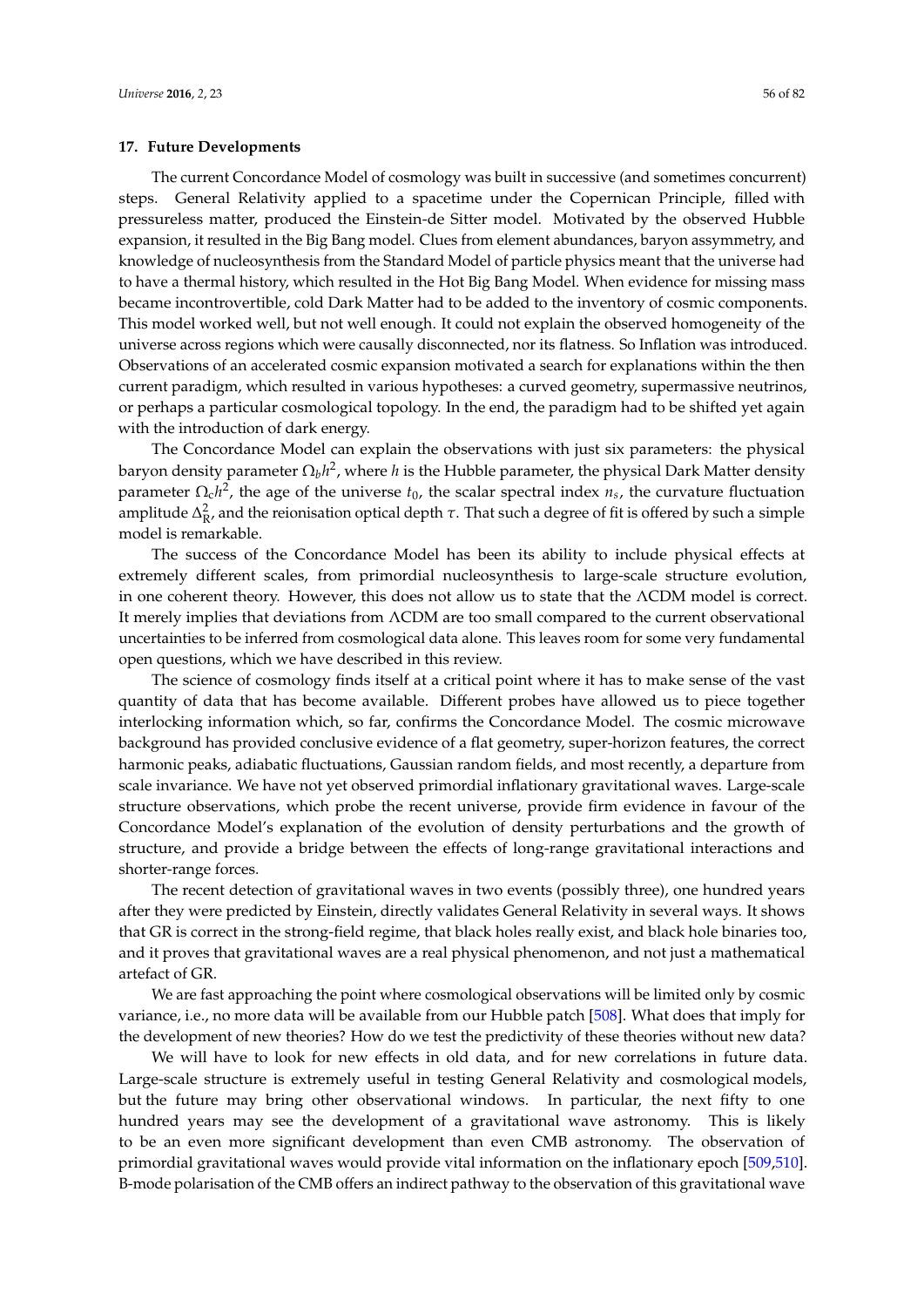background [\[511](#page-80-0)[,512\]](#page-80-1). The second major development could be the observation of a cosmic neutrino background [\[513\]](#page-80-2), which is the result of neutrino decoupling in the lepton era. This would push the observations along our past light cone even further back in redshift, providing information on the universe before recombination and the CMB.

### *17.1. Plausible Conclusions from Incomplete Information*

The statistical questions facing cosmologists pose some particular problems. We observe a finite region of our universe, which is itself a single realisation of the cosmological theory. We can only observe whatever is on or inside our past light cone, as shown in Figure [1.](#page-1-0) Not only are we limited by cosmic variance, we also have just a single data point for the cosmological model.

There exist several alternatives to GR and to ΛCDM that have not been ruled out by experiment. Constructing viable physical models is not just a question of fitting the model to the data. It is a question of model selection, which requires robust statistical techniques that allow us to make sensible decisions using our incomplete information. Bayesian inference provides a quantitative framework for plausible conclusions [\[514](#page-80-3)[,515\]](#page-80-4). We can identify three levels of Bayesian inference.

- (1) Parameter inference (estimation). We assume that a model *M* is true, and we select a prior for the parameters *θ*, or the Prob(*θ*|*M*).
- (2) Model comparison. There are several possible models  $M_i$ . We find the relative plausibility of each in the light of the data *D*, that is we calculate the ratio  $Prob(D|M_i)/Prob(D|M_0)$ .
- (3) Model averaging. There is no clear evidence for a best model. We find the inference on the parameters which accounts for the model uncertainty.

At the first level of Bayesian inference, we can estimate the allowed parameter values of the theory. If we assume General Relativity as our theory, we still need to fix the values of the various constants. This is the rationale behind ongoing efforts to measure quantities like Newton's constant *G* ever more accurately, despite the fact that the parameter has been around for three centuries. What are the energy densities of the various components of a ΛCDM universe? If we include a dark energy equation of state parameter *w*, what value does it take?

Next, we can ask which parameters we should include in the theory. Should we include a cosmological constant in General Relativity? Or should we include dynamical dark energy parameter? Although current data are consistent with the six-parameter ΛCDM model based on GR, there are more than twenty candidate parameters which might be required by future data (see [\[516\]](#page-80-5)). We cannot simply include all possible parameters to fit the data, since each one will give rise to degeneracies that weaken constraints on other parameters, including the ΛCDM parameter set (e.g., [\[517](#page-80-6)[–519\]](#page-80-7)). The landscape of alternative cosmological models is even larger if we relax our assumptions on the theory of gravity [\[520\]](#page-80-8).

The goal in data analysis is usually to decide which parameters need to be included in order to explain the data. For physicists, those extra parameters must be physically motivated. That is, we need to know the physical effects to which our data are sensitive, so that we can relate these effects to physics. At the current state of knowledge, we have to acknowledge the possibility of more than one model. We therefore require a consistent method to discard or include parameters. This is the second level of Bayesian inference—model selection.

Bayesian model selection penalises models which introduce wasted parameter space. We can always construct a theory that fits the data perfectly, even better than GR, but we would need to introduce extra free parameters (e.g., extra fields or couplings between matter and the metric). This is the mathematical equivalent of Occam's razor. We seek a balance between goodness of fit (the degree of complexity) and predictive power (consistency with prior knowledge). General Relativity fits all the data with the minimum number of parameters. In cosmology, ΛCDM is the best model because it only involves one new parameter and no new fields.

The problem of model selection in relation to GR is as old as the theory itself. But only recently have cosmologists have started to use Bayesian methods for cosmological model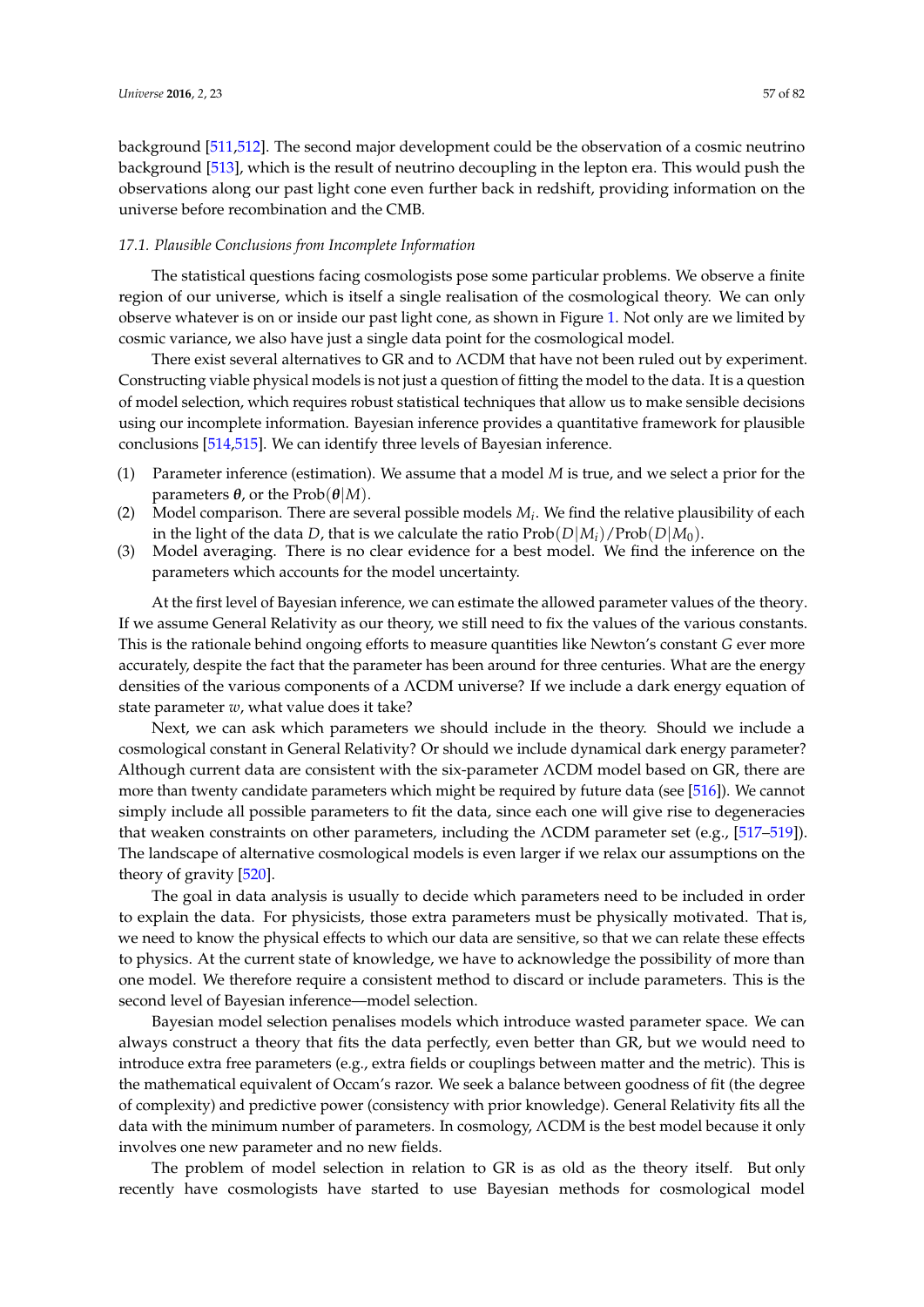selection (e.g., [\[521](#page-80-9)[–524\]](#page-80-10)), when the astrophysical data began to have the necessary statistical power to enable model testing. Bayesian techniques are starting to be applied to General Relativity itself [\[525\]](#page-80-11). With the next generation of astrophysical probes in the pipeline, model selection is likely to grow in importance [\[514\]](#page-80-3).

Bayesian model selection cannot be completely free of assumptions. In cosmology, there is some model structure which depends on a number of unverifiable hypotheses about the nature of the universe. The Copernican Principle is one such hypothesis [\[9](#page-62-2)[,526,](#page-80-12)[527\]](#page-80-13).

The third level of Bayesian inference is model averaging. In the current scenario, there is firm evidence for General Relativity as the best model for gravitational interactions. However, it is still useful to quantify our degree of certainty (or doubt), for one simple reason: we do not have the final list of alternative theories. In other words, when we choose GR against any number of alternative theories, we have no knowledge about other alternatives outside that list (such as theories yet to be developed, for example). At best, we know which alternatives are ruled out by the data. This level of Bayesian inference is the application of a principle that has been called 'Cromwell's Rule' [\[528\]](#page-80-14): even if all the data show our theory to be correct, we should allow a non-zero probability, even if tiny, that the theory is false.

The utility of alternative theories becomes evident when we apply Bayesian model selection. For science to advance by falsification, it is not enough to claim that the present theory is false. We need to know which alternative theory is favoured instead. Newtonian gravity would have likely have survived the 1919 eclipse if General Relativity had not been formulated.

#### *17.2. Experimental Progress*

There has been rapid progress in constraining cosmological parameters and models over the last two decades, with a multitude of experiments observing the CMB, large-scale structure, galaxies and supernovae. We will just provide a summary of the most recent data sets.

The first are anisotropies in the CMB, where the main statistic is the angular power spectrum of fluctuations  $C_\ell$ , and polarisation of the CMB. The most recent and current are: WMAP [\(http://map.gsfc.nasa.gov\)](http://map.gsfc.nasa.gov), *Planck* [\(http://www.cosmos.esa.int/web/planck\)](http://www.cosmos.esa.int/web/planck), Atacama Cosmology Telescope (ACT) [\(http://act.princeton.edu\)](http://act.princeton.edu), South Pole Telescope (SPT) [\(https://pole.uchicago.](https://pole.uchicago.edu) [edu\)](https://pole.uchicago.edu), Atacama Cosmology Telescope polarisation-sensitive receiver (ACTPol) [\[529\]](#page-80-15), SPTPol, Spider [\(http://spider.princeton.edu\)](http://spider.princeton.edu), Polarbear [\(http://bolo.berkeley.edu/polarbear\)](http://bolo.berkeley.edu/polarbear), Background Imaging of Cosmic Extragalactic Polarization (BICEP2) [\(http://bicepkeck.org,](http://bicepkeck.org)[https://www.cfa.harvard.edu/](https://www.cfa.harvard.edu/CMB/bicep2) [CMB/bicep2\)](https://www.cfa.harvard.edu/CMB/bicep2), Keck Array [\(http://bicepkeck.org](http://bicepkeck.org)[,https://www.cfa.harvard.edu/CMB/keckarray\)](https://www.cfa.harvard.edu/CMB/keckarray).

The second source of data are surveys cataloguing the angular positions and redshifts of individual galaxies, leading to the power spectrum of fluctuations  $P(k, z)$ , or the two-point correlation function *ξ*(*r*). The recent and current experiments are: Baryon Oscillation Spectroscopic Survey (BOSS) using Sloan Digital Sky Survey (SDSS) data [\(http://www.sdss3.org/surveys/boss.php\)](http://www.sdss3.org/surveys/boss.php), Dark Energy Survey (DES) [\(https://www.darkenergysurvey.org\)](https://www.darkenergysurvey.org), Weave [\(http://www.ing.iac.es/weave/](http://www.ing.iac.es/weave/science.html) [science.html\)](http://www.ing.iac.es/weave/science.html), Hobby-Eberly Telescope Dark Energy Experiment (HETDEX) [\(http://www.hetdex.org\)](http://www.hetdex.org), Extended Baryon Oscillation Spectroscopic Survey (eBOSS) [\(https://www.sdss3.org/future/eboss.](https://www.sdss3.org/future/eboss.php) [php\)](https://www.sdss3.org/future/eboss.php), Mid-Scale Dark Energy Spectroscopic Instrument (MS-DESI) [\(https://www.skatelescope.org\)](https://www.skatelescope.org), Canadian Hydrogen Intensity Mapping Experiment (CHIME) [\(http://chime.phas.ubc.ca\)](http://chime.phas.ubc.ca), Baobab, MeerKAT [\(http://www.ska.ac.za/science-engineering/meerkat\)](http://www.ska.ac.za/science-engineering/meerkat), and ASKAP [\(http://www.atnf.csiro.](http://www.atnf.csiro.au/projects/askap/index.html) [au/projects/askap/index.html\)](http://www.atnf.csiro.au/projects/askap/index.html).

The third source of data are weak lensing, which use the fact that images of distant galaxies are distorted and correlated by intervening gravitational potential wells to produce statistics such as the convergence power spectrum *C*<sup>*κ*</sup> [\[530,](#page-80-16)[531\]](#page-80-17). Some current experiments are: Dark Energy Survey (DES) [\(https://www.darkenergysurvey.org\)](https://www.darkenergysurvey.org), Red Cluster Sequence Lensing Survey (RCSLens) [\(http://www.](http://www.rcslens.org) [rcslens.org\)](http://www.rcslens.org), Canada-France Hawaii Telescope Lensing Survey (CFHTLenS) [\(http://www.cfhtlens.org\)](http://www.cfhtlens.org),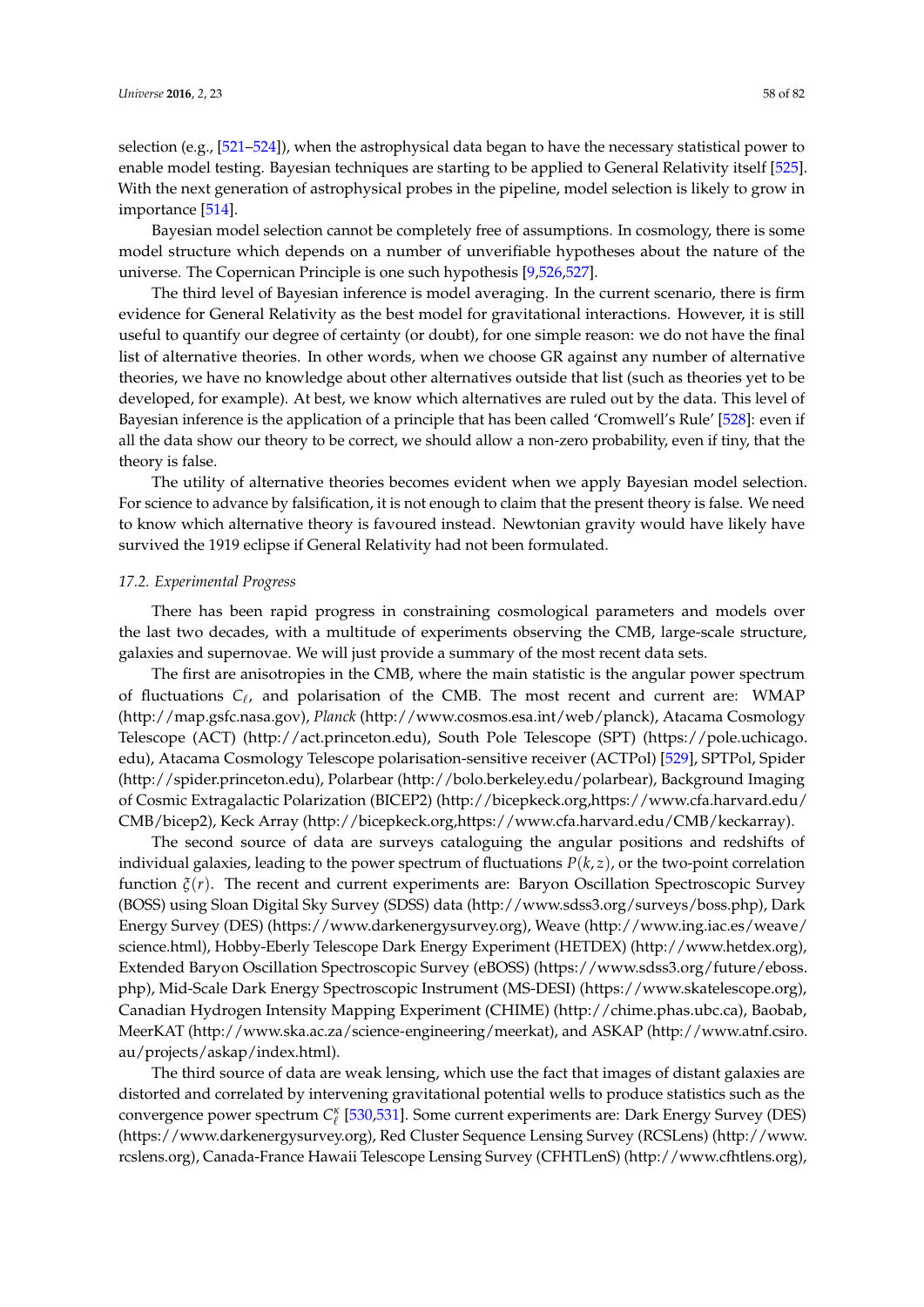New Instrument of Kids Arrays (NIKA2) [\(http://ipag.osug.fr/nika2\)](http://ipag.osug.fr/nika2), and Hyper Suprime-Cam (HSC) [\(http://hsc.mtk.nao.ac.jp/ssp\)](http://hsc.mtk.nao.ac.jp/ssp).

The final source of data are catalogues of peculiar velocities. By measuring redshifts and radial distances of galaxies and clusters it is possible to reconstruct a radially projected map of large-scale motions. Progress in this field will come from all three data sets above.

The main science goal of the next generation of cosmological probes is to test the Concordance Model of cosmology. Some major experiments will be operational in the next decade.

*Planck*, decommissioned in 2013, marked a major milestone in CMB experiments. Its proposed successor is the ground-based programme CMB-S4 [\[532\]](#page-80-18), which should reach sensitivities below  $10^{-3}$ µ K whose main aim is to achieve higher resolutions, probe larger scales, and measure new observables such as polarisation.

There are various future experiments to map the mass-energy content of the universe (including baryons and Dark Matter), either in the planning phase, or close to completion. The Large Synoptic Space Telescope (LSST) [\(https://www.lsst.org\)](https://www.lsst.org), which should achieve first light in 2019, is a ground-based telescope which will map the entire sky.

The *Euclid* space telescope [\(http://www.euclid-ec.org\)](http://www.euclid-ec.org), due for launch in 2020, will map galaxies and large-scale structure over the whole sky at visible and near-infrared wavelengths, providing a catalogue of 12 billion sources at 50 million . *Euclid* will probe the recent universe, when galaxies have formed and dark energy starts to dominate. Its main scientific objective is to understand the origin of the accelerated expansion of the universe by probing the nature of dark energy using weak-lensing observables (which include cosmic shear, higher-order distortions, and cosmic magnification), and galaxy-clustering observations [\[225\]](#page-69-3).

The Square Kilometre Array (SKA) [\(https://www.skatelescope.org\)](https://www.skatelescope.org), which will begin operations in 2020, is a multi-wavelength radio telescope, built across multiple sites to achieve the largest collecting area ever [\[70,](#page-64-3)[533\]](#page-80-19). It should provide the highest resolution images of the radio sky, thus providing maps of large-scale structure, and observing pulsars which should provide direct tests of General Relativity. The SKA will observe the epoch between the emission of the CMB and the formation of the first galaxies. Neutral hydrogen surveys (or 21 cm intensity mapping) [\[534\]](#page-80-20), offer yet another promising probe, as do galaxy redshift surveys [\[535\]](#page-80-21).

Joint observables will be key in the next generation of experiments. These include the Sachs-Wolfe effect, and the Sunyaev-Zel'dovich effect [\[536\]](#page-80-22). We will also need to extract more observables from the CMB. We need information on in order to constrain inflationary models.

As experiments probe larger scales at better resolutions (low  $\ell$  and high  $\ell$ ), the data analysis and the cosmological tests (dark energy, Dark Matter, the properties of cosmic neutrinos) will require accurate calculations on the growth of large-scale structure, which can only be achieved using *N*-body simulations [\[537–](#page-80-23)[544\]](#page-81-0).

At the other end of the length scale, there is particle physics. The Very Large Hadron Collider, the successor to the Large Hadron Collider [\(https://home.cern/topics/large-hadron-collider\)](https://home.cern/topics/large-hadron-collider) (which can achieve energies around 14 TeV), is still in its conceptual phase. It could, if built, probe energies around 100 TeV, allowing it to test physics beyond the Standard Model, possibly including Supersymmetry and Grand Unified Theories, and thus provide clues on the nature of Dark Matter and dark energy (see, e.g., [\[545\]](#page-81-1)).

Tremendous progress is also being made in Milky Way astrophysics. With the launch on 2013 of the Gaia mission [\(http://www.cosmos.esa.int/web/gaia\)](http://www.cosmos.esa.int/web/gaia), we will soon have improved data on Solar System ephemerides, and on the orbits and tidal streams in the Milky Way. This will allow precise tests of GR at Galactic scales. In particular, tidal streams provide an opportunity to probe GR at late cosmological times and to close the gap between astronomical and cosmological scales.

Now that gravitational waves have been detected, gravitational wave physics is set to become an established branch of astrophysics. The Laser Interferometer Gravitational-Wave Observatory (LIGO) [\(https://www.ligo.caltech.edu\)](https://www.ligo.caltech.edu), Advanced LIGO (aLigo) [\(https://www.advancedligo.mit.edu\)](https://www.advancedligo.mit.edu)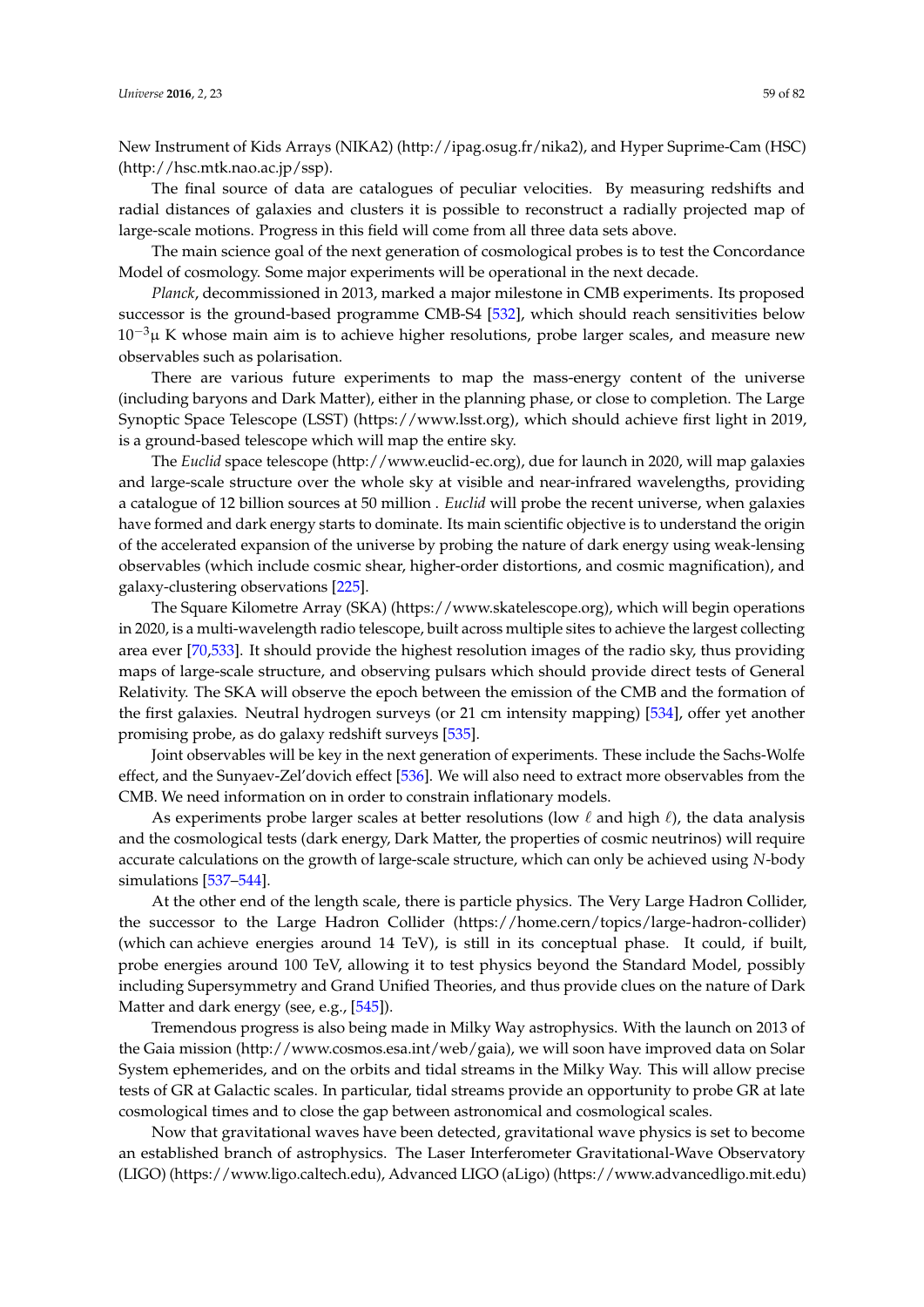and Virgo [\(http://www.virgo-gw.eu\)](http://www.virgo-gw.eu) will subject GR to a battery of test in the strong regime. Also targeting the regime of strong curvatures and potentials, the planned Event Horizon Telescope [\(http://www.eventhorizontelescope.org\)](http://www.eventhorizontelescope.org) is a network of millimetre and sub-millimetres telescopes being used for very-long baseline interferometry to directly image supermassive black holes in galactic centres.

### *17.3. Theoretical and Computational Progress*

On the theoretical front, there are four main lines of development in theories of gravity. They are all motivated by current open questions in physics. The ongoing attempt to find a Grand Unified Theory continues to motivate the development of string theory [\[546\]](#page-81-2) as a framework for gravity. Aside from the theoretical difficulties of a mathematically complex theory, the challenge for string theory is to produce physical predictions which can be experimentally tested. The second approach is brane theories or supergravity, in which spacetime has more than four dimensions. The resulting field theory combines Supersymmetry (from particle physics) and General Relativity [\[547\]](#page-81-3). The third approach is quantum gravity [\[548\]](#page-81-4), in which spacetime, as a dynamical field, is a quantum object. This implies a violation of Lorentz Invariance near the Planck scale, which in turn means that some particle decays forbidden by Special Relativity are allowed, and possibly charge-parity-time violations too. This motivates the search for signatures of quantum gravity in particle physics experiments.

The final approach, which is closer to the theoretical framework of the Concordance Model of cosmology, is a phenomenological use of General Relativity. This includes the various alternative theories that seek to explain cosmic acceleration and the missing mass, and also the various theories which provide dark energy and Dark Matter candidates.

The early alternatives to General Relativity were motivated by theoretical considerations. The current alternatives are mainly motivated by the open questions in cosmology. Cosmology is now in the age of Big Data. In the last decade, the data finally caught up with the theory, and we are now in a position to test many of the current alternative theories using statistical techniques.

The principles that underpin statistical techniques are simple enough. Under minimal assumptions about signal and noise, it is simply a question of maximising the Gaussian likelihoods. However, in practice they are extremely complex. The foreground contamination, the signal, the possibly non-Gaussian noise and the systematics all have to be modelled. This requires data simulation, so the number of maps that is generated is far larger than the number that is actually observed by the instrument (see, e.g., [\[549](#page-81-5)[–554\]](#page-81-6)).

A low signal-to-noise ratio, and higher-resolution observations of fainter signals over a larger frequency range, result in massively big data sets. For statistical probes such as the CMB and large-scale structure, these data sets have to be analysed as a whole, in order to correlate data. In addition to the volume of data collected, this generates a huge amount of computational data, and requires the appropriate computing power to carry out multiple complex calculations. We are witnessing a Moore's Law in cosmology, where the data volume of experiments increases by a factor of around 1000 every ten years, as shown in Figure [8.](#page-60-0)

In addition to the data volume challenge, we have an algorithmic challenge. The number of computations for cosmological data analysis depends on four main factors: the number of observations *N*<sup>t</sup> , the number of pixels *N*p, the number of multipoles (a function of the resolution and frequency range)  $N_\ell$ , and the number of iterations  $N_i$ . The first three quantities determine the data volume. The data simulation scales at least as  $\mathcal{O}(N_{\rm t})$ . The map-making scales as  $\mathcal{O}(N_{\rm i}N_{\rm t}\log N_{\rm t})$ . The maximum-likelihood power spectrum estimation scales as  $\mathcal{O}(N_\text{i}N_\text{j}N_\text{p}^3)$ .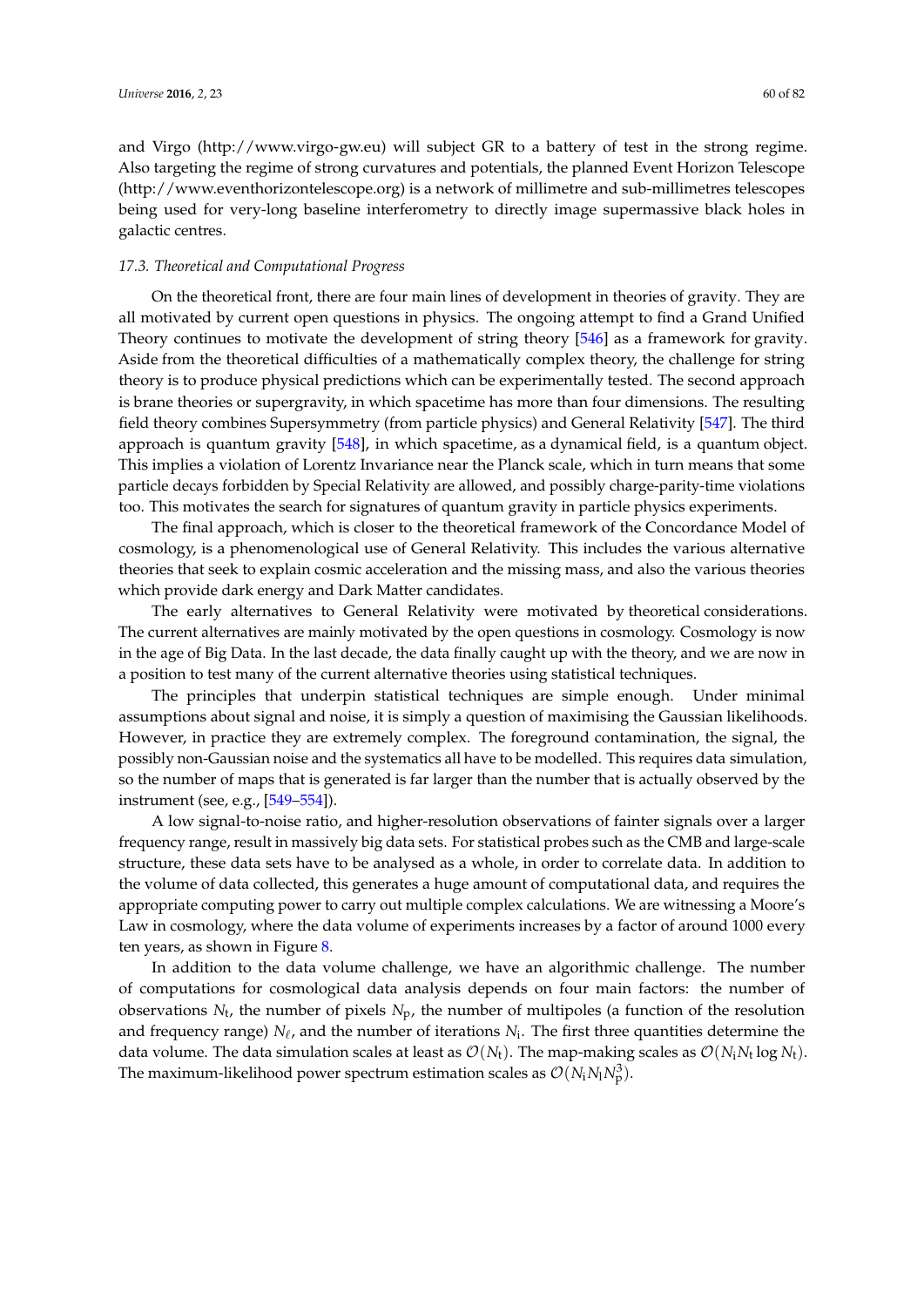<span id="page-60-0"></span>

**Figure 8.** The growing data volume of experiments. The data volume of each experiment is shown as an order-of-magnitude multiple of the data volume of the 1965 Bells Labs experiment which detected the CMB. The labels show the year of 'first light' for each experiment. CMB surveys are marked by blue dots, while red dots show large-scale structure surveys. A first light date for CMBPol (light blue triangle) has not yet been fixed. Note that the vertical axis is logarithmic: the date volume increases about a thousandfold every ten years (grey dashed line). Note too that we plot CMB, large-scale structure, space and ground-based probes on the same graph. Ground-based probes will always tend to have a larger data volume than space-borne probes, due to the bandwidth limit on data transmission from spacecraft. Longer-running experiments will also have a larger data volume.

*Planck* marked a milestone in data science. It was the first CMB experiment in which the whole data treatment process was parallelised, and where Monte Carlo methods were used in order to cut down on the number of data realisation iterations that were carried out.

There are two main considerations in data analysis: the amount of data, and the complexity of the theory. Future experiments will require sophisticated techniques, and considerable computing power to process the vast amounts of data. Gaia is already collecting data [\[555\]](#page-81-7), while Euclid, the SKA, Enhanced LIGO, and CMB-S4 will soon be operational. Farther ahead, the Evolved Laser Interferometer Space Antenna (eLISA) [\(https://www.elisascience.org\)](https://www.elisascience.org), due for launch in 2034, will also generate huge volumes of data, and will require the necessary computing power to test GR directly, by comparing the data to simulated black hole collapse, inspiralling binaries.

What direction will experimental cosmology take over the coming decade? Extracting fainter signals, such as CMB polarisation, or going to very high resolutions requires larger data volumes to provide a higher signal-to-noise ratio, and it requires more complex models to control fainter systematic effects. Even the Solar System tests of General Relativity will depend upon vastly greater data volumes and computational complexity to get the full relativistic ephemerides, given the ever-increasing number of objects being tracked in the Solar System and the significantly greater precision of the data for each object.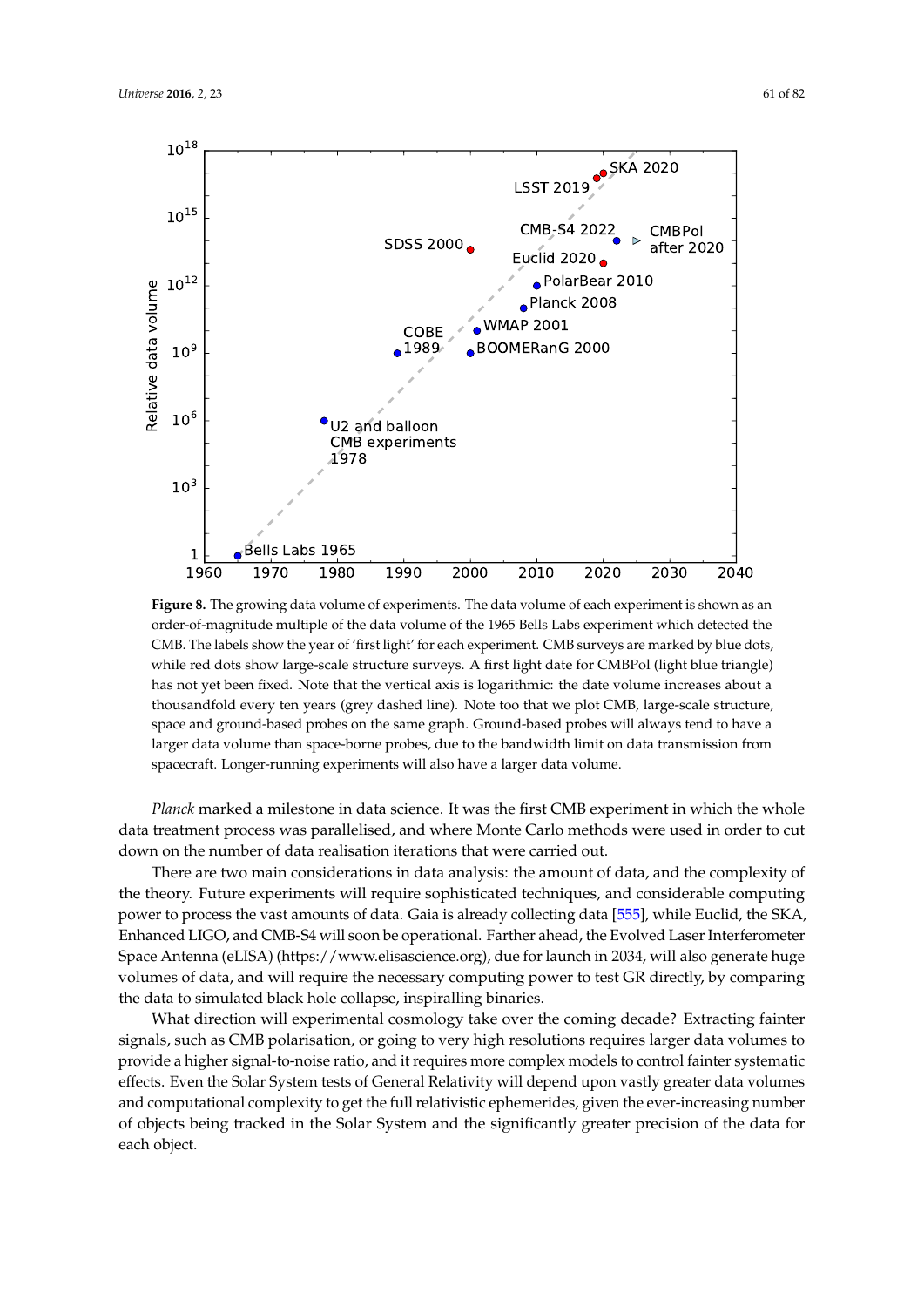This enables us to make a sensible prediction on future developments. The science we are able to extract from present and future data sets will be determined by the limits on our computational capability, and our ability and willingness to exploit it.

### *17.4. Conclusions*

GR may well survive for another 100 years. After all, Newtonian gravity was around for 200 years. GR has just reached its peak, when data and computing power have caught up with the theory. We are at a pivotal moment in the history of GR. We are on the point of confirming beyond reasonable doubt all its predictions throughout its entire domain of validity.

We have seen how modern cosmology is faced with big questions which touch the very foundations of physics. What is this form of matter which interacts only with gravity and apparently with nothing else? Why is the expansion of the universe accelerating? What caused the universe to undergo a period of rapid expansion soon after the Big Bang? These questions, motivated by cosmological observations, lead to questions about fundamental physics. Are there forces and interactions besides the four we know of, that is, gravity, electromagnetism, and the strong and weak nuclear forces? Are there particles beyond the Standard Model? What determines the value of the fundamental constants of nature? What is the real structure of spacetime? Are there extra dimensions?

Science needs data, so each of these questions must be addressed through careful experiment. The challenge of modern experimental physics is to probe nature at extreme distances and energies, well outside the capabilities of the instruments that were available to Einstein. It has certainly come a long way, as shown by the detection of gravitational waves in 2015, a feat which was thought to be impossible by many of Einstein's contemporaries.

General Relativity is not the final theory of gravity, for there is no such thing. As General Relativity turns 100, we would do well to celebrate it with a healthy does of scientific scepticism. Long live General Relativity, and a big welcome to its eventual replacement, whether in our lifetime or not.

**Acknowledgments:** George F. Smoot acknowledges support through his Chaire d'Excellence Université Sorbonne Paris Cité and the financial support of the UnivEarthS Labex programme at Université Sorbonne Paris Cité (ANR-10-LABX-0023 and ANR-11-IDEX-0005-02). I.D. acknowledges that the research work disclosed in this publication is partially funded by the REACH HIGH Scholars Programme—Post-Doctoral Grants. The grant is part-financed by the European Union, Operational Programme II—Cohesion Policy 2014–2020.

**Author Contributions:** All the authors conceived the idea and contributed equally.

**Conflicts of Interest:** The authors declare no conflict of interest.

### **Abbreviations**

The following abbreviations are used in this work:

| AU            | Astronomical Unit                          |
|---------------|--------------------------------------------|
| <b>CDM</b>    | Cold Dark Matter                           |
| CMB           | Cosmic Microwave Background                |
| EEP           | Einstein Equivalence Principle             |
| <b>ECKS</b>   | Einstein-Cartan-Kibble-Sciama              |
| eV            | electronvolt                               |
| <b>FLRW</b>   | Friedmann-Lemaître-Robertson-Walker        |
| GR            | General Relativity                         |
| Gy            | Gigayear $(10^9 \text{ years})$            |
| $\Lambda$ CDM | A Cold Dark Matter                         |
| LLI           | Local Lorentz invariance                   |
| LLR           | Lunar laser ranging                        |
| <b>LPI</b>    | Local position invariance                  |
| Mpc           | Megaparsec                                 |
| <b>PPN</b>    | Parameterised post-Newtonian               |
| SR.           | Special Relativity                         |
| TeV           | teraelectronvolt $(10^{12}$ electronvolts) |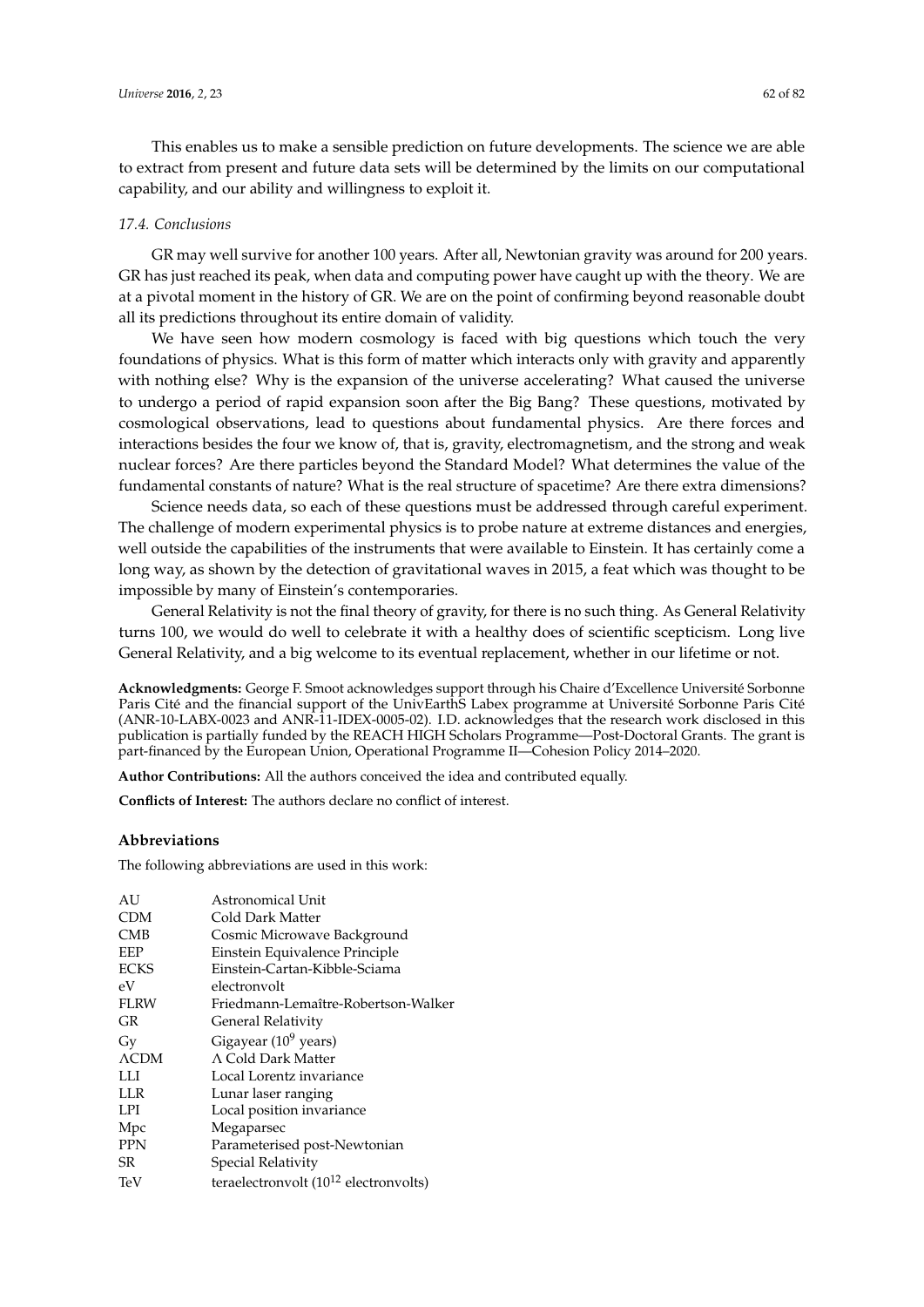# <span id="page-62-1"></span><span id="page-62-0"></span>**References**

- 1. Feynman, R.; Leighton, R.B.; Sands, M.L. *The Feynman Lectures on Physics*; Addison-Wesley: Redwood City, CA, USA, 1989; Volume 2.
- 2. Gauthier-Lafaye, F.; Holliger, P.; Blanc, P.L. Natural fission reactors in the Franceville basin, Gabon: A review of the conditions and results of a "critical event" in a geologic system. *Geochim. Cosmochim. Acta* **1996**, *60*, 4831–4852.
- 3. Einstein, A. Erklärung der Perihelbewegung des Merkur aus der allgemeinen Relativitätstheorie. *Sitzungsber. Preuss. Akad. Wiss.* **1915**, *1915*, 831–839. (In German)
- 4. Dyson, F.W.; Eddington, A.S.; Davidson, C. A Determination of the deflection of light by the sun's gravitational field, from observations made at the total eclipse of 29 May 1919. *Philos. Trans. R. Soc. Lond. Ser. A* **1920**, *220*, 291–333.
- 5. Will, C.M. The 1919 measurement of the deflection of light. *Class. Quantum Gravity* **2015**, *32*, 124001.
- 6. Coles, P. Einstein, Eddington and the 1919 Eclipse. In *Historical Development of Modern Cosmology*; Martínez, V.J., Trimble, V., Pons-Bordería, M.J., Eds.; Astronomical Society of the Pacific: San Francisco, CA, USA, 2001; Volume 252, p. 21.
- 7. Popper, K.R. *Logik der Forschung*; Mohr Siebeck: Tübingen, Germany, 1934.
- 8. Lahav, O.; Massimi, M. Dark energy, paradigm shifts, and the role of evidence. *Astron. Geophys.* **2014**, *55*, 3.12–3.15.
- <span id="page-62-2"></span>9. Ellis, G.F.R. Cosmology and verifiability. *Q. J. R. Astron. Soc.* **1975**, *16*, 245–264.
- 10. Crombie, A.C. Quantification in medieval physics. *Isis* **1961**, *52*, 143–160.
- 11. Bennett, J. Early modern mathematical instruments. *Isis* **2011**, *102*, 697–705.
- 12. Franklin, A. Principle of inertia in the middle ages. *Am. J. Phys.* **1976**, *44*, 529–543.
- 13. Sorabji, R. *Matter, Space and Motion: Theories in Antiquity and Their Sequel*; Duckworth: London, UK, 1988.
- 14. Cushing, J.T. *Philosophical Concepts in Physics*; Cambridge University Press: Cambridge, UK, 1998.
- 15. Grant, E. Scientific Thought in Fourteenth-Century Paris: Jean Buridan and Nicole Oresme. *Ann. N. Y. Acad. Sci.* **1978**, *314*, 105–126.
- 16. Babb, J. Mathematical concepts and proofs from nicole oresme: Using the History of calculus to teach mathematics. *Sci. Educ.* **2005**, *14*, 443–456.
- 17. Transtrum, M.K.; Machta, B.B.; Brown, K.S.; Daniels, B.C.; Myers, C.R.; Sethna, J.P. Perspective: Sloppiness and emergent theories in physics, biology, and beyond. *J. Chem. Phys.* **2015**, *143*, 010901.
- 18. Galilei, G. *Sidereus Nuncius Magna, Longeque Admirabilia Spectacula Pandens*; Tommaso Baglioni: Venice, Italy, 1610.
- 19. Perryman, M. The history of astrometry. *Eur. Phys. J. H* **2012**, *37*, 745–792.
- 20. Newton, I. *Philosophiae Naturalis Principia Mathematica*, 1st ed.; Joseph Streater: London, UK, 1687.
- 21. De Maupertuis, P.L.M. Les Loix du mouvement et du repos déduites d'un principe metaphysique. In *Histoire de l'Académie Royale des Sciences et des Belles Lettres*; Académie Royale des Sciences et des Belles Lettres de Berlin: Berlin, Germany, 1746.
- 22. Euler, L. Réfléxions sur quelques loix générales de la nature qui s'observent dans les effets des forces quelconques. *Acad. R. Sci. Berl.* **1750**, *4*, 189–218.
- 23. Lagrange, L. *Méchanique Analytique*; Chez La Veuve Desaint: Paris, France, 1788.
- 24. Hamilton, W.R. On a general method in dynamics. *Philos. Trans. R. Soc. Lond.* **1834**, *124*, 247–308.
- 25. Hamilton, W.R. Second essay on a general method in dynamics. *Philos. Trans. R. Soc. Lond.* **1835**, *125*, 95–144.
- 26. Galle, J.G. Account of the discovery of Le Verrier's planet Neptune, at Berlin, Sept. 23, 1846. *Mon. Not. R. Astron. Soc.* **1846**, *7*, 153.
- 27. Danjon, A. Le centenaire de la découverte de Neptune. *Ciel Terre* **1946**, *62*, 369.
- 28. Lexell, A.J. Recherches sur la nouvelle planete, decouverte par M. Herschel & nominee Georgium Sidus. *Acta Acad. Sci. Imp. Petropolitanae* **1783**, *1*, 303–329.
- 29. Sheehan, W. News from Front (of the Solar System): The problem with Mercury, the Vulcan hypothesis, and General Relativity's first astronomical triumph. In Proceedings of the 227th AAS Meeting, Kissimmee, FL, USA, 4–8 January 2016; Volume 227.
- 30. Poincaré, H. Sur le problème des trois corps et les équations de la dynamique. *Acta Math.* **1890**, *13*, 1–270.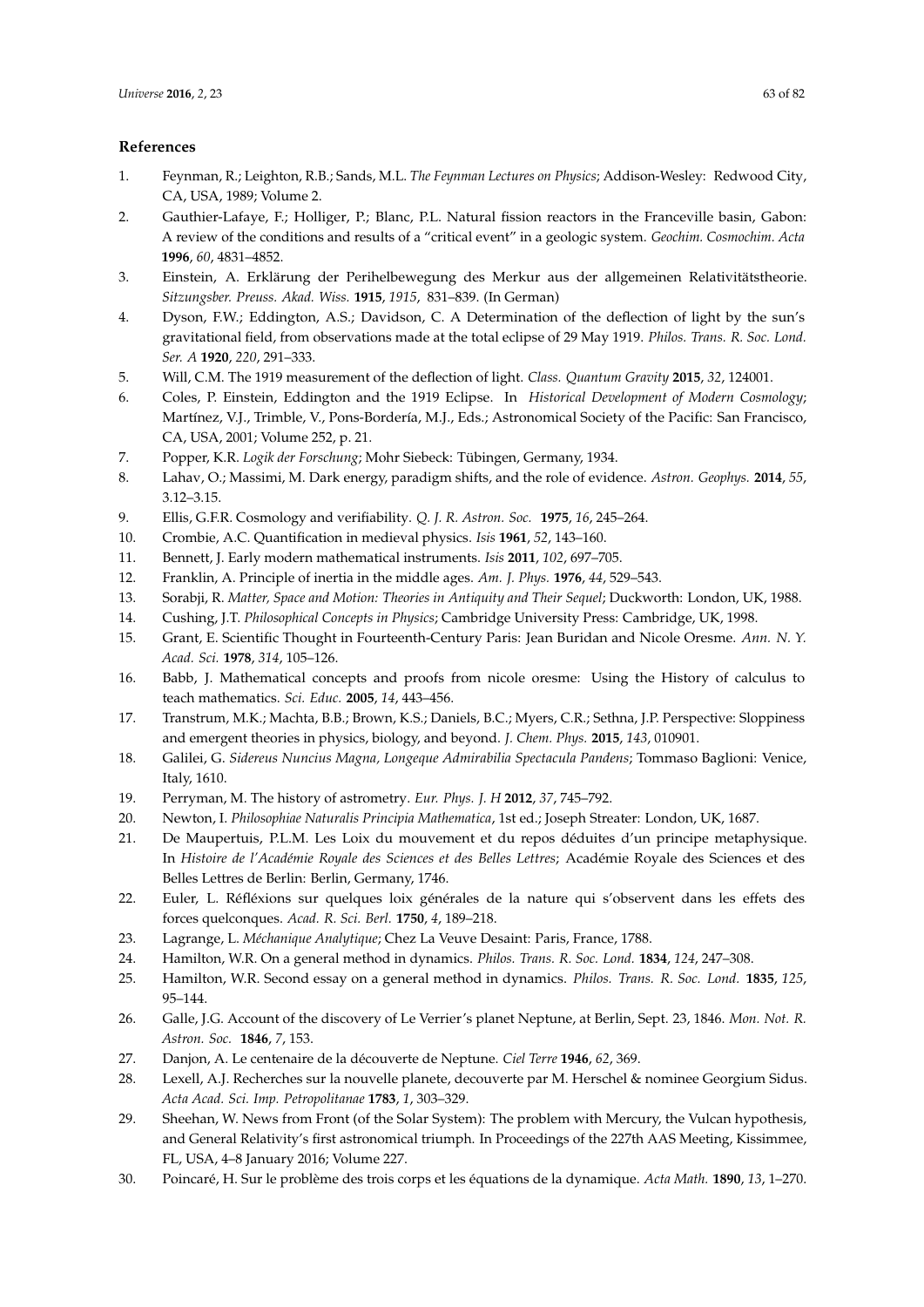- 31. Poincaré, H. *Thorie Mathématique de la Lumiére*; Carré & C. Naud: Paris, France, 1889.
- 32. Maxwell, J.C. A dynamical theory of the electromagnetic field. *Philos. Trans. R. Soc. Lond.* **1865**, *155*, 489–512.
- 33. Einstein, A. Zur Elektrodynamik bewegter Körper. *Ann. Phys. (Germany)* **1905**, *17*, 891–921.
- 34. Einstein, A. Über den Einfluss der Schwerkraft auf die Ausbreitung des Lichtes. *Ann. Phys. (Germany)* **1911**, *35*, 898–908.
- 35. Einstein, A. Lichtgeschwindigkeit und Statik des Gravitationsfeldes. *Ann. Phys. (Germany)* **1912**, *38*, 355–369.
- 36. Einstein, A. Theorie des statischen Gravitationsfeldes. *Ann. Phys. (Germany)* **1912**, *38*, 443–458.
- 37. Einstein, A.; Grossmann, M. Entwurf einer verallgemeinerten Relativitätstheorie und eine Theorie der Gravitation. I. Physikalischer Teil von A. Einstein II. Mathematischer Teil von M. Grossmann. *Z. Math. Phys.* **1913**, *62*, 225–244 and 245–261.
- 38. Le Verrier, U. Lettre de M. Le Verrier à M. Faye sur la théorie de Mercure et sur le mouvement du périhélie de cette planète. *C. R. Hebd. Séances L'Acad. Sci.* **1859**, *49*, 379–383.
- 39. Will, C.M. The confrontation between general relativity and experiment. *Living Rev. Relativ.* **2014**, *17*, 4.
- 40. Fierz, M.; Pauli, W. Relativistic wave equations for particles of arbitrary spin in an electromagnetic field. *Proc. R. Soc. Lond.* **1939**, *173*, 211–232.
- 41. Schild, A. Time. *Tex. Q.* **1960**, *3*, 42–62.
- 42. Schild, A. Gravitational Theories of the Whitehead type and the principle of equivalence. In *Evidence for Gravitational Theories*; Møller, C., Ed.; Academic Press: New York, NY, USA, 1962.
- 43. Schild, A. Lectures on General Relativity Theory. In *Relativity Theory and Astrophysics: I, Relativity and Cosmology: II, Galactic Structure: III, Stellar Structure*; Ehlers, J., Ed.; American Mathematical Society: Providence, RI, USA, 1967.
- 44. Riemann, B. *Bernhard Riemann's Gesammelte mathematische Werke und wissenschaftlicher Nachlass*, 1st ed; Weber, H., Ed.; Teubner: Leipzig, Germany, 1876.
- 45. Riemann, B. Ueber die Hypothesen, welche der Geometrie zu Grunde liegen. *Abh. Kön. Ges. Wiss. Gött.* **1868**, *13*, 133–150.
- 46. Einstein, A. Die Feldgleichungen der Gravitation. *Sitzungsber. Preuss. Akad. Wiss.* **1915**, *1915*, 844–847. (In German)
- 47. Einstein, A. Zur Allgemeinen Relativitätstheorie. *Sitzungsber. Preuss. Akad. Wiss.* **1915**, *1915*, 799–801. (In German)
- 48. Ni, W.T. Theoretical Frameworks for Testing Relativistic Gravity. IV. A Compendium of Metric Theories of Gravity and Their Post-Newtonian Limits. *Astrophys. J.* **1972**, *176*, 769–796.
- 49. Thorne, K.S.; Ni, W.T.; Will, C.M. Theoretical frameworks for testing relativistic gravity: A review. In Proceedings of the Conference on Experimental Tests of Gravitational Theories, Pasadena, CA, USA, 11–13 November 1970; pp. 10–31.
- 50. Lovelock, D. The uniqueness of the Einstein field equations in a four-dimensional space. *Arch. Ration. Mech. Anal.* **1969**, *33*, 54–70.
- 51. Lovelock, D. The Einstein Tensor and Its Generalizations. *J. Math. Phys.* **1971**, *12*, 498–501.
- 52. Lovelock, D. The Four-Dimensionality of Space and the Einstein Tensor. *J. Math. Phys.* **1972**, *13*, 874–876.
- 53. Cartan, E. Sur les équations de la gravitation d'Einstein. *J. Math. Pures Appl.* **1922**, *1*, 141–204.
- 54. Anderson, J.L. *Principles of Relativity Physics*; Academic Press: New York, NY, USA, 1967.
- 55. Norton, J.D. General covariance, gauge theories and the Kretschmann objection. In *Symmetries in Physics: Philosophical Reflections*; Brading, K.A., Castellani, E., Eds.; Cambridge University Press: Cambridge, UK, 2003.
- 56. Kretschmann, E. Über den physikalischen Sinn der Relativitätspostulate, A. Einsteins neue und seine ursprungliche Relativitätstheorie. *Ann. Phys. (Germany)* **1917**, *53*, 575–614.
- 57. Nordstrøm, G. Zur Theorie der Gravitation vom Standpunkt des Relativitäsprinzip. *Ann. Phys. (Germany)* **1913**, *42*, 533–554.
- 58. Einstein, A.; Fokker, A.D. The North current gravitation theory from the viewpoint of absolute differential calculus. *Ann. Phys. (Germany)* **1914**, *44*, 321–328.
- 59. Whitehead, A.N. *The Principle of Relativity*; Cambridge University Press: Cambridge, UK, 1922.
- 60. Will, C.M. Relativistic gravity in the solar system, II: Anisotropy in the Newtonian gravitational constant. *Astrophys. J.* **1971**, *169*, 141–156.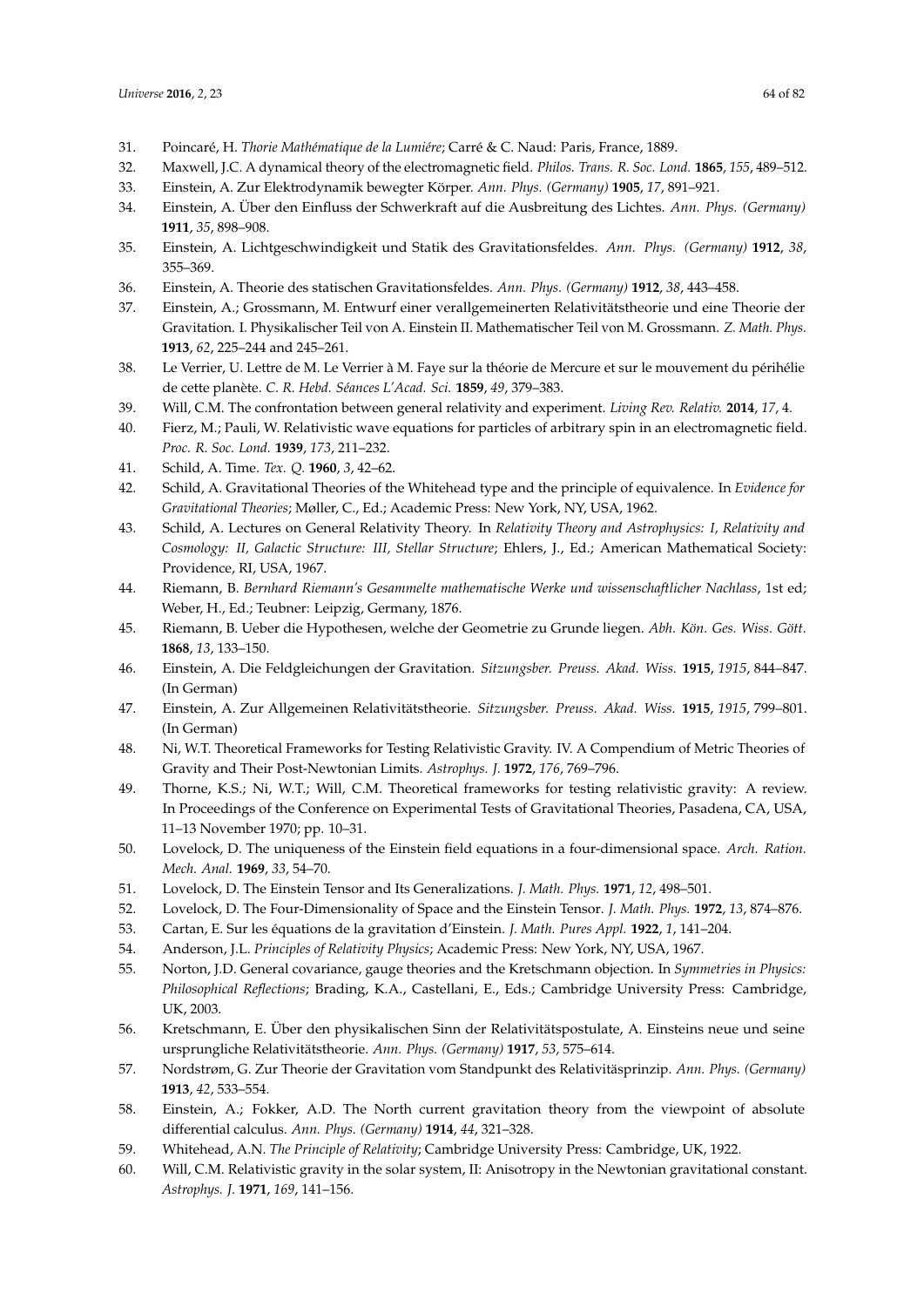- 61. Birkhoff, G.D. Matter, electricity and gravitation in flat spacetime. *Proc. Natl. Acad. Sci. USA* **1943**, *29*, 231–239.
- 62. Jordan, P. Zum gegenwärtigen Stand der Diracschen kosmologischen Hypothesen. *Z. Phys.* **1959**, *157*, 112–121.
- 63. Brans, C.; Dicke, R.H. Mach's principle and a relativistic theory of gravitation. *Phys. Rev.* **1961**, *124*, 925–935.
- 64. Dicke, R.H. Mach's principle and invariance under transformation of units. *Phys. Rev.* **1962**, *125*, 2163–2167.
- <span id="page-64-0"></span>65. Will, C.M. *Theory and Experiment in Gravitational Physics*, 2nd ed.; Cambridge University Press: Cambridge, UK, 1993.
- 66. Psaltis, D. Constraining Brans-Dicke Gravity with Accreting Millisecond Pulsars in Ultracompact Binaries. *Astrophys. J.* **2008**, *688*, 1282–1287.
- <span id="page-64-1"></span>67. Bertotti, B.; Iess, L.; Tortora, P. A test of general relativity using radio links with the Cassini spacecraft. *Nature* **2003**, *425*, 374–376.
- 68. Avilez, A.; Skordis, C. Cosmological Constraints on Brans-Dicke Theory. *Phys. Rev. Lett.* **2014**, *113*, 011101.
- <span id="page-64-2"></span>69. Ooba, J.; Ichiki, K.; Chiba, T.; Sugiyama, N. Planck constraints on scalar-tensor cosmology and the variation of the gravitational constant. *Phys. Rev. D* **2016**, *93*, 122002.
- <span id="page-64-3"></span>70. Bull, P. Extending Cosmological Tests of General Relativity with the Square Kilometre Array. *Astrophys. J.* **2016**, *817*, 26.
- 71. Damour, T.; Nordtvedt, K. General relativity as a cosmological attractor of tensor-scalar theories. *Phys. Rev. Lett.* **1993**, *70*, 2217–2219.
- 72. Damour, T.; Nordtvedt, K. Tensor-scalar cosmological models and their relaxation toward general relativity. *Phys. Rev. D* **1993**, *48*, 3436–3450.
- 73. Kustaanheimo, P. Route dependence of the gravitational redshift. *Phys. Lett.* **1966**, *23*, 75–77.
- 74. Kustaanheimo, P.E.; Nuotio, V.S. *Relativistic Theories of Gravitation I: The One-Body Problem*; University of Helsinki: Helsinki, Finland, 1967; unpublished.
- 75. Einstein, A. Näherungsweise Integration der Feldgleichungen der Gravitation. *Sitzungsber. Preuss. Akad. Wiss.* **1916**, *1916 Pt 1*, 688–696. (In German)
- 76. Kumar, D.; Soni, V. Single particle Schrödinger equation with gravitational self-interaction. *Phys. Lett. A* **2000**, *271*, 157–166.
- 77. Deser, S. Gravity from self-interaction redux. *Gen. Relativ. Gravit.* **2010**, *42*, 641–646.
- 78. Hertz, H. *Untersuchungen über die Ausbreitung der Elektrischen Kraft*; J.A. Barth: Leipzig, Germany, 1894.
- 79. Einstein, A. Über einen die Erzeugung und Verwandlung des Lichtes betreffenden heuristischen Gesichtspunkt. *Ann. Phys. (Germany)* **1905**, *17*, 132–148.
- 80. LIGO Collaboration. Observation of Gravitational Waves from a Binary Black Hole Merger. *Phys. Rev. Lett.* **2016**, *116*, 061102.
- 81. Yang, C.L.; Mills, R.L. Conservation of isotopic spin and isotopic gauge invariance. *Phys. Rev.* **1954**, *96*, 191–195.
- 82. Yang, C.L.; Mills, R.L. Isotopic Spin Conservation and a Generalized Gauge Invariance. *Phys. Rev.* **1954**, *95*, 631.
- 83. Weyl, H. Gravitation und Elektrizität. In *Das Relativitätsprinzip*; J. A. Barth: Leipzig, Germany, 1918.
- 84. Weyl, H. *Raum-Zeit-Materie*; Springer: Berlin, Germany, 1918.
- 85. Christoffel, E.B. Über die Transformation der homogenen Differentialausdrücke zweiten Grades. *J. Reine Angew. Math.* **1869**, *70*, 46–70.
- 86. Goenner, H.F.M. On the History of Unified Field Theories. *Living Rev. Relativ.* **2004**, *7*, 2.
- 87. Smiciklas, M.; Brown, J.M.; Cheuk, L.W.; Smullin, S.J.; Romalis, M.V. New test of local lorentz invariance using a <sup>21</sup>Ne-Rb-**K** comagnetometer. *Phys. Rev. Lett.* **2011**, *107*, 171604.
- 88. Peck, S.K.; Kim, D.K.; Stein, D.; Orbaker, D.; Foss, A.; Hummon, M.T.; Hunter, L.R. Limits on local Lorentz invariance in mercury and cesium. *Phys. Rev. A* **2012**, *86*, 012109.
- 89. Hohensee, M.A.; Leefer, N.; Budker, D.; Harabati, C.; Dzuba, V.A.; Flambaum, V.V. Limits on violations of lorentz symmetry and the einstein equivalence principle using radio-frequency spectroscopy of atomic dysprosium. *Phys. Rev. Lett.* **2013**, *111*, 050401.
- 90. Utiyama, R. Invariant theoretical interpretation of interaction. *Phys. Rev.* **1956**, *101*, 1597–1607.
- 91. Kibble, T.W.B. Lorentz invariance and the gravitational field. *J. Math. Phys.* **1961**, *2*, 212–221.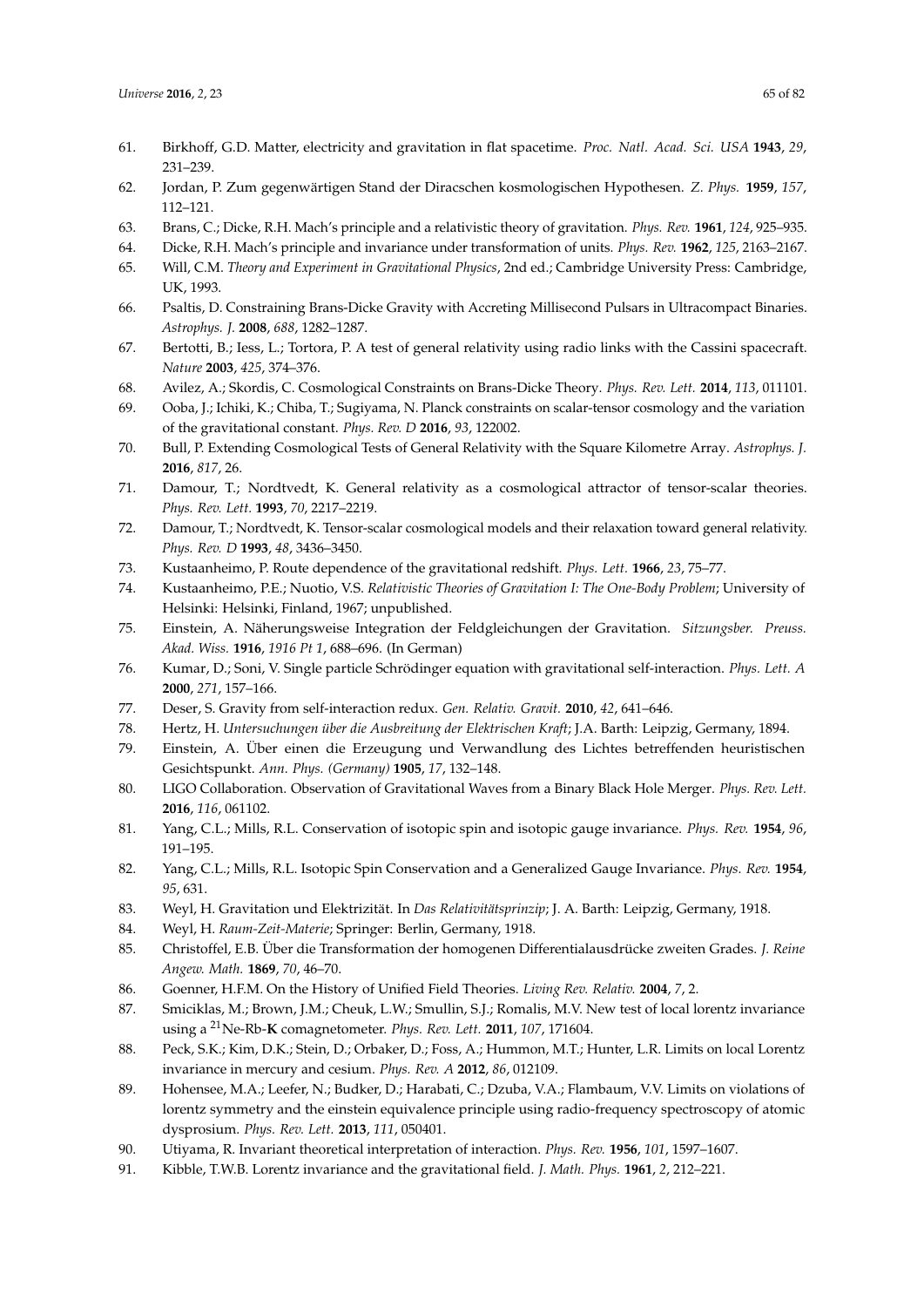- 92. Carmeli, M.; Malin, S. Reformulation of general relativity as a gauge theory. *Ann. Phys. (Germany)* **1977**, *103*, 208–232.
- 93. Ivanenko, D.; Sardanashvily, G. The gauge treatment of gravity. *Phys. Rep.* **1983**, *94*, 1–45.
- 94. Sardanashvily, G.; Zakharov, O. *Gauge Gravitation Theory*; World Scientific: Singapore, 1992.
- 95. Jackson, J.D.; Okun, L.B. Historical roots of gauge invariance. *Rev. Mod. Phys.* **2001**, *73*, 663–680.
- 96. Sardanashvily, G. Classical gauge theory of gravity. *Theor. Math. Phys.* **2002**, *132*, 1163–1171.
- 97. Cartan, É. Sur une généralisation de la notion de courboure de Riemann et les espaces à torsion. *C. R. Acad. Sci. (Paris)* **1922**, *174*, 593–595.
- 98. Cartan, É. Sur les variétés à connexion affine et la théorie de la relativité généralisée (première partie). *Ann. Sci. École Norm. Super.* **1923**, *40*, 325–412.
- 99. Cartan, É. Sur les variétés à connexion affine et la théorie de la relativité généralisée (suite). *Ann. Sci. École Norm. Super.* **1924**, *41*, 1–25.
- 100. Cartan, É. Sur les variétés à connexion affine et la théorie de la relativité généralisée (deuxième partie). *Ann. Sci. École Norm. Super.* **1925**, *42*, 17–88.
- 101. Weyl, H. A remark on the coupling of gravitation and electron. *Phys. Rev.* **1950**, *77*, 699–701.
- 102. Sciama, D. The physical structure of general relativity. *Rev. Mod. Phys.* **1964**, *36*, 1103.
- 103. Weyssenhoff, J.; Raabe, A. Relativistic Dynamics of spin-fluids and spin-particles. *Acta Phys. Pol.* **1947**, *9*, 7–18.
- 104. Costa de Beauregard, O. Translational inertial spin effect. *Phys. Rev.* **1963**, *129*, 466–471.
- 105. Cosserat, E.; Cosserat, F. *Théorie des Corps déformables*; Hermann: Paris, France, 1909.
- 106. Puetzfeld, D.; Obukhov, Y.N. Prospects of detecting spacetime torsion. *Int. J. Mod. Phys. D* **2014**, *23*, 1442004.
- 107. Hehl, F.W.; von der Heyde, P.; Kerlick, G.D.; Nester, J.M. General relativity with spin and torsion: Foundations and prospects. *Rev. Mod. Phys.* **1976**, *48*, 393–416.
- 108. Lasenby, A.N.; Doran, C.J.; Gull, S.F. Cosmological consequences of a flat-space theory of gravity. In *Clifford Algebras and Their Applications in Mathematical Physics*; Brackx, F., Delanghe, R., Serras, H., Eds.; Kluwer: Dordrecht, The Netherlands, 1993; p. 387.
- <span id="page-65-0"></span>109. Lasenby, A.N.; Doran, C.J.; Gull, S.F. Grassmann calculus, pseudoclassical mechanics and geometric algebra. *J. Math. Phys.* **1993**, *34*, 3683–3712.
- 110. Lasenby, A.N.; Doran, C.J.L.; Gull, S.F. A multivector derivative approach to Lagrangian field theory. *Found. Phys.* **1993**, *23*, 1295–1327.
- 111. Lasenby, A.N.; Doran, C.J.L.; Gull, S.F. 2-spinors, twistors and supersymmetry in the spacetime algebra. In *Spinors, Twistors, Clifford Algebras and Quantum Deformations*; Oziewicz, Z., Jancewicz, B., Borowiec, A., Eds.; Kluwer: Dordrecht, The Netherlands, 1993; p. 233.
- 112. Lasenby, A.N.; Doran, C.J.L.; Gull, S.F. Astrophysical and cosmological consequences of a gauge theory of gravity. In *Current Topics in Astrofundamental Physics*; Sánchez, N., Zichichi, A., Eds.; World Scientific: Singapore, 1995; p. 359.
- 113. Lasenby, A.N.; Doran, C.J.; Gull, S.F. Gravity, gauge theories and geometric algebra. *Philos. Trans. R. Soc. Lond.* **1998**, *A356*, 487–582.
- 114. Carmeli, M.; Leibowitz, E.; Nissani, N. *Gravitation: SL*(2, C) *Gauge Theory and Conservation Laws*; World Scientific: Singapore, 1990.
- 115. Mukunda, N. An elementary introduction to the gauge theory approach to gravity. In *Gravitation, Gauge Theories and the Early Universe*; Iyer, B.R., Mukunda, N., Vishvershwara, C.V., Eds.; Kluwer: Dordrecht, The Netherlands, 1989.
- 116. Misner, C.W.; Thorne, K.S.; Wheeler, J.A. *Gravitation*; Freeman: San Francisco, CA, USA, 1973.
- 117. Berti, E.; Barausse, E.; Cardoso, V.; Gualtieri, L.; Pani, P.; Sperhake, U.; Stein, L.C.; Wex, N.; Yagi, K.; Baker, T.; et al. Testing general relativity with present and future astrophysical observations. *Class. Quantum Gravity* **2015**, *32*, 243001.
- 118. Poincaré, H. L'état actuel et l'avenir de la physique mathématique. *Bull. Sci. Math.* **1904**, *2*, 302–324.
- 119. Kaluza, T. *Zum Unitätsproblem in der Physik*; Sitzungsberichte der Königlich Preußischen Akademie der Wissenschaften (Berlin): Berlin, Germany, 1921; pp. 966–972.
- 120. Klein, O. Quantentheorie und fünfdimensionale Relativitätstheorie. *Z. Phys.* **1926**, *37*, 895–906.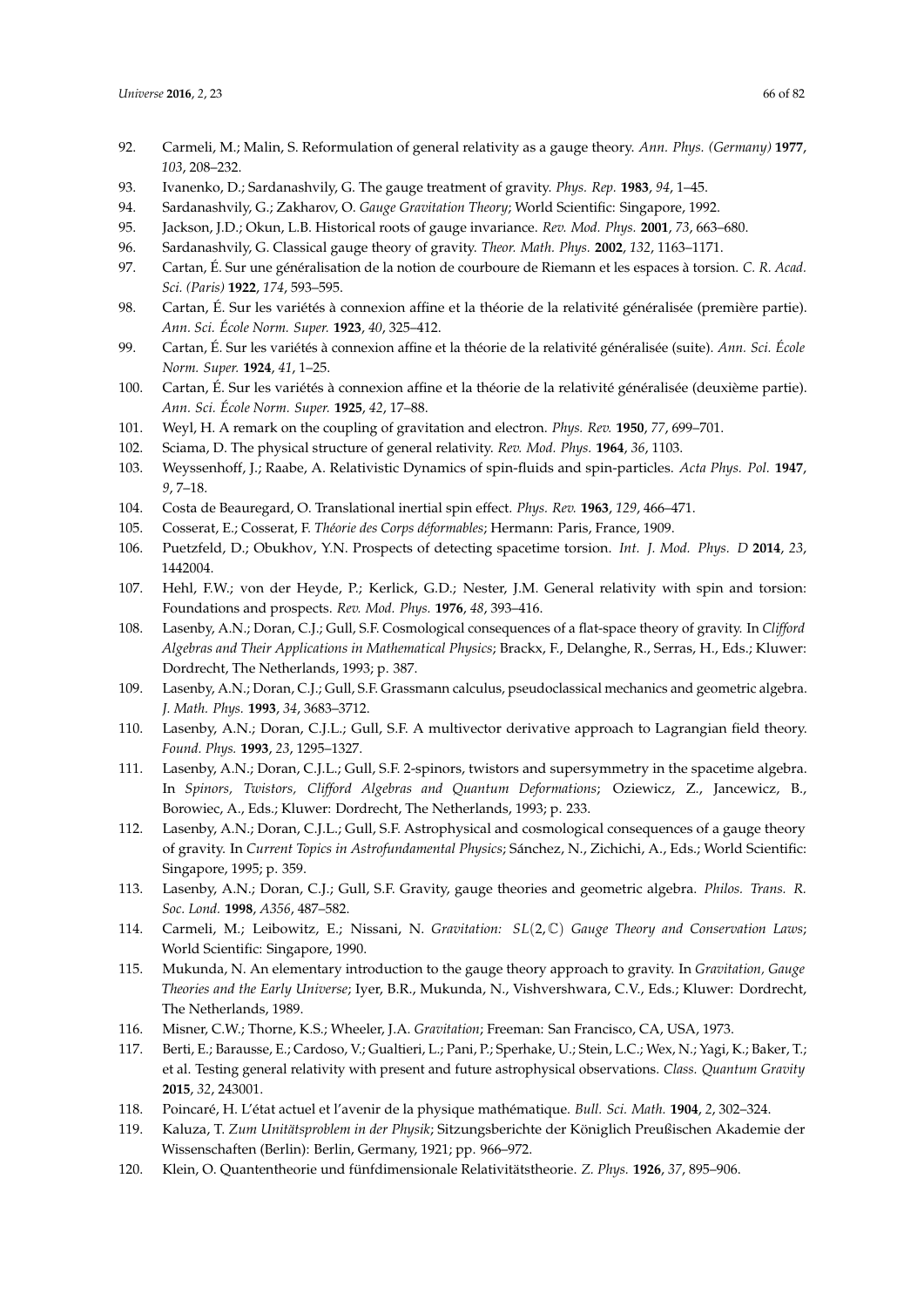- 121. Milne, E.A. *Kinematic Relativity; A Sequel to Relativity, Gravitation and World Structure*; Clarendon Press: Oxford, UK, 1948.
- 122. Thiry, Y. Sur la régularité des champs gravitationels et électromagnétiques dans les théories unitaires. *C. R. Hebd. Séances Acad. Sci.* **1948**, *226*, 1881–1882.
- 123. Belinfante, F.; Swihart, J. Phenomenological linear theory of gravitation: Part I. Classical mechanics. *Ann. Phys. (Germany)* **1957**, *1*, 168–195
- 124. Will, C.M.; Nordtvedt, K., Jr. Conservation laws and preferred frames in relativistic gravity. I. Preferred-frame theories and an extended PPN formalism. *Astrophys. J.* **1972**, *177*, 757–774.
- 125. Barker, B.M. General scalar-tensor theory of gravity with constant G. *Astrophys. J.* **1978**, *219*, 5–11.
- 126. Rosen, N. A bi-metric theory of gravitation. *Gen. Relativ. Gravitat.* **1973**, *4*, 435–447.
- 127. Rosen, N. A bi-metric theory of gravitation. II. *Gen. Relativ. Gravitat.* **1975**, *6*, 259–268.
- 128. Rastall, P. A theory of gravity. *Can. J. Phys.* **1976**, *54*, 66–75.
- 129. Buchdahl, H.A. Non-linear lagrangians and cosmological theory. *Mon. Not. R. Astron. Soc.* **1970**, *150*, 1–8.
- 130. Starobinsky, A. A new type of isotropic cosmological models without singularity. *Phys. Lett. B* **1980**, *91*, 99–102.
- 131. Milgrom, M. A modification of the Newtonian dynamics as a possible alternative to the hidden mass hypothesis. *Astrophys. J.* **1983**, *270*, 365–370.
- 132. Milgrom, M. A modification of the newtonian dynamics—Implications for galaxies. *Astrophys. J.* **1983**, *270*, 371–389.
- 133. Milgrom, M. A modification of the newtonian dynamics—Implications for galaxy systems. *Astrophys. J.* **1983**, *270*, 384–415.
- <span id="page-66-0"></span>134. Dvali, G.; Gabadadze, G.; Porrati, M. 4D gravity on a brane in 5D Minkowski space. *Phys. Lett. B* **2000**, *485*, 208–214.
- 135. Bekenstein, J.D. Relativistic gravitation theory for the modified Newtonian dynamics paradigm. *Phys. Rev. D* **2004**, *70*, 083509.
- 136. Seifert, M.D. Stability of spherically symmetric solutions in modified theories of gravity. *Phys. Rev. D* **2007**, *76*, 064002.
- 137. Reyes, R.; Mandelbaum, R.; Seljak, U.; Baldauf, T.; Gunn, J.E.; Lombriser, L.; Smith, R.E. Confirmation of general relativity on large scales from weak lensing and galaxy velocities. *Nature* **2010**, *464*, 256–258.
- 138. Einstein, A. Kosmologische Betrachtungen zur allgemeinen Relativitätstheorie. *Sitzungsber. Preuss. Akad. Wiss.* **1917**, *1917*, 142–152.
- 139. Friedmann, A. Über die Krümmung des Raumes. *Z. Phys.* **1922**, *10*, 377–386.
- 140. Friedmann, A. Über die Möglichkeit einer Welt mit konstanter negativer Krümmung des Raumes. *Z. Phys.* **1924**, *21*, 326–332.
- 141. Hubble, E. A relation between distance and radial velocity among extra-galactic nebulae. *Proc. Natl. Acad. Sci. USA* **1929**, *15*, 168–173.
- 142. Lemaître, G. Un univers homogène de masse constante et de rayon croissant rendant compte de la vitesse radiale des nébuleuses extra-galactiques. *Ann. Soc. Sci. Brux.* **1927**, *A47*, 49–59.
- 143. Robertson, H.P. Kinematics and world structure. *Astrophys. J.* **1935**, *82*, 248–301.
- 144. Robertson, H.P. Kinematics and world structure II. *Astrophys. J.* **1936**, *83*, 187–201.
- 145. Robertson, H.P. Kinematics and world structure III. *Astrophys. J.* **1936**, *83*, 257–271.
- 146. Walker, A.G. On Milne's theory of world-structure. *Proc. Lond. Math. Soc.* **1937**, *42*, 90–127.
- 147. Ellis, G.F.R.; Stoeger, W. Horizons in inflationary universes. *Class. Quantum Gravity* **1988**, *5*, 207–220.
- 148. Einstein, A.; de Sitter, W. On the relation between the expansion and the mean density of the universe. *Proc. Natl. Acad. Sci. USA* **1932**, *18*, 213–214.
- 149. Adams, F.C.; Laughlin, G. A dying universe: The long-term fate and evolution of astrophysical objects. *Rev. Mod. Phys.* **1997**, *69*, 337–372.
- 150. Caldwell, R.R.; Kamionkowski, M.; Weinberg, N.N. Phantom energy: Dark energy with *w* < −1 causes a cosmic doomsday. *Phys. Rev. Lett.* **2003**, *91*, 071301.
- 151. Planck Collaboration. Planck 2015 Results. XIII. Cosmological Parameters. *Astron. Astrophys.* **2016**, *594*, A13.
- 152. Alpher, R.A.; Bethe, H.; Gamow, G. The origin of chemical elements. *Phys. Rev.* **1948**, *73*, 803–804.
- 153. Alpher, R.A.; Herman, R. Evolution of the universe. *Nature* **1948**, *162*, 774–775.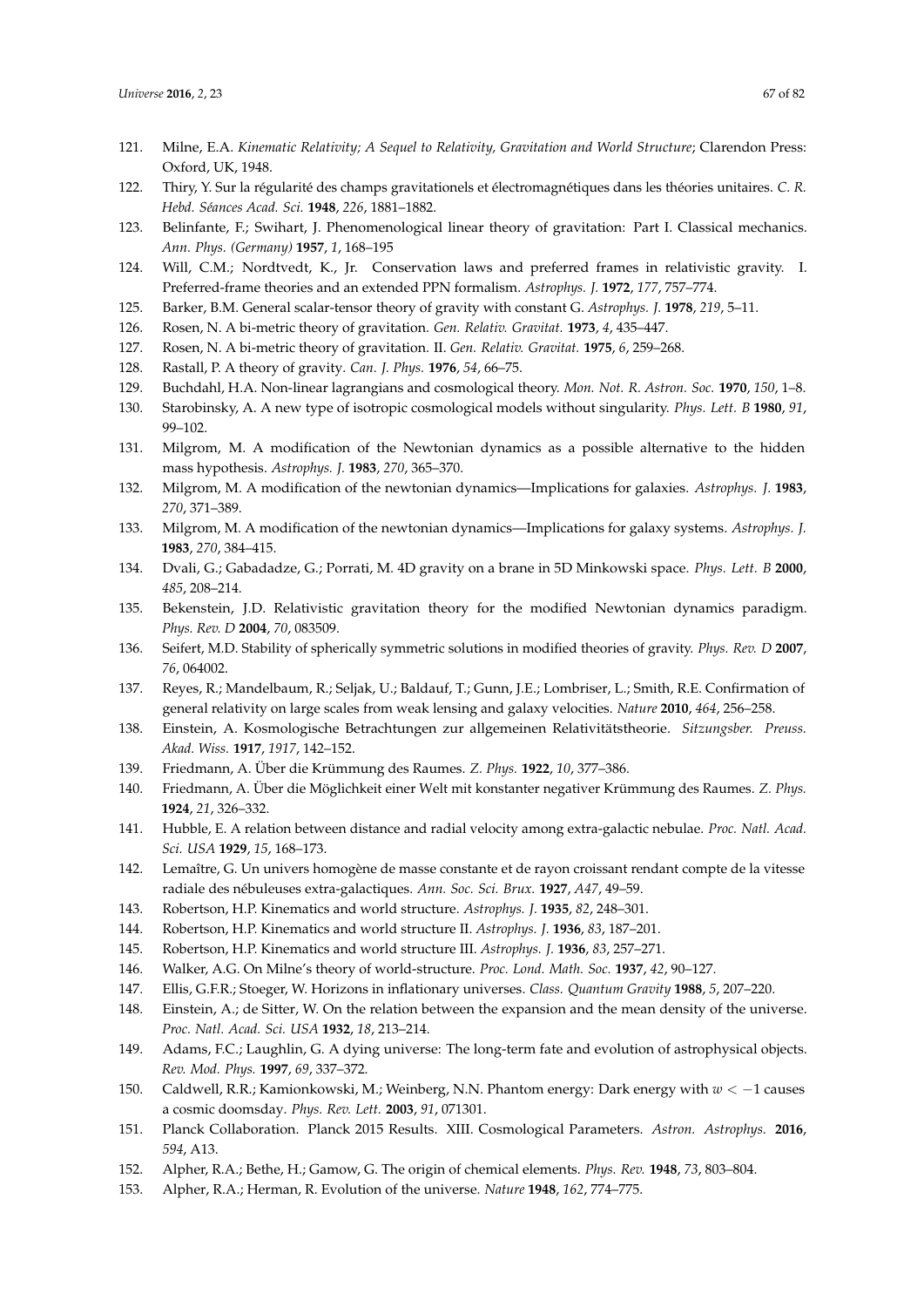- 154. Gamow, G. The evolution of the universe. *Nature* **1948**, *162*, 680–682.
- 155. Gamow, G. The origin of elements and the separation of galaxies. *Phys. Rev.* **1948**, *74*, 505–506.
- 156. Penzias, A.A.; Wilson, R.W. A measurement of excess antenna temperature at 4080 Mc/s. *Astrophys. J.* **1965**, *142*, 419–421.
- 157. Christenson, J.H.; Cronin, J.W.; Fitch, V.L.; Turlay, R. Evidence for the  $2\pi$  decay of the  $K_2^0$  meson. *Phys. Rev. Lett.* **1964**, *13*, 138–140.
- 158. Sakharov, A.D. Violation of CP invariance, c asymmetry, and baryon asymmetry of the universe. *JETP Lett.* **1967**, *5*, 24–27.
- 159. Kuzmin, V.A. CP-noninvariance and baryon asymmetry of the universe. *J. Exp. Theor. Phys. Lett.* **1970**, *12*, 228–230.
- 160. Khlopov, M. Cosmological reflection of particle symmetry. *Symmetry* **2016**, *8*, 81.
- 161. Fixsen, D.J. The temperature of the cosmic microwave background. *Astrophys. J.* **2009**, *707*, 916–920.
- 162. Dunkley, J.; Komatsu, E.; Nolta, M.R.; Spergel, D.N.; Larson, D.; Hinshaw, G.; Page, L.; Bennett, C.L.; Gold, B.; Jarosik, N.; et al. Five-year Wilkinson Microwave Anisotropy Probe observations: Likelihoods and parameters from the WMAP data. *Astrophys. J. Suppl.* **2009**, *180*, 306–329.
- 163. Hannestad, S. Primordial neutrinos. *Annu. Rev. Nucl. Part. Sci.* **2006**, *56*, 137–161.
- 164. Lesgourgues, J.; Pastor, S. Massive neutrinos and cosmology. *Phys. Rep.* **2006**, *429*, 307–379.
- 165. Lesgourgues, J.; Pastor, S. Neutrino cosmology and Planck. *New J. Phys.* **2014**, *16*, 065002.
- 166. Elgarøy, Ø.; Lahav, O. Neutrino masses from cosmological probes. *New J. Phys.* **2005**, *7*, 61.
- 167. Abazajian, K.; Fuller, G.M.; Patel, M. Sterile neutrino hot, warm, and cold Dark Matter. *Phys. Rev. D* **2001**, *64*, 023501.
- 168. Boyarsky, A.; Ruchayskiy, O.; Shaposhnikov, M. The role of sterile neutrinos in cosmology and astrophysics. *Annu. Rev. Nucl. Part. Sci.* **2009**, *59*, 191–214.
- 169. Mangano, G.; Miele, G.; Pastor, S.; Peloso, M. A precision calculation of the effective number of cosmological neutrinos. *Phys. Lett. B* **2002**, *534*, 8–16.
- 170. Feeney, S.M.; Peiris, H.V.; Verde, L. Is there evidence for additional neutrino species from cosmology? *J. Cosmol. Astropart. Phys.* **2013**, *4*, 036.
- <span id="page-67-0"></span>171. Olive, K.; Group, P.D. Review of particle physics. *Chin. Phys. C* **2014**, *38*, 090001.
- 172. Primack, J.R.; Gross, M.A.K. Hot Dark Matter in cosmology. In *Current Aspects of Neutrino Physics*; Caldwell, D.O., Ed.; Springer: Berlin, Germany, 2001; pp. 287–308.
- 173. Gerstein, G.; Zel'dovich, Y.B. Rest mass of the muonic neutrino and cosmology (English translation). *Lett. J. Exp. Theor. Phys.* **1966**, *4*, 120–122.
- 174. Marx, G.; Szalay, A.S. Cosmological limit on the neutretto rest mass. In Proceedings of the Neutrino 72, Balatonfured, Hungary, 11–17 June 1972; Volume 1, p. 123.
- 175. Cowsik, R.; McClelland, J. An upper limit on the neutrino rest mass. *Phys. Rev. Lett.* **1972**, *29*, 669–670.
- 176. Szalay, A.S.; Marx, G. Neutrino rest mass from cosmology. *Astron. Astrophys.* **1976**, *49*, 437–441.
- 177. Tegmark, M.; Eisenstein, D.J.; Strauss, M.A.; Weinberg, D.H.; Blanton, M.R.; Frieman, J.A.; Fukugita, M.; Gunn, J.E.; Hamilton, A.J.S.; Knapp, G.R.; et al. Cosmological constraints from the SDSS luminous red galaxies. *Phys. Rev. D* **2006**, *74*, 123507.
- 178. Shiraishi, M.; Ichikawa, K.; Ichiki, K.; Sugiyama, N.; Yamaguchi, M. Constraints on neutrino masses from WMAP5 and BBN in the lepton asymmetric universe. *J. Cosmol. Astropart. Phys.* **2009**, *7*, 5.
- 179. Tereno, I.; Schimd, C.; Uzan, J.P.; Kilbinger, M.; Vincent, F.H.; Fu, L. CFHTLS weak-lensing constraints on the neutrino masses. *Astron. Astrophys.* **2009**, *500*, 657–665.
- 180. Ichiki, K.; Takada, M.; Takahashi, T. Constraints on neutrino masses from weak lensing. *Phys. Rev. D* **2009**, *79*, 023520.
- 181. Xia, J.Q.; Granett, B.R.; Viel, M.; Bird, S.; Guzzo, L.; Haehnelt, M.G.; Coupon, J.; McCracken, H.J.; Mellier, Y. Constraints on massive neutrinos from the CFHTLS angular power spectrum. *J. Cosmol. Astropart. Phys.* **2012**, *6*, 010.
- 182. Olive, K.A. Inflation. *Phys. Rep.* **1990**, *190*, 307–403.
- 183. Guth, A.H. (Ed.) *The Inflationary Universe. The Quest for a New Theory of Cosmic Origins*; Addison-Wesley: Reading, MA, USA, 1997.
- 184. Peacock, J.A. *Cosmological Physics*; Cambridge University Press: Cambridge, UK, 1999.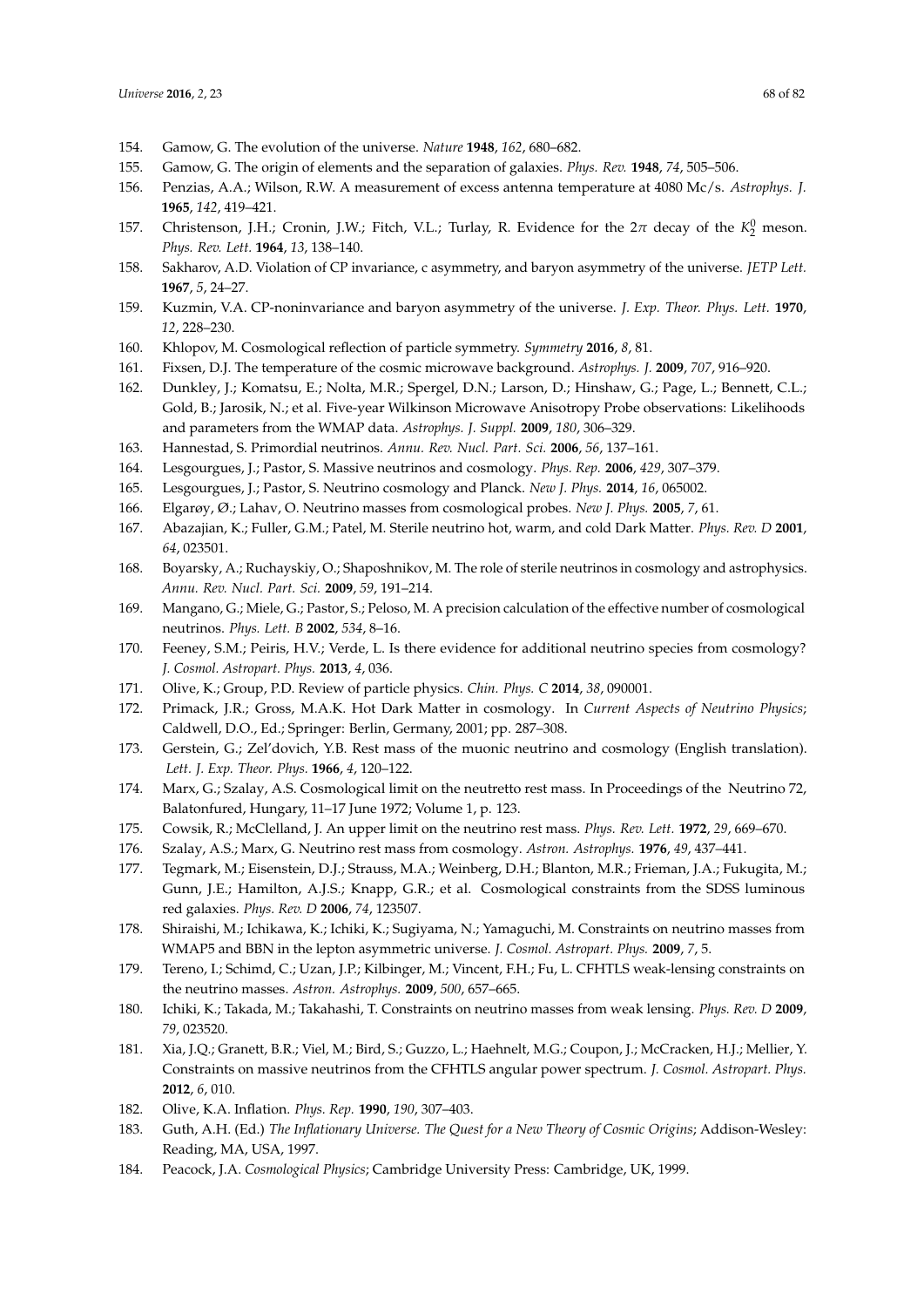- <span id="page-68-0"></span>185. Liddle, A.R.; Lyth, D.H. *Cosmological Inflation and Large-Scale Structure*; Cambridge University Press: Cambridge, UK, 2000.
- 186. Uzan, J.P. Inflation in the standard cosmological model. *C. R. Phys.* **2015**, *16*, 875–890.
- 187. Misner, C.W. Mixmaster universe. *Phys. Rev. Lett.* **1969**, *22*, 1071–1074.
- 188. Belinskij, V.A.; Khalatnikov, I.M.; Lifshits, E.M. Oscillatory approach to a singular point in the relativistic cosmology. *Adv. Phys.* **1970**, *19*, 525–573.
- 189. Starobinsky, A.A. Spectrum of relict gravitational radiation and the early state of the universe. *Sov. J. Exp. Theor. Phys. Lett.* **1979**, *30*, 682–685.
- 190. 't Hooft, G. Magnetic monopoles in unified gauge theories. *Nucl. Phys. B* **1974**, *79*, 276–284.
- 191. Preskill, J. Magnetic monopoles. *Annu. Rev. Nucl. Part. Sci.* **1984**, *34*, 461–530.
- 192. Zel'dovich, Y.B.; Khlopov, M.Y. On the concentration of relic monopoles in the universe. *Phys. Lett. B* **1979**, *79*, 239–241.
- 193. Preskill, J.P. Cosmological production of superheavy magnetic monopoles. *Phys. Rev. Lett.* **1979**, *43*, 1365–1368.
- 194. Guth, A.H. Inflationary universe: A possible solution to the horizon and flatness problems. *Phys. Rev. D* **1981**, *23*, 347–356.
- 195. Linde, A. *Inflation and Quantum Cosmology*; Academic Press: New York, NY, USA, 1989.
- 196. Lidsey, J.E.; Liddle, A.R.; Kolb, E.W.; Copeland, E.J.; Barreiro, T.; Abney, M. Reconstructing the inflaton potential—An overview. *Rev. Mod. Phys.* **1997**, *69*, 373–410.
- 197. Sato, K. Cosmological baryon-number domain structure and the first order phase transition of a vacuum. *Phys. Lett. B* **1981**, *99*, 66–70.
- 198. Einhorn, M.B.; Sato, K. Monopole production in the very early universe in a first-order phase transition. *Nucl. Phys. B* **1981**, *180*, 385–404.
- 199. Mukhanov, V.F.; Chibisov, G.V. Energy of vacuum and the large-scale structure of the universe. *Zhurnal Eksper. Teor. Fiz.* **1982**, *83*, 475–487.
- 200. Mukhanov, V.F.; Chibisov, G.V. Quantum fluctuations and a nonsingular universe. *Sov. J. Exp. Theor. Phys. Lett.* **1981**, *33*, 532–535.
- 201. Guth, A.H.; Pi, S.Y. Fluctuations in the new inflationary universe. *Phys. Rev. Lett.* **1982**, *49*, 1110–1113.
- 202. Hawking, S.W. The development of irregularities in a single bubble inflationary universe. *Phys. Lett. B* **1982**, *115*, 295–297.
- 203. Starobinsky, A.A. Dynamics of phase transition in the new inflationary universe scenario and generation of perturbations. *Phys. Lett. B* **1982**, *117*, 175–178.
- 204. Bardeen, J.M.; Steinhardt, P.J.; Turner, M.S. Spontaneous creation of almost scale-free density perturbations in an inflationary universe. *Phys. Rev. D* **1983**, *28*, 679–693.
- <span id="page-68-1"></span>205. Planck Collaboration. Planck 2015 Results. XX. Constraints on Inflation *Astron. Astrophys.* **2016**, *594*, A20.
- 206. Liddle, A.R.; Lyth, D.H. COBE, gravitational waves, inflation and extended inflation. *Phys. Lett. B* **1992**, *291*, 391–398.
- 207. Liddle, A.R.; Lyth, D.H. The cold Dark Matter density perturbation. *Phys. Rep.* **1993**, *231*, 1–105.
- 208. Linde, A.D. A new inflationary universe scenario: A possible solution of the horizon, flatness, homogeneity, isotropy and primordial monopole problems. *Phys. Lett. B* **1982**, *108*, 389–393.
- 209. Dodelson, S. *Modern Cosmology*; Academic Press: New York, NY, USA, 2003.
- 210. Kosowsky, A.; Turner, M.S. CBR anisotropy and the running of the scalar spectral index. *Phys. Rev. D* **1995**, *52*, 1739–1743.
- 211. Smoot, G.F.; Bennett, C.L.; Kogut, A.; Wright, E.L.; Aymon, J.; Boggess, N.W.; Cheng, E.S.; de Amici, G.; Gulkis, S.; Hauser, M.G.; et al.; Structure in the COBE differential microwave radiometer first-year maps. *Astrophys. J.* **1992**, *396*, L1–L5.
- 212. Fixsen, D.J.; Cheng, E.S.; Cottingham, D.A.; Eplee, R.E., Jr.; Isaacman, R.B.; Mather, J.C.; Meyer, S.S.; Noerdlinger, P.D.; Shafer, R.A.; Weiss, R.; et al. Cosmic microwave background dipole spectrum measured by the COBE FIRAS instrument. *Astrophys. J.* **1994**, *420*, 445–449.
- 213. Dwek, E.; Arendt, R.G.; Hauser, M.G.; Fixsen, D.; Kelsall, T.; Leisawitz, D.; Pei, Y.C.; Wright, E.L.; Mather, J.C.; Moseley, S.H.; et al. The COBE diffuse infrared background experiment search for the cosmic infrared background. IV. Cosmological implications. *Astrophys. J.* **1998**, *508*, 106–122.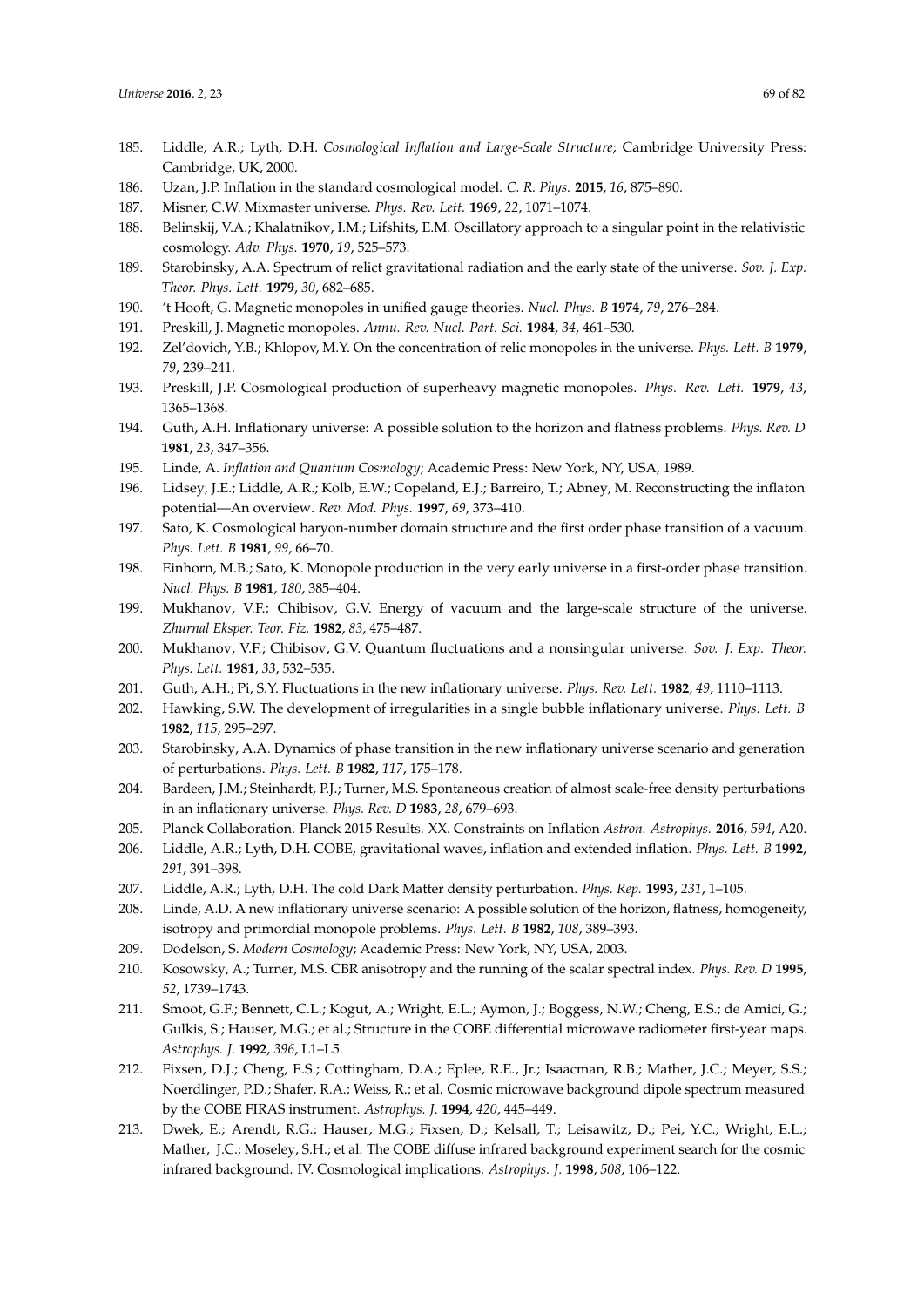- <span id="page-69-0"></span>214. Spergel, D.N.; Verde, L.; Peiris, H.V.; Komatsu, E.; Nolta, M.R.; Bennett, C.L.; Halpern, M.; Hinshaw, G.; Jarosik, N.; Kogut, A.; et al. First-year Wilkinson Microwave Anisotropy Probe (WMAP) observations: Determination of cosmological parameters. *Astrophys. J. Suppl.* **2003**, *148*, 175–194.
- 215. Peiris, H.V.; Komatsu, E.; Verde, L.; Spergel, D.N.; Bennett, C.L.; Halpern, M.; Hinshaw, G.; Jarosik, N.; Kogut, A.; Limon, M.; et al. First-year Wilkinson Microwave Anisotropy Probe (WMAP) observations: Implications for inflation. *Astrophys. J. Suppl.* **2003**, *148*, 213–231.
- <span id="page-69-1"></span>216. Spergel, D.N.; Bean, R.; Doré, O.; Nolta, M.R.; Bennett, C.L.; Dunkley, J.; Hinshaw, G.; Jarosik, N.; Komatsu, E.; Page, L.; et al. Three-year Wilkinson Microwave Anisotropy Probe (WMAP) observations: Implications for cosmology. *Astrophys. J. Suppl.* **2007**, *170*, 377–408.
- 217. Komatsu, E.; Dunkley, J.; Nolta, M.R.; Bennett, C.L.; Gold, B.; Hinshaw, G.; Jarosik, N.; Larson, D.; Limon, M.; Page, L.; et al. Five-year Wilkinson Microwave Anisotropy Probe observations: Cosmological interpretation. *Astrophys. J. Suppl.* **2009**, *180*, 330–376.
- 218. Komatsu, E.; Smith, K.M.; Dunkley, J.; Bennett, C.L.; Gold, B.; Hinshaw, G.; Jarosik, N.; Larson, D.; Nolta, M.R.; Page, L.; et al. Seven-year Wilkinson Microwave Anisotropy Probe (WMAP) observations: Cosmological interpretation. *Astrophys. J. Suppl.* **2011**, *192*, 18.
- 219. Hinshaw, G.; Larson, D.; Komatsu, E.; Spergel, D.N.; Bennett, C.L.; Dunkley, J.; Nolta, M.R.; Halpern, M.; Hill, R.S.; Odegard, N.; et al. Nine-year Wilkinson Microwave Anisotropy Probe (WMAP) observations: Cosmological parameter results. *Astrophys. J. Suppl.* **2013**, *208*, 19.
- 220. Planck Collaboration. Planck 2013 results. XVI. Cosmological parameters. *Astron. Astrophys.* **2014**, *571*, A16.
- <span id="page-69-2"></span>221. Planck Collaboration. Planck 2013 results. XXII. Constraints on inflation. *Astron. Astrophys.* **2014**, *571*, A22.
- 222. BICEP2 Collaboration. Detection of B-mode polarization at degree angular scales by BICEP2. *Phys. Rev. Lett.* **2014**, *112*, 241101.
- 223. Planck Collaboration. Planck intermediate results XXX. The angular power spectrum of polarized dust emission at intermediate and high Galactic latitudes. *Astron. Astrophys.* **2016**, *586*, A133.
- 224. Huang, Z.; Verde, L.; Vernizzi, F. Constraining inflation with future galaxy redshift surveys. *J. Cosmol. Astropart. Phys.* **2012**, *4*, 005.
- <span id="page-69-3"></span>225. Amendola, L.; Appleby, S.; Bacon, D.; Baker, T.; Baldi, M.; Bartolo, N.; Blanchard, A.; Bonvin, C.; Borgani, S.; Branchini, E.; et al. Cosmology and fundamental physics with the Euclid satellite. *Living Rev. Relativ.* **2013**, *16*, 6.
- 226. Namikawa, T.; Yamauchi, D.; Sherwin, B.; Nagata, R. Delensing cosmic microwave background B modes with the Square Kilometre Array Radio Continuum Survey. *Phys. Rev. D* **2016**, *93*, 043527.
- 227. Kapteyn, J.C. First attempt at a theory of the arrangement and motion of the sidereal system. *Astrophys. J.* **1922**, *55*, 302–328.
- 228. Oort, J.H. The force exerted by the stellar system in the direction perpendicular to the galactic plane and some related problems. *Bull. Astron. Inst. Neth.* **1932**, *6*, 249–287.
- 229. Zwicky, F. Die Rotverschiebung von extragalaktischen Nebeln. *Helv. Phys. Acta* **1933**, *6*, 110–127.
- 230. Zwicky, F. On the Masses of Nebulae and of Clusters of Nebulae. *Astrophys. J.* **1937**, *86*, 217–246.
- 231. Freese, K. Review of observational evidence for Dark Matter in the universe and in upcoming searches for dark stars. In Proceedings of the Dark Energy and Dark Matter: Observations, Experiments and Theories, Lyons, France, 7–11 July 2008; Volume 36, pp. 113–126.
- 232. Kahn, F.D.; Woltjer, L. Intergalactic matter and the galaxy. *Astrophys. J.* **1959**, *130*, 705–717.
- 233. Roberts, M.S.; Rots, A.H. Comparison of rotation curves of different galaxy types. *Astron. Astrophys.* **1973**, *26*, 483–485.
- 234. Einasto, J.; Kaasik, A.; Saar, E. Dynamic evidence on massive coronas of galaxies. *Nature* **1974**, *250*, 309–310.
- 235. Ostriker, J.P.; Peebles, P.J.E.; Yahil, A. The size and mass of galaxies, and the mass of the universe. *Astrophys. J.* **1974**, *193*, L1–L4.
- 236. Rubin, V.C.; Thonnard, N.; Ford, W.K., Jr. Extended rotation curves of high-luminosity spiral galaxies. IV—Systematic dynamical properties, SA through SC. *Astrophys. J.* **1978**, *225*, L107–L111.
- 237. Navarro, J.F.; Frenk, C.S.; White, S.D.M. The structure of cold Dark Matter halos. *Astrophys. J.* **1996**, *462*, 563.
- 238. Fukugita, M.; Hogan, C.J.; Peebles, P.J.E. The cosmic baryon budget. *Astrophys. J.* **1998**, *503*, 518–530.
- 239. Sachs, R.K.; Wolfe, A.M. Perturbations of a cosmological model and angular variations of the microwave background. *Astrophys. J.* **1967**, *147*, 73–90.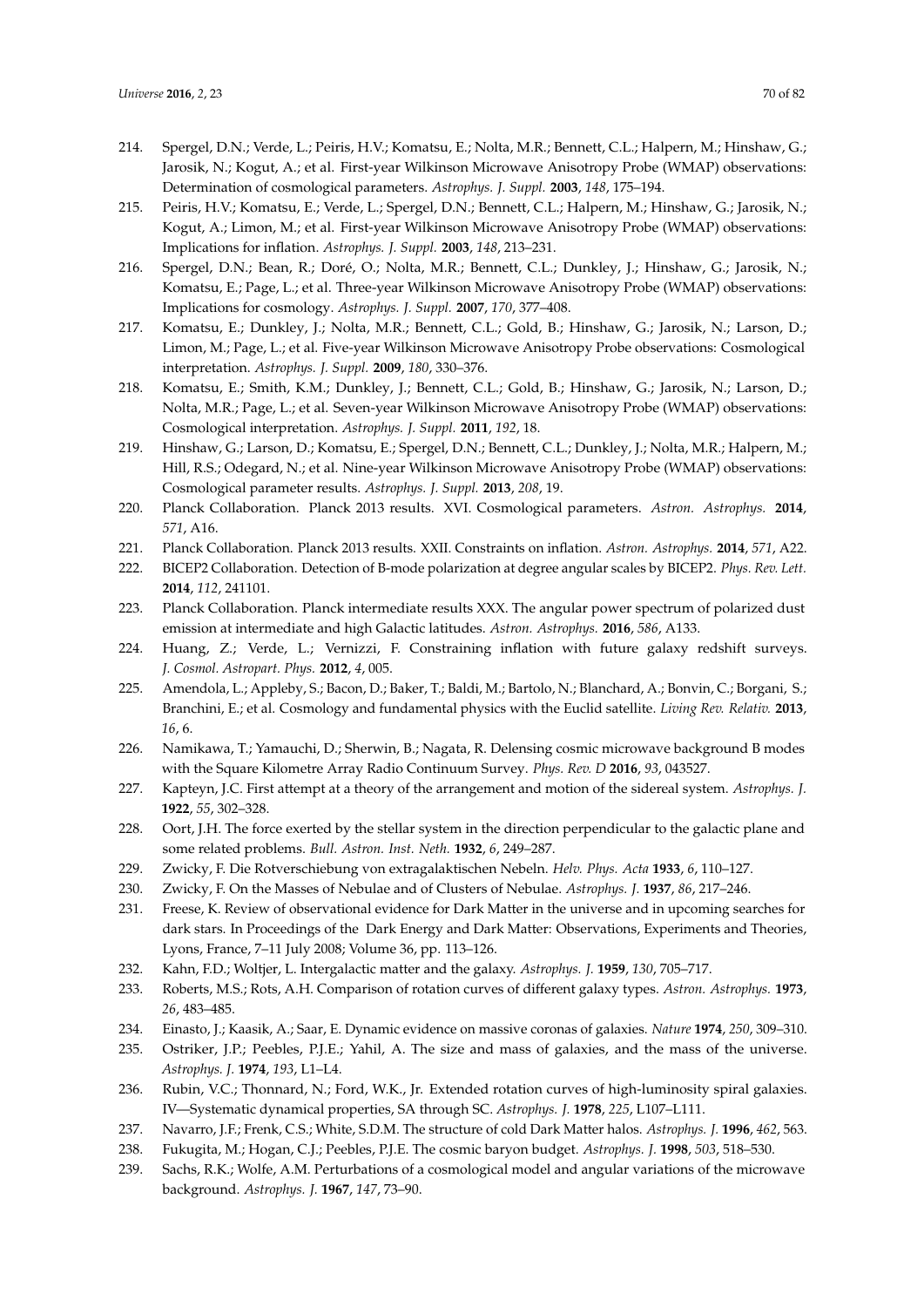- 240. Eisenstein, D.J. Dark energy and cosmic sound. *New Astron. Rev.* **2005**, *49*, 360–365.
- 241. Bassett, B.; Hlozek, R. Baryon acoustic oscillations. In *Dark Energy: Observational and Theoretical Approaches*; Ruiz-Lapuente, P., Ed.; Cambridge University Press: Cambridge, UK, 2010; p. 246.
- 242. Schneider, P. Weak gravitational lensing. In *Gravitational Lensing: Strong, Weak and Micro, Saas-Fee Advanced Courses 33*; Schneider, P., Kochanek, C.S., Wambsganss, J., Eds.; Springer: Berlin/Heidelberg, Germany, 2006; p. 269.
- 243. Bacon, D.J.; Réfrégier, A.R.; Ellis, R.S. Detection of weak gravitational lensing by large-scale structure. *Mon. Not. R. Astron. Soc.* **2000**, *318*, 625–640.
- 244. Kaiser, N. A new shear estimator for weak-lensing observations. *Astrophys. J.* **2000**, *537*, 555–577.
- 245. Van Waerbeke, L.; Mellier, Y.; Erben, T.; Cuillandre, J.C.; Bernardeau, F.; Maoli, R.; Bertin, E.; Mc Cracken, H.J.; Le Fèvre, O.; Fort, B.; et al. Detection of correlated galaxy ellipticities from CFHT data: First evidence for gravitational lensing by large-scale structures. *Astron. Astrophys.* **2000**, *358*, 30–44.
- 246. Wittman, D.M.; Tyson, J.A.; Kirkman, D.; Dell'Antonio, I.; Bernstein, G. Detection of weak gravitational lensing distortions of distant galaxies by cosmic Dark Matter at large scales. *Nature* **2000**, *405*, 143–148.
- 247. Bertone, G.; Hooper, D.; Silk, J. Particle Dark Matter: Evidence, candidates and constraints. *Phys. Rep.* **2005**, *405*, 279–390.
- 248. Salati, P. The bestiary of Dark Matter species. In Proceedings of the Dark Energy and Dark Matter: Observations, Experiments and Theories, Lyons, France, 7–11 July 2008; Volume 36, pp. 175–186.
- 249. Garrett, K.; Dūda, G. Dark matter: A primer. Adv. Astron. 2011, 2011, 968283.
- 250. Kappl, R.; Winkler, M.W. New limits on Dark Matter from Super-Kamiokande. *Nucl. Phys. B* **2011**, *850*, 505–521.
- 251. Arina, C.; Hamann, J.; Wong, Y.Y.Y. A Bayesian view of the current status of Dark Matter direct searches. *J. Cosmol. Astropart. Phys.* **2011**, *9*, 022.
- 252. Porter, T.A.; Johnson, R.P.; Graham, P.W. Dark matter searches with astroparticle data. *Annu. Rev. Astron. Astrophys.* **2011**, *49*, 155–194.
- 253. Calore, F.; de Romeri, V.; Donato, F. Conservative upper limits on WIMP annihilation cross section from Fermi-LAT *γ* rays. *Phys. Rev. D* **2012**, *85*, 023004.
- 254. Klasen, M.; Pohl, M.; Sigl, G. Indirect and direct search for Dark Matter. *Prog. Part. Nucl. Phys.* **2015**, *85*, 1–32.
- 255. Mayet, F.; Green, A.M.; Battat, J.B.R.; Billard, J.; Bozorgnia, N.; Gelmini, G.B.; Gondolo, P.; Kavanagh, B.J.; Lee, S.K.; Loomba, D.; et al. A review of the discovery reach of directional Dark Matter detection. *Phys. Rep.* **2016**, *627*, 1–49.
- 256. Jungman, G.; Kamionkowski, M.; Griest, K. Supersymmetric Dark Matter. *Phys. Rep.* **1996**, *267*, 195–373.
- 257. IceCube Collaboration. Search for Dark Matter annihilations in the Sun with the 79-string IceCube detector. *Phys. Rev. Lett.* **2013**, *110*, 131302.
- 258. Aguirre, A.; Schaye, J.; Quataert, E. Problems for modified Newtonian dynamics in clusters and the Ly*α* forest? *Astrophys. J.* **2001**, *561*, 550–558.
- 259. Pointecouteau, E.; Silk, J. New constraints on modified Newtonian dynamics from galaxy clusters. *Mon. Not. R. Astron. Soc.* **2005**, *364*, 654–658.
- 260. Contaldi, C.R.; Wiseman, T.; Withers, B. TeVeS gets caught on caustics. *Phys. Rev. D* **2008**, *78*, 044034.
- 261. Lue, A.; Starkman, G.D. Squeezing MOND into a cosmological scenario. *Phys. Rev. Lett.* **2004**, *92*, 131102.
- 262. Dodelson, S. The real problem with MOND. *Int. J. Mod. Phys. D* **2011**, *20*, 2749–2753.
- 263. Ferreras, I.; Mavromatos, N.E.; Sakellariadou, M.; Yusaf, M.F. Confronting MOND and TeVeS with strong gravitational lensing over galactic scales: An extended survey. *Phys. Rev. D* **2012**, *86*, 083507.
- 264. Clowe, D.; Bradač, M.; Gonzalez, A.H.; Markevitch, M.; Randall, S.W.; Jones, C.; Zaritsky, D. A direct empirical proof of the existence of Dark Matter. *Astrophys. J.* **2006**, *648*, L109–L113.
- 265. Peebles, P.J.; Ratra, B. The cosmological constant and dark energy. *Rev. Mod. Phys.* **2003**, *75*, 559–606.
- 266. Slipher, V.M. Nebulae. *Proc. Am. Philos. Soc.* **1917**, *56*, 403–409.
- 267. Paal, G.; Horvath, I.; Lukacs, B. Inflation and compactification from galaxy redshifts? *Astrophys. Space Sci.* **1992**, *191*, 107–124.
- 268. Krauss, L.M. The end of the age problem, and the case for a cosmological constant revisited. *Astrophys. J.* **1998**, *501*, 461–466.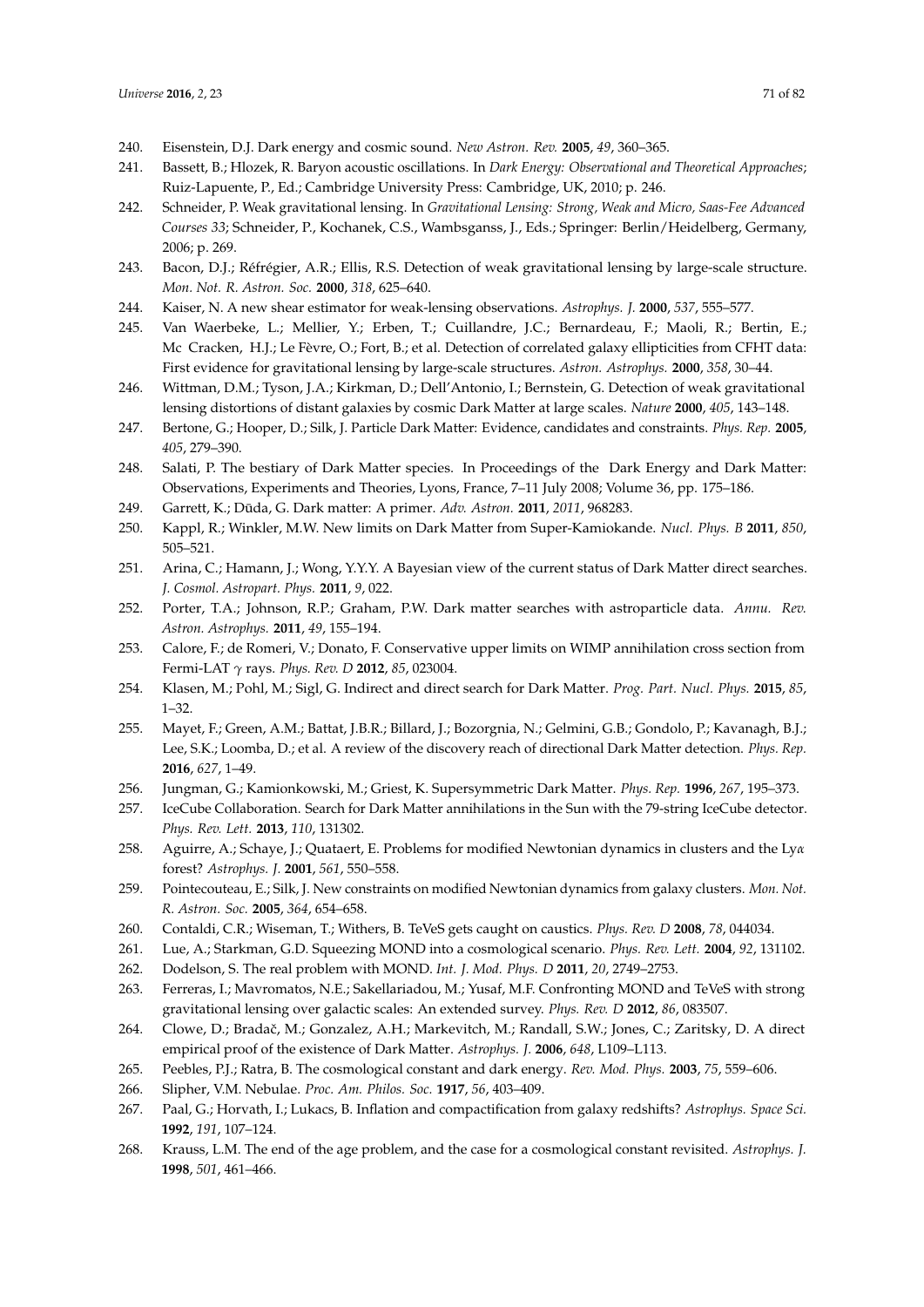- <span id="page-71-8"></span>269. Räsänen, S. Structure formation as an alternative to dark energy and modified gravity. In Proceedings of the Dark Energy and Dark Matter: Observations, Experiments and Theories, Lyons, France, 7–11 July 2008; Volume 36, pp. 63–74.
- 270. Blasone, M.; Capolupo, A.; Capozziello, S.; Carloni, S.; Vitiello, G. Neutrino mixing contribution to the cosmological constant. *Phys. Lett. A* **2004**, *323*, 182–189.
- 271. Capolupo, A.; Capozziello, S.; Vitiello, G. Neutrino mixing as a source of dark energy. *Phys. Lett. A* **2007**, *363*, 53–56.
- 272. Riess, A.G.; Filippenko, A.V.; Challis, P.; Clocchiatti, A.; Diercks, A.; Garnavich, P.M.; Gilliland, R.L.; Hogan, C.J.; Jha, S.; Kirshner, R.P.; et al. Observational evidence from supernovae for an accelerating universe and a cosmological constant. *Astron. J.* **1998**, *116*, 1009–1038.
- 273. Perlmutter, S.; Aldering, G.; Goldhaber, G.; Knop, R.A.; Nugent, P.; Castro, P.G.; Deustua, S.; Fabbro, S.; Goobar, A.; Groom, D.E.; et al. The supernova cosmology project. Measurements of Omega and Lambda from 42 high-redshift supernovae. *Astrophys. J.* **1999**, *517*, 565–586.
- 274. Sahni, V.; Starobinsky, A. The case for a positive cosmological Λ-term. *Int. J. Mod. Phys. D* **2000**, *9*, 373–443.
- 275. Turner, M.S. Dark Matter and Dark Energy in the universe. In *The Third Stromlo Symposium: The Galactic Halo*; Gibson, B.K., Axelrod, R.S., Putman, M.E., Eds.; Astronomical Society of the Pacific Conference Series; The Astronomical Society of the Pacific: San Francisco, CA, USA 1999; Volume 165, p. 431.
- 276. Eisenstein, D.J.; Zehavi, I.; Hogg, D.W.; Scoccimarro, R.; Blanton, M.R.; Nichol, R.C.; Scranton, R.; Seo, H.J.; Tegmark, M.; Zheng, Z.; et al. Detection of the baryon acoustic peak in the large-scale correlation function of SDSS luminous red galaxies. *Astrophys. J.* **2005**, *633*, 560–574.
- 277. Frieman, J.A.; Turner, M.S.; Huterer, D. Dark Energy and the Accelerating Universe. *Annu. Rev. Astron. Astrophys.* **2008**, *46*, 385–432.
- 278. Astier, P.; Pain, R. Observational evidence of the accelerated expansion of the universe. *C. R. Phys.* **2012**, *13*, 521–538.
- 279. Enqvist, K. Lemaitre Tolman Bondi model and accelerating expansion. *Gen. Relativ. Gravit.* **2008**, *40*, 451–466.
- 280. Sotiriou, T.P.; Faraoni, V. *f*(*R*) theories of gravity. *Rev. Mod. Phys.* **2010**, *82*, 451–497.
- 281. Felice, A.D.; Tsujikawa, S. *f*(*R*) theories. *Living Rev. Relativ.* **2010**, *13*, 3.
- 282. Capozziello, S.; de Laurentis, M. Extended theories of gravity. *Phys. Rep.* **2011**, *509*, 167–321.
- 283. Khoury, J.; Weltman, A. Chameleon cosmology. *Phys. Rev. D* **2004**, *69*, 044026.
- 284. Durrer, R.; Maartens, R. Dark energy and dark gravity: Theory overview. *Gen. Relativ. Gravit.* **2008**, *40*, 301–328..
- <span id="page-71-0"></span>285. Linder, E.V. Exploring the expansion history of the universe. *Phys. Rev. Lett.* **2003**, *90*, 091301.
- <span id="page-71-1"></span>286. Chevallier, M.; Polarski, D. Accelerating Universes with scaling Dark Matter. *Int. J. Mod. Phys. D* **2001**, *10*, 213–223.
- <span id="page-71-2"></span>287. Linden, S.; Virey, J.M. Test of the Chevallier-Polarski-Linder parametrization for rapid dark energy equation of state transitions. *Phys. Rev. D* **2008**, *78*, 023526.
- <span id="page-71-3"></span>288. Wang, Y.; Freese, K. Probing dark energy using its density instead of its equation of state. *Phys. Lett. B* **2006**, *632*, 449–452.
- 289. Johri, V.B.; Rath, P.K. Parametrization of the dark energy equation of state. *Int. J. Mod. Phys. D* **2007**, *16*, 1581–1591.
- 290. Avelino, P.P.; Martins, C.J.A.P.; Nunes, N.J.; Olive, K.A. Reconstructing the dark energy equation of state with varying couplings. *Phys. Rev. D* **2006**, *74*, 083508.
- <span id="page-71-4"></span>291. Scherrer, R.J. Mapping the Chevallier-Polarski-Linder parametrization onto physical dark energy models. *Phys. Rev. D* **2015**, *92*, 043001.
- <span id="page-71-5"></span>292. Chongchitnan, S.; King, L. Imprints of dynamical dark energy on weak-lensing measurements. *Mon. Not. R. Astron. Soc.* **2010**, *407*, 1989–1997.
- 293. Astashenok, A.V.; Odintsov, S.D. Confronting dark energy models mimicking ΛCDM epoch with observational constraints: Future cosmological perturbations decay or future Rip? *Phys. Lett. B* **2013**, *718*, 1194–1202.
- <span id="page-71-6"></span>294. Debono, I. Bayesian model selection for dark energy using weak lensing forecasts. *Mon. Not. R. Astron. Soc.* **2014**, *437*, 887–897.
- <span id="page-71-7"></span>295. Bardeen, J.M. Gauge-invariant cosmological perturbations. *Phys. Rev. D* **1980**, *22*, 1882–1905.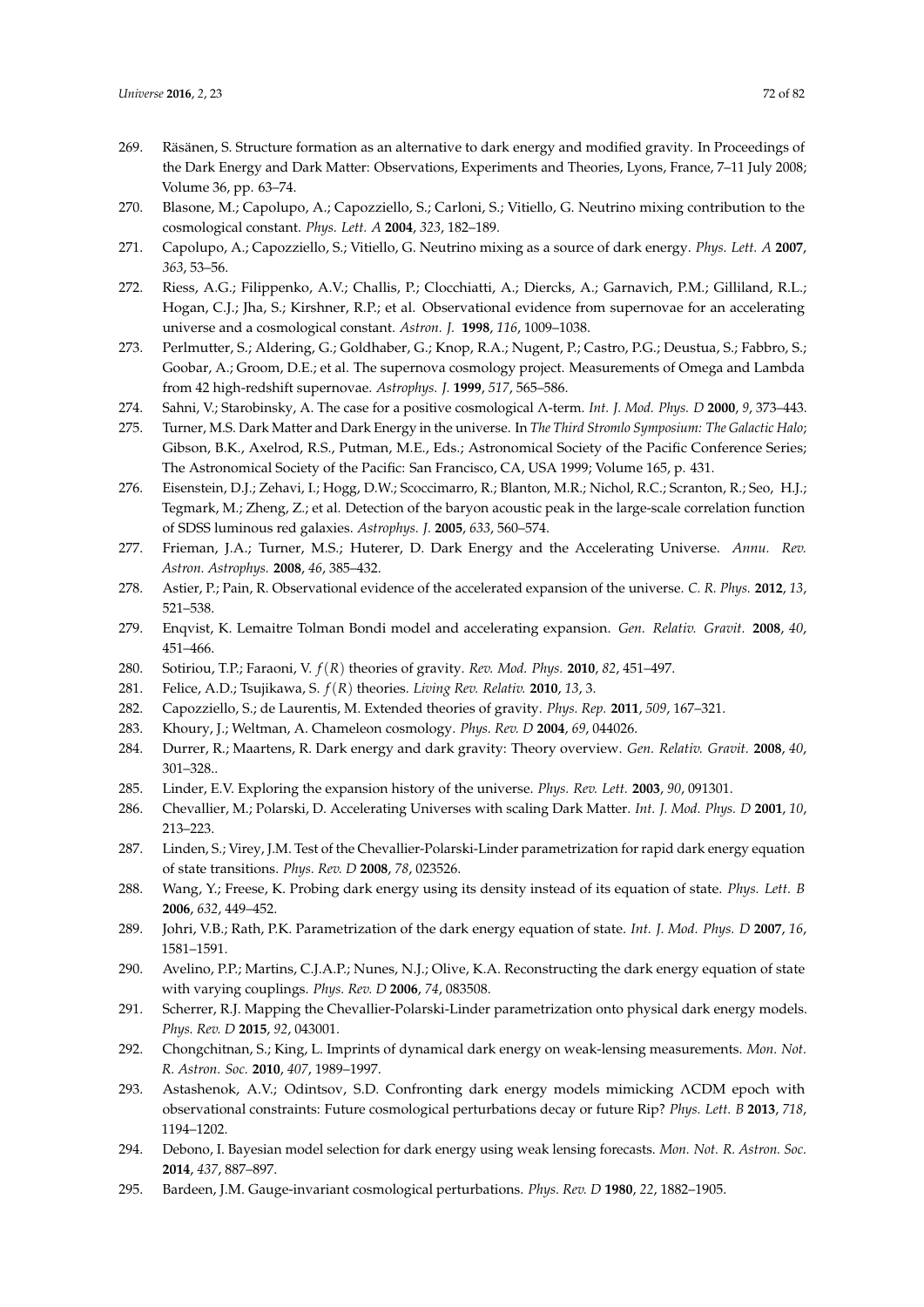- 296. Lifshitz, E.M. On the gravitational stability of the expanding universe. *J. Phys. (USSR)* **1946**, *46*, 587–602.
- 297. Bartelmann, M.; Schneider, P. Weak gravitational lensing. *Phys. Rep.* **2001**, *340*, 291–472.
- 298. Jeans, J.H. The stability of a spherical nebula. *Philos. Trans. R. Soc. Lond. A Math. Phys. Eng. Sci.* **1902**, *199*, 1–53.
- 299. Silk, J. Cosmic black-body radiation and galaxy formation. *Astrophys. J.* **1968**, *151*, 459–471.
- 300. Bond, J.R.; Efstathiou, G.; Silk, J. Massive neutrinos and the large-scale structure of the universe. *Phys. Rev. Lett.* **1980**, *45*, 1980–1984.
- 301. Silk, J.; Mamon, G.A. The current status of galaxy formation. *Res. Astron. Astrophys.* **2012**, *12*, 917–946.
- 302. Linder, E.V.; Jenkins, A. Cosmic structure growth and dark energy. *Mon. Not. R. Astron. Soc.* **2003**, *346*, 573–583.
- 303. Bernardeau, F.; Colombi, S.; Gaztañaga, E.; Scoccimarro, R. Large-scale structure of the Universe and cosmological perturbation theory. *Phys. Rep.* **2002**, *367*, 1–248.
- 304. Percival, W.J. Cosmological structure formation in a homogeneous dark energy background. *Astron. Astrophys.* **2005**, *443*, 819–830.
- 305. Hamilton, A.J.S.; Kumar, P.; Lu, E.; Matthews, A. Reconstructing the primordial spectrum of fluctuations of the universe from the observed nonlinear clustering of galaxies. *Astrophys. J.* **1991**, *374*, L1–L4.
- 306. Jain, B.; Mo, H.J.; White, S.D.M. The evolution of correlation functions and power spectra in gravitational clustering. *Mon. Not. R. Astron. Soc.* **1995**, *276*, L25–L29.
- 307. Peacock, J.A.; Dodds, S.J. Non-linear evolution of cosmological power spectra. *Mon. Not. R. Astron. Soc.* **1996**, *280*, L19–L26.
- 308. Smith, R.E.; Peacock, J.A.; Jenkins, A.; White, S.D.M.; Frenk, C.S.; Pearce, F.R.; Thomas, P.A.; Efstathiou, G.; Couchman, H.M.P. Stable clustering, the halo model and non-linear cosmological power spectra. *Mon. Not. R. Astron. Soc.* **2003**, *341*, 1311–1332.
- 309. Seljak, U. Analytic model for galaxy and Dark Matter clustering. *Mon. Not. R. Astron. Soc.* **2000**, *318*, 203–213.
- 310. Peacock, J.A.; Smith, R.E. Halo occupation numbers and galaxy bias. *Mon. Not. R. Astron. Soc.* **2000**, *318*, 1144–1156.
- 311. Huterer, D.; Takada, M. Calibrating the nonlinear matter power spectrum: Requirements for future weak lensing surveys. *Astropart. Phys.* **2005**, *23*, 369–376.
- 312. Van Daalen, M.P.; Schaye, J.; Booth, C.M.; Dalla Vecchia, C. The effects of galaxy formation on the matter power spectrum: A challenge for precision cosmology. *Mon. Not. R. Astron. Soc.* **2011**, *415*, 3649–3665.
- 313. Semboloni, E.; Hoekstra, H.; Schaye, J.; van Daalen, M.P.; McCarthy, I.G. Quantifying the effect of baryon physics on weak lensing tomography. *Mon. Not. R. Astron. Soc.* **2011**, *417*, 2020–2035.
- 314. Bird, S.; Viel, M.; Haehnelt, M.G. Massive neutrinos and the non-linear matter power spectrum. *Mon. Not. R. Astron. Soc.* **2012**, *420*, 2551–2561.
- 315. Hearin, A.P.; Zentner, A.R.; Ma, Z. General requirements on matter power spectrum predictions for cosmology with weak lensing tomography. *J. Cosmol. Astropart. Phys.* **2012**, *4*, 034.
- 316. Takahashi, R.; Sato, M.; Nishimichi, T.; Taruya, A.; Oguri, M. Revising the halofit model for the nonlinear matter power spectrum. *Astrophys. J.* **2012**, *761*, 152.
- 317. Villaescusa-Navarro, F.; Viel, M.; Datta, K.K.; Choudhury, T.R. Modeling the neutral hydrogen distribution in the post-reionization Universe: Intensity mapping. *J. Cosmol. Astropart. Phys.* **2014**, *9*, 050.
- 318. Bentivegna, E.; Bruni, M. Effects of nonlinear inhomogeneity on the cosmic expansion with numerical relativity. *Phys. Rev. Lett.* **2016**, *116*, 251302.
- 319. Mertens, J.B.; Giblin, J.T.; Starkman, G.D. Integration of inhomogeneous cosmological spacetimes in the BSSN formalism. *Phys. Rev. D* **2016**, *93*, 124059.
- 320. Giblin, J.T.; Mertens, J.B.; Starkman, G.D. Departures from the Friedmann-Lemaitre-Robertston-Walker cosmological model in an inhomogeneous universe: A numerical examination. *Phys. Rev. Lett.* **2016**, *116*, 251301.
- 321. Harrison, E.R. Fluctuations at the threshold of classical cosmology. *Phys. Rev. D* **1970**, *1*, 2726–2730.
- 322. Zel'dovich, Y.B. A hypothesis, unifying the structure and the entropy of the Universe. *Mon. Not. R. Astron. Soc.* **1972**, *160*, 1–3.
- 323. Peebles, P.J.E.; Yu, J.T. Primeval adiabatic perturbation in an expanding universe. *Astrophys. J.* **1970**, *162*, 815–836.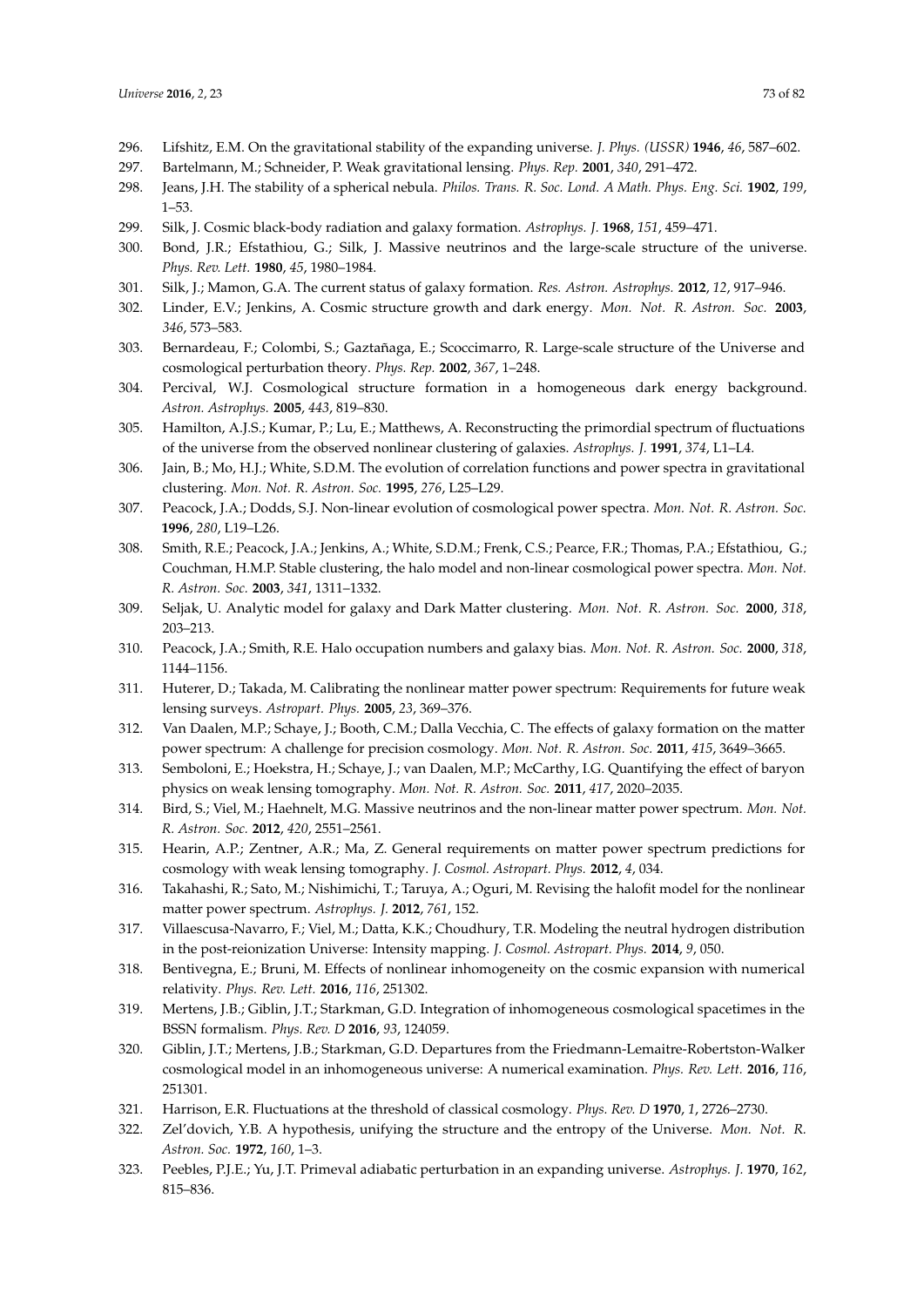- 324. Mukherjee, P.; Wang, Y. Model-independent reconstruction of the primordial power spectrum from Wilkinson Microwave Anistropy Probe data. *Astrophys. J.* **2003**, *599*, 1–6.
- 325. Trotta, R. Forecasting the Bayes factor of a future observation. *Mon. Not. R. Astron. Soc.* **2007**, *378*, 819–824.
- 326. Trotta, R. Applications of Bayesian model selection to cosmological parameters. *Mon. Not. R. Astron. Soc.* **2007**, *378*, 72–82.
- 327. Bridges, M.; Feroz, F.; Hobson, M.P.; Lasenby, A.N. Bayesian optimal reconstruction of the primordial power spectrum. *Mon. Not. R. Astron. Soc.* **2009**, *400*, 1075–1084.
- 328. Vázquez, J.A.; Bridges, M.; Hobson, M.P.; Lasenby, A.N. Model selection applied to reconstruction of the Primordial Power Spectrum. *J. Cosmol. Astropart. Phys.* **2012**, *6*, 006.
- 329. Hoyle, C.D.; Kapner, D.J.; Heckel, B.R.; Adelberger, E.G.; Gundlach, J.H.; Schmidt, U.; Swanson, H.E. Submillimeter tests of the gravitational inverse-square law. *Phys. Rev. D* **2004**, *70*, 042004.
- 330. Kapner, D.J.; Cook, T.S.; Adelberger, E.G.; Gundlach, J.H.; Heckel, B.R.; Hoyle, C.D.; Swanson, H.E. Tests of the gravitational inverse-square law below the dark-energy length scale. *Phys. Rev. Lett.* **2007**, *98*, 021101.
- 331. Baker, T.; Psaltis, D.; Skordis, C. Linking tests of gravity on all scales: From the strong-field regime to cosmology. *Astrophys. J.* **2015**, *802*, 63.
- 332. Eddington, A.S. *The Mathematical Theory of Relativity*; Cambridge University Press: Cambridge, UK, 1923.
- 333. Shapiro, I.I. Solar system tests of general relativity: Recent results and present plans. In *General Relativity and Gravitation, 1989*; Ashby, N., Bartlett, D.F., Wyss, W., Eds.; Cambridge University Press: Cambridge, UK, 2005; p. 313.
- 334. Williams, J.G.; Turyshev, S.G.; Boggs, D.H. Progress in lunar laser ranging tests of relativistic gravity. *Phys. Rev. Lett.* **2004**, *93*, 261101.
- 335. Williams, J.G.; Turyshev, S.G.; Boggs, D.H. Lunar laser ranging tests of the equivalence principle with the Earth and Moon. *Int. J. Mod. Phys. D* **2009**, *18*, 1129–1175.
- 336. Shapiro, S.S.; Davis, J.L.; Lebach, D.E.; Gregory, J.S. Measurement of the solar gravitational deflection of radio waves using geodetic very-long-baseline interferometry data, 1979–1999. *Phys. Rev. Lett.* **2004**, *92*, 121101.
- 337. Pitjeva, E.V.; Pitjev, N.P. Relativistic effects and Dark Matter in the Solar system from observations of planets and spacecraft. *Mon. Not. R. Astron. Soc.* **2013**, *432*, 3431–3437.
- 338. Fienga, A.; Laskar, J.; Kuchynka, P.; Manche, H.; Desvignes, G.; Gastineau, M.; Cognard, I.; Theureau, G. The INPOP10a planetary ephemeris and its applications in fundamental physics. *Celest. Mech. Dyn. Astron.* **2011**, *111*, 363–385.
- 339. Iorio, L.; Lichtenegger, H.I.M.; Ruggiero, M.L.; Corda, C. Phenomenology of the Lense-Thirring effect in the solar system. *Astrophys. Space Sci.* **2011**, *331*, 351–395.
- 340. Hughes, V.W.; Robinson, H.G.; Beltran-Lopez, V. Upper Limit for the anisotropy of inertial mass from nuclear resonance experiments. *Phys. Rev. Lett.* **1960**, *4*, 342–344.
- 341. Drever, R.W.P. A search for anisotropy of inertial mass using a free precession technique. *Philos. Mag.* **1961**, *6*, 683–687.
- 342. Allmendinger, F.; Heil, W.; Karpuk, S.; Kilian, W.; Scharth, A.; Schmidt, U.; Schnabel, A.; Sobolev, Y.; Tullney, K. New limit on Lorentz-invariance- and CPT-violating neutron spin interactions using a free-spin-precession He3-Xe129 comagnetometer. *Phys. Rev. Lett.* **2014**, *112*, 110801.
- 343. Williams, J.G.; Turyshev, S.G.; Boggs, D.H. Lunar laser ranging tests of the equivalence principle. *Class. Quantum Gravity* **2012**, *29*, 184004.
- 344. Delva, P.; Hees, A.; Bertone, S.; Richard, E.; Wolf, P. Test of the gravitational redshift with stable clocks in eccentric orbits: Application to Galileo satellites 5 and 6. *Class. Quantum Gravity* **2015**, *32*, 232003.
- 345. Iorio, L. Gravitational anomalies in the solar system? *Int. J. Mod. Phys. D* **2015**, *24*, 1530015.
- 346. Uzan, J.P. Varying constants, gravitation and cosmology. *Living Rev. Relativ.* **2011**, *14*, 2.
- 347. Flambaum, V.V. Variation of the fundamental constants: Theory and observations. *Int. J. Mod. Phys. A* **2007**, *22*, 4937–4950.
- 348. Lea, S.N. Limits to time variation of fundamental constants from comparisons of atomic frequency standards. *Rep. Prog. Phys.* **2007**, *70*, 1473–1523.
- 349. Rich, J. Which fundamental constants for cosmic microwave background and baryon-acoustic oscillation? *Astron. Astrophys.* **2015**, *584*, A69.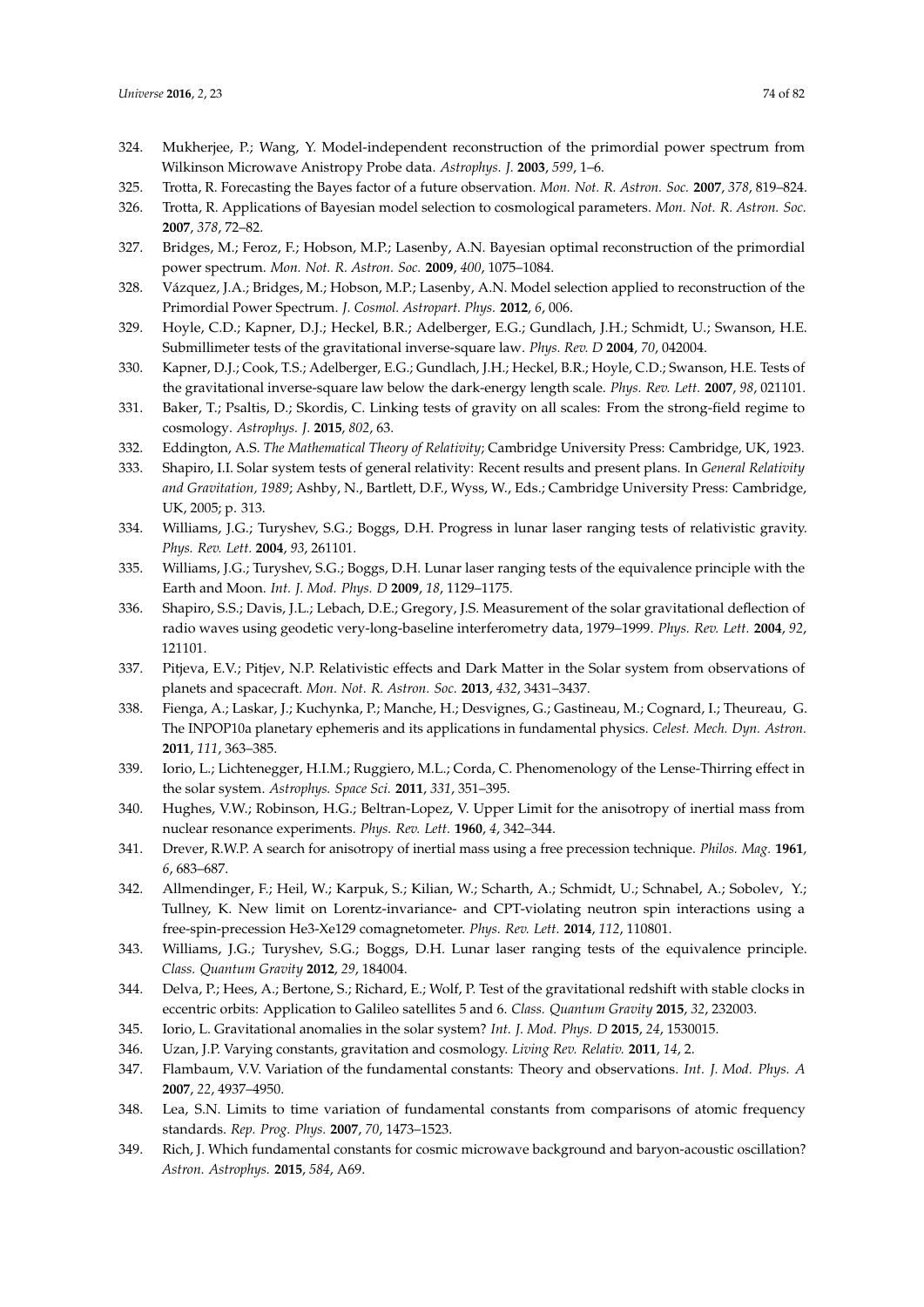- 350. Barrow, J.D.; Sandvik, H.B.; Magueijo, J.A. Behavior of varying-alpha cosmologies. *Phys. Rev. D* **2002**, *65*, 063504.
- 351. Barrow, J.D.; Graham, A.A.H. General dynamics of varying-alpha universes. *Phys. Rev. D* **2013**, *88*, 103513.
- 352. Fujii, Y.; Iwamoto, A.; Fukahori, T.; Ohnuki, T.; Nakagawa, M.; Hidaka, H.; Oura, Y.; Möller, P. The nuclear interaction at Oklo 2 billion years ago. *Nucl. Phys. B* **2000**, *573*, 377–401.
- 353. Uzan, J.P. The fundamental constants and their variation: Observational and theoretical status. *Rev. Mod. Phys.* **2003**, *75*, 403–455.
- 354. Lamoreaux, S.K.; Torgerson, J.R. Neutron moderation in the Oklo natural reactor and the time variation of *α*. *Phys. Rev. D* **2004**, *69*, 121701.
- 355. Khatri, R.; Wandelt, B.D. 21-cm radiation: A new probe of variation in the fine-structure constant. *Phys. Rev. Lett.* **2007**, *98*, 111301.
- 356. Nakashima, M.; Ichikawa, K.; Nagata, R.; Yokoyama, J. Constraining the time variation of the coupling constants from cosmic microwave background: Effect of ΛQCD. *J. Cosmol. Astropart. Phys.* **2010**, *2010*, 030.
- 357. Martins, C.J.A.P.; Menegoni, E.; Galli, S.; Mangano, G.; Melchiorri, A. Varying couplings in the early universe: Correlated variations of *α* and G. *Phys. Rev. D* **2010**, *82*, 023532.
- 358. Anderson, J.D.; Schubert, G.; Trimble, V.; Feldman, M.R. Measurements of Newton's gravitational constant and the length of day. *Europhys. Lett.* **2015**, *110*, 10002.
- 359. Pitkin, M. Comment on "Measurements of Newton's gravitational constant and the length of day". *Europhys. Lett.* **2015**, *111*, 30002.
- 360. Anderson, J.D.; Schubert, G.; Trimble, V.; Feldman, M.R. Reply to the comment by M. Pitkin. *Europhys. Lett.* **2015**, *111*, 30003.
- 361. Iorio, L. Does Newton's gravitational constant vary sinusoidally with time? Orbital motions say no. *Class. Quantum Gravity* **2016**, *33*, 045004.
- 362. Feldman, M.R.; Anderson, J.D.; Schubert, G.; Trimble, V.; Kopeikin, S.M.; Lämmerzahl, C. Deep space experiment to measure G. *Class. Quantum Gravity* **2016**, *33*, 125013.
- 363. Lahav, O. Observational tests of FRW world models. *Class. Quantum Gravity* **2002**, *19*, 3517–3526.
- 364. Hansen, F.K.; Banday, A.J.; Górski, K.M. Testing the cosmological principle of isotropy: Local power-spectrum estimates of the WMAP data. *Mon. Not. R. Astron. Soc.* **2004**, *354*, 641–665.
- 365. Schwarz, D.J.; Bacon, D.; Chen, S.; Clarkson, C.; Huterer, D.; Kunz, M.; Maartens, R.; Raccanelli, A.; Rubart, M.; Starck, J.L. Testing foundations of modern cosmology with SKA all-sky surveys. In Proceedings of the Advancing Astrophysics with the Square Kilometre Array (AASKA14), Giardini Naxos, Italy, 9–13 June 2014; p. 32.
- 366. Segre, M. Galileo, Viviani and the tower of Pisa. *Stud. Hist. Philos. Sci. Part A* **1989**, *20*, 435–451.
- 367. Eötvos, R. Über die Anziehung der Erde auf Verschiedene Substanzen. *Math. Naturwissenschaft. Ber. Ung.* **1890**, *8*, 65–68.
- 368. Gundlach, J.H.; Smith, G.L.; Adelberger, E.G.; Heckel, B.R.; Swanson, H.E. Short-range test of the equivalence principle. *Phys. Rev. Lett.* **1997**, *78*, 2523–2526.
- 369. Schlamminger, S.; Choi, K.Y.; Wagner, T.A.; Gundlach, J.H.; Adelberger, E.G. Test of the equivalence principle using a rotating torsion balance. *Phys. Rev. Lett.* **2008**, *100*, 041101.
- 370. Adelberger, E.; Gundlach, J.; Heckel, B.; Hoedl, S.; Schlamminger, S. Torsion balance experiments: A low-energy frontier of particle physics. *Prog. Part. Nucl. Phys.* **2009**, *62*, 102–134.
- 371. Wagner, T.A.; Schlamminger, S.; Gundlach, J.H.; Adelberger, E.G. Torsion-balance tests of the weak equivalence principle. *Class. Quantum Gravity* **2012**, *29*, 184002.
- 372. Dickey, J.O.; Bender, P.L.; Faller, J.E.; Newhall, X.X.; Ricklefs, R.L.; Ries, J.G.; Shelus, P.J.; Veillet, C.; Whipple, A.L.; Wiant, J.R.; et al. Lunar Laser ranging: A continuing legacy of the Apollo program. *Science* **1994**, *265*, 482–490.
- 373. Murphy, T.W. Lunar laser ranging: The millimeter challenge. *Rep. Prog. Phys.* **2013**, *76*, 076901.
- 374. Pearlman, M.R.; Degnan, J.J.; Bosworth, J.M. The international laser ranging service. *Adv. Space Res.* **2002**, *30*, 135–143.
- 375. Appleby, G.; Rodríguez, J.; Altamimi, Z. Assessment of the accuracy of global geodetic satellite laser ranging observations and estimated impact on ITRF scale: Estimation of systematic errors in LAGEOS observations 1993–2014. *J. Geod.* **2016**, doi:10.1007/s00190-016-0929-2.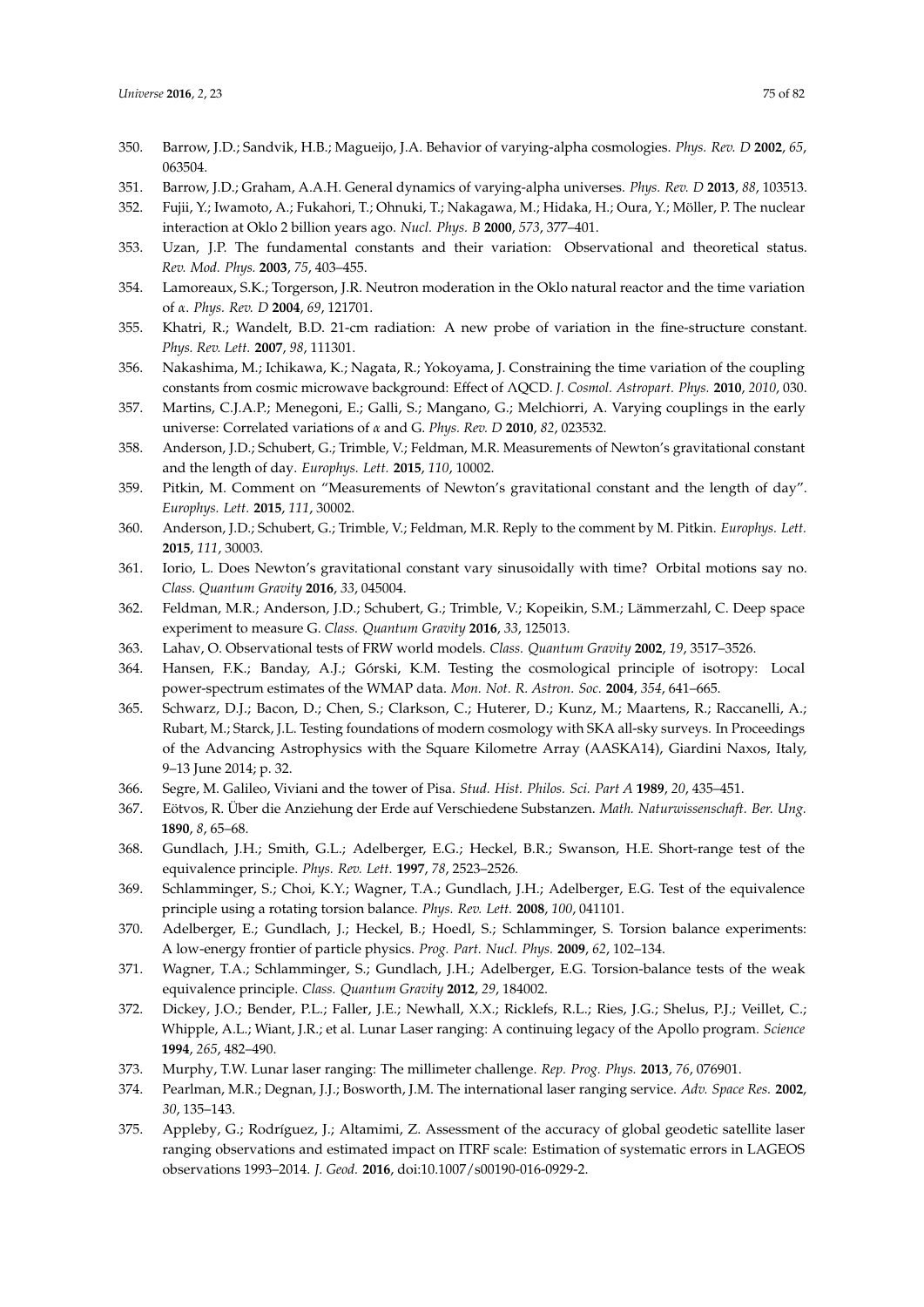- 376. Degnan, J.J. Laser transponders for high-accuracy interplanetary laser ranging and time transfer. In *Lasers, Clocks and Drag-Free Control: Exploration of Relativistic Gravity in Space*; Dittus, H., Lammerzahl, C., Turyshev, S.G., Eds.; Astrophysics and Space Science Library; Springer: Berlin/Heidelberg, Germany, 2008; Volume 349, p. 231.
- 377. Iorio, L. Effects of standard and modified gravity on interplanetary ranges. *Int. J. Mod. Phys. D* **2011**, *20*, 181–232.
- 378. Dirkx, D.; Noomen, R.; Visser, P.N.A.M.; Bauer, S.; Vermeersen, L.L.A. Comparative analysis of one- and two-way planetary laser ranging concepts. *Planet. Space Sci.* **2015**, *117*, 159–176.
- 379. Smith, D.; Zuber, M.; Sun, X.; Neumann, G.; Cavanaugh, J.; McGarry, J.; Zagwodzki, T. Two-way laser link over interplanetary distance. *Science* **2006**, *311*, 53.
- 380. Chen, Y.; Birnbaum, K.M.; Hemmati, H. Active laser ranging over planetary distances with millimeter accuracy. *Appl. Phys. Lett.* **2013**, *102*, 241107.
- 381. Margot, J.L.; Giorgini, J.D. Probing general relativity with radar astrometry in the inner solar system. *Proc. Int. Astron. Union* **2010**, *261*, 183–188.
- 382. Fienga, A.; Laskar, J.; Manche, H.; Gastineau, M. Tests of GR with INPOP15a Planetary Ephemerides: Estimations of Possible Supplementary Advances of Perihelia for Mercury and Saturn. 2016, arXiv:1601.00947.
- 383. Iorio, L. The Solar Lense-Thirring Effect: Perspectives for a Future Measurement. 2016, arXiv:1601.01382.
- 384. Anderson, J.D.; Laing, P.A.; Lau, E.L.; Liu, A.S.; Nieto, M.M.; Turyshev, S.G. Study of the anomalous acceleration of Pioneer 10 and 11. *Phys. Rev. D* **2002**, *65*, 082004.
- 385. Nieto, M.M.; Anderson, J.D. Using early data to illuminate the Pioneer anomaly. *Class. Quantum Gravity* **2005**, *22*, 5343–5354.
- 386. Turyshev, S.G.; Toth, V.T. The pioneer anomaly. *Living Rev. Relativ.* **2010**, *13*, 4.
- 387. Nieto, M.M. New Horizons and the onset of the Pioneer anomaly. *Phys. Lett. B* **2008**, *659*, 483–485.
- 388. Iorio, L. Perspectives on effectively constraining the location of a massive trans-Plutonian object with the New Horizons spacecraft: A sensitivity analysis. *Celest. Mech. Dyn. Astron.* **2013**, *116*, 357–366.
- 389. Iorio, L.; Ruggiero, M.L.; Radicella, N.; Saridakis, E.N. Constraining the Schwarzschild-de Sitter solution in models of modified gravity. *Phys. Dark Universe* **2016**, *13*, 111–120.
- 390. Damour, T.; Taylor, J.H. Strong-field tests of relativistic gravity and binary pulsars. *Phys. Rev. D* **1992**, *45*, 1840–1868.
- 391. Lyne, A.G.; Burgay, M.; Kramer, M.; Possenti, A.; Manchester, R.N.; Camilo, F.; McLaughlin, M.A.; Lorimer, D.R.; D'Amico, N.; Joshi, B.C.; et al. A double-pulsar system: A rare laboratory for relativistic gravity and plasma physics. *Science* **2004**, *303*, 1153–1157.
- 392. Kramer, M.; Wex, N. The double pulsar system: A unique laboratory for gravity. *Class. Quantum Gravity* **2009**, *26*, 073001.
- 393. McGaugh, S.S.; Schombert, J.M.; Bothun, G.D.; de Blok, W.J.G. The baryonic tully-fisher relation. *Astrophys. J.* **2000**, *533*, L99–L102.
- 394. Famaey, B.; McGaugh, S.S. Modified Newtonian Dynamics (MOND): Observational phenomenology and relativistic extensions. *Living Rev. Relativ.* **2012**, *15*, 10.
- 395. Adams, F.C.; Laughlin, G. Relativistic effects in extrasolar planetary systems. *Int. J. Mod. Phys. D* **2006**, *15*, 2133–2140.
- 396. Adams, F.C.; Laughlin, G. Effects of secular interactions in extrasolar planetary systems. *Astrophys. J.* **2006**, *649*, 992–1003.
- 397. Adams, F.C.; Laughlin, G. Long-term evolution of close planets including the effects of secular interactions. *Astrophys. J.* **2006**, *649*, 1004–1009.
- 398. Iorio, L. Are we far from testing general relativity with the transitting extrasolar planet HD 209458b 'Osiris'? *New Astron.* **2006**, *11*, 490–494.
- 399. Jordán, A.; Bakos, G.Á. Observability of the general relativistic precession of periastra in exoplanets. *Astrophys. J.* **2008**, *685*, 543–552.
- 400. Pál, A.; Kocsis, B. Periastron precession measurements in transiting extrasolar planetary systems at the level of general relativity. *Mon. Not. R. Astron. Soc.* **2008**, *389*, 191–198.
- 401. Iorio, L. Classical and relativistic node precessional effects in WASP-33b and perspectives for detecting them. *Astrophys. Space Sci.* **2011**, *331*, 485–496.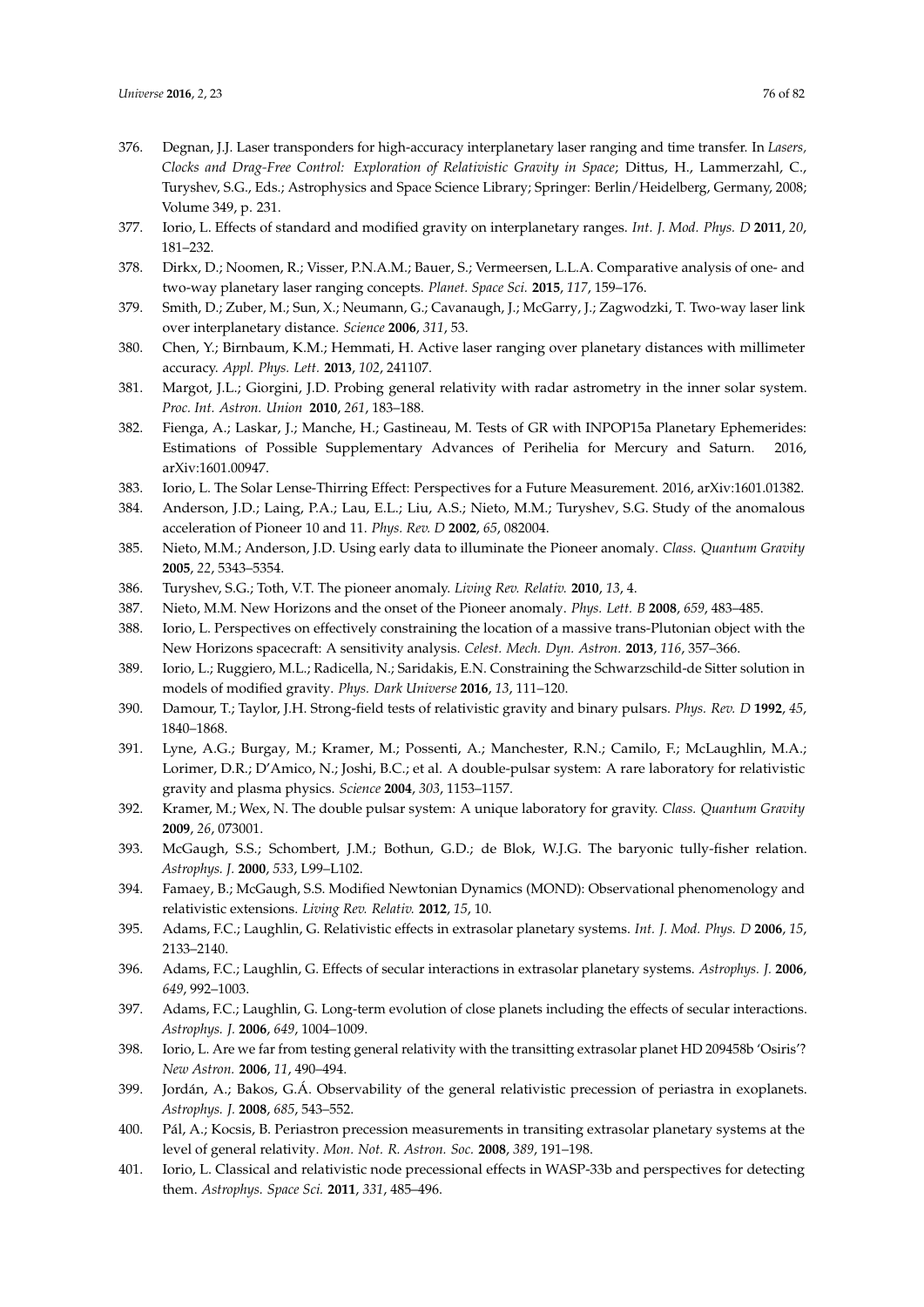- 402. Iorio, L. Classical and relativistic long-term time variations of some observables for transiting exoplanets. *Mon. Not. R. Astron. Soc.* **2011**, *411*, 167–183.
- 403. Iorio, L. Accurate characterization of the stellar and orbital parameters of the exoplanetary system WASP-33 b from orbital dynamics. *Mon. Not. R. Astron. Soc.* **2016**, *455*, 207–213.
- 404. Iorio, L. Post-Keplerian corrections to the orbital periods of a two-body system and their measurability. *Mon. Not. R. Astron. Soc.* **2016**, *460*, 2445–2452.
- 405. Henry, R.C. Kretschmann scalar for a kerr-newman black hole. *Astrophys. J.* **2000**, *535*, 350–353.
- 406. Will, C.M. Focus Issue: Gravity Probe B. *Class. Quantum Gravity* **2015**, *32*, 220301.
- 407. Everitt, C.W.F.; Muhlfelder, B.; DeBra, D.B.; Parkinson, B.W.; Turneaure, J.P.; Silbergleit, A.S.; Acworth, E.B.; Adams, M.; Adler, R.; Bencze, W.J.; et al. The Gravity Probe B test of general relativity. *Class. Quantum Gravity* **2015**, *32*, 224001.
- 408. Hulse, R.A.; Taylor, J.H. Discovery of a pulsar in a binary system. *Astrophys. J.* **1975**, *195*, L51–L53.
- 409. Psaltis, D. Probes and tests of strong-field gravity with observations in the electromagnetic spectrum. *Living Rev. Relativ.* **2008**, *11*, 9.
- 410. Psaltis, D. Two approaches to testing general relativity in the strong-field regime. *J. Phys. Conf. Ser.* **2009**, *189*, 012033.
- 411. Johannsen, T. Testing general relativity in the strong-field regime with observations of black holes in the electromagnetic spectrum. *Publ. Astron. Soc. Pac.* **2012**, *124*, 1133–1134.
- 412. Kramer, M. Precision tests of theories of gravity using pulsars. In *Thirteenth Marcel Grossmann Meeting: On Recent Developments in Theoretical and Experimental General Relativity, Astrophysics and Relativistic Field Theories*; Rosquist, K., Ed.; World Scientific: Singapore, 2015; pp. 315–332.
- 413. Weisberg, J.M.; Taylor, J.H. The Relativistic Binary Pulsar B1913+16: Thirty Years of Observations and Analysis. *Astron. Soc. Pac. Conf. Ser.* **2005**, *328*, 25–32.
- 414. Bailes, M.; Ord, S.M.; Knight, H.S.; Hotan, A.W. Self-consistency of relativistic observables with general relativity in the white dwarf-neutron star binary PSR J1141-6545. *Astrophys. J.* **2003**, *595*, L49–L52.
- 415. Stairs, I.H.; Thorsett, S.E.; Taylor, J.H.; Wolszczan, A. Studies of the relativistic binary pulsar PSR B1534+12. I. Timing analysis. *Astrophys. J.* **2002**, *581*, 501–508.
- 416. Kramer, M.; Lorimer, D.R.; Lyne, A.G.; McLaughlin, M.; Burgay, M.; D'Amico, N.; Possenti, A.; Camilo, F.; Freire, P.C.C.; Joshi, B.C.; et al. Testing GR with the double pulsar: Recent results. In Proceedings of the 22nd Texas Symposium on Relativistic Astrophysics, Stanford, CA, USA , 13–17 December 2004; pp. 142–148.
- 417. Kramer, M.; Stairs, I.H.; Manchester, R.N.; McLaughlin, M.A.; Lyne, A.G.; Ferdman, R.D.; Burgay, M.; Lorimer, D.R.; Possenti, A.; D'Amico, N.; et al. Tests of general relativity from timing the double pulsar. *Science* **2006**, *314*, 97–102.
- 418. Desai, S.; Kahya, E.O. Galactic one-way Shapiro delay to PSR B1937+21. *Mod. Phys. Lett. A* **2016**, *31*, 1650083.
- 419. Huang, Y.; Weisberg, J.M. Timing the relativistic binary pulsar PSR B1913+16. In Proceedings of the 228th American Astronomical Society Meeting, San Diego, CA, USA, 12–16 June 2016.
- 420. Iorio, L. Prospects for measuring the moment of inertia of pulsar J0737-3039A. *New Astron.* **2009**, *14*, 40–43.
- 421. Kehl, M.S.; Wex, N.; Kramer, M.; Liu, K. Future Measurements of the Lense-Thirring Effect in the Double Pulsar. 2016, arXiv:1605.00408.
- 422. Iorio, L. Constraints from orbital motions around the Earth of the environmental fifth-force hypothesis for the OPERA superluminal neutrino phenomenology. *J. High Energy Phys.* **2012**, *5*, 73.
- 423. Deng, X.M.; Xie, Y. Yukawa effects on the clock onboard a drag-free satellite. *Mon. Not. R. Astron. Soc.* **2013**, *431*, 3236–3239.
- 424. Li, Z.W.; Yuan, S.F.; Lu, C.; Xie, Y. New upper limits on deviation from the inverse-square law of gravity in the solar system: A Yukawa parameterization. *Res. Astron. Astrophys.* **2014**, *14*, 139–143.
- 425. Khoury, J.; Weltman, A. Chameleon fields: Awaiting surprises for tests of gravity in space. *Phys. Rev. Lett.* **2004**, *93*, 171104.
- 426. Tully, R.B.; Fisher, J.R. A new method of determining distances to galaxies. *Astron. Astrophys.* **1977**, *54*, 661–673.
- 427. Dunsby, P.; Goheer, N.; Osano, B.; Uzan, J.P. How close can an inhomogeneous universe mimic the concordance model? *J. Cosmol. Astropart. Phys.* **2010**, *6*, 017.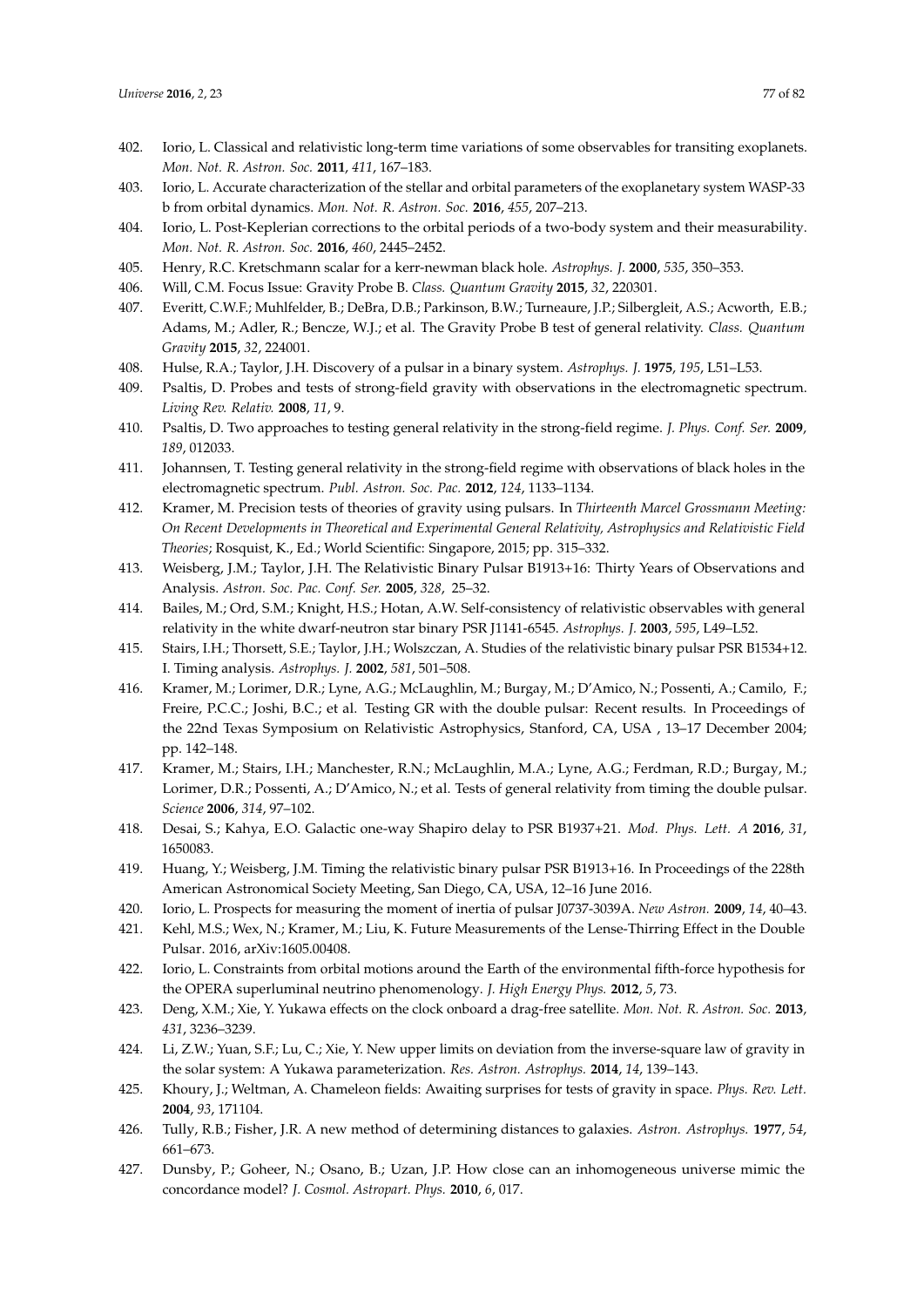- 428. Uzan, J.P.; Bernardeau, F. Lensing at cosmological scales: A test of higher dimensional gravity. *Phys. Rev. D* **2001**, *64*, 083004.
- 429. Peebles, P.J.E. *The Large-Scale Structure of the Universe*; Princeton Series in Physics: Princeton, NJ, USA, 1980.
- 430. Rich, J. *Fundamentals of Cosmology*; Springer: Berlin, Germany, 2001.
- 431. Uzan, J.P. The acceleration of the universe and the physics behind it. *Gen. Relativ. Gravit.* **2007**, *39*, 307–342.
- 432. Uzan, J.P. Tests of general relativity on astrophysical scales. *Gen. Relativ. Gravit.* **2010**, *42*, 2219–2246.
- 433. Lue, A.; Scoccimarro, R.; Starkman, G.D. Probing Newton's constant on vast scales: Dvali-Gabadadze-Porrati gravity, cosmic acceleration, and large scale structure. *Phys. Rev. D* **2004**, *69*, 124015.
- 434. Song, Y.S. Large scale structure formation of the normal branch in the DGP brane world model. *Phys. Rev. D* **2008**, *77*, 124031.
- 435. Benabed, K.; Bernardeau, F. Testing quintessence models with large-scale structure growth. *Phys. Rev. D* **2001**, *64*, 083501.
- 436. Koivisto, T.; Mota, D.F. Gauss-Bonnet quintessence: Background evolution, large scale structure, and cosmological constraints. *Phys. Rev. D* **2007**, *75*, 023518.
- 437. Tsujikawa, S. Quintessence: A review. *Class. Quantum Gravity* **2013**, *30*, 214003.
- 438. Baldi, M.; Pettorino, V.; Amendola, L.; Wetterich, C. Oscillating non-linear large-scale structures in growing neutrino quintessence. *Mon. Not. R. Astron. Soc.* **2011**, *418*, 214–229.
- 439. Koivisto, T.S.; Saridakis, E.N.; Tamanini, N. Scalar-fluid theories: Cosmological perturbations and large-scale structure. *J. Cosmol. Astropart. Phys.* **2015**, *2015*, 047.
- 440. Schimd, C.; Uzan, J.P.; Riazuelo, A. Weak lensing in scalar-tensor theories of gravity. *Phys. Rev. D* **2005**, *71*, 083512.
- 441. Rodríguez-Meza, M.A. Power spectrum of large-scale structure cosmological models in the framework of scalar-tensor theories. *J. Phys. Conf. Ser.* **2010**, *229*, 012063.
- 442. Goenner, H. Some remarks on the genesis of scalar-tensor theories. *Gen. Relativ. Gravit.* **2012**, *44*, 2077–2097.
- 443. Takushima, Y.; Terukina, A.; Yamamoto, K. Bispectrum of cosmological density perturbations in the most general second-order scalar-tensor theory. *Phys. Rev. D* **2014**, *89*, 104007.
- 444. Dossett, J.N.; Ishak, M.; Parkinson, D.; Davis, T.M. Constraints and tensions in testing general relativity from Planck and CFHTLenS data including intrinsic alignment systematics. *Phys. Rev. D* **2015**, *92*, 023003.
- 445. Di Valentino, E.; Melchiorri, A.; Silk, J. Cosmological hints of modified gravity? *Phys. Rev. D* **2016**, *93*, 023513.
- 446. Hu, B.; Liguori, M.; Bartolo, N.; Matarrese, S. Parametrized modified gravity constraints after Planck. *Phys. Rev. D* **2013**, *88*, 123514.
- 447. Pettorino, V. Testing modified gravity with Planck: The case of coupled dark energy. *Phys. Rev. D* **2013**, *88*, 063519.
- 448. Planck Collaboration. Planck 2015 Results. XIV. Dark Energy and Modified Gravity. *Astron. Astrophys.* **2016**, *594*, A14.
- 449. Räsänen, S. Dark energy from back-reaction. *J. Cosmol. Astropart. Phys.* **2004**, *2*, 003.
- 450. Wiltshire, D.L. Gravitational energy as dark energy: Towards concordance cosmology without Lambda. In Proceedings of the Dark Energy and Dark Matter: Observations, Experiments and Theories, Lyons, France, 7–11 July 2008; Volume 36, pp. 91–98.
- 451. Räsänen, S. Backreaction: Directions of progress. *Class. Quantum Gravity* **2011**, *28*, 164008.
- 452. Buchert, T.; Carfora, M.; Ellis, G.F.R.; Kolb, E.W.; MacCallum, M.A.H.; Ostrowski, J.J.; Räsänen, S.; Roukema, B.F.; Andersson, L.; Coley, A.A.; et al. Is there proof that backreaction of inhomogeneities is irrelevant in cosmology? *Class. Quantum Gravity* **2015**, *32*, 215021.
- 453. Räsänen, S.; Bolejko, K.; Finoguenov, A. New test of the Friedmann-Lemaître-Robertson-Walker metric using the distance sum rule. *Phys. Rev. Lett.* **2015**, *115*, 101301.
- 454. Räsänen, S.; Väliviita, J.; Kosonen, V. Testing distance duality with CMB anisotropies. *J. Cosmol. Astropart. Phys.* **2016**, *4*, 050.
- 455. Boehm, C.; Räsänen, S. Violation of the FRW consistency condition as a signature of backreaction. *J. Cosmol. Astropart. Phys.* **2013**, *9*, 003.
- 456. Buchert, T. On average properties of inhomogeneous fluids in general relativity: Dust cosmologies. *Gen. Relativ. Gravit.* **2000**, *32*, 105–126.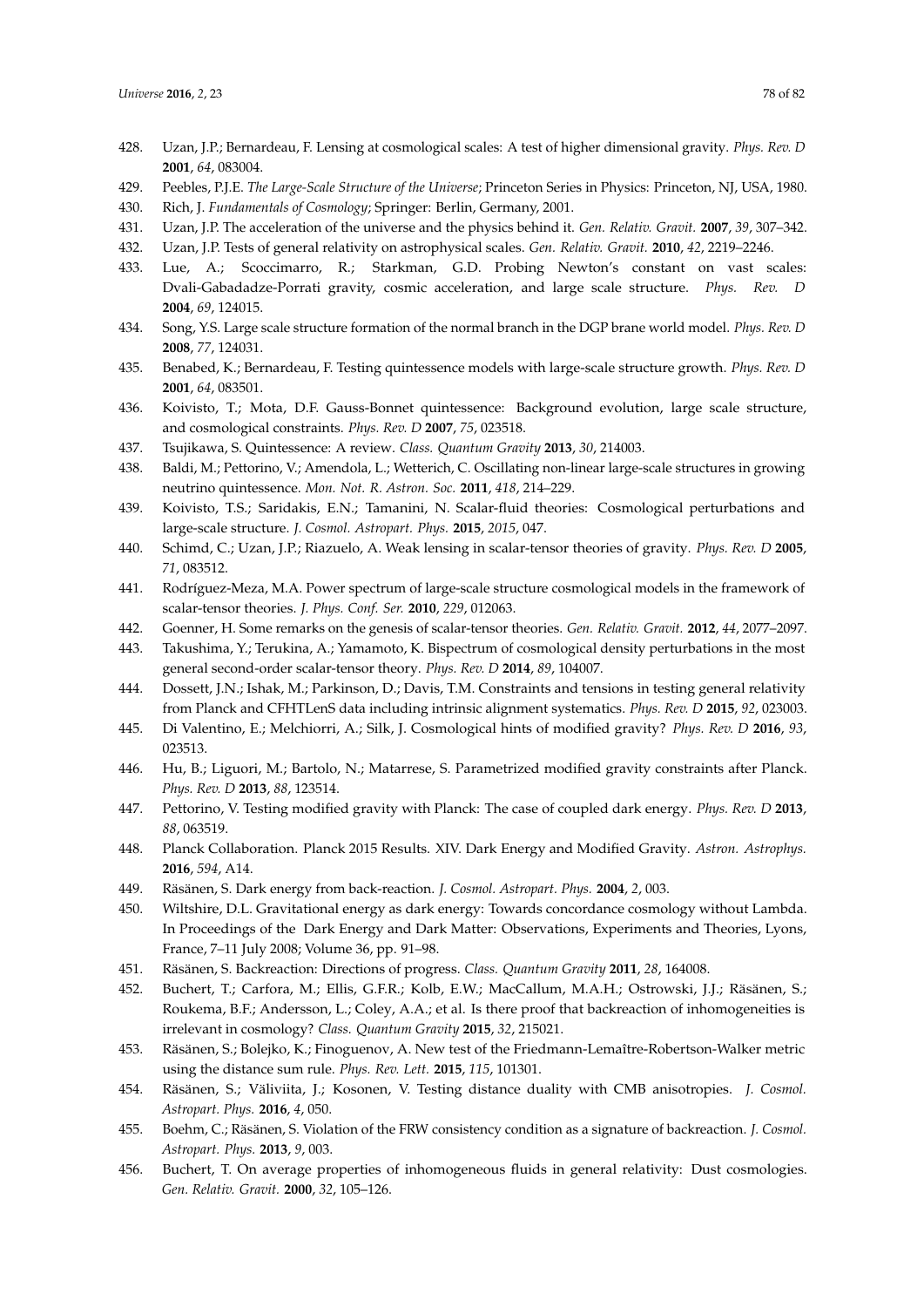- 457. Buchert, T. Dark Energy from structure: A status report. *Gen. Relativ. Gravit.* **2008**, *40*, 467–527.
- 458. Banks, T. Supersymmetry breaking and the cosmological constant. *Int. J. Mod. Phy. A* **2014**, *29*, 1430010.
- 459. Arkani-Hamed, N.; Dimopoulos, S. Supersymmetric unification without low energy supersymmetry and signatures for fine-tuning at the LHC. *J. High Energy Phys.* **2005**, *6*, 073.
- 460. Susskind, L. The anthropic landscape of string theory. In *Universe or Multiverse?* Carr, B., Ed.; Cambridge University Press: Cambridge, UK, 2007.
- 461. Bauer, F.; Solà, J.; Štefancić, H. Dynamically avoiding fine-tuning the cosmological constant: The "Relaxed Universe". *J. Cosmol. Astropart. Phys.* **2010**, *12*, 029.
- 462. Bombelli, L.; Lee, J.; Meyer, D.; Sorkin, R.D. Space-time as a causal set. *Phys. Rev. Lett.* **1987**, *59*, 521–524.
- 463. Ahmed, M.; Dodelson, S.; Greene, P.B.; Sorkin, R. Everpresent Λ. *Phys. Rev. D* **2004**, *69*, 103523.
- 464. Weinberg, S. Anthropic bound on the cosmological constant. *Phys. Rev. Lett.* **1987**, *59*, 2607–2610.
- 465. Garriga, J.; Linde, A.; Vilenkin, A. Dark energy equation of state and anthropic selection. *Phys. Rev. D* **2004**, *69*, 063521.
- 466. Armendariz-Picon, C.; Mukhanov, V.; Steinhardt, P.J. Essentials of k-essence. *Phys. Rev. D* **2001**, *63*, 103510.
- 467. Kamenshchik, A.; Moschella, U.; Pasquier, V. An alternative to quintessence. *Phys. Lett. B* **2001**, *511*, 265–268.
- 468. de Putter, R.; Linder, E.V. Kinetic k-essence and quintessence. *Astropart. Phys.* **2007**, *28*, 263–272.
- 469. Durrer, R.; Maartens, R. Dark Energy and Modified Gravity. In *Dark Energy: Observational and Theoretical Approaches*; Ruiz-Lapuente, P., Ed.; Cambridge University Press: Cambridge, UK, 2008; pp. 48–91.
- 470. Deffayet, C.; Dvali, G.; Gabadadze, G. Accelerated universe from gravity leaking to extra dimensions. *Phys. Rev. D* **2002**, *65*, 044023.
- 471. Amendola, L.; Polarski, D.; Tsujikawa, S. Are f(R) Dark Energy Models Cosmologically Viable? *Phys. Rev. Lett.* **2007**, *98*, 131302.
- 472. Turyshev, S.G.; Toth, V.T.; Kinsella, G.; Lee, S.C.; Lok, S.M.; Ellis, J. Support for the thermal origin of the pioneer anomaly. *Phys. Rev. Lett.* **2012**, *108*, 241101.
- 473. Adler, C.G.; Coulter, B.L. Galileo and the Tower of Pisa experiment. *Am. J. Phys.* **1978**, *46*, 199–201.
- 474. Bergé, J.; Touboul, P.; Rodrigues, M.; The MICROSCOPE Team. Status of MICROSCOPE, a mission to test the Equivalence Principle in space. *J. Phys. Conf. Ser.* **2015**, *610*, 012009.
- 475. Overduin, J.; Everitt, F.; Worden, P.; Mester, J. STEP and fundamental physics. *Class. Quantum Gravity* **2012**, *29*, 184012.
- 476. Nobili, A.M.; Comandi, G.L.; Doravari, S.; Bramanti, D.; Kumar, R.; Maccarrone, F.; Polacco, E.; Turyshev, S.G.; Shao, M.; Lipa, J.; et al. "Galileo Galilei" (GG) a small satellite to test the equivalence principle of Galileo, Newton and Einstein. *Exp. Astron.* **2009**, *23*, 689–710.
- 477. Muller, H.; Peters, A.; Chu, S. A precision measurement of the gravitational redshift by the interference of matter waves. *Nature* **2010**, *463*, 926–929.
- 478. Bardeen, J.M.; Petterson, J.A. The lense-thirring effect and accretion disks around kerr black holes. *Astrophys. J.* **1975**, *195*, L65.
- 479. Pound, R.V.; Rebka, G.A. Apparent weight of photons. *Phys. Rev. Lett.* **1960**, *4*, 337–341.
- 480. Turyshev, S.G.; Yu, N.; Toth, V.T. General relativistic observables for the ACES experiment. *Phys. Rev. D* **2016**, *93*, 045027.
- 481. Vessot, R.F.C.; Levine, M.W.; Mattison, E.M.; Blomberg, E.L.; Hoffman, T.E.; Nystrom, G.U.; Farrel, B.F.; Decher, R.; Eby, P.B.; Baugher, C.R. Test of relativistic gravitation with a space-borne hydrogen maser. *Phys. Rev. Lett.* **1980**, *45*, 2081–2084.
- 482. Schiller, S.; Tino, G.M.; Gill, P.; Salomon, C.; Sterr, U.; Peik, E.; Nevsky, A.; Görlitz, A.; Svehla, D.; Ferrari, G.; et al. Einstein Gravity Explorer—A medium-class fundamental physics mission. *Exp. Astron.* **2009**, *23*, 573–610.
- 483. Antoniadis, J.; Freire, P.C.C.; Wex, N.; Tauris, T.M.; Lynch, R.S.; van Kerkwijk, M.H.; Kramer, M.; Bassa, C.; Dhillon, V.S.; Driebe, T.; et al. A massive pulsar in a compact relativistic binary. *Science* **2013**, *340*, 448.
- 484. Iorio, L. Constraining the preferred-frame *α*<sup>1</sup> , *α*<sup>2</sup> parameters from solar system planetary precessions. *Int. J. Mod. Phys. D* **2014**, *23*, 1450006.
- 485. Fienga, A.; Laskar, J.; Exertier, P.; Manche, H.; Gastineau, M. Numerical estimation of the sensitivity of INPOP planetary ephemerides to general relativity parameters. *Celest. Mech. Dyn. Astron.* **2015**, *123*, 325–349.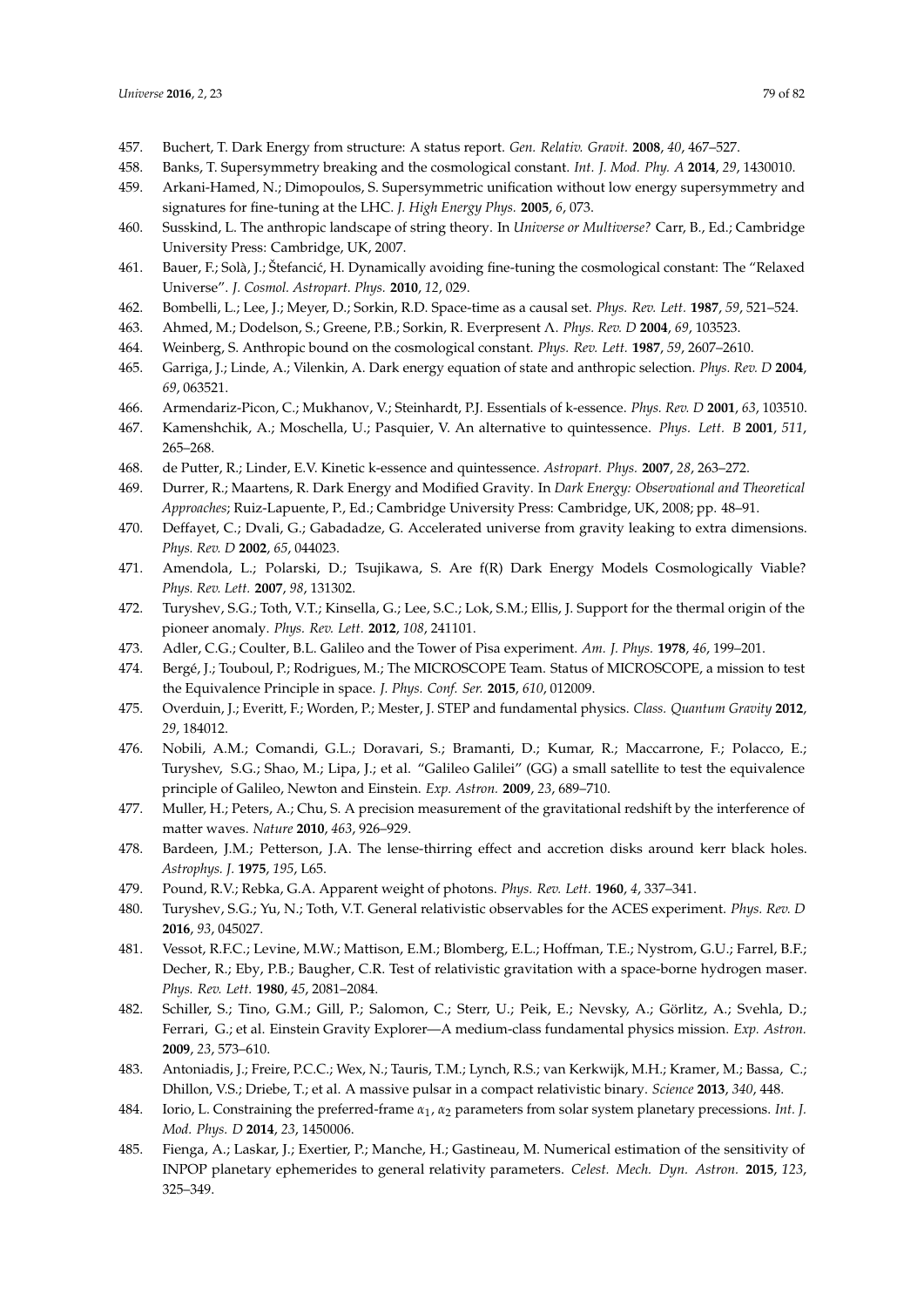- 486. Everitt, C.W.F.; Debra, D.B.; Parkinson, B.W.; Turneaure, J.P.; Conklin, J.W.; Heifetz, M.I.; Keiser, G.M.; Silbergleit, A.S.; Holmes, T.; Kolodziejczak, J.; et al. Gravity Probe B: Final results of a space experiment to test general relativity. *Phys. Rev. Lett.* **2011**, *106*, 221101.
- 487. Kramer, M. Pulsars as probes of gravity and fundamental physics. *Int. J. Mod. Phys. D* **2016**, *25*, 1630029.
- 488. Bertotti, B.; Ciufolini, I.; Bender, P.L. New test of general relativity—Measurement of de Sitter geodetic precession rate for lunar perigee. *Phys. Rev. Lett.* **1987**, *58*, 1062–1065.
- 489. Shapiro, I.I.; Reasenberg, R.D.; Chandler, J.F.; Babcock, R.W. Measurement of the de Sitter precession of the moon—A relativistic three-body effect. *Phys. Rev. Lett.* **1988**, *61*, 2643–2646.
- 490. Williams, J.G.; Newhall, X.X.; Dickey, J.O. Relativity parameters determined from lunar laser ranging. *Phys. Rev. D* **1996**, *53*, 6730–6739.
- 491. Merkowitz, S.M. Tests of gravity using lunar laser ranging. *Living Rev. Relativ.* **2010**, *13*, 7.
- 492. Martini, M.; Dell'Agnello, S.; Currie, D.; Delle Monache, G.O.; Vittori, R.; Berardi, S.; Boni, A.; Cantone, C.; Ciocci, E.; Lops, C.; et al. Moonlight: A new lunar laser ranging retroreflector and the lunar geodetic precession. *Acta Polytech.* **2013**, *53*, 745–750.
- 493. Kramer, M. Determination of the geometry of the PSR B1913 + 16 System by geodetic precession. *Astrophys. J.* **1998**, *509*, 856–860.
- 494. Breton, R.P.; Kaspi, V.M.; Kramer, M.; McLaughlin, M.A.; Lyutikov, M.; Ransom, S.M.; Stairs, I.H.; Ferdman, R.D.; Camilo, F.; Possenti, A. Relativistic spin precession in the double pulsar. *Science* **2008**, *321*, 104–107.
- 495. Lucchesi, D.M.; Anselmo, L.; Bassan, M.; Pardini, C.; Peron, R.; Pucacco, G.; Visco, M. Testing the gravitational interaction in the field of the Earth via satellite laser ranging and the Laser Ranged Satellites Experiment (LARASE). *Class. Quantum Gravity* **2015**, *32*, 155012.
- 496. Ingram, A.; van der Klis, M.; Middleton, M.; Done, C.; Altamirano, D.; Heil, L.; Uttley, P.; Axelsson, M. A quasi-periodic modulation of the iron line centroid energy in the black hole binary H 1743-322. *Mon. Not. R. Astron. Soc.* **2016**, *461*, 1967–1980.
- 497. Bosi, F.; Cella, G.; di Virgilio, A.; Ortolan, A.; Porzio, A.; Solimeno, S.; Cerdonio, M.; Zendri, J.P.; Allegrini, M.; Belfi, J.; et al. Measuring gravitomagnetic effects by a multi-ring-laser gyroscope. *Phys. Rev. D* **2011**, *84*, 122002.
- 498. Stone, N.; Loeb, A. Observing lense-thirring precession in tidal disruption flares. *Phys. Rev. Lett.* **2012**, *108*, 061302.
- 499. Franchini, A.; Lodato, G.; Facchini, S. Lense-Thirring precession around supermassive black holes during tidal disruption events. *Mon. Not. R. Astron. Soc.* **2016**, *455*, 1946–1956.
- 500. Martynov, D.V.; Hall, E.D.; Abbott, B.P.; Abbott, R.; Abbott, T.D.; Adams, C.; Adhikari, R.X.; Anderson, R.A.; Anderson, S.B.; Arai, K.; et al. Sensitivity of the advanced LIGO detectors at the beginning of gravitational wave astronomy. *Phys. Rev. D* **2016**, *93*, 112004.
- 501. LIGO Scientific Collaboration and Virgo Collaboration. GW151226: Observation of gravitational waves from a 22-solar-mass binary black hole coalescence. *Phys. Rev. Lett.* **2016**, *116*, 241103.
- 502. Johannsen, T. Sgr A\* and general relativity. *Class. Quantum Gravity* **2016**, *33*, 113001.
- 503. Soffel, M.; Wirrer, R.; Schastok, J.; Ruder, H.; Schneider, M. Relativistic effects in the motion of artificial satellites: The oblateness of the central body I. *Celest. Mech.* **1987**, *42*, 81–89.
- 504. Heimberger, J.; Soffel, M.; Ruder, H. Relativistic effects in the motion of artificial satellites: The oblateness of the central body II. *Celest. Mech. Dyn. Astron.* **1989**, *47*, 205–217.
- 505. Soffel, M. *Relativity in Astrometry, Celestial Mechanics and Geodesy*; Springer-Verlag: Berlin, Germany, 1989.
- 506. Iorio, L. Post-Newtonian direct and mixed orbital effects due to the oblateness of the central body. *Int. J. Mod. Phys. D* **2015**, *24*, 1550067.
- 507. Iorio, L. A possible new test of general relativity with Juno. *Class. Quantum Gravity* **2013**, *30*, 195011.
- 508. Starkman, G.D.; Trotta, R.; Vaudrevange, P.M. The virtues of frugality—Why cosmological observers should release their data slowly. *Mon. Not. R. Astron. Soc.* **2010**, *401*, L15–L18.
- 509. Domcke, V.; Pieroni, M.; Binétruy, P. Primordial gravitational waves for universality classes of pseudoscalar inflation. *J. Cosmol. Astropart. Phys.* **2016**, *6*, 031.
- 510. Ito, A.; Soda, J. MHz gravitational waves from short-term anisotropic inflation. *J. Cosmol. Astropart. Phys.* **2016**, *4*, 035.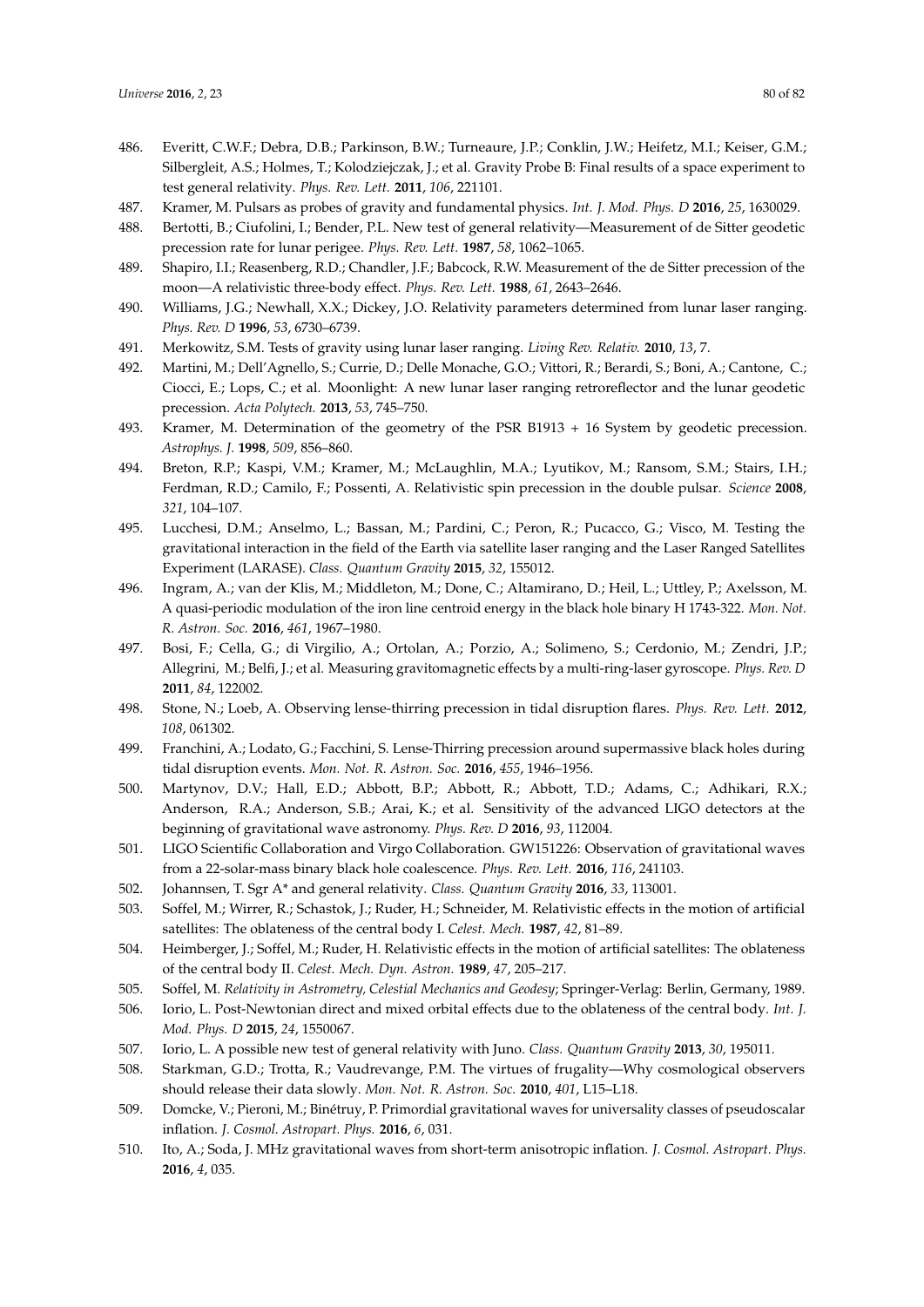- 511. Fidler, C.; Pettinari, G.W.; Beneke, M.; Crittenden, R.; Koyama, K.; Wands, D. The intrinsic B-mode polarisation of the Cosmic Microwave Background. *J. Cosmol. Astropart. Phys.* **2014**, *7*, 011.
- 512. Namikawa, T.; Nagata, R. Non-Gaussian structure of B-mode polarization after delensing. *J. Cosmol. Astropart. Phys.* **2015**, *10*, 004.
- 513. Abazajian, K.N.; Arnold, K.; Austermann, J.; Benson, B.A.; Bischoff, C.; Bock, J.; Bond, J.R.; Borrill, J.; Calabrese, E.; Carlstrom, J.E.; et al. Neutrino physics from the cosmic microwave background and large scale structure. *Astropart. Phys.* **2015**, *63*, 66–80.
- 514. Trotta, R. Bayes in the sky: Bayesian inference and model selection in cosmology. *Contemp. Phys.* **2008**, *49*, 71–104.
- 515. Hobson, M.P.; Jaffe, A.H.; Liddle, A.R.; Mukeherjee, P.; Parkinson, D. *Bayesian Methods in Cosmology*; Cambridge University Press: Cambridge, UK, 2010.
- 516. Liddle, A.R. How many cosmological parameters? *Mon. Not. R. Astron. Soc.* **2004**, *351*, L49–L53.
- 517. Metcalf, R.B.; Silk, J. On breaking cosmic degeneracy. *Astrophys. J.* **1998**, *492*, L1–L4.
- 518. Debono, I.; Rassat, A.; Réfrégier, A.; Amara, A.; Kitching, T.D. Weak lensing forecasts for dark energy, neutrinos and initial conditions. *Mon. Not. R. Astron. Soc.* **2010**, *404*, 110–119.
- 519. Howlett, C.; Lewis, A.; Hall, A.; Challinor, A. CMB power spectrum parameter degeneracies in the era of precision cosmology. *J. Cosmol. Astropart. Phys.* **2012**, *4*, 027.
- 520. Joyce, A.; Jain, B.; Khoury, J.; Trodden, M. Beyond the cosmological standard model. *Phys. Rep.* **2015**, *568*, 1–98.
- 521. Jaffe, A. *H*<sup>0</sup> and odds on cosmology. *Astrophys. J.* **1996**, *471*, 24.
- 522. Mukherjee, P.; Parkinson, D.; Liddle, A.R. A nested sampling algorithm for cosmological model selection. *Astrophys. J.* **2006**, *638*, L51–L54.
- 523. Kilbinger, M.; Wraith, D.; Robert, C.P.; Benabed, K.; Cappé, O.; Cardoso, J.F.; Fort, G.; Prunet, S.; Bouchet, F.R. Bayesian model comparison in cosmology with Population Monte Carlo. *Mon. Not. R. Astron. Soc.* **2010**, *405*, 2381–2390.
- 524. Wraith, D.; Kilbinger, M.; Benabed, K.; Cappé, O.; Cardoso, J.; Fort, G.; Prunet, S.; Robert, C.P. Estimation of cosmological parameters using adaptive importance sampling. *Phys. Rev. D* **2009**, *80*, 023507.
- 525. Del Pozzo, W.; Veitch, J.; Vecchio, A. Testing general relativity using Bayesian model selection: Applications to observations of gravitational waves from compact binary systems. *Phys. Rev. D* **2011**, *83*, 082002.
- 526. Ellis, G.F.R. *Dark Matter and Dark Energy Proposals: Maintaining Cosmology as a True Science*; EAS Publications Series; European Astronomical Society: Versoix, Switzerland, 2009; Volume 36, pp. 325–336.
- 527. Ellis, G.F.R. Issues in the Philosophy of Cosmology. In *Philosophy of Physics*; Butterfield, J., Earman, J., Eds.; Handbook of the Philosophy of Science; Elsevier: Amsterdam, The Netherlands, 2006; pp. 1183–1285.
- 528. Jackman, S. *Bayesian Analysis for the Social Sciences*; Wiley: Hoboken, NJ, USA, 2009.
- 529. Niemack, M.D.; Ade, P.A.R.; Aguirre, J.; Barrientos, F.; Beall, J.A.; Bond, J.R.; Britton, J.; Cho, H.M.; Das, S.; Devlin, M.J.; et al. ACTPol: A polarization-sensitive receiver for the Atacama Cosmology Telescope. *Proc. SPIE* **2010**, *7741*, 77411S.
- 530. Beynon, E.; Bacon, D.J.; Koyama, K. Weak lensing predictions for modified gravities at non-linear scales. *Mon. Not. R. Astron. Soc.* **2010**, *403*, 353–362.
- 531. Harnois-Déraps, J.; Munshi, D.; Valageas, P.; van Waerbeke, L.; Brax, P.; Coles, P.; Rizzo, L. Testing modified gravity with cosmic shear. *Mon. Not. R. Astron. Soc.* **2015**, *454*, 2722–2735.
- 532. Carlstrom, J.E.; CMB-S4 Collaboration. The next generation ground-based CMB experiment, CMB-S4. In Proceedings of the 228th AAS Meeting, San Diego, CA, USA, 12–16 June 2016.
- 533. Santos, M.; Bull, P.; Alonso, D.; Camera, S.; Ferreira, P.; Bernardi, G.; Maartens, R.; Viel, M.; Villaescusa-Navarro, F.; Abdalla, F.B.; et al. Cosmology from a SKA HI intensity mapping survey. In Proceedings of the Advancing Astrophysics with the Square Kilometre Array (AASKA14), Giardini Naxos, Italy, 9–13 June 2014.
- 534. Hall, A.; Bonvin, C.; Challinor, A. Testing general relativity with 21-cm intensity mapping. *Phys. Rev. D* **2013**, *87*, 064026.
- 535. Lahav, O.; Suto, Y. Measuring our Universe from Galaxy Redshift Surveys. *Living Rev. Relativ.* **2004**, *7*, 8.
- 536. Dupé, F.X.; Rassat, A.; Starck, J.L.; Fadili, M.J. Measuring the integrated Sachs-Wolfe effect. *Astron. Astrophys.* **2011**, *534*, A51.
- 537. Stabenau, H.F.; Jain, B. N-body simulations of alternative gravity models. *Phys. Rev. D* **2006**, *74*, 084007.